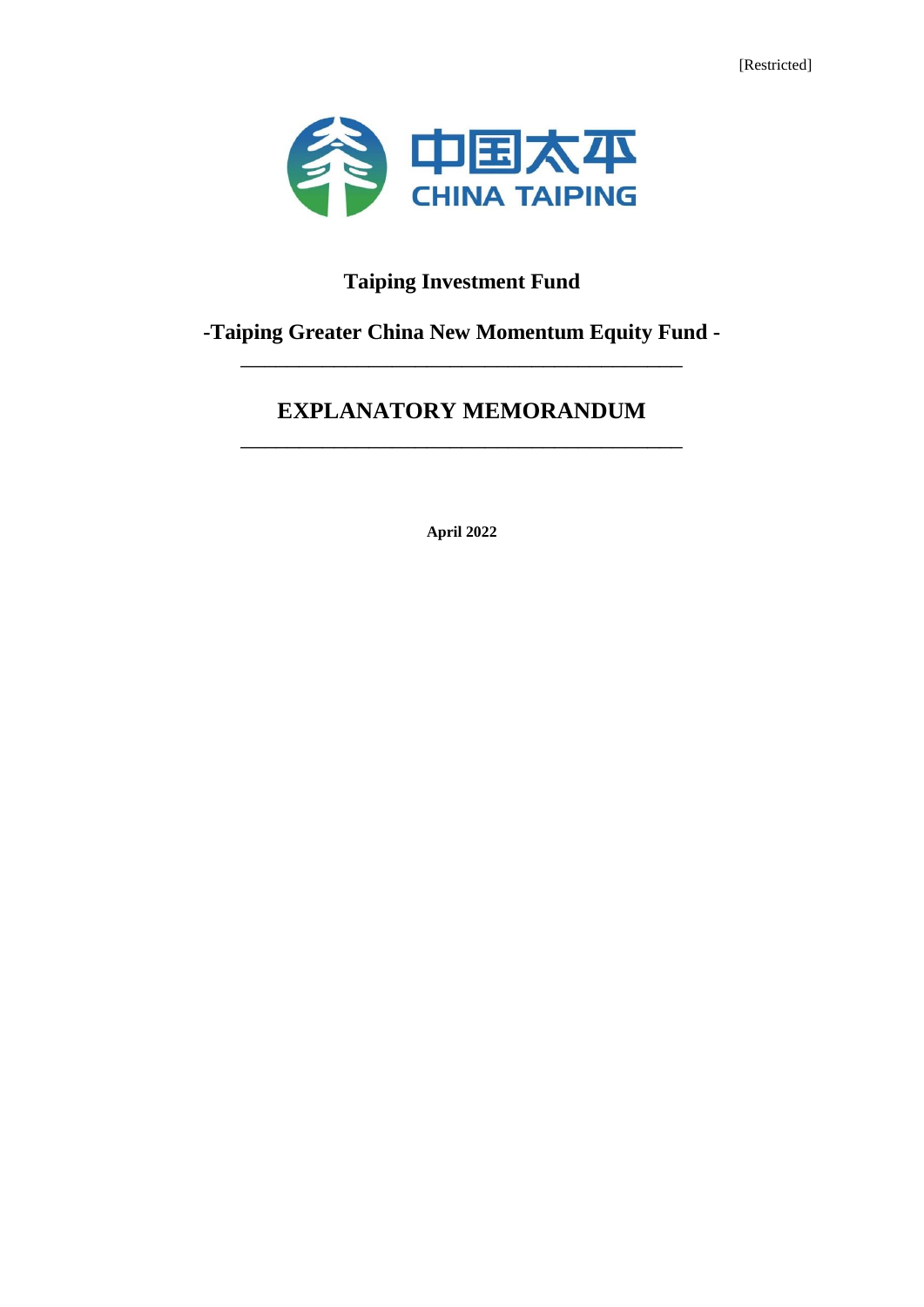# **TABLE OF CONTENTS**

| SECURITIES LENDING, SALE AND REPURCHASE AND REVERSE REPURCHASE   |  |
|------------------------------------------------------------------|--|
|                                                                  |  |
|                                                                  |  |
|                                                                  |  |
|                                                                  |  |
|                                                                  |  |
|                                                                  |  |
|                                                                  |  |
|                                                                  |  |
|                                                                  |  |
|                                                                  |  |
|                                                                  |  |
|                                                                  |  |
|                                                                  |  |
|                                                                  |  |
|                                                                  |  |
|                                                                  |  |
| REMOVAL AND RETIREMENT OF THE TRUSTEE AND THE MANAGER46          |  |
|                                                                  |  |
|                                                                  |  |
| CERTIFICATION FOR COMPLIANCE WITH FATCA OR OTHER APPLICABLE LAWS |  |
|                                                                  |  |
|                                                                  |  |
|                                                                  |  |
|                                                                  |  |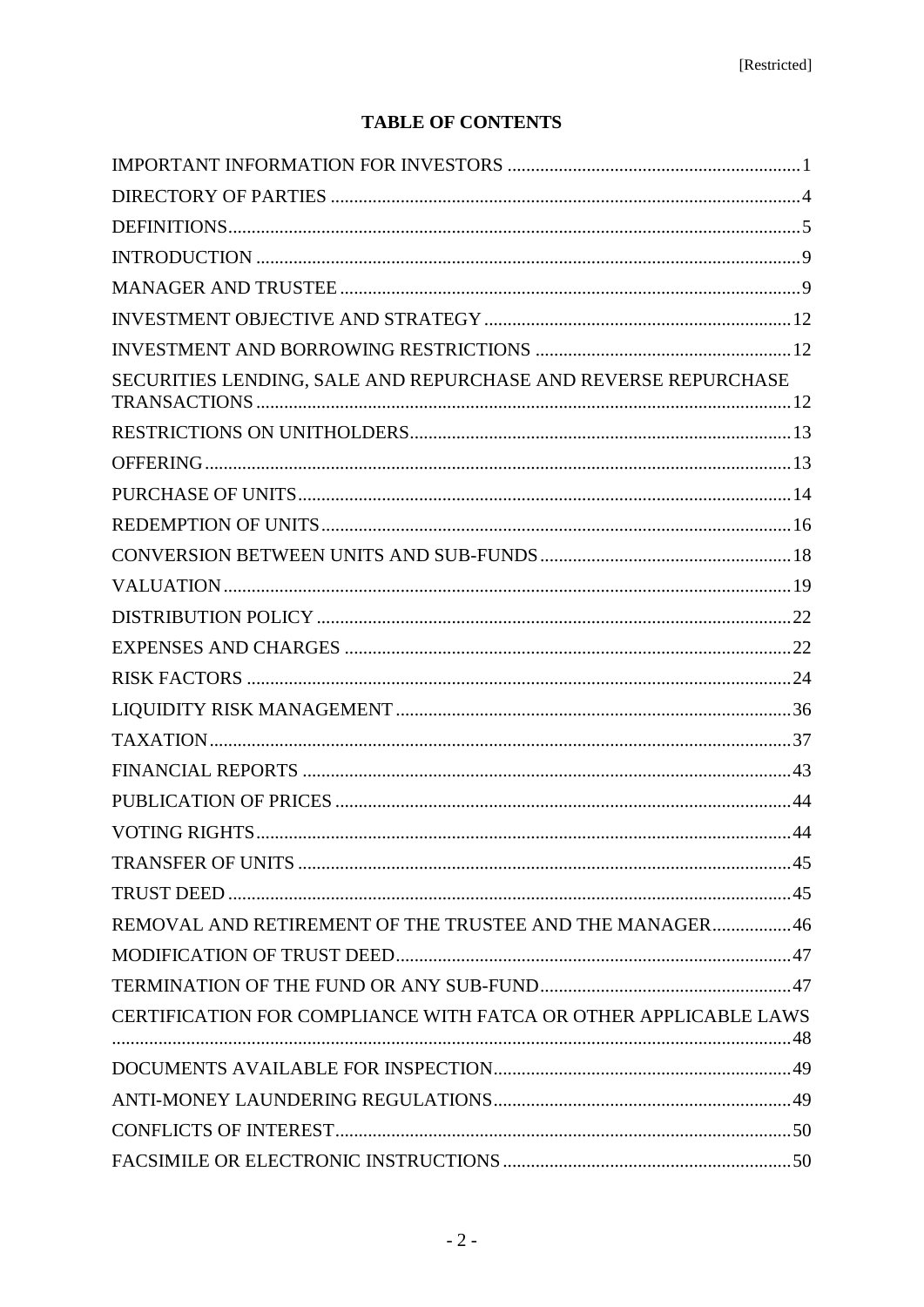| SCHEDULE 1 - INVESTMENT AND BORROWING RESTRICTIONS 52        |  |
|--------------------------------------------------------------|--|
| APPENDIX A TAIPING GREATER CHINA NEW MOMENTUM EQUITY FUND 66 |  |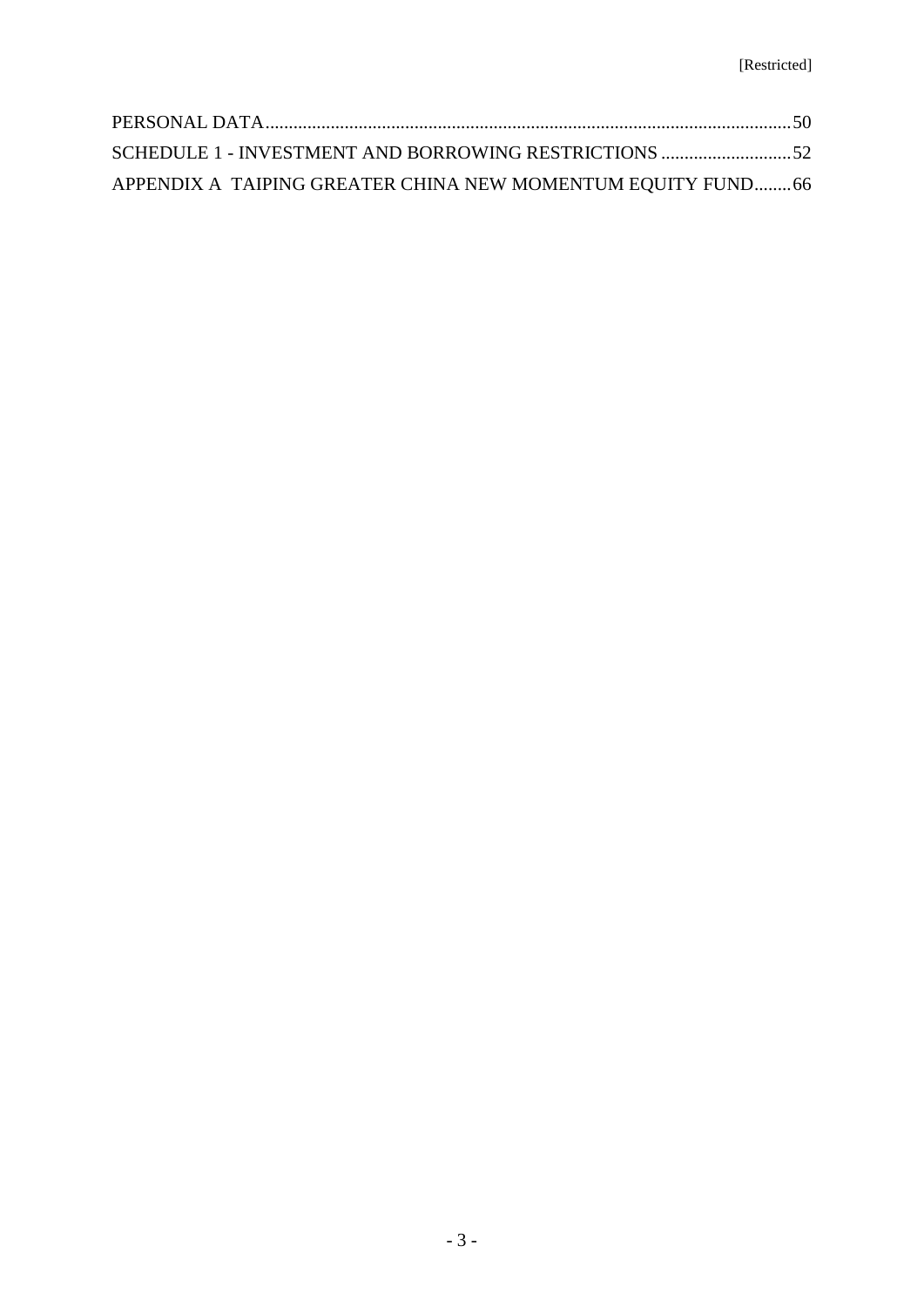## **IMPORTANT INFORMATION FOR INVESTORS**

<span id="page-3-0"></span>**Important - If you are in any doubt about the contents of this Explanatory Memorandum, you should seek independent professional financial and/or legal advice. Investment in the Fund involves risks. Please refer to the section headed "Risk Factors" for further details.**

This Explanatory Memorandum comprises information relating to Taiping Investment Fund ("**Fund**") and its sub-funds ("**Sub-Funds**"). The Fund is an open-ended unit trust constituted as an umbrella unit trust by the Trust Deed and governed by the laws of Hong Kong.

The Fund was originally established under the laws of the Cayman Islands by a trust deed dated 17 March 2009, made between Hai Tong Asset Management (HK) Limited as manager and HSBC Trustee (Cayman) Limited as trustee and as amended from time to time. With effect from 15 December 2014, Hai Tong Asset Management (HK) Limited retired from its role as manager and has been replaced by Taiping Assets Management (HK) Company Limited ("**Manager**") as the Manager. With effect from 30 April 2016, the Fund was removed from the jurisdiction of the Cayman Islands to the jurisdiction of Hong Kong and HSBC Trustee (Cayman) Limited retired from its role as trustee and has been replaced by HSBC Institutional Trust Services (Asia) Limited as the trustee. With effect from 1 January 2017, BOCI-Prudential Trustee Limited ("**Trustee**") was appointed as trustee in place of HSBC Institutional Trust Services (Asia) Limited.

The Manager accepts full responsibility for the accuracy of the information contained in this Explanatory Memorandum and the Product Key Facts Statement of each Sub-Fund, and confirms, having made all reasonable enquiries, that to the best of its knowledge and belief there are no other facts the omission of which would make any statement in this Explanatory Memorandum or the Product Key Facts Statement misleading. However, neither the delivery of this Explanatory Memorandum and the Product Key Facts Statement nor the offer or issue of Units shall under any circumstances constitute a representation that the information contained in this Explanatory Memorandum or the Product Key Facts Statement is correct as of any time subsequent to the date of publication. This Explanatory Memorandum and the Product Key Facts Statement may from time to time be updated.

Distribution of this Explanatory Memorandum must be accompanied by a copy of the Product Key Facts Statement of each Sub-Fund and the latest available audited annual report of the Fund and the Sub-Fund (if any) and any subsequent unaudited interim report. Units of the Sub-Fund are offered on the basis only of the information contained in this Explanatory Memorandum, the Product Key Facts Statement and (where applicable) the above mentioned audited annual report and unaudited semi-annual report. Any information given or representations made by any dealer, salesman or other person and (in either case) not contained in this Explanatory Memorandum or the Product Key Facts Statement should be regarded as unauthorised and accordingly must not be relied upon.

#### **Hong Kong Authorisation and Approval**

The Fund and the Sub-Fund have been authorised by the SFC pursuant to section 104 of the SFO. SFC authorisation is not a recommendation or endorsement of the Fund and the Sub-Fund nor does it guarantee the commercial merits of the Fund and the Sub-Fund or their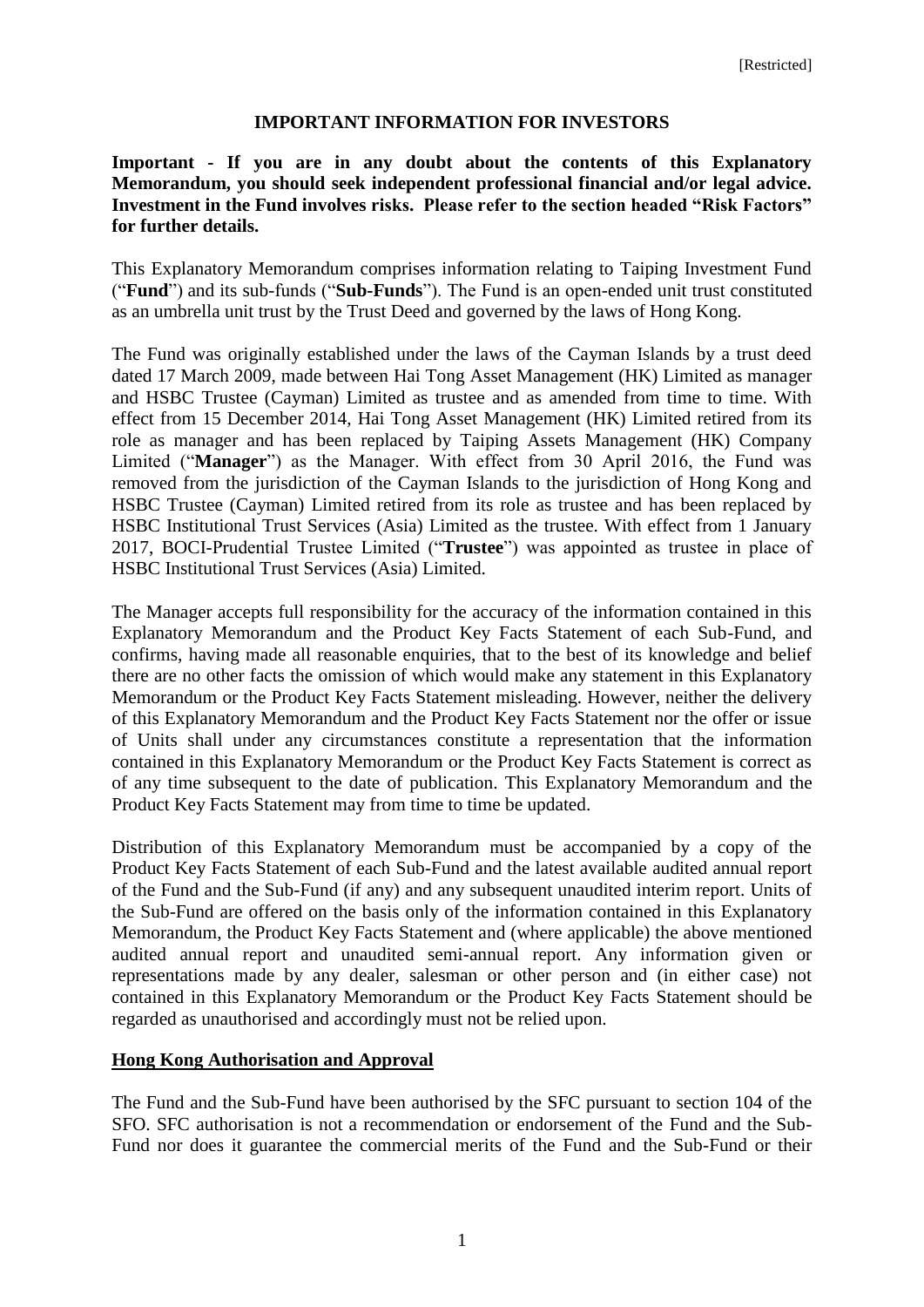performance. It does not mean the Fund or the Sub-Fund is suitable for all investors nor is it an endorsement of its suitability for any particular investor or class of investors.

## **Selling Restrictions**

**General:** No action has been taken to permit an offering of Units of the Sub-Fund or the distribution of this Explanatory Memorandum or the Product Key Facts Statement in any jurisdiction other than Hong Kong where action would be required for such purposes. Accordingly, this Explanatory Memorandum or the Product Key Facts Statement may not be used for the purpose of an offer or solicitation in any jurisdiction or in any circumstances in which such offer or solicitation is not authorised. Further, Units of the Sub-Fund may not be offered or sold, directly or indirectly, to any persons for reoffering or resale, in any jurisdiction where such action is not authorised. Receipt of this Explanatory Memorandum or the Product Key Facts Statement does not constitute an offer of Units of the Sub-Fund in those jurisdictions in which it is illegal to make such an offer.

## **United States:** In particular:-

- (a) the Units have not been registered under the United States Securities Act of 1933 (as amended) and, except in a transaction which does not violate such Act, may not be directly or indirectly offered or sold in the United States of America, or any of its territories or possessions or areas subject to its jurisdiction, or for the benefit of a US Person (as defined in Regulation S under such Act); and
- (b) the Fund and the Sub-Fund have not been and will not be registered under the United States Investment Company Act of 1940 (as amended).

Potential applicants for Units should inform themselves as to (a) the possible tax consequences, (b) the legal requirements and (c) any foreign exchange restrictions or exchange control requirements which they might encounter under the laws of the countries of their incorporation, citizenship, residence or domicile and which might be relevant to the subscription, holding or disposal of Units.

This document is based on the laws and practices currently in force in Hong Kong and is subject to changes therein.

Some of the information in this Explanatory Memorandum is a summary of corresponding provisions in the Trust Deed. Investors should refer to the Trust Deed for further details.

**Please note that this Explanatory Memorandum must be read together with the relevant Appendix and/or Addendum to this Explanatory Memorandum which relate to a specific Sub-Fund of the Fund. The Appendix and/or Addendum set out the details relating to the Sub-Fund (which may include, without limitation, specific information on the Sub-Fund and additional terms, conditions and restrictions applicable to the Sub-Fund). The provisions of an Appendix and/or an Addendum supplement this Explanatory Memorandum.**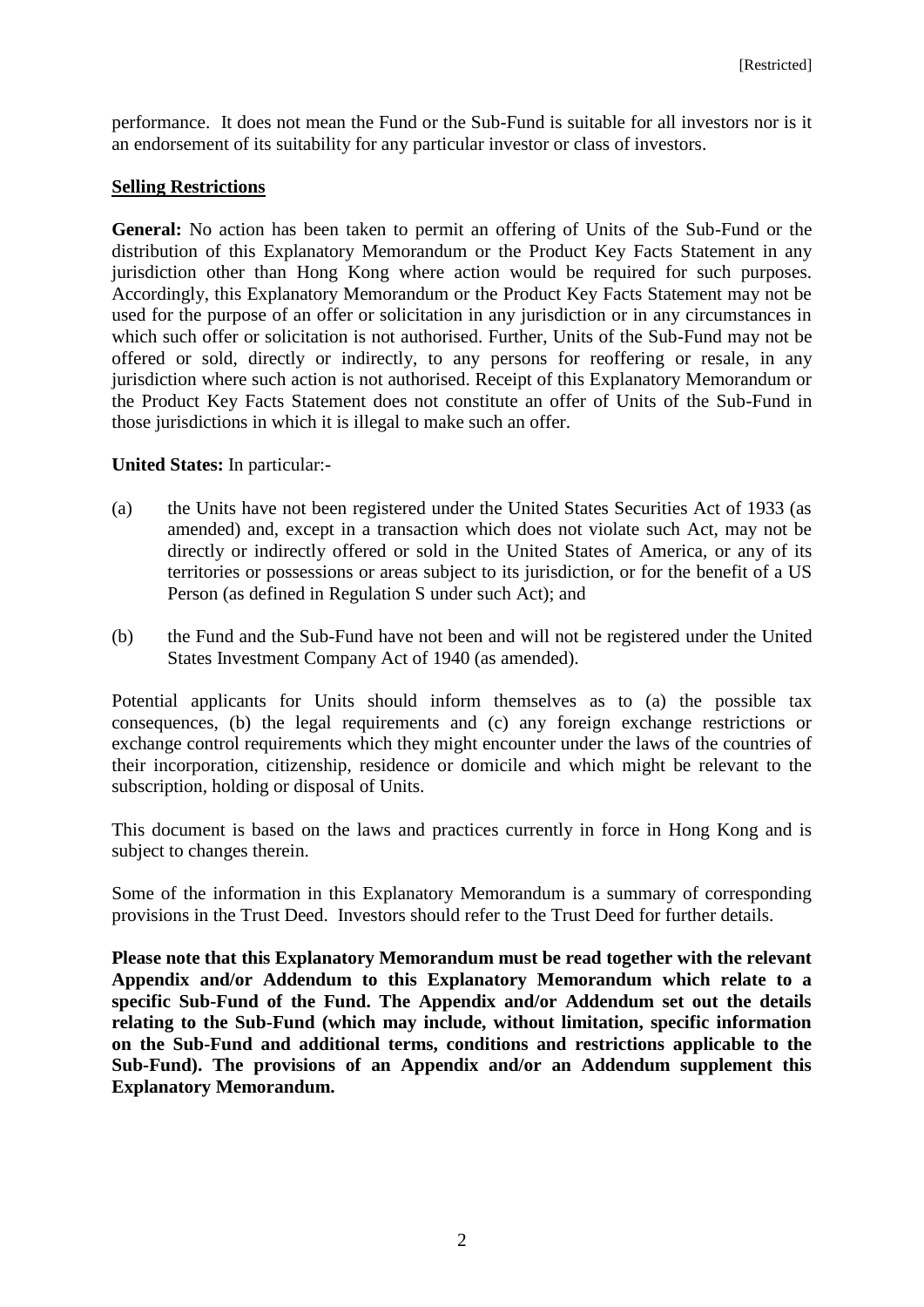# **Enquiries**

Investors may contact the Manager for any queries or complaints in relation to the Fund and any Sub-Fund.

To contact the Manager, investors may either:

- write to Manager (address at Unit 1-2, 19th Floor, No. 18 King Wah Road, Hong Kong); or
- call the Manager's Customer Service Hotline: +852 2864 1900.

The Manager will respond to any enquiries or complaint in writing or by telephone.

# **Further Information**

Information relating to the Fund or the Sub-Fund, including the latest versions of the offering document, circulars, notices, announcements, financial reports and the latest available Net Asset Value will be available on the website http://www.tpahk.cntaiping.com. Information contained in the website of the Manager has not been reviewed by the SFC.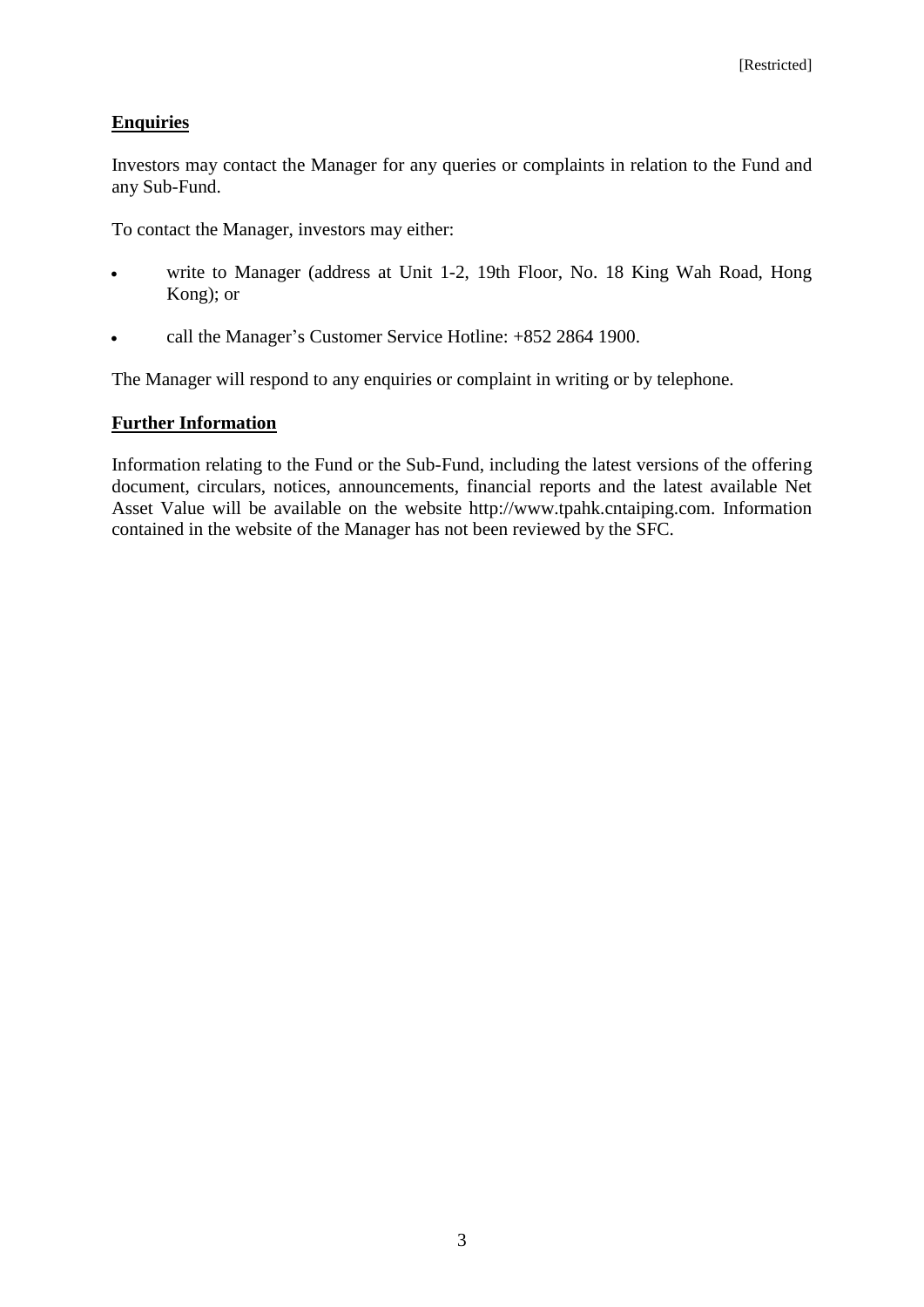#### **DIRECTORY OF PARTIES**

## <span id="page-6-0"></span>**Manager** Taiping Assets Management (HK) Company Limited Unit 1-2, 19th Floor No. 18 King Wah Road Hong Kong

## **Directors of the Manager**

Chen Dongxia Chen Rui Li Hao Yao Peng

#### **Trustee and Registrar**

BOCI-Prudential Trustee Limited

Suites 1501-1507 & 1513 - 1516 15/F, 1111 King's Road Taikoo ShingHong Kong

#### **Custodian**

Bank of China (Hong Kong) Limited 7/F Bank of China Building 2A Des Voeux Road Central Hong Kong

## **Auditor**

KPMG 8th Floor, Prince's Building 10 Chater Road, Central Hong Kong

#### **Legal Advisers to the Manager**

Deacons 5/F, Alexandra House 18 Chater Road **Central** Hong Kong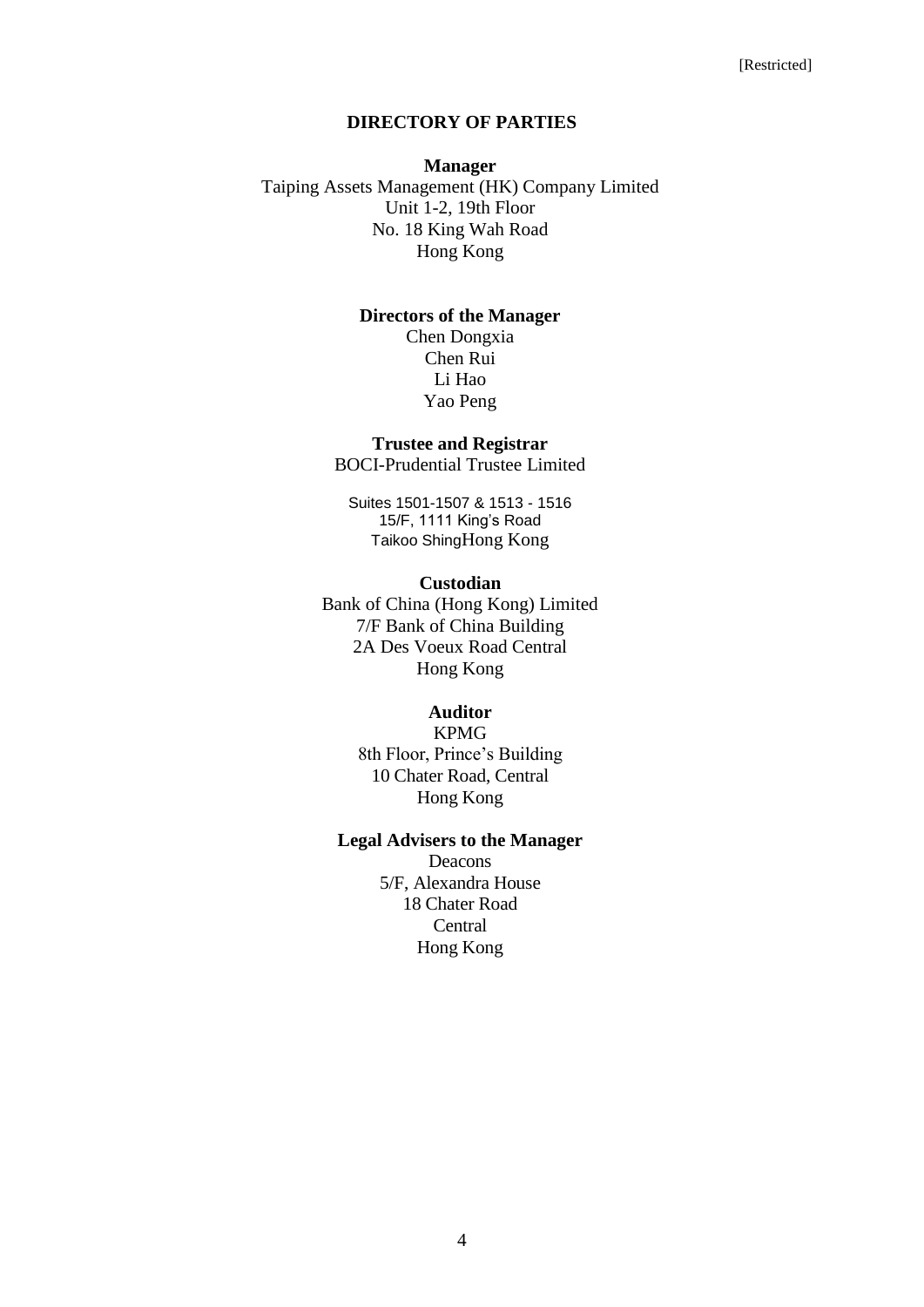# **DEFINITIONS**

<span id="page-7-0"></span>The defined terms used in this Explanatory Memorandum have the following meanings:

| "Accounting Date"   | 31 December in each year or such other date or dates in each<br>year as the Manager may from time to time determine in<br>respect of any Sub-Fund                                                                                                                                                                                                                                                                                                                                                                                                           |
|---------------------|-------------------------------------------------------------------------------------------------------------------------------------------------------------------------------------------------------------------------------------------------------------------------------------------------------------------------------------------------------------------------------------------------------------------------------------------------------------------------------------------------------------------------------------------------------------|
| "Accounting Period" | a period commencing on the date of establishment of the Fund<br>or the relevant Sub-Fund (as the case may be) or on the date<br>next following an Accounting Date of the relevant Sub-Fund<br>and ending on the next succeeding Accounting Date for such<br>Sub-Fund                                                                                                                                                                                                                                                                                        |
| "Appendix"          | the appendix containing specific information in relation to a<br>Sub-Fund or a class or classes of Units in relation thereto which<br>is enclosed with this Explanatory Memorandum and which<br>forms part of this Explanatory Memorandum                                                                                                                                                                                                                                                                                                                   |
| "Base Currency"     | in relation to a Sub-Fund, means the currency of account of the<br>Sub-Fund as specified in the relevant Appendix                                                                                                                                                                                                                                                                                                                                                                                                                                           |
| "Business Day"      | a day (other than a Saturday) on which banks in Hong Kong are<br>open for normal banking business or such other day or days as<br>the Manager and the Trustee may agree from time to time,<br>either generally or in relation to a particular Sub-Fund,<br>provided that where as a result of a number 8 typhoon signal,<br>black rainstorm warning or other similar event, the period<br>during which banks in Hong Kong are open on any day is<br>reduced, such day shall not be a Business Day unless the<br>Manager and the Trustee determine otherwise |
| "Code"              | the Overarching Principles Section and Section II- Code on<br>Unit Trusts and Mutual Funds of the SFC Handbook for Unit<br>and Mutual Funds, Investment-Linked Assurance<br>Trusts<br>Schemes and Unlisted Structured Investment Products or any<br>handbook, guideline and code issued by the Commission, as<br>may be amended from time to time                                                                                                                                                                                                           |
| "connected person"  | in relation to a company, means:                                                                                                                                                                                                                                                                                                                                                                                                                                                                                                                            |
|                     | (a)<br>any person or company beneficially owning, directly or<br>indirectly, 20% or more of the ordinary share capital of<br>that company or able to exercise, directly or indirectly,<br>20% or more of the total votes in that company; or                                                                                                                                                                                                                                                                                                                |
|                     | (b)<br>any person or company controlled by a person who or<br>which meets one or both of the descriptions given in (a);<br><b>or</b>                                                                                                                                                                                                                                                                                                                                                                                                                        |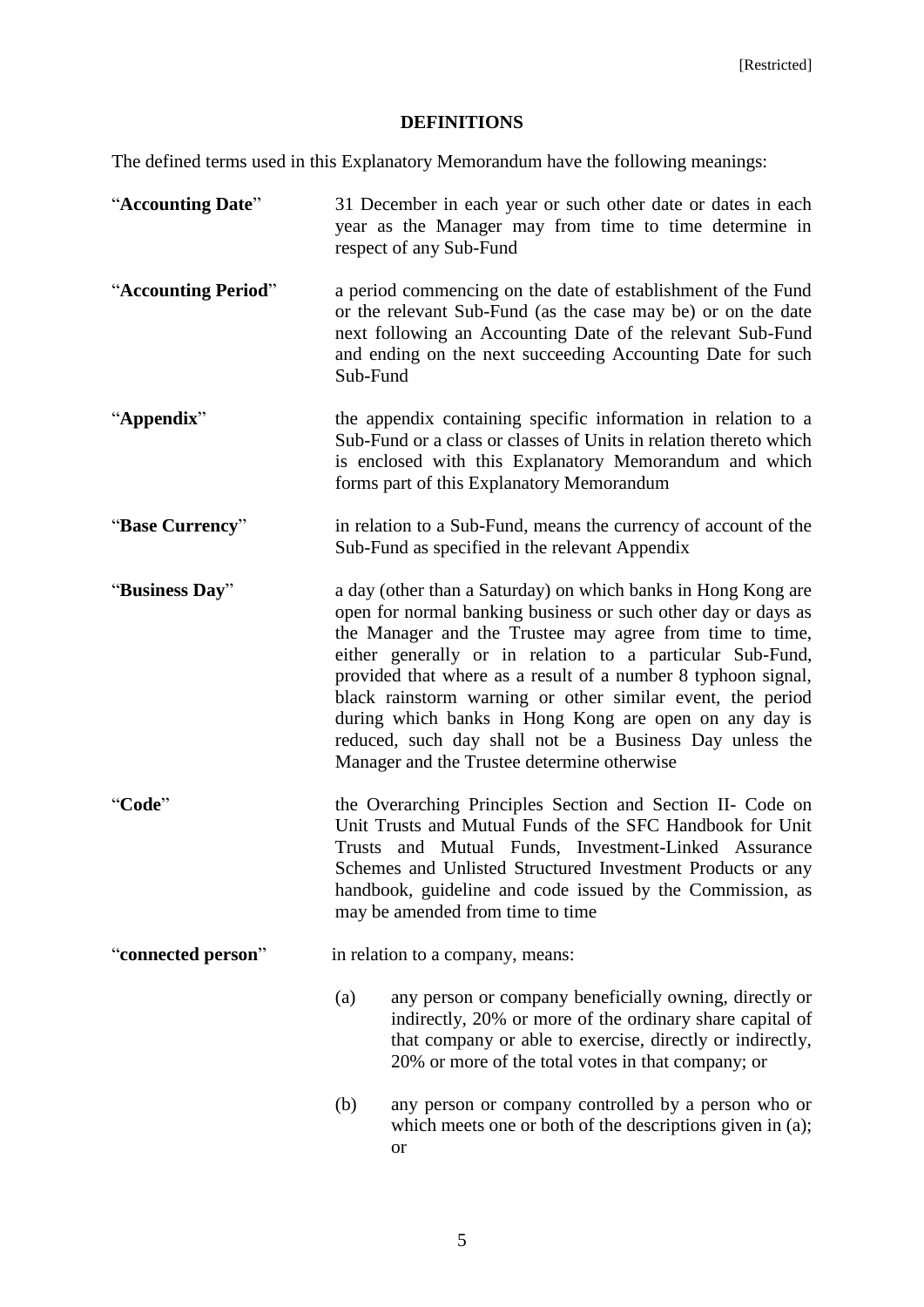|                        | (c)<br>any member of the group of which that company forms<br>part; or                                                                                                                                                                                                                                                                                                                                                                                   |
|------------------------|----------------------------------------------------------------------------------------------------------------------------------------------------------------------------------------------------------------------------------------------------------------------------------------------------------------------------------------------------------------------------------------------------------------------------------------------------------|
|                        | (d)<br>any director or officer of that company or of any of its<br>connected persons as defined in (a), (b) or (c) above                                                                                                                                                                                                                                                                                                                                 |
| "Custodian"            | Bank of China (Hong Kong) Limited                                                                                                                                                                                                                                                                                                                                                                                                                        |
| "Dealing Day"          | such days as are described in the Appendix for the relevant<br>Sub-Fund                                                                                                                                                                                                                                                                                                                                                                                  |
|                        | "Extraordinary Resolution" a resolution proposed at one or more meetings of Unitholders<br>convened and held in accordance with the provisions of<br>Appendix K of the Trust Deed and passed at such meeting by a<br>majority consisting of 75% or more of the total number of votes<br>cast for and against such resolution or a resolution in writing<br>signed by all the Unitholders for the time being entitled to<br>receive notice of any meeting |
| "Fund"                 | Taiping Investment Fund                                                                                                                                                                                                                                                                                                                                                                                                                                  |
| "HK Dollar" or "HK\$"  | the currency of Hong Kong                                                                                                                                                                                                                                                                                                                                                                                                                                |
| "Hong Kong"            | Hong Kong Special Administrative Region of the PRC                                                                                                                                                                                                                                                                                                                                                                                                       |
| "IFRS"                 | the International Financial Reporting Standards                                                                                                                                                                                                                                                                                                                                                                                                          |
| "Initial Offer Period" | the initial period during which the Units of a Sub-Fund are<br>being or have been offered to investors as may be described in<br>the relevant Appendix relating to the relevant Sub-Fund                                                                                                                                                                                                                                                                 |
| "Investment Delegate"  | an entity that has been delegated the investment management<br>function of all or part of the assets of a Sub-Fund, the details of<br>which are as specified in the relevant Appendix (if applicable)                                                                                                                                                                                                                                                    |
| "Issue Price"          | the price per Unit as disclosed in the relevant Appendix relating<br>to the relevant Sub-Fund during the Initial Offer Period                                                                                                                                                                                                                                                                                                                            |
| "Manager"              | Taiping Assets Management (HK) Company Limited                                                                                                                                                                                                                                                                                                                                                                                                           |
| "Market"               | any securities exchange, any over-the-counter market, any<br>futures exchange and any organised securities market which is<br>open to the international public and on which securities are<br>regularly traded                                                                                                                                                                                                                                           |
| "Minimum Holding"      | the minimum number or value of Units of any Sub-Fund or<br>class of Units which must be held by any Unitholder as<br>outlined in the relevant Appendix for the relevant Sub-Fund                                                                                                                                                                                                                                                                         |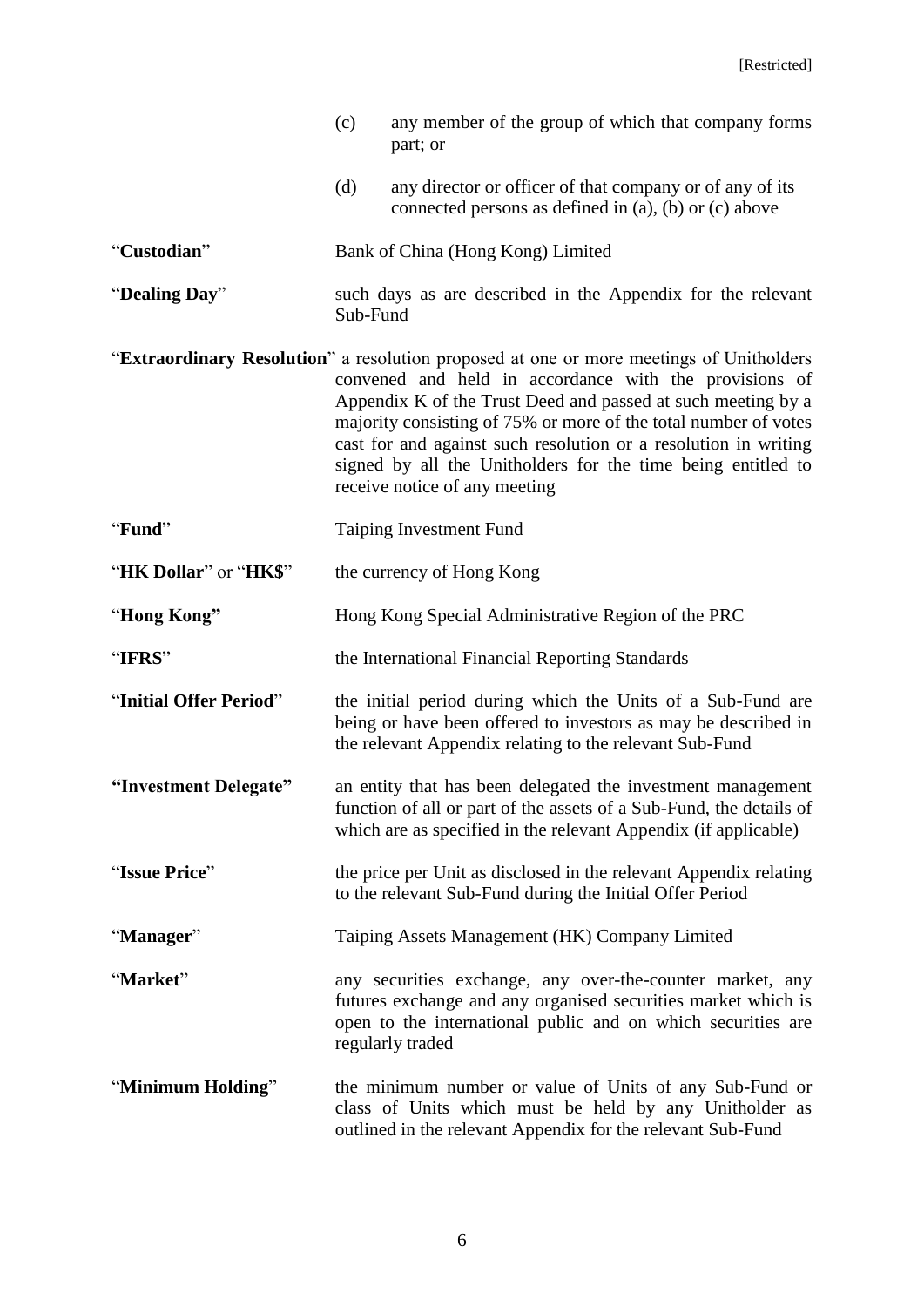| "Net Asset Value"                            | the net asset value of the Fund or a Sub-Fund or a class of Units<br>or a Unit, as the context may require, calculated in accordance<br>with the provisions of the Trust Deed as summarised below<br>under the section headed "Valuation"                                                                                                                                                                                                                                                                                                      |
|----------------------------------------------|------------------------------------------------------------------------------------------------------------------------------------------------------------------------------------------------------------------------------------------------------------------------------------------------------------------------------------------------------------------------------------------------------------------------------------------------------------------------------------------------------------------------------------------------|
| "Ordinary Resolution"                        | a resolution passed at one or more meetings of Unitholders<br>convened and held in accordance with the provisions of<br>Appendix K of the Trust Deed and passed at such meeting by a<br>simple majority or more of the total number of votes cast for<br>and against such resolution                                                                                                                                                                                                                                                           |
| "PRC"                                        | the People's Republic of China                                                                                                                                                                                                                                                                                                                                                                                                                                                                                                                 |
| "Qualified Exchange<br><b>Traded Funds</b> " | exchange traded funds that are:                                                                                                                                                                                                                                                                                                                                                                                                                                                                                                                |
|                                              | authorized by the SFC under 8.6 or 8.10 of the Code; or<br>(a)                                                                                                                                                                                                                                                                                                                                                                                                                                                                                 |
|                                              | (b) listed and regularly traded on internationally recognized<br>stock exchanges open to the public (nominal listing not<br>accepted) and (i) the principal objective of which is to<br>track, replicate or correspond to a financial index or<br>complies with the<br>benchmark,<br>which<br>applicable<br>requirements under 8.6 of the Code; or (ii) the investment<br>objective, policy, underlying investments and product<br>features of which are substantially in line with or<br>comparable with those set out under 8.10 of the Code |
| "Registrar"                                  | BOCI-Prudential Trustee Limited in its capacity as registrar of<br>the Fund                                                                                                                                                                                                                                                                                                                                                                                                                                                                    |
| "REITs"                                      | real estate investment trusts                                                                                                                                                                                                                                                                                                                                                                                                                                                                                                                  |
| "reverse repurchase<br>transactions"         | transactions whereby a Sub-Fund purchases securities from a<br>counterparty of sale and repurchase transactions and agrees to<br>sell such securities back at an agreed price in the future                                                                                                                                                                                                                                                                                                                                                    |
| "sale and repurchase"<br>transactions"       | transactions whereby a Sub-Fund sells its securities to a<br>counterparty of reverse repurchase transactions and agrees to<br>buy such securities back at an agreed price with a financing<br>cost in the future                                                                                                                                                                                                                                                                                                                               |
| "securities financing<br>transactions"       | collectively securities<br>lending transactions,<br>sale<br>and<br>repurchase transactions and reverse repurchase transactions                                                                                                                                                                                                                                                                                                                                                                                                                 |
| "securities lending<br>transactions"         | transactions whereby a Sub-Fund lends its securities to a<br>security-borrowing counterparty for an agreed fee                                                                                                                                                                                                                                                                                                                                                                                                                                 |
| "SFC"                                        | the Securities and Futures Commission of Hong Kong                                                                                                                                                                                                                                                                                                                                                                                                                                                                                             |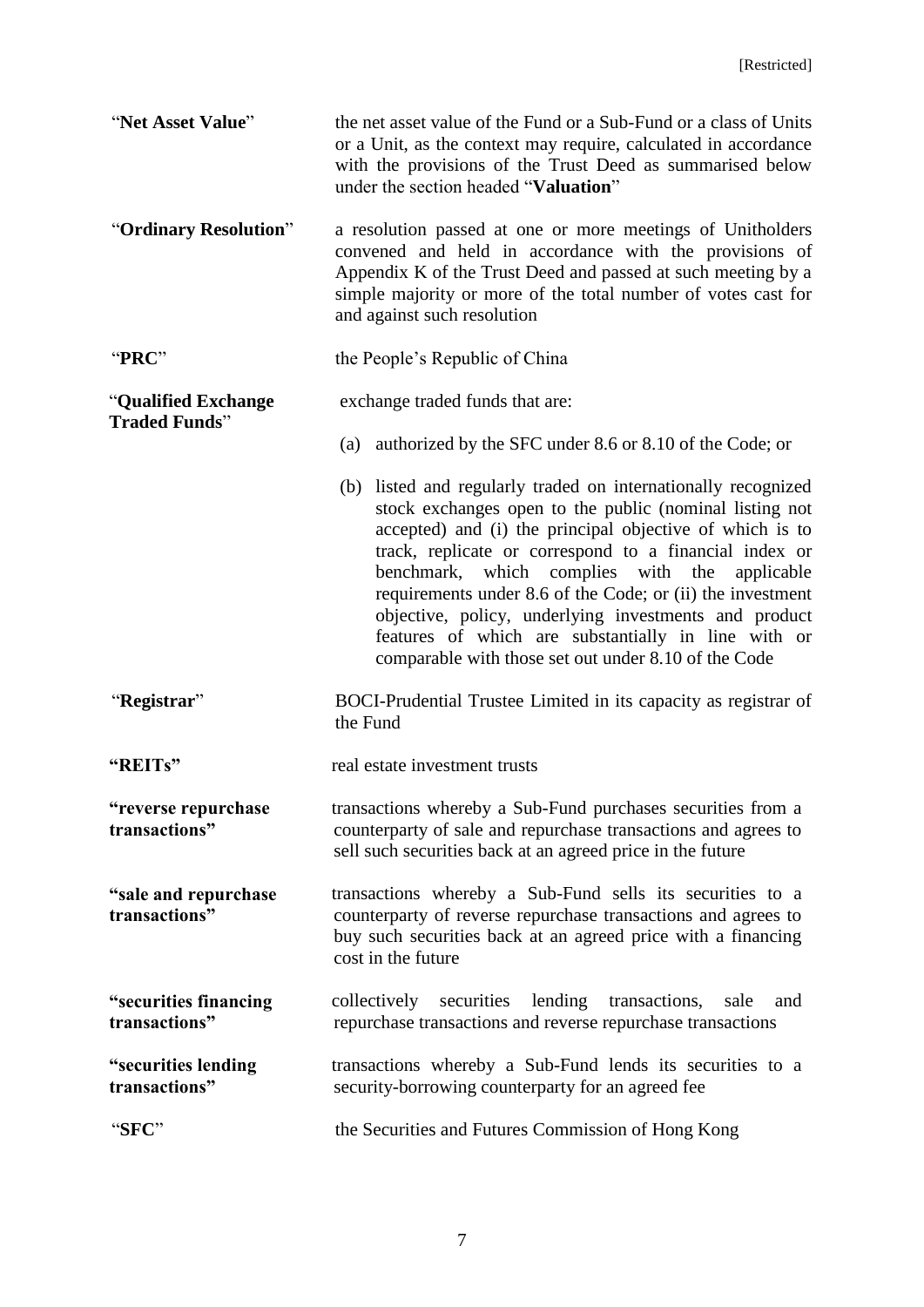| "SFO"                                  | the Securities and Futures Ordinance, Chapter 571 of the Laws<br>of Hong Kong                                                                                                                                                                                                                                                  |
|----------------------------------------|--------------------------------------------------------------------------------------------------------------------------------------------------------------------------------------------------------------------------------------------------------------------------------------------------------------------------------|
| "Sub-Fund"                             | a separate pool of assets of the Fund allocated to a sub-fund<br>that is invested and administered separately from other assets of<br>the Fund                                                                                                                                                                                 |
| "substantial financial<br>institution" | an authorized institution as defined in section $2(1)$ of the<br>Banking Ordinance (Chapter 155 of Laws of Hong Kong) or a<br>financial institution which is on an ongoing basis subject to<br>prudential regulation and supervision, with a minimum net asset<br>value of HK\$2 billion or its equivalent in foreign currency |
| "Trust Deed"                           | the trust deed establishing the Fund dated 17 March 2009 and<br>as amended, supplemented and novated from time to time                                                                                                                                                                                                         |
| "Trustee"                              | BOCI-Prudential Trustee Limited in its capacity as trustee of<br>the Fund                                                                                                                                                                                                                                                      |
| "Unit"                                 | a Unit in a Sub-Fund                                                                                                                                                                                                                                                                                                           |
| "Unitholder"                           | a person registered as a holder of a Unit                                                                                                                                                                                                                                                                                      |
| "Valuation Day"                        | such days as are described in the relevant Appendix for the<br>relevant Sub-Fund                                                                                                                                                                                                                                               |
| "Valuation Point"                      | close of business in the last relevant market to close on each<br>Valuation Day or such other Business Day or Business Days as<br>the Manager may determine from time to time with the<br>approval of the Trustee                                                                                                              |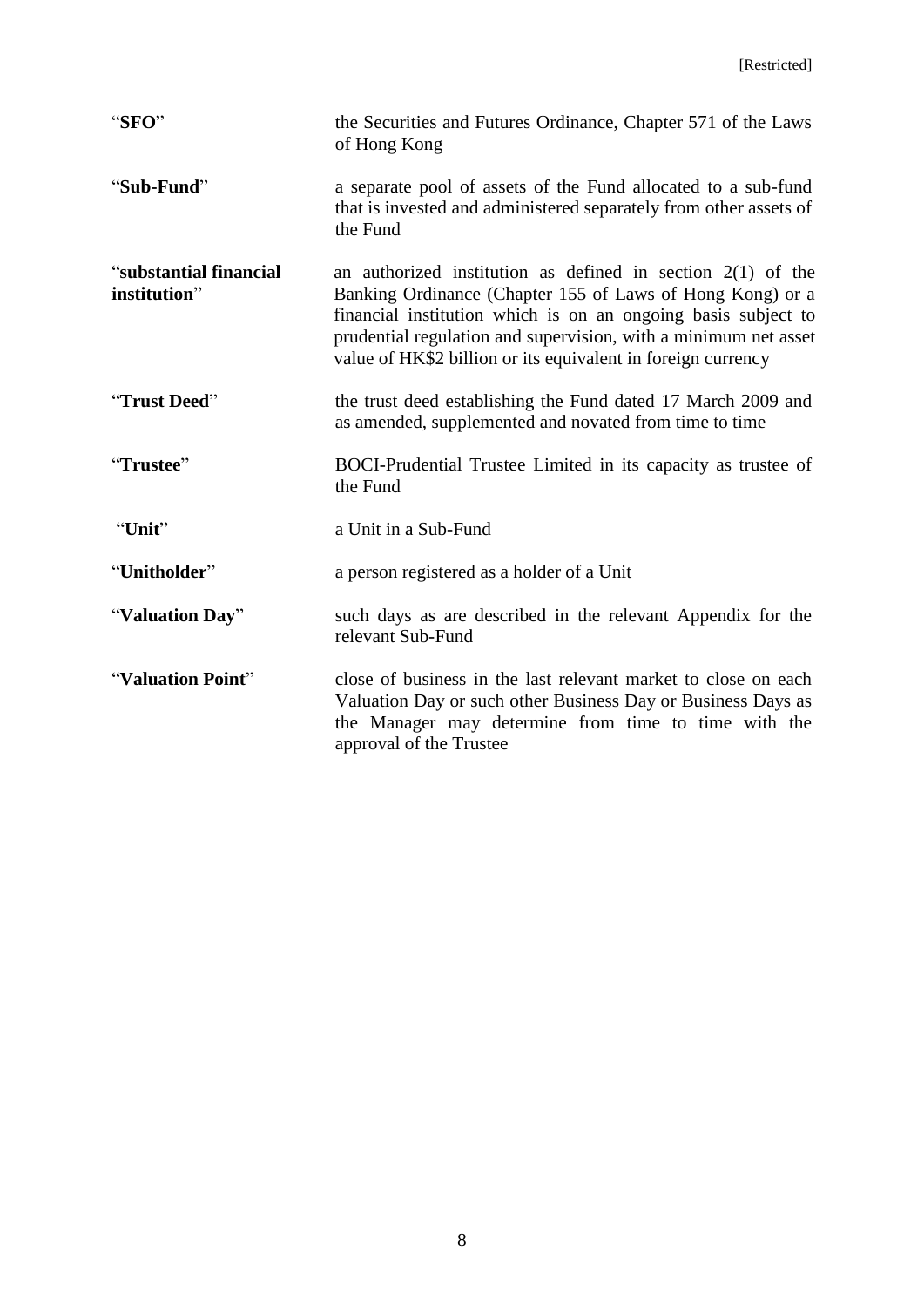#### **INTRODUCTION**

<span id="page-11-0"></span>Taiping Investment Fund is an umbrella unit trust constituted by the Trust Deed and governed by the laws of Hong Kong. The assets and liabilities of the Fund will be apportioned and attributed in the books of the Fund to the relevant Sub-Fund. The Manager may create further Sub-Funds in future. Each Sub-Fund may have different objectives, and may issue different classes of Units, which may have different fee structures as determined by the Manager.

#### **MANAGER AND TRUSTEE**

#### <span id="page-11-1"></span>**Manager**

#### **The Manager of the Fund is Taiping Assets Management (HK) Company Limited.**

The Manager was incorporated in Hong Kong in October 1996. It is principally engaged in fund management and the provision of advisory investment services to corporations, institutions and individual investors.

The Manager is a wholly owned subsidiary of China Taiping Insurance Holdings Company Limited ("**Taiping Holdings**"). Taiping Holdings is a company listed on The Stock Exchange of Hong Kong (Stock Code: 966). Taiping Holdings is in turn owned as to 53.29% by China Taiping Insurance Group (HK) Company Limited, a company incorporated in Hong Kong, which is a wholly owned subsidiary of China Taiping Insurance Group Co.. China Taiping Insurance Group Co. is a state-owned enterprise which is managed by the central government of the People's Republic of China.

In accordance with section 116 of the SFO, the Manager is licensed to conduct types 4 and 9 regulated activities as defined in Schedule 5 of the SFO. Such regulated activities include advising in securities and asset management.

Details of the Directors of the Manager are as follows:

#### **Chen Dongxia**

Ms. Chen Dongxia is the Deputy General Manager of Taiping Financial Holdings Company Limited. She is also the Chairman of the Manager. She is Certified Public Accountant of Australia and has more than 20 years of experience in the financial industry. Prior to joining Taiping, Ms. Chen served in China Resources Group in various roles. She obtained her Master Degree of Commerce from University of Sydney.

#### **Chen Rui**

Mr. Chen Rui is the General Manager of Risk Management & Compliance Department in Taiping Financial Holdings Company Limited. He is also the Director of the Manager. He has served in China Bohai Bank, Bank of America and HSBC for more than 10 years. Mr. Chen joined Taiping Asset Management Co. Ltd in 2009, and served the company over a decade. He obtained his Master Degree in Business Administration from Southern Cross University.

#### **Li Hao**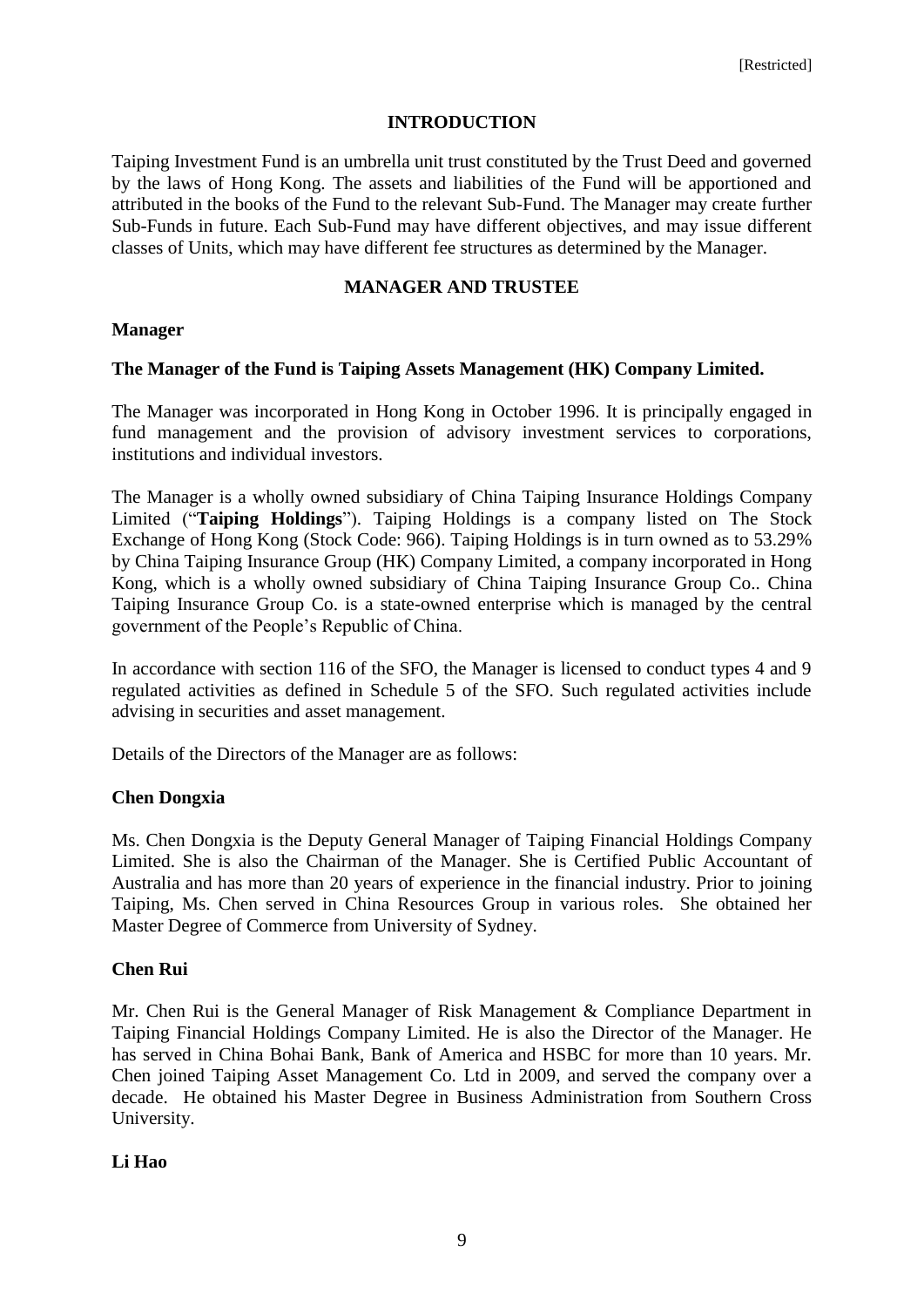Mr. Li Hao is the Assistant General Manager of Taiping Financial Holdings Company Limited. He is also the Director of the Manager. He has more than 15 years of experience in the banking industry. Prior to joining Taiping, Mr. Li served in Agricultural Development Bank of China over a decade in various roles. He obtained his Ph.D. in Economics from the Chinese Academy of Social Sciences and Master of Educational Technology from Peking University.

## **Yao Peng**

Mr. Yao Peng is the Acting General Manager of Taiping Assets Management (HK) Company Limited. He is also the Director of the Manager. Mr. Yao has over 18 years of experience in the financial industry and more than 11 years of experience in managing public funds. Prior to joining Taiping, Mr. Yao served as Head of Asset Management at China Construction Bank (Asia). Before that he was the CIO at Shinhan BNP Paribas Asset Management (HK) Ltd. He obtained his Master Degree in Mathematics in Finance from New York University and Bachelor Degree of Science in Computer Science from University of Texas at Austin. He is a Chartered Financial Analyst.

#### **Trustee and Registrar**

The Trustee of the Fund is BOCI-Prudential Trustee Limited. The Trustee also acts as the Registrar of the Fund, and provides services in respect of the maintenance of the register of the Unitholders.

The Trustee is a registered trust company in Hong Kong. The Trustee is a joint venture founded by BOC Group Trustee Company Limited and Prudential Corporation Holdings Limited ("**PCHL**"). BOC Group Trustee Company Limited is owned by BOC International Holdings Limited and Bank of China (Hong Kong) Limited, which are subsidiaries of Bank of China Limited. The business activities of the Trustee are principally provision of trustee services, investment accounting, administration and registrar services to various kinds of funds and institutional clients.

Under the Trust Deed, the Trustee is responsible for the safe-keeping of and shall take into custody or under its control all of the assets of the Fund and the Sub-Fund and hold them in trust for the Unitholders of the relevant Sub-Fund, subject to the provisions of the Trust Deed and, to the extent permitted by law, shall register cash and registrable assets in the name of or to the order of the Trustee and such assets of the Fund and the Sub-Funds(s) shall be dealt with as the Trustee may think proper for the purpose of providing for the safe keeping thereto.

The Trustee may from time to time appoint such person or persons as it thinks fit (including, without limitation, any of its connected persons) to hold as custodian, co-custodian, nominee or agent, all or any of the investments, assets or other property comprised in the Fund and the Sub-Fund and may empower any such custodian, nominee or agent to appoint, with no objection in writing of the Trustee, co-custodians and/or sub-custodians (each such custodian, nominee, agent, co-custodian and sub-custodian a "**Correspondent**"). The Trustee is required to (a) exercise reasonable care, skill and diligence in the selection, appointment and ongoing monitoring of Correspondents; and (b) be satisfied that Correspondents retained remain suitably qualified and competent on an ongoing basis to provide the relevant custodial services to the Fund and the Sub-Fund. The Trustee shall be responsible for the acts and omissions of any Correspondent which is a connected person of the Trustee as if the same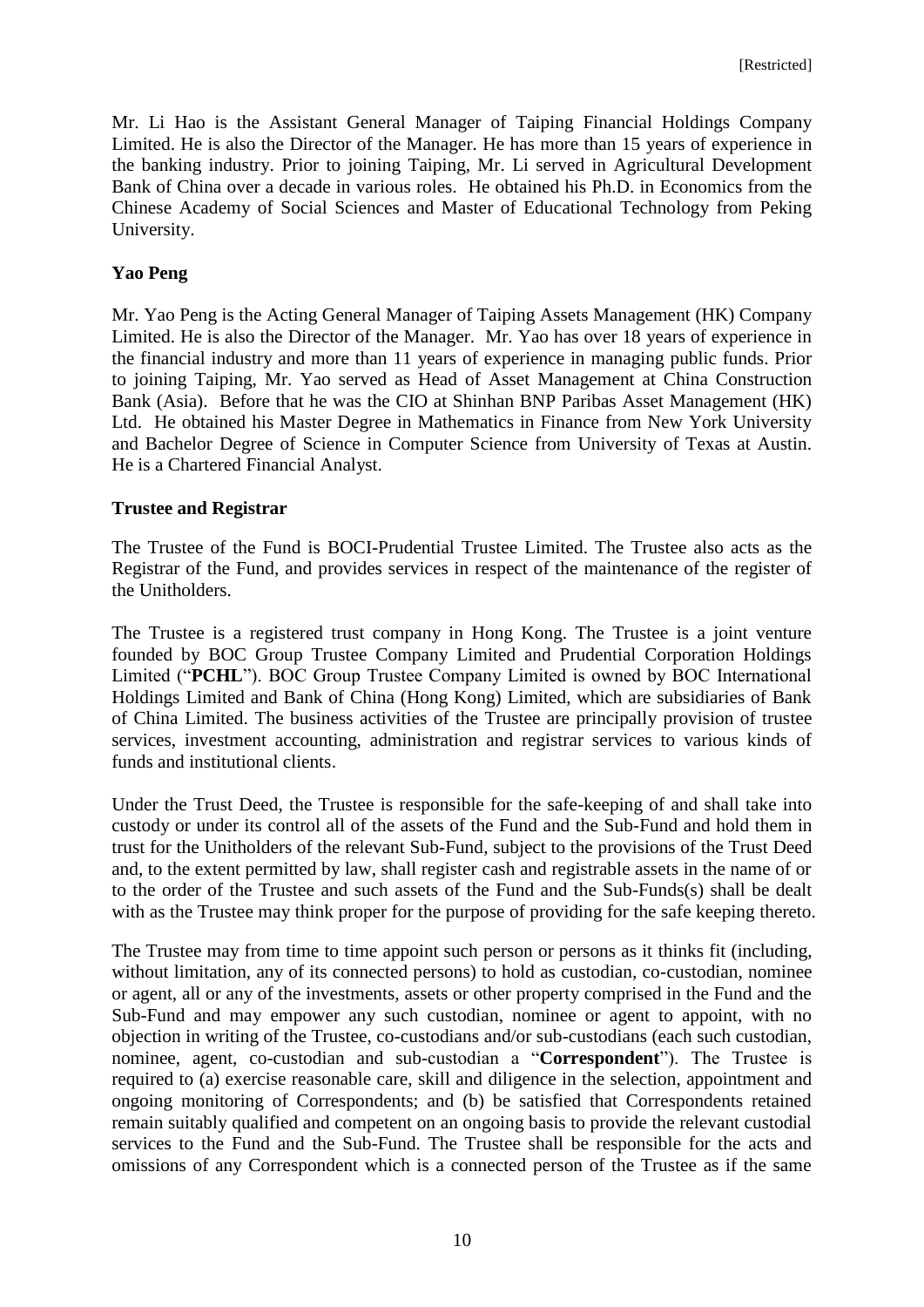were the acts or omissions of the Trustee, but provided that the Trustee has discharged its obligations set out in (a) and (b) as set out in this paragraph, the Trustee shall not be liable for any acts, omissions, insolvency, liquidation or bankruptcy of any Correspondent which is not a connected person of the Trustee.

The Trustee shall not be liable for any act, omission, insolvency of Euroclear Bank S.A./N.V., Clearstream Banking, S.A. or any other such central depositary or clearing and settlement system in relation to any investment deposited with such central depositary or clearing and settlement system.

Subject as provided in the Trust Deed, the Trustee shall not be liable for losses caused by the performance of investments made by the Fund or the Sub-Fund.

Subject as provided in the Trust Deed, the Trustee is entitled to be indemnified from the assets of the Fund and/or each Sub-Fund from and against any and all actions, costs, claims, damages, expenses or demands (other than those imposed under Hong Kong law or resulting from breaches of trust through fraud, bad faith, wilful default or negligence on the part of the Trustee or any of its officers, employees, agents or delegates for which the Trustee would be liable under the Trust Deed), which may be incurred by or asserted against the Trustee in performing its obligations or duties in connection with the Fund or a Sub-Fund. Subject to applicable law and the provisions of the Trust Deed, the Trustee shall not, in the absence of fraud, bad faith, negligence or wilful default by it or any agent, sub-custodian or delegate appointed by the Trustee, be liable for any losses, costs or damage to the Trust, the Sub-Fund or any Unitholder.

The Trustee in no way acts as guarantor or offeror of the Units or any underlying investment. The Trustee has no responsibility or authority to make investment decisions, or render investment advice with respect to the Fund or the Sub-Fund, which is the sole responsibility of the Manager.

The appointment of the Trustee may be terminated in the circumstances set out in the Trust Deed.

The Trustee is entitled to the fees set under the section headed "**Expenses and Charges**" of this Explanatory Memorandum and to be reimbursed for all costs and expenses in accordance with the provisions of the Trust Deed.

The Manager has sole responsibility for making investment decisions in relation to the Fund and the Sub-Fund and the Trustee (including its delegate) is not responsible and has no liability for any investment decision made by the Manager. Except as provided in the Trust Deed or expressly stated in this Explanatory Memorandum and/or required by the Code, neither the Trustee and the Registrar nor any of its employees, service providers or agents are or will be involved in the business affairs, organisation, sponsorship or investment management of the Fund or the Sub-Fund, and they are not responsible for the preparation or issue of this Explanatory Memorandum other than the description under this sub-section headed "**Trustee and Registrar**".

# **Custodian**

The Trustee has appointed Bank of China (Hong Kong) Limited ("**BOCHK**") as the custodian of the Fund and the Sub-Fund.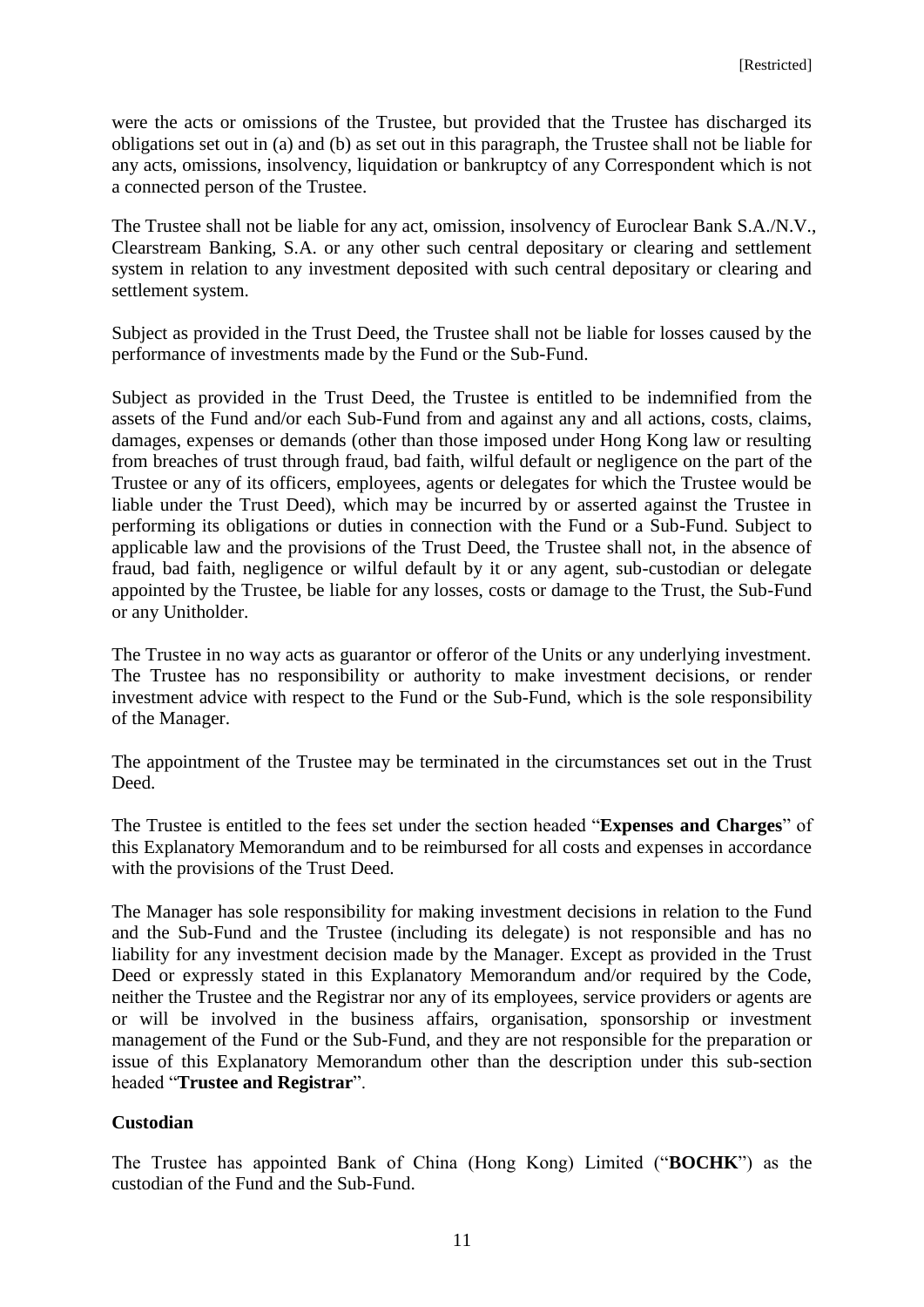The Custodian was incorporated in Hong Kong on 16 October 1964. As a locally incorporated licensed bank, it was re-structured to the present form since 1 October 2001 by combining the businesses of ten of the twelve banks in Hong Kong originally belonging to the Bank of China Group. In addition, it holds shares in BOC Credit Card (International) Limited.

BOC Hong Kong (Holdings) Limited was incorporated in Hong Kong on 12 September 2001 to hold the entire equity interest in BOCHK, its principal operating subsidiary. After a successful global initial public offering, BOC Hong Kong (Holdings) Limited began trading on the Main Board of the Stock Exchange of Hong Kong Limited on 25 July 2002 with stock code "2388" and became a Hang Seng Index constituent stock on 2 December 2002.

#### **Auditor**

KPMG has been appointed to act as the auditor to the Fund and its Sub-Fund.

#### **Authorised Distributors**

The Manager may appoint one or more authorised distributor(s) to distribute Units of one or more Sub-Funds, and to receive applications for subscription, redemption and/or switching of Units on the Manager's behalf.

## **INVESTMENT OBJECTIVE AND STRATEGY**

<span id="page-14-0"></span>The investment objective of each Sub-Fund is set out in the relevant Appendix.

#### **INVESTMENT AND BORROWING RESTRICTIONS**

<span id="page-14-1"></span>The Trust Deed sets out restrictions and prohibitions on the Manager's acquisition of certain investments for the Fund. Unless otherwise disclosed in the relevant Appendix for the relevant Sub-Fund and agreed by the SFC, the Fund and the Sub-Fund are subject to the investment and borrowing restrictions set out in Schedule 1 to this Explanatory Memorandum.

If any of the investment and borrowing restrictions are breached, the Manager shall as a priority objective take all steps necessary within a reasonable period of time to remedy the situation, having due regard to the interests of Unitholders. The Manager is not required to sell investments if any of the investment restrictions are exceeded as a result of changes in the value of the Sub-Fund's investments, reconstructions or amalgamations, payments out of the assets of the Sub-Fund or redemptions of Units but for so long as such limits are exceeded the Manager will not acquire any further investments subject to the relevant restriction and will take all reasonable steps to restore the breached position so that the limits are no longer exceeded.

## <span id="page-14-2"></span>**SECURITIES LENDING, SALE AND REPURCHASE AND REVERSE REPURCHASE TRANSACTIONS**

Unless otherwise disclosed in the Appendix of a Sub-Fund, the Manager currently does not intend to enter into any securities financing transactions in respect of any Sub-Fund.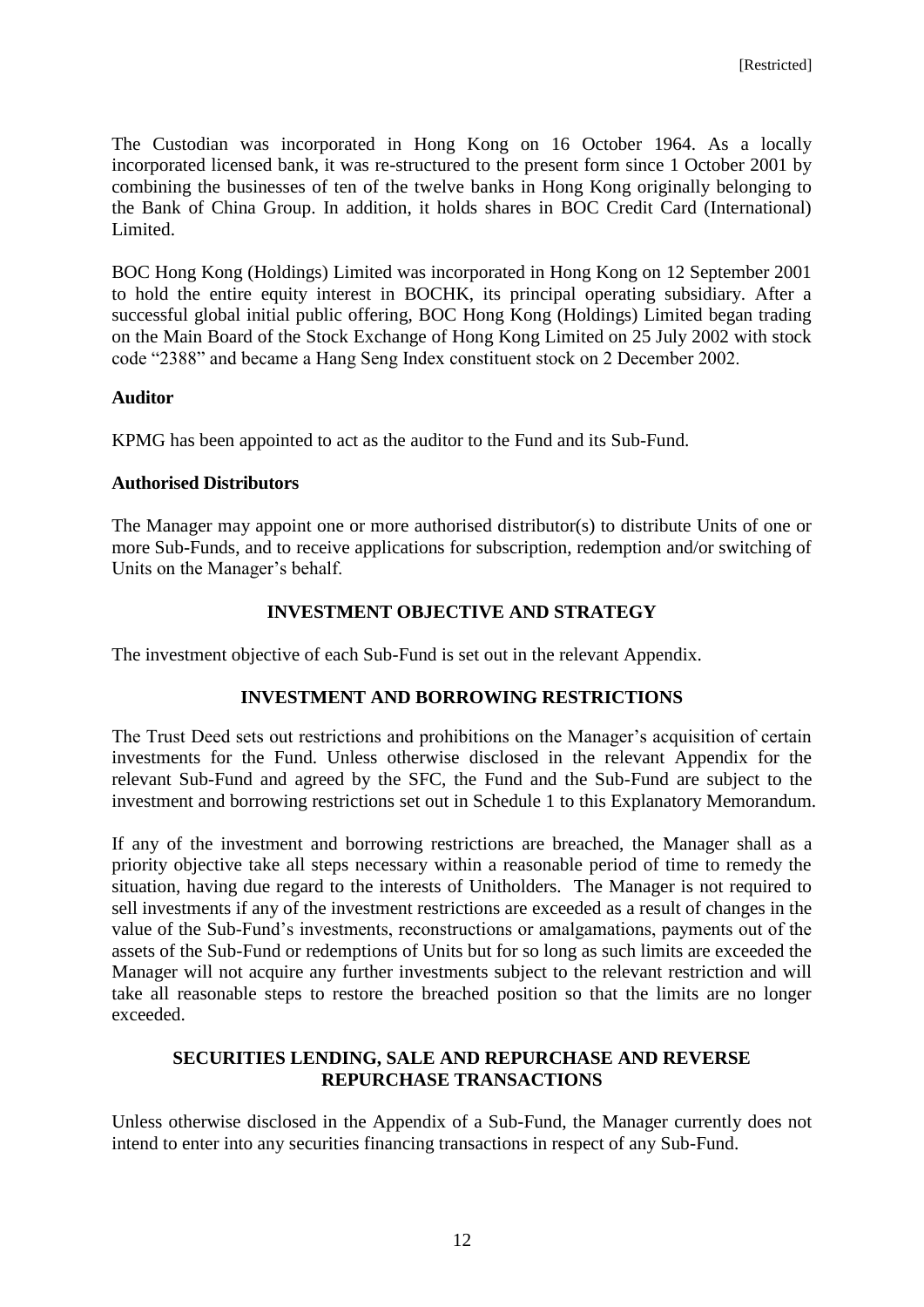#### **RESTRICTIONS ON UNITHOLDERS**

<span id="page-15-0"></span>Unitholders may not be a "United States Person" or Canadian resident. A "United States Person" has the meaning ascribed to it in Regulation S of the United States Securities Act of 1933. A "United States Person" includes any person resident in the United States. An investor must inform the Manager immediately on becoming a "United States Person" or a Canadian resident, in which circumstances the investor may be required to redeem his or her Units in the Fund.

The Manager may impose any restrictions as it deems necessary to ensure that no Units of the Fund are acquired or held directly or beneficially by:

- (i) any person under the age of 18 (or such other age as the Manager may think fit); or
- (ii) any person in breach of the law or requirements of any country or governmental authority; or
- (iii) any person or persons in circumstances (whether directly or indirectly affecting such person or persons and whether taken alone or in conjunction with any other person or persons, connected or not, or any other circumstances appearing to the Manager to be relevant) that, in the opinion of the Manager, might result in the Trustee, the Manager or the Fund breaching any law or requirement of any country or governmental authority, including any liability to taxation or suffering any other pecuniary disadvantage, that the Trustee, the Manager or the Fund might not otherwise have incurred or suffered or which might result in the Manager, the Trustee or the Fund becoming subject to additional regulation or taxation in any other country (a "**nonqualified person**").

If it comes to the notice of the Manager that any Units are held by any such non-qualified person, the Manager may notify such person, requiring the redemption or transfer of any Units held in accordance with the provisions of the Trust Deed. A person who becomes aware that holding or ownership of Units is in breach of any such restrictions is required to deliver, either to the Trustee or the Manager or its authorised agents, a written request for the redemption of such Units or to transfer the same to a person who is not a non-qualified person. In such circumstances, neither the Manager, the Trustee, nor any other person is required to compensate the investor or any other person for any loss that may arise in connection with the redemption of Units.

#### **OFFERING**

<span id="page-15-1"></span>Units of the Sub-Fund will be offered for the first time at the Issue Price during the Initial Offer Period as may be set out in the relevant Appendix relating to the relevant Sub-Fund. Units of a Sub-Fund may or may not be issued following the close of the relevant Initial Offer Period as described in the relevant Appendix. Investments can be made by the relevant Sub-Fund only after Units are issued to Unitholders after the close of the relevant Initial Offer Period.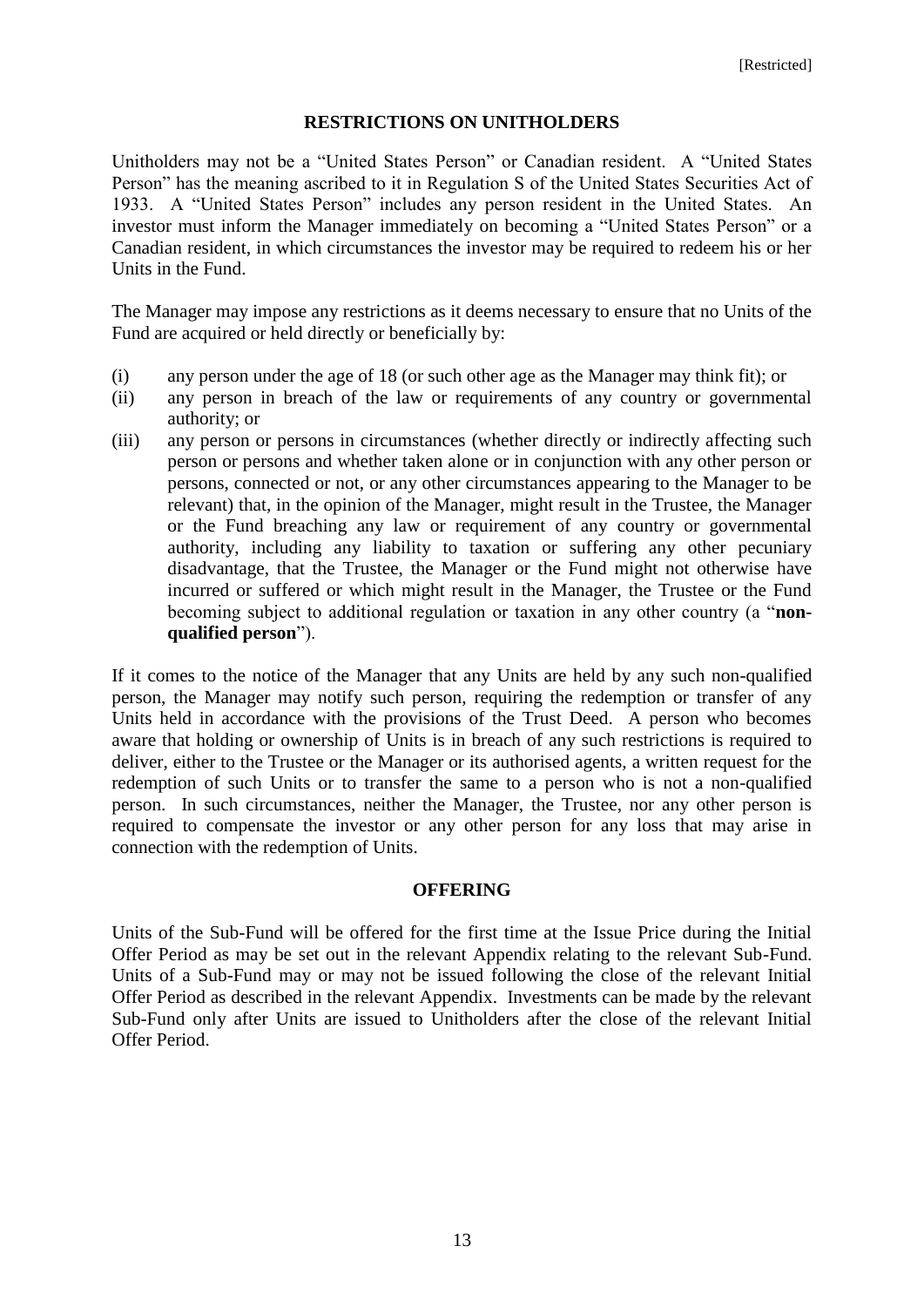## **PURCHASE OF UNITS**

#### <span id="page-16-0"></span>**Application Procedure**

Unless otherwise disclosed in the relevant Appendix relating to the relevant Sub-Fund, an investor should complete the application form and return the form to the Trustee.

Any investor that sends application forms by facsimile or by any other means or electronic means as the Manager or the Trustee may from time to time determine assumes the risk that the Trustee may not receive the forms. Investors should confirm with the Trustee safe receipt of an application form. Neither the Manager nor the Trustee and/or the respective agents are responsible to a Unitholder for any loss resulting from non-receipt or duplicate receipt or illegibility of any application form sent by facsimile or by such means. Unless otherwise agreed by the Manager and the Trustee, the original of any application form sent by facsimile should be forwarded to the Trustee.

Subject to the conditions outlined in the section headed "**Subscription of Units**" in the relevant Appendix, applications will generally be accepted only if cleared funds have been received on or prior to the relevant application submission cut-off times in relation to which Units are to be issued, as set out in the section headed "**Subscription Details**" in the Appendix, or at the discretion of the Manager. Investors should confirm the relevant application submission cut-off times with their distributors.

The Manager reserves the right to defer processing any application until receipt of cleared monies and to reduce the subscription amount by any financial charges, for example, bank service charges and transfer fees.

Each applicant whose application is accepted will be sent a contract note confirming details of the purchase of Units but no certificates will be issued. A Unitholder must examine contract notes and statements issued in respect of the Fund. A register of Unitholders shall be kept by the Trustee. If a Unitholder does not notify the Trustee of any errors within 30 days of issue of the statement or contract note, the Unitholder will be deemed to have waived any right to raise any objections in relation to them.

The Manager, at its discretion, may charge a subscription fee on the total value of the relevant class of Units subscribed. Any subscription fee will be described in the relevant Appendix in respect of the relevant Sub-Fund. The Manager may retain or may pay all or part of the subscription fee (and any other fees received) to recognised intermediaries or any other persons. The Manager may from time to time vary the subscription fee up to any maximum specified in the relevant Appendix. The Manager may also charge different applicants different subscription fees.

#### **Payment of Subscription Amount**

The Subscription Price on any Dealing Day is the price per Unit ascertained by dividing the Net Asset Value of the relevant class of Units of the Sub-Fund as at the Valuation Point in respect of the relevant Dealing Day by the number of such class of Units in issue, rounded up to the nearest 2 decimal places or in such manner and to such other number of decimal places as may from time to time be determined by the Manager after consulting the Trustee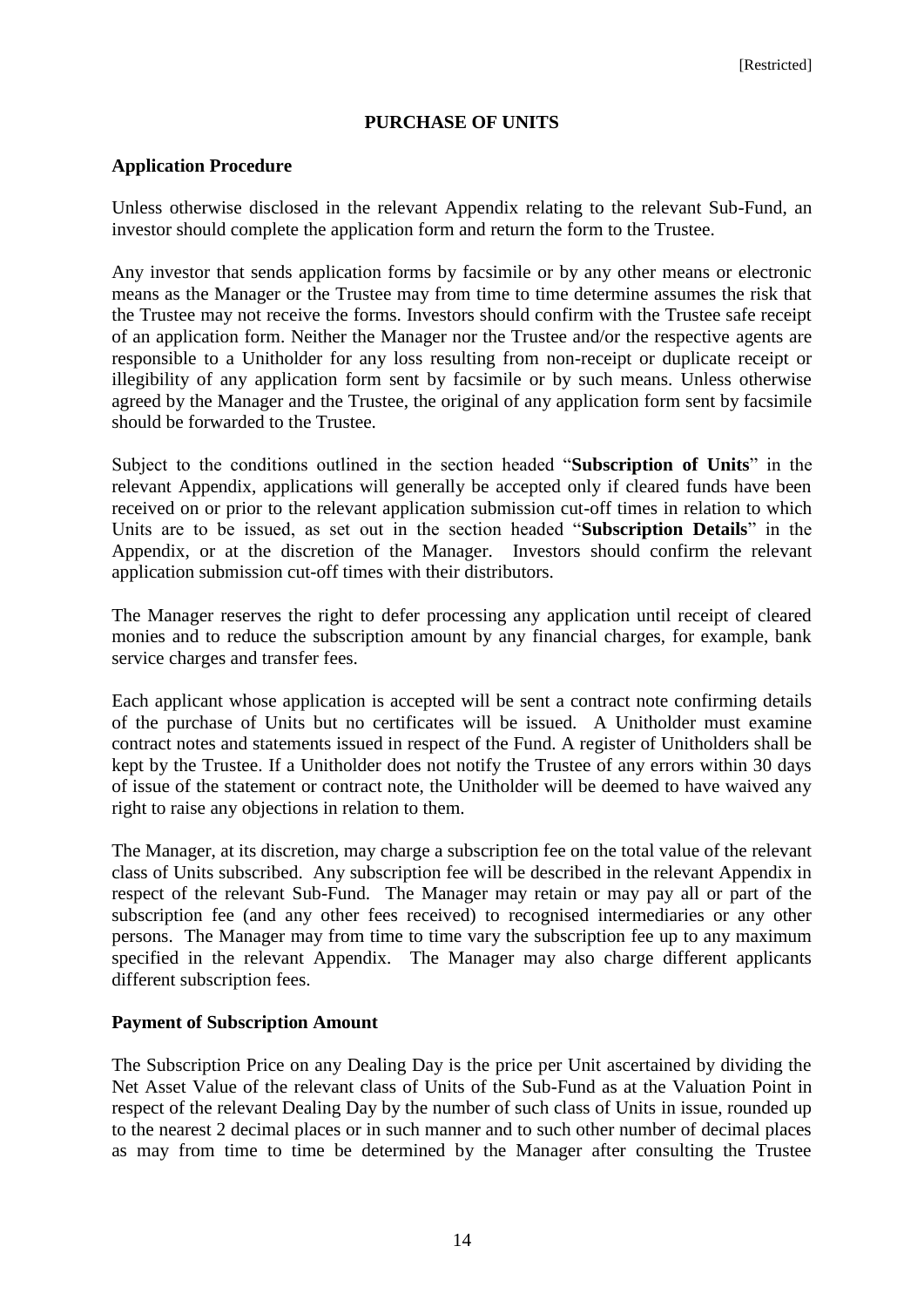("**Subscription Price**"). Any rounding adjustment as a result of determining the Subscription Price will be retained by the relevant Sub-Fund.

Subscription monies should normally be paid in the Base Currency of the Sub-Fund. Subject to the agreement of the Trustee or the Manager, arrangements can be made for applicants to pay for Units in most other major currencies and in such cases, the exchange rate will be the prevailing market rate as agreed between the Manager and the Trustee and any cost of currency conversion will be borne by the applicant.

The Subscription Price will be calculated in the Base Currency of the Sub-Fund and quoted by the Manager in that Base Currency and in any other currency or currencies determined at the Manager's discretion after giving notice to the Trustee. The rate used for converting the Subscription Price to its equivalent in other currencies will be the same rate the Manager uses to calculate the Net Asset Value as at the Valuation Point or at any other rates as determined by the Manager in its sole discretion. The Manager may, at its discretion impose a subscription fee in respect of Units being subscribed. The subscription fee, if any, is described in the relevant Appendix.

All payments should be made by telegraphic transfer or cheque. Cheques should be crossed "**a/c payee only, not negotiable**" and made payable in the Base Currency of the Sub-Fund to "**BOCI-Prudential Trustee Limited**", and sent with the completed application form and relevant documents required by the Trustee. Payment by cheque is likely to cause delay in receipt of cleared funds as it normally takes 3 Business Days to clear. Units will not be issued until the cheque is cleared and the Trustee receives the completed application form, together with all relevant documents required by the Trustee. Applicants bear the costs of transfer of subscription monies to the Sub-Fund. No third party payment or cash payment will be accepted. Applicants assume the sole responsibility to provide the payment proof.

Details of payments by telegraphic transfer are set out in the application form enclosed.

# **No money should be paid to any intermediary in Hong Kong who is not licensed or registered to carry on Type 1 (dealing in securities) regulated activity under Part V of the SFO.**

# **General**

The Manager has the absolute discretion to accept or reject in whole or in part any application for Units. If an application is rejected, subscription monies will be returned without interest by cheque through the post at the risk of the applicant or by telegraphic transfer to the bank account from which the moneys originated at the risk and expense of the applicants (or in such other manner determined by the Manager and the Trustee.

Fractions of Units may be issued rounded down to 2 decimal places. Subscription monies representing smaller fractions of a Unit will be retained by the Sub-Fund.

All holdings will be registered and certificates will not be issued. Evidence of title will be the entry on the register of Unitholders. No bearer units will be issued. A maximum of 4 persons may be registered as joint Unitholders. It is important to ensure that the Registrar is informed promptly of any change to the registered details.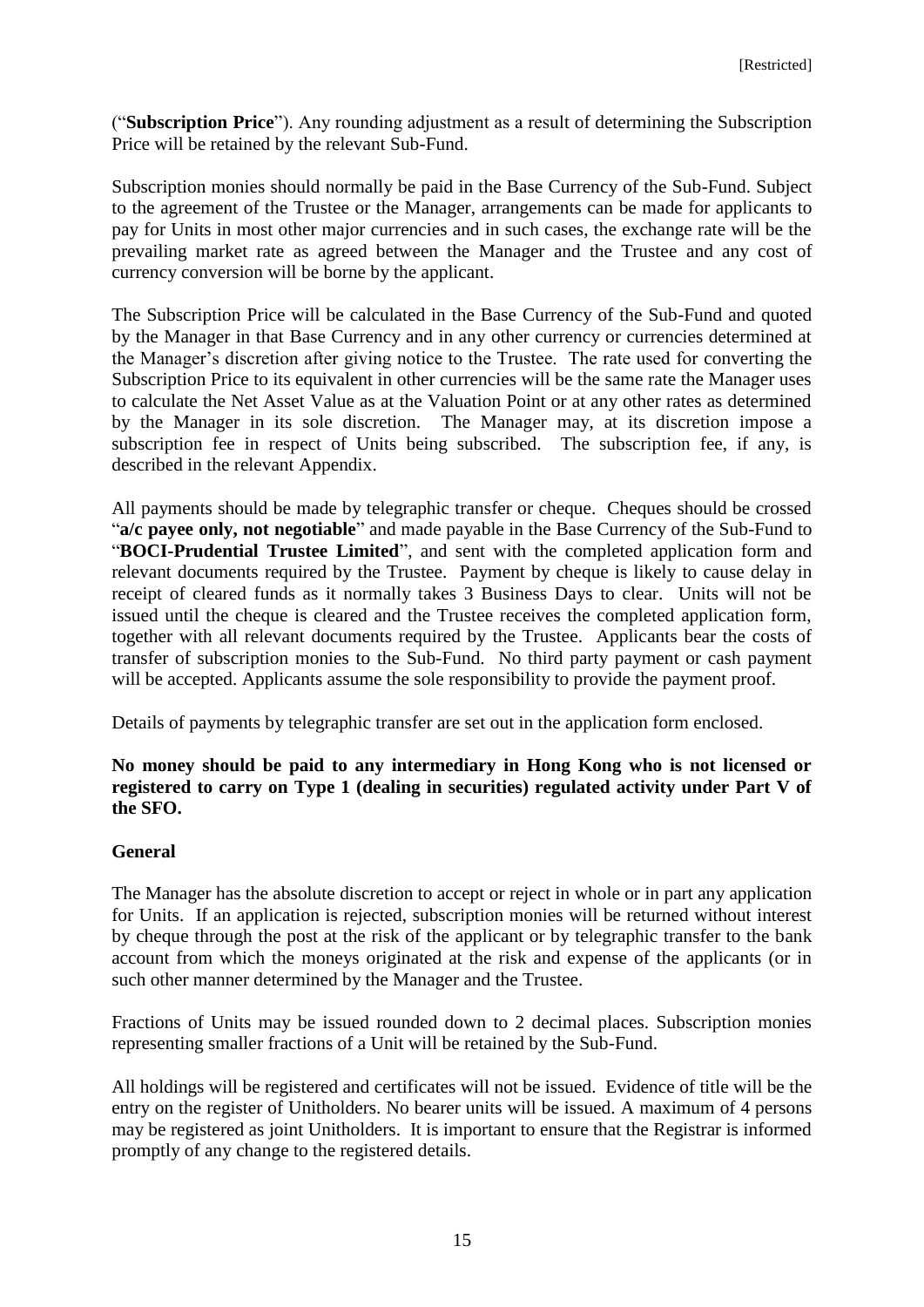#### **REDEMPTION OF UNITS**

#### <span id="page-18-0"></span>**Redemption Procedure**

Unitholders may redeem their Units on any Dealing Day by submitting a redemption request to the Trustee or to an authorised distributor before the relevant redemption request submission cut-off time for the Sub-Fund, as set out in the section headed "**Redemption of**  Units<sup>"</sup> in the relevant Appendix. Investors should confirm the relevant redemption request submission cut-off time with their distributors.

A redemption request must be given in writing or by facsimile or by other means or electronic means as the Manager or the Trustee may from time to time determine and must specify:

- the name of the Sub-Fund:
- the number of Units to be redeemed;
- $\bullet$  the name(s) of the Unitholder(s);
- the Unitholder account number (if any); and
- give payment instructions for the redemption proceeds.

Unless otherwise agreed by the Manager and the Trustee, the original of any redemption request sent by facsimile should be forwarded to the Trustee. Neither the Manager nor the Trustee are responsible to a Unitholder for any loss resulting from non-receipt or duplicate receipt or illegibility of any redemption request sent by facsimile.

A Unitholder may not redeem part only of his holding of Units in a Sub-Fund if his holding would be reduced to less than the Minimum Holding for the Sub-Fund. The Manager may redeem all of such Unitholder's Units in the Sub-Fund if the request to redeem a holding of Units in the Sub-Fund would cause the Unitholder's holding in the Sub-Fund to fall below the Minimum Holding.

A request for redemption once given cannot be revoked without the consent of the Manager.

#### **Payment of Redemption Proceeds**

The Redemption Price on any Dealing Day is the price per Unit ascertained by dividing the Net Asset Value of the relevant class of Units of the Sub-Fund (as at the Valuation Point in respect of the relevant Dealing Day) by the number of such class of Units in respect of such Sub-Fund in issue rounded down to the nearest 2 decimal places or in such manner and to such other number of decimal places as the Manager may determine from time to time after consulting the Trustee (the "**Redemption Price**"). Any rounding adjustment as a result of determining the Redemption Price will be retained by the relevant Sub-Fund.

The Redemption Price will be calculated in the Base Currency of the Sub-Fund and quoted by the Manager in the Base Currency and in any other currency or currencies determined at the Manager's discretion after giving prior notice to the Trustee. The rate used for converting the Redemption Price to its equivalent in other currencies will be the same rate the Manager uses to calculate the Net Asset Value as at the Valuation Point or at any other rates as determined by the Manager in its sole discretion.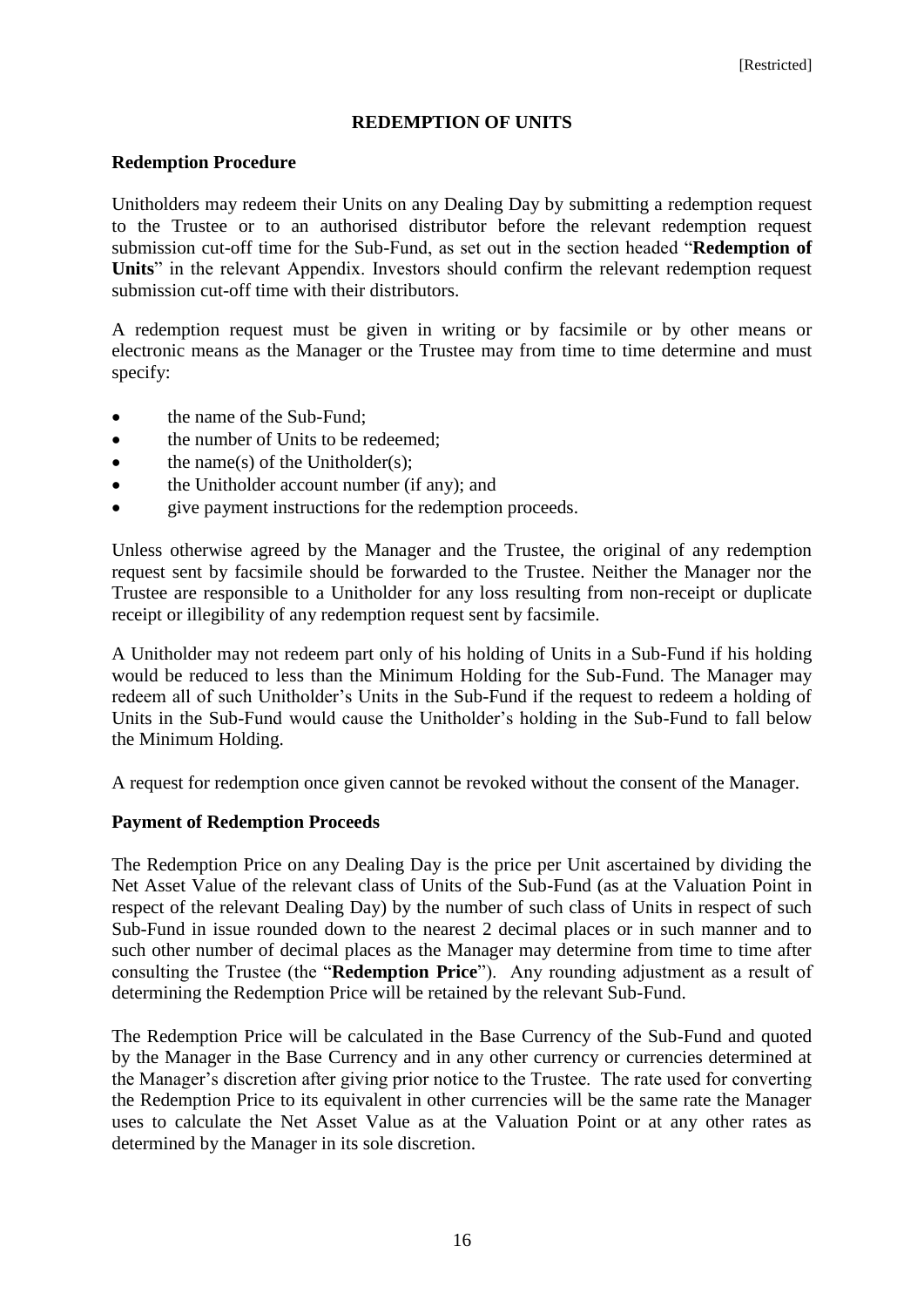The Manager may impose a redemption fee in respect of Units being redeemed. The redemption fee, if any, is described in the relevant Appendix.

The amount due to a Unitholder on the redemption of a Unit pursuant to the paragraphs above is the Redemption Price, less any redemption fee, any fiscal charges imposed by the remittance banks. The fiscal and sales charges (if any), as well as the rounding adjustments in relation to the redemption of any Units will be retained as part of the Sub-Fund. The redemption fee will be retained by the Sub-Fund.

The Fund will not pay redemption proceeds until:

- the Trustee receives the original redemption request signed by the Unitholder (unless the Trustee agrees to a different procedure); and
- the signature of the Unitholder (or each joint Unitholder) has been verified to the satisfaction of the Trustee where redemption proceeds are to be paid by telegraphic transfer.

The Manager or the Trustee, as the case may be, may, in its absolute discretion, refuse to make a redemption payment to a Unitholder if (i) the Manager or the Trustee, as the case may be, suspects or is advised that the payment of any redemption proceeds to such Unitholder may result in a breach or violation of any anti-money laundering law by any person in any relevant jurisdiction or other laws or regulations by any person in any relevant jurisdiction, or such refusal is considered necessary or appropriate to ensure the compliance by the Fund, the Manager, the Trustee or other service providers with any such laws or regulations in any relevant jurisdiction; or (ii) there is a delay or failure by the redeeming Unitholder in producing any information or documentation required by the Trustee and/or the Manager or their respective duly authorised agents for the purpose of verification of identity.

If the Manager or the Trustee is required by the laws of any relevant jurisdiction to make a withholding from any redemption moneys payable to the Unitholder the amount of such withholding shall be deducted from the redemption moneys otherwise payable to such person, provided that the Manager or the Trustee is acting in good faith and on reasonable grounds.

No third party payment will be made.

Redemption proceeds will be paid in the Base Currency (or such other currency as the Manager and the Trustee may determine) of the Sub-Fund by telegraphic transfer normally within 7 Business Days after the relevant Dealing Day and in any event within one calendar month of the relevant Dealing Day or (if later) receipt of a properly documented redemption request, unless the market(s) in which a substantial portion of investments is made is subject to legal or regulatory requirements (such as foreign currency controls) thus rendering the payment of the redemption monies within the aforesaid time period not practicable. In such case, payment of redemption monies may be deferred, but the extended time frame for payment should reflect the additional time needed in light of the specific circumstances in the relevant market(s). If relevant account details are not provided, redemption proceeds will be paid to the redeeming Unitholder (or to the first-named of joint Unitholders) at the Unitholder's risk by cheque in the Base Currency of the Sub-Fund.

Redemption proceeds can be paid in a currency other than the Base Currency of the Sub-Fund at the request and expense of the Unitholder, subject to the approval of the Trustee and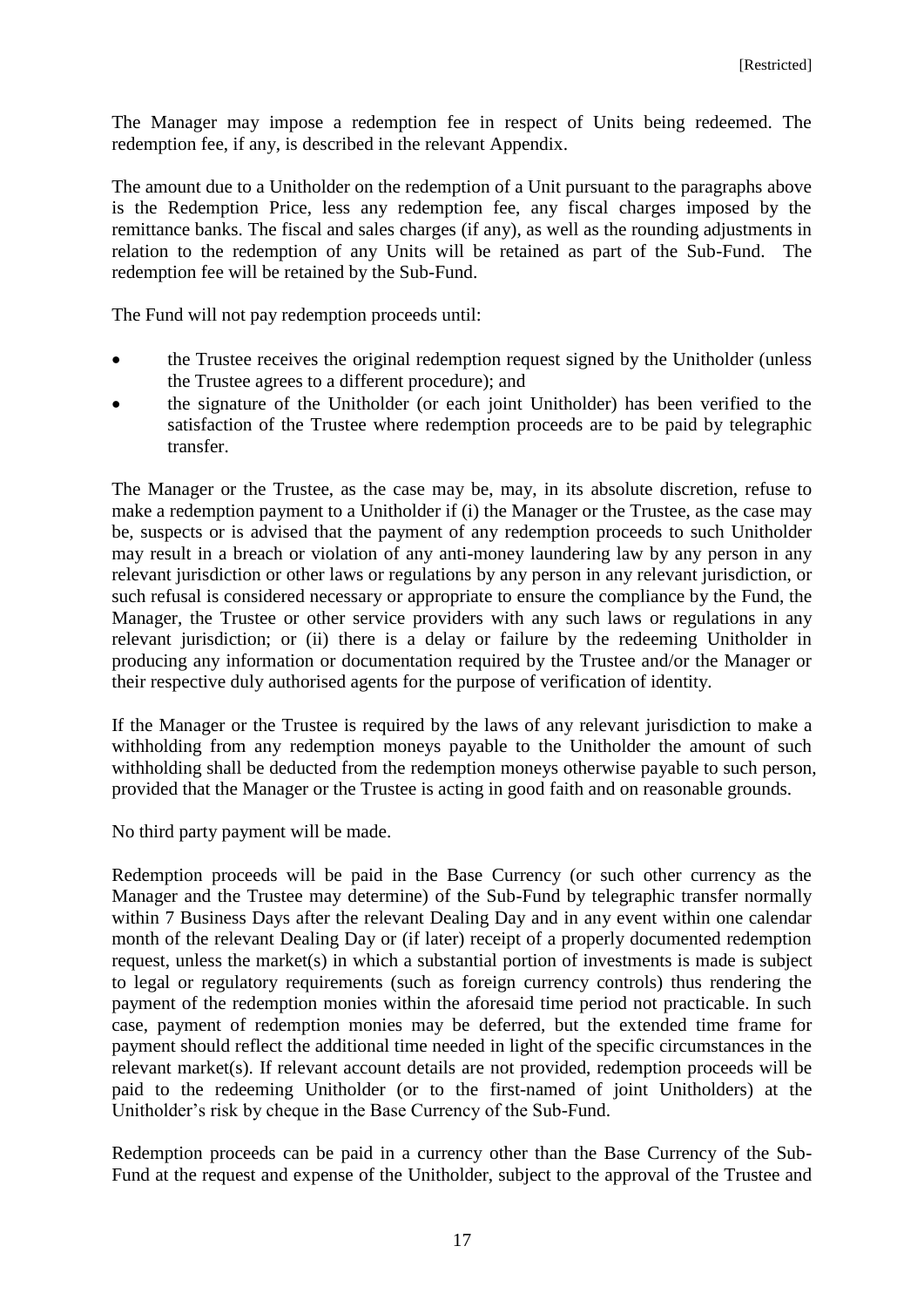the Manager. In such circumstances, subject to the agreement of the Trustee or the Manager and to the applicable limits on foreign exchange, arrangements can be made for redemption proceeds to be paid in other currencies. In such circumstances, the cost of conversion into the currency requested by the Unitholder will be borne by the Unitholder and deducted from the redemption proceeds, and the Unitholder may suffer loss arising from such currency conversion. The Trustee or the Manager shall use such currency exchange rates as it may from time to time determine. Currency conversion will be subject to availability of the currency concerned. None of the Manager, the Trustee or their respective agents or delegates will be liable to any Unitholder for any loss suffered by any person arising from the said currency conversion. Payment will only be made to a bank account in the name of the Unitholder.

#### **Restrictions on Redemption**

The Manager may suspend the redemption of Units or delay the payment of redemption proceeds during any periods in which the determination of the Net Asset Value of the Sub-Fund is suspended (Please refer to the section headed "**Suspension of Calculation of Net Asset Value**" below).

With a view to protecting the interests of Unitholders, the Manager is entitled, with the approval of the Trustee, to limit the number of Units of any Sub-Fund redeemed on any Dealing Day to 10% of the total number of Units of the relevant Sub-Fund in issue. In this event, the limitation will apply pro rata so that all Unitholders wishing to redeem Units of the same Sub-Fund on that Dealing Day will redeem the same proportion of such Units, and Units not redeemed (but which would otherwise have been redeemed) will be carried forward for redemption, subject to the same limitation, and will have priority on the next Dealing Day. If redemption requests are carried forward, the Trustee will inform the Unitholders concerned.

# **CONVERSION BETWEEN UNITS AND SUB-FUNDS**

<span id="page-20-0"></span>Subject to the consent of the Manager, Unitholders have the right (subject to any suspension in the determination of the Net Asset Value of any relevant Sub-Fund) to convert all or part of their Units of any class into Units of any other class (whether in the same Sub-Fund or any other Sub-Fund) by giving notice in writing or by facsimile to the Manager or by other means or electronic means as the Manager or the Trustee may from time to time determine.

Conversion notices received by the Manager prior to 4:00 p.m. (Hong Kong time) on a Dealing Day will be dealt with on that Dealing Day. Conversion notices received after that time or on a day that is not a Dealing Day will be carried forward and dealt with on the next Dealing Day. Where a conversion notice is made by facsimile, neither the Manager nor the Trustee are responsible to any Unitholder for any loss resulting from the non-receipt of such conversion notice.

The price at which the whole or any part of a holding of Units of a class (the "**Current Class**") will be converted on any Dealing Day into Units of another class (the "**New Class**") will be determined by reference to the Redemption Price of the Current Class and Subscription Price of the New Class on the relevant Dealing Day. Unless otherwise specified in the section headed "**Expenses and Charges**" below, no subscription fee or redemption fee will be levied.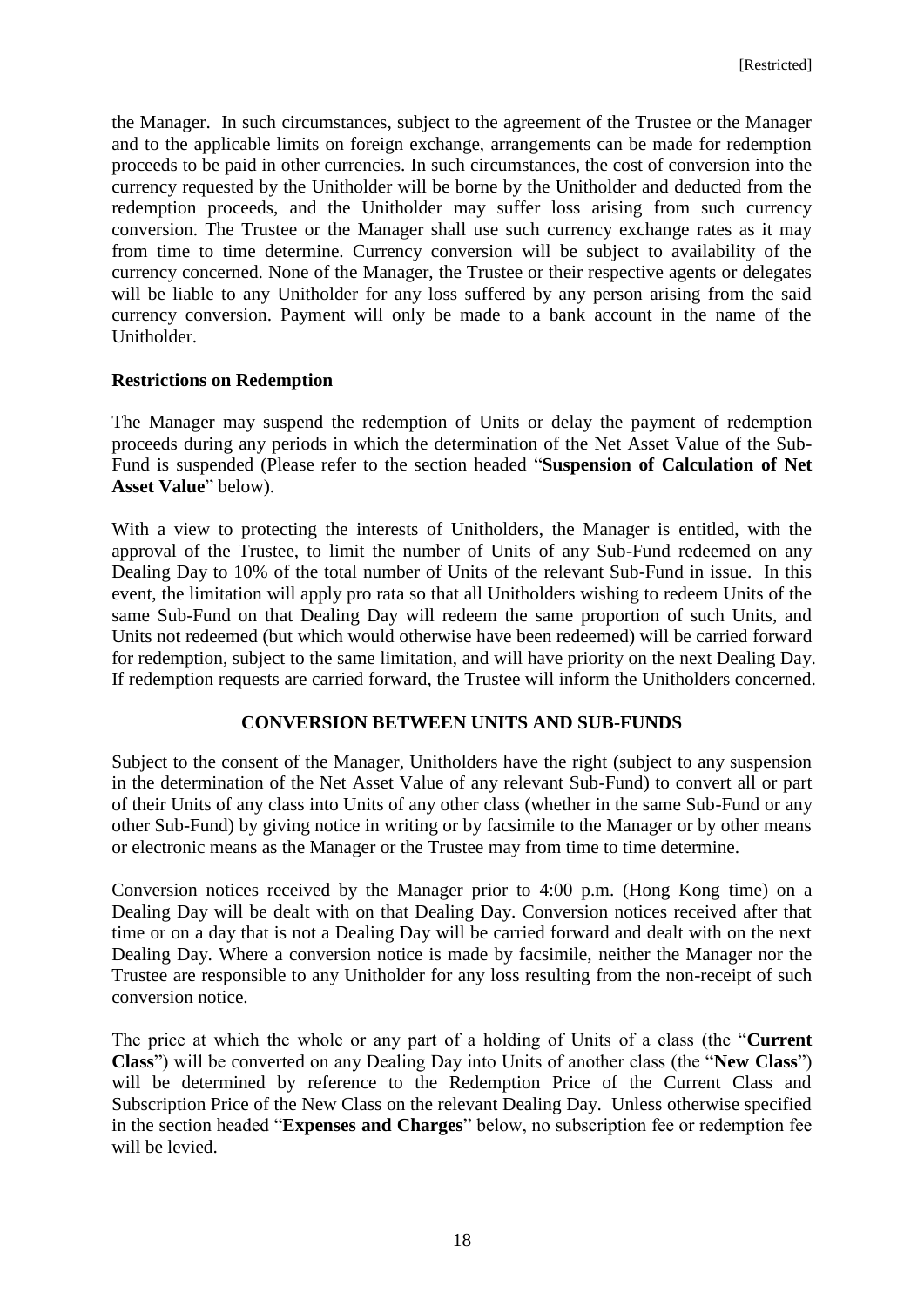The Manager is entitled to levy a conversion fee expressed as a percentage of the issue price per Unit of the New Class to be issued. The conversion fee will be deducted from the amount re-invested into the New Class of Units. The amount of conversion fee is set out in the section headed "**Expenses and Charges**" below, unless otherwise specified in the Appendix of the original Sub-Fund.

No conversion will be allowed during any period when the determination of the Net Asset Value of any relevant Sub-Fund is suspended (Please refer to the section headed "**Suspension of Calculation of Net Asset Value**"). Unitholders should also note that the requirements on:

- minimum subscription;
- minimum holding; and
- minimum redemption amount,

as set out in the Appendix of the original Sub-Fund also apply to conversions.

#### **VALUATION**

<span id="page-21-0"></span>The Net Asset Value of each Sub-Fund is calculated by determining the value of the assets attributable to the Sub-Fund, including accrued income, and deducting all its liabilities. The resultant sum is divided by the total number of Units in issue at that time to give the Net Asset Value per Unit and adjusting the resultant sum to the nearest 2 decimal places.

The value of the net assets of each Sub-Fund, the Subscription Price and Redemption Price will be calculated by the Trustee as at each Valuation Point by valuing the assets of the Sub-Fund in accordance with the Trust Deed. The Trust Deed provides (inter alia) that:

- (a) except in the case of any interest in a collective investment scheme to which paragraph (b) applies and subject as provided in paragraphs (c) and (f) below, all calculations based on the value of securities quoted, listed, traded or dealt in on any securities market shall be made by reference to the last traded price (as defined below) on the principal securities exchange as at the close of business in such place or if the last traded prices on the market are not available, the value of the securities shall be certified by such person, firm or institution dealing in or making a market in such securities as may be appointed for such purpose by the Manager or, if the Trustee so requires, by the Manager after consultation with the Trustee. In determining such prices the Manager and the Trustee are entitled to use and rely on electronic price feeds generated by price dissemination systems from such source or sources as they may determine from time to time and shall have no liability to any Unitholders in respect of such reliance. If the electronic price feeds generated by such price dissemination systems reflect unusual price data and information, as determined in the opinion of the Manager, the Manager after consultation with the Trustee, will determine the fair value of the assets for the purposes of valuing the Net Asset Value of the relevant Sub-Fund;
- (b) subject as provided in paragraphs (c) and (f) below, the value of each interest in any collective investment scheme will be the latest available net asset value per unit in such collective investment scheme whether or not published or (if the same is not available) the last available bid price for such unit or share or other interest;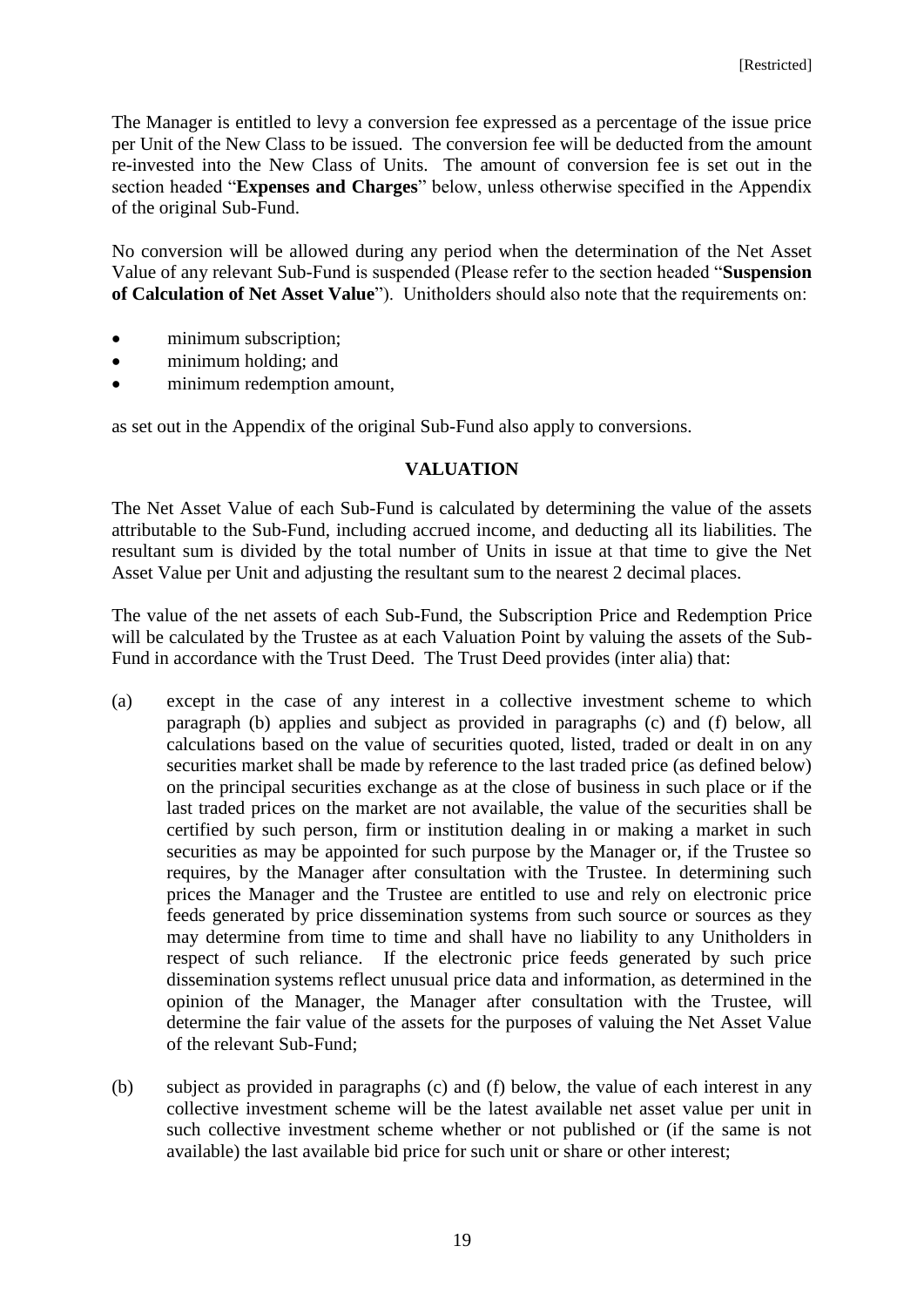- (c) the value of any investment which is not listed or ordinarily dealt in on a market shall be the initial value thereof equal to the amount expended out of the relevant Sub-Fund in the acquisition of such investment (including in each case the amount of stamp duties, commissions and other acquisition expenses) provided that the Manager may with the approval of the Trustee and on a regular basis at the request of the Trustee cause a revaluation to be made by a professional person approved by the Trustee as qualified to value such investment;
- (d) cash, deposits and similar investments shall be valued at their face value (together with accrued interest) unless, in the opinion of the Manager following consultation with the Trustee, any adjustment should be made to reflect the value thereof;
- (e) notwithstanding the foregoing, the Manager may with the prior consent in writing of the Trustee adjust the value of any investment or permit some other method of valuation to be used if, having regard to relevant circumstances, the Manager considers that such adjustment or use of such other method is required to reflect the fair value of the investment provided always that the accounting standards under the relevant jurisdiction are being complied with; and
- (f) the value of any investment (whether of a security or cash) otherwise than in the Base Currency of the relevant Sub-Fund will be converted into such Base Currency at the rate (whether official or otherwise) which the Manager believes appropriate in the circumstances, having regard to any premium or discount which may be relevant and to costs of exchange.

"**Last traded price**" refers to the last traded price reported on the exchange for the day, commonly referred to in the market as the "settlement" or "exchange price", and represents a price at which members of the exchange settle between them for their outstanding positions. Where a security has not traded then the last traded price will represent the "exchange close" price as calculated and published by that exchange in accordance with its local rules and customs.

Under IFRS the value of investments quoted, listed, traded or dealt in on any securities exchange, commodities exchange, futures exchange or over-the-counter market are made by reference to the closing bid (for long positions) and closing offer (for short positions) price. Since the Fund values its investments by reference to the last traded price, its valuation policy deviates from IFRS, which may lead to a different valuation had the valuation been performed in accordance with IFRS. The Manager has considered the impact of such noncompliance and does not expect this issue to affect the results and the Net Asset Value of the respective Sub-Fund materially. To the extent the Fund's valuation policy deviates from IFRS, the Manager may make necessary adjustments in the accounts of the Fund for the accounts to be in compliance with IFRS and will include in the Fund's annual accounts a reconciliation note to reconcile values derived by applying the Fund's valuation rules. If the Net Asset Value of the relevant Sub-Funds and the Fund is not adjusted in preparation of the annual accounts, non-compliance with IFRS may result in the auditor qualifying its opinion on the annual accounts, depending on the nature and level of materiality of the noncompliance.

Where a third party is engaged in the valuation of the assets of a Sub-Fund, the Manager shall exercise reasonable care, skill and diligence in the selection, appointment and ongoing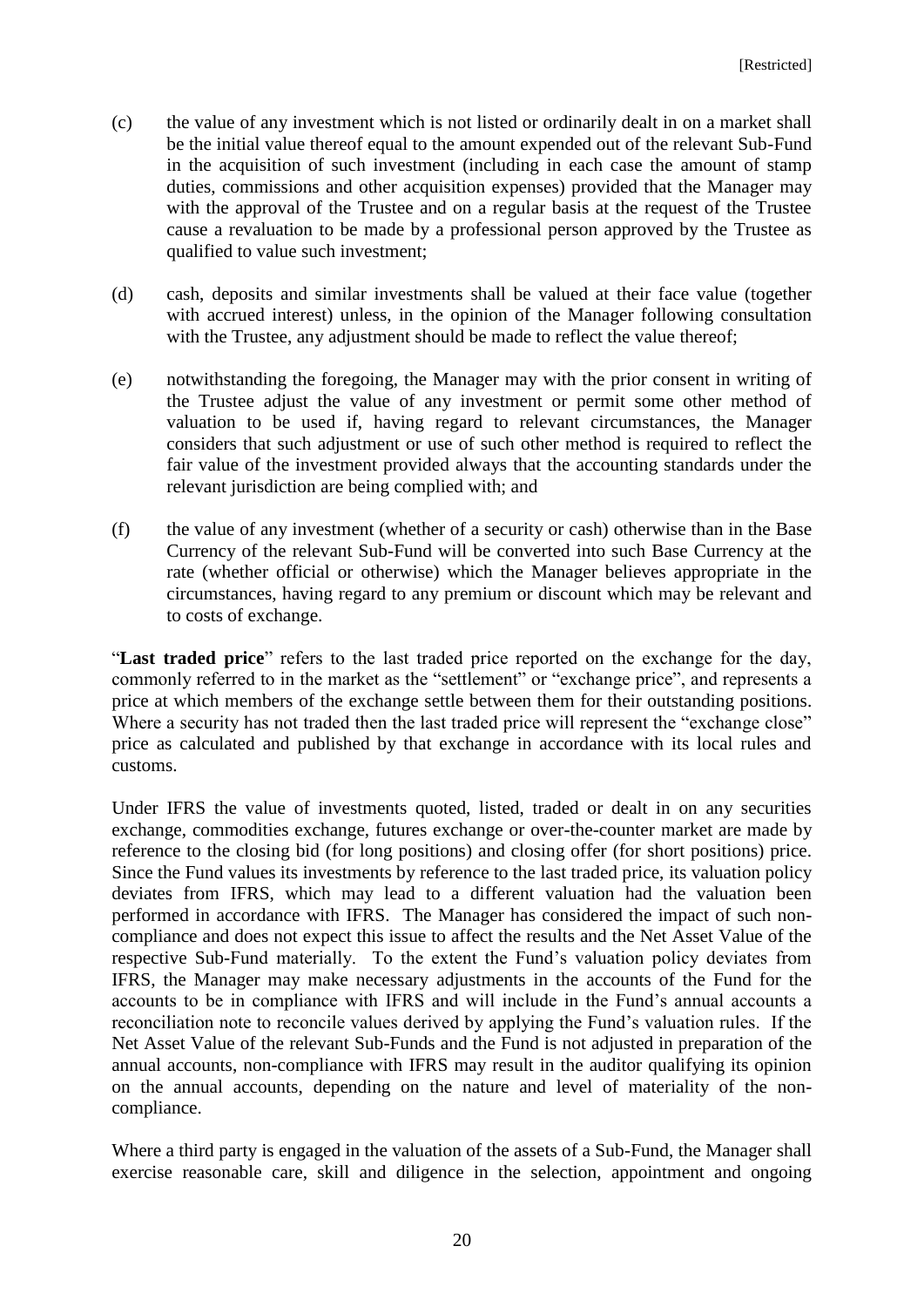monitoring of such third party in ensuring such entity possesses the appropriate level of knowledge, experience and resources is commensurate with the valuation policies and procedures for such Sub-Fund. The valuation activities of such third party shall be subject to ongoing supervision and periodic review by the Manager.

#### **Suspension of Calculation of Net Asset Value**

The Manager may, after consultation with the Trustee, having regard to the best interests of Unitholders, suspend the determination of the Net Asset Value of a Sub-Fund for the whole or any part of any period during which:

- (a) any period when any Market on which a substantial part of the securities or other property in the relevant Sub-Fund (being the Sub-Fund to which that class of Units relates) is quoted, listed or dealt in is closed otherwise than for ordinary holidays;
- (b) any period when dealings on any such Market are restricted or suspended;
- (c) during the existence of any state of affairs as a result of which disposal of any of the securities or other property in the relevant Sub-Fund cannot, in the opinion of the Manager after consultation with the Trustee, be effected normally or without seriously prejudicing the interests of Unitholders;
- (d) during any breakdown in the means of communications normally employed in determining the Net Asset Value of the relevant Sub-Fund or when for any other reason the value of any securities or other property in the relevant Sub-Fund cannot be promptly and accurately ascertained;
- (e) any period when the redemption of securities or other property in the relevant Sub-Fund or the transfer of funds involved in such realisation cannot, in the opinion of the Manager after consultation with the Trustee, be made at normal prices or normal rates of exchange; and
- (f) any period when the payment or receipt of the proceeds of the realisation of any of the securities or other property in the relevant Sub-Fund is delayed due to exceptional circumstances.

Such suspension will take effect immediately upon the Manager's declaration and thereafter there will be no determination of the Net Asset Value of the Sub-Fund until the Manager declares the suspension at an end; however the suspension will terminate in any event on the day following the first Business Day on which (i) the condition giving rise to the suspension has ceased to exist and (ii) no other condition under which suspension is authorised exists.

Whenever the Manager declares such a suspension it shall immediately after any such declaration notify the SFC. During the period of such suspension, the Manager shall also, (i) immediately publish its determination and (ii) at least once month, publish a notice on the website http://www.tpahk.cntaiping.com. This website has not been reviewed by the SFC.

No Units in the Sub-Fund may be issued, redeemed or converted during suspension.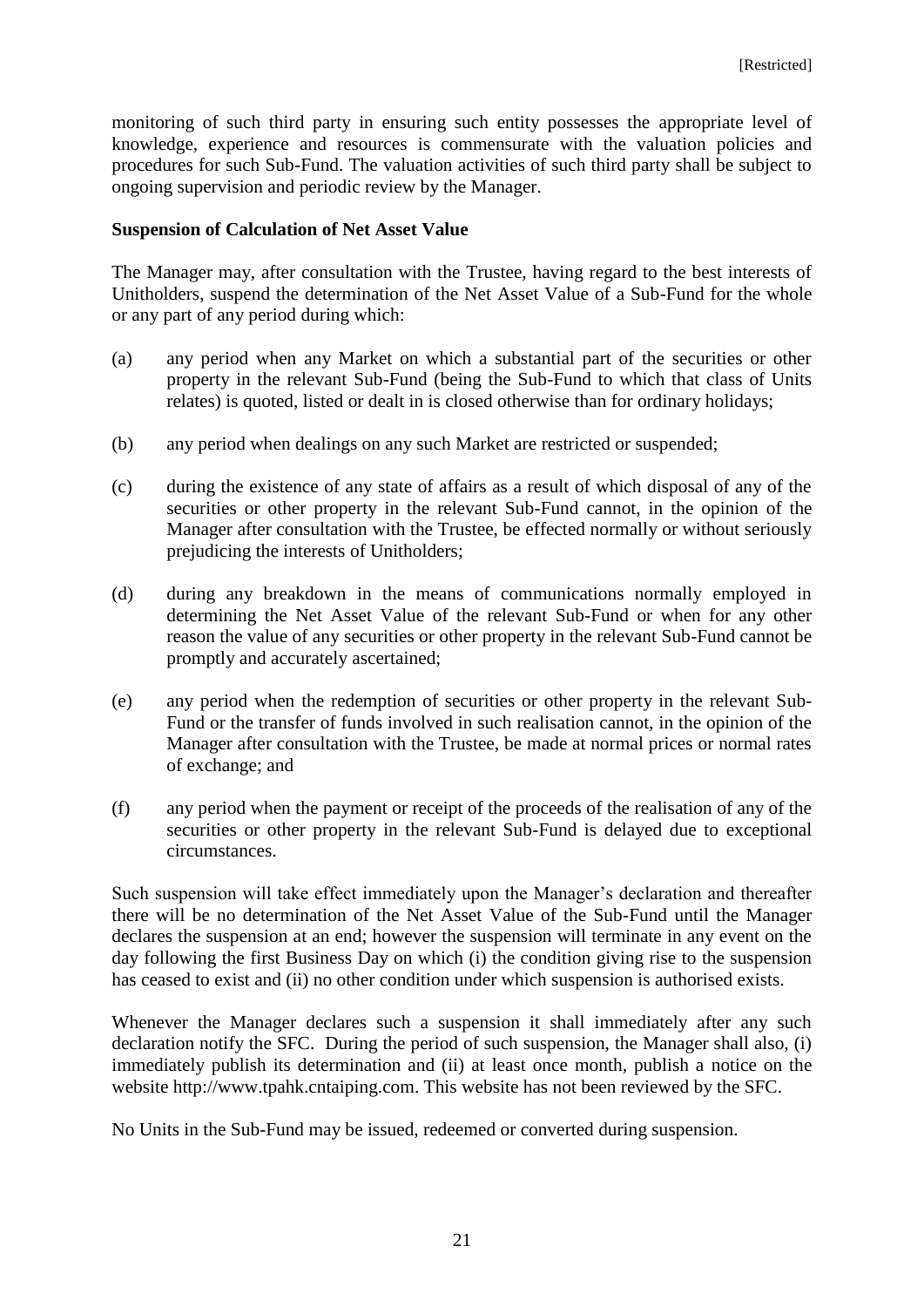#### **DISTRIBUTION POLICY**

<span id="page-24-0"></span>The Manager will adopt a distribution policy for each Sub-Fund as the Manager considers appropriate having regard to each Sub-Fund's net income, fees and costs. Please refer to the relevant Appendix for the distribution policy of the relevant Sub-Fund. Unless otherwise specified in the relevant Appendix, no distribution will be paid out of capital or effectively out of capital of the relevant Sub-Fund.

## **EXPENSES AND CHARGES**

<span id="page-24-1"></span>The current fees of the Sub-Fund are set out in the relevant Appendix. Unless otherwise disclosed in the relevant Appendix, the types of fees and maximum amount of fees are set out below:

| Types of Fees*   | <b>Fees</b>                                   |
|------------------|-----------------------------------------------|
| Management fee   | Up to 3% per annum                            |
| Trustee fee ^    | $0.175%$ per annum                            |
| Subscription fee | Up to 5% (on the Issue Price per Unit issued) |
| Redemption fee   | Up to 4% (on the Redemption Price per Unit)   |
| Conversion fee   | Up to 3% (on the Issue Price per Unit of the  |
|                  | new class)                                    |

- ^ Percentage of trustee fee excludes transaction fee, out-of-pocket expenses and custodian and sub-custodian fees and will be subject to a minimum monthly fee as agreed between the Manager and the Trustee in respect of the Sub-Fund.
- \* The management and the trustee fees are expressed as a percentage of the Net Asset Value of the Sub-Fund as at the relevant Valuation Point, and the subscription fee, the redemption fee and the conversion fee will be calculated based on the total value of Units subscribed, redeemed or converted (as the case may be) by the investor or Unitholder.

If the Fund invests in other collective investment schemes managed by the Manager or its connected person, the Unitholders or the Fund will not bear any increase in the Management Fee or any cost and charges payable to the Manager or any of its connected person.

Unitholders shall be given not less than 1 month's prior notice should there be any increase of the management fee or trustee fee from the current level to the maximum level. Any increase in the maximum level of the management fee or trustee fee of a Sub-Fund (or any class thereof) shall be subject to the SFC's prior approval and the sanction of Extraordinary Resolution of the Unitholders of such Sub-Fund (or such class).

The Sub-Fund will bear the costs set out in the Trust Deed that are directly attributable to it. Where such costs are not directly attributable to the Sub-Fund, the Sub-Fund will bear such costs in proportion to its respective Net Asset Value or in such other manner as the Manager shall consider appropriate. Such costs include, but are not limited to, the costs incurred in the establishment, management and administration of the Fund and the Sub-Fund including the costs of preparing the Trust Deed and any supplemental trust deeds), the costs of investing and realising the investments of the Sub-Fund, stamp duties, taxes, brokerage, commissions,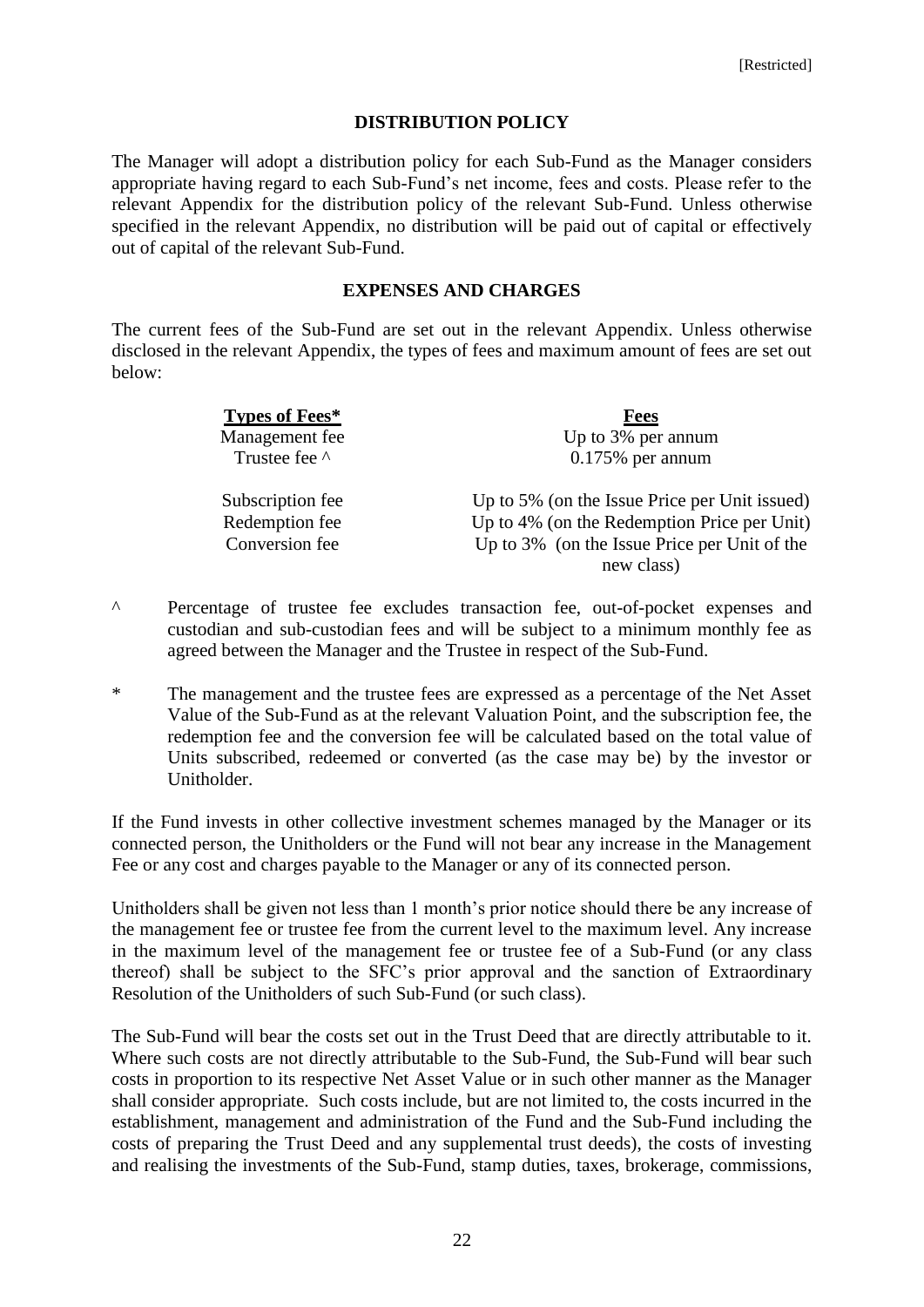foreign exchange costs, bank charges, registration fees and service fees, the fees and expenses of custodians of the assets of the Fund, the fees and expenses of the auditor, the fees and expenses of the Registrar, valuation costs, legal fees, the costs incurred in connection with any listing or regulatory approval, the costs of holding meetings of Unitholders, the costs of preparing accounts in accordance with IFRS or other prescribed accounting standards, the costs of providing information for the preparation of tax returns of the Sub-Fund and the Unitholders, the costs incurred in preparing, printing and distributing any explanatory memorandum and any audited accounts, interim reports or notices which are sent to the Unitholders (including the costs incurred by any distributors appointed in respect of the Sub-Fund), the licence fees payable to any index owners and other legal and professional fees. For the avoidance of doubt, the Fund bears all costs incurred as a result of a change in or introduction of, any law, regulation or requirement (whether or not having the force of law) of any governmental or other regulatory authority or any undertaking given to, or agreement entered into with, any such authority.

The establishment costs and payments incurred in the establishment of subsequent Sub-Funds are to be borne by the Sub-Fund to which such costs and payments relate and amortised over the amortisation period as set out in the relevant Appendix.

In addition to the above, Unitholders may be required to pay any requisite governmental tax, stamp duty, registration fee, custody and nominee charges as may be required in the purchase or sale of the Units under the Fund.

#### **Transactions with Connected Persons**

Cash forming part of the property of the Fund may be placed on deposit with the Trustee, the Manager, the Investment Delegate (if any) or with any of their connected persons (being an institution licensed to accept deposits) so long as such cash deposit shall be maintained in a manner that is in the best interests of the Unitholders, having regard to the prevailing commercial rate for deposits of similar type, size and term negotiated at arm's length and in accordance with ordinary and normal course of business.

Unless otherwise provided in the Trust Deed, any transactions between the Fund or any Sub-Fund and the Manager, the Investment Delegate (if any), directors of the Manager or any of their connected persons as principal may only be made with the prior written consent of the Trustee. All such transactions will be disclosed in the annual report of the Fund or the Sub-Fund.

All transactions carried out by or on behalf of the Fund must be executed at arm's length and executed on the best available terms and in the best interests of the Unitholders.

The Manager, the Investment Delegate (if any) and/or any of their connected persons reserves the right to effect transactions (which will be consistent with best execution standards) by or through the agency of another person with whom the Manager, the Investment Delegate (if any) and/or any of their connected persons has an arrangement under which that party will from time to time provide to or procure for the Manager and/or any of its connected persons goods, services or other benefits (such as research and advisory services, economic and political analysis, portfolio analysis (including valuation and performance measurement), market analysis, data and quotation services, computer hardware and software associated with specialised software or research services and performance measures incidental to the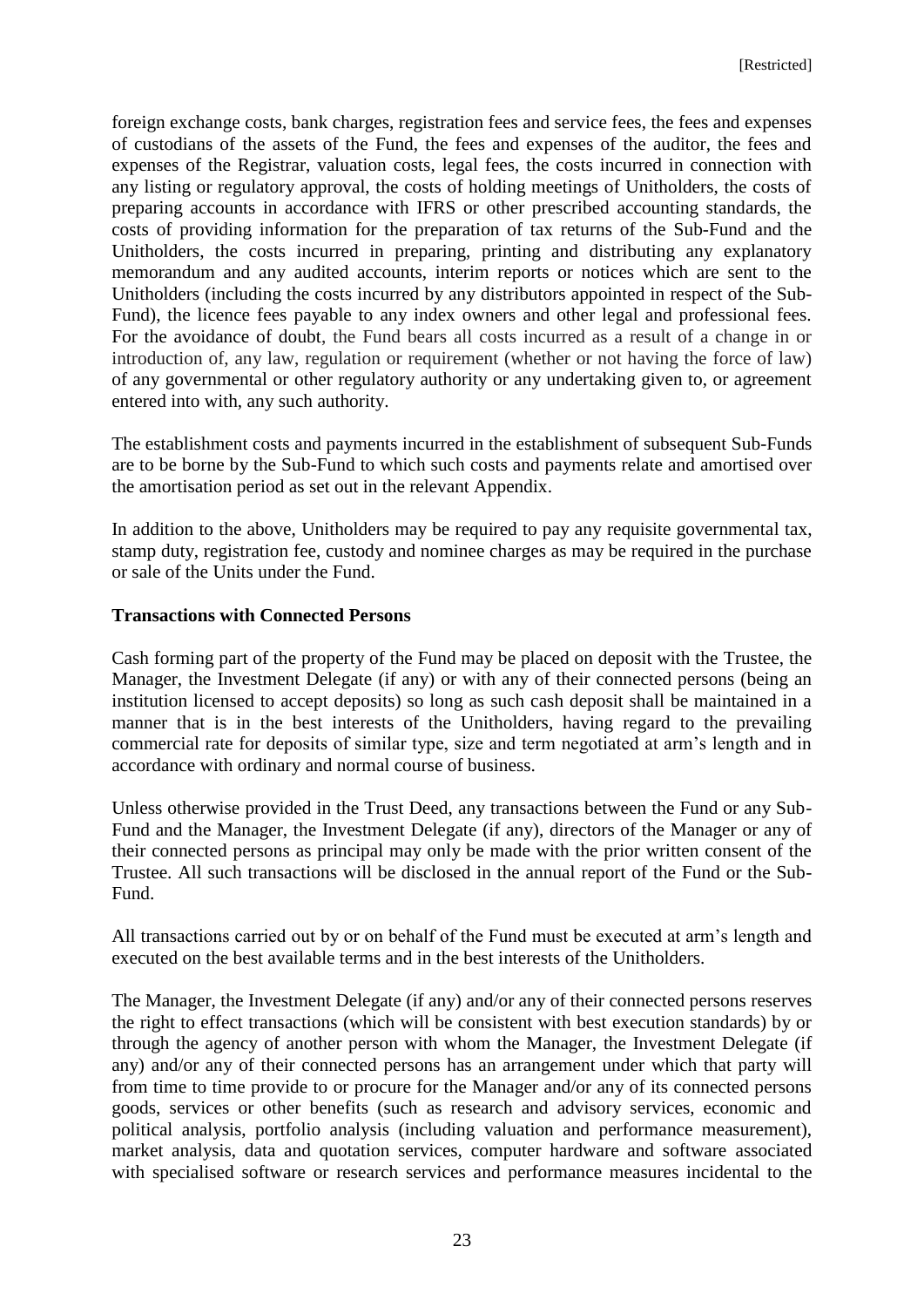above goods and service*s*, clearing and custodian services and investment-related publications) the nature of which is such that their provision can reasonably be expected to benefit the Fund as a whole and may contribute to an improvement in the performance of the Fund or of the Manager and/or any of its connected persons in providing services to the Fund and for which no direct payment is made but instead the Manager and/or any of its connected persons undertakes to place business with that party. The Manager shall procure that no such arrangements are entered into unless (i) the goods and services to be provided pursuant thereto are of demonstrable benefit to the Unitholders (taken as a body and in their capacity as such) whether by assisting the Manager and/or the Investment Delegate (if any) and in their ability to manage the relevant Sub-Fund or otherwise; (ii) the transaction execution is consistent with best execution standards and brokerage rates are not in excess of customary institutional full service brokerage rates; (iii) periodic disclosure is made in the annual report of the Fund or the relevant Sub-Fund in the form of a statement describing the soft dollar policies and practices of the Manager or the Investment Delegate, including a description of goods and services received by them; and (iv) the availability of soft dollar arrangements is not the sole or primary purpose to perform or arrange transaction with such broker or dealer. For the avoidance of doubt, such goods and services do not include travel, accommodation, entertainment, general administrative goods or services, general office equipment or premises, membership fees, employee salaries or direct money payments.

In effecting transactions for the account of any Sub-Fund with brokers or dealers connected to the Manager, the Investment Delegate (if any), the Trustee or any of their connected persons, the Manager shall ensure that it complies with the following requirements:

- (a) such transactions should be on arm's length terms;
- (b) the Manager must use due care in the selection of brokers or dealers and ensure that they are suitably qualified in the circumstances;
- (c) transaction execution must be consistent with applicable best execution standards;
- (d) the fee or commission paid to any such broker or dealer in respect of a transaction must not be greater than that which is payable at the prevailing market rate for a transaction of that size and nature;
- (e) the Manager must monitor such transactions to ensure compliance with its obligations; and
- (f) the nature of such transactions and the total commissions and other quantifiable benefits received by such broker or dealer shall be disclosed in the annual report of the relevant Sub-Fund.

The Manager does not receive any cash rebates from connected parties, brokers and/or dealers.

#### **RISK FACTORS**

<span id="page-26-0"></span>Investors should consider the following risks and any additional risk(s) relating to any specific Sub-Fund, contained in the relevant Appendix, before investing in any of the Sub-Funds. Investors should note that the decision whether or not to invest remains with them. If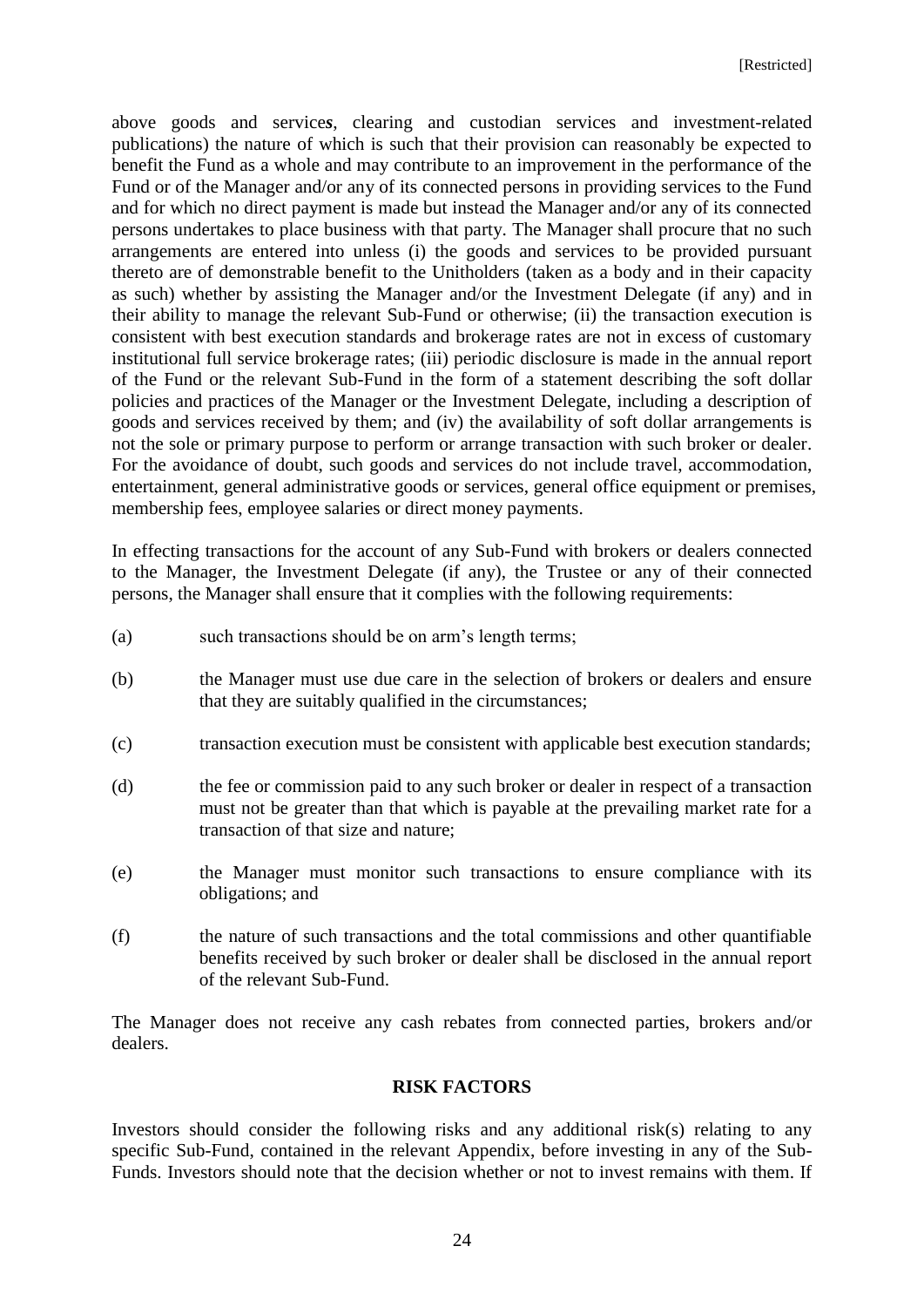investors have any doubt as to whether or not a Sub-Fund is suitable for them, they should obtain independent professional advice.

# **General Investment Risk**

Investments involve risks. A Sub-Fund's investment portfolio may fall in value due to any of the key risk factors below and therefore your investment in the relevant Sub-Fund may suffer losses. There is no guarantee of the repayment of principal.

## **Market Risk**

A Sub-Fund's investment strategy is subject to some dimension of market risk: directional price movements, deviations from historical pricing relationships, changes in the regulatory environment, changes in market volatility, "flights to quality," "credit squeezes," etc.

The particular or general types of market conditions in which the relevant Sub-Fund may incur losses or experience unexpected performance volatility cannot be predicted, and the Sub-Fund may materially underperform other investment funds with substantially similar investment objectives and approaches.

# **Liquidity Risk**

Liquidity relates to the ability of a Sub-Fund to sell an investment or unwind a position in a timely manner to prevent or minimise loss or to meet a Sub-Fund's financial obligations. Some of the markets in which a Sub-Fund invests may be less liquid and more volatile than the world's leading stock markets and this may result in the fluctuation in the price of securities traded on such markets. Certain securities may be difficult or impossible to sell, and this would affect a Sub-Fund's ability to acquire or dispose of such securities at their intrinsic value. A Sub-Fund may encounter difficulties in valuing and/or disposing of assets at their fair price due to adverse market conditions and/or large-scale redemptions. The risk of illiquidity also arises in the case of over-the-counter transactions. There is no regulated market in such contracts, and the bid and offer prices will be established solely by dealers in these contracts. This may also expose a Sub-Fund to the risk that a particular investment or position cannot be unwound or offset easily.

If sizeable redemption requests are received, a Sub-Fund may need to liquidate its investments at a substantial discount in order to satisfy such requests and a Sub-Fund may suffer losses in trading such investments. As a result, this may have adverse impact on a Sub-Fund and its investors.

# **Emerging Markets Risk**

A Sub-Fund may invest in emerging markets which may involve increased risks and special considerations not typically associated with investment in more developed markets, such as liquidity risks, currency risks/control, political and economic uncertainties, legal and taxation risks, settlement risks, custody risk and the likelihood of a high degree of volatility. Risks associated with investments in emerging markets include (i) greater risk of expropriation, confiscatory taxation, nationalisation, and social, political and economic stability; (ii) the small current size of the markets for securities of emerging markets issuers and the currently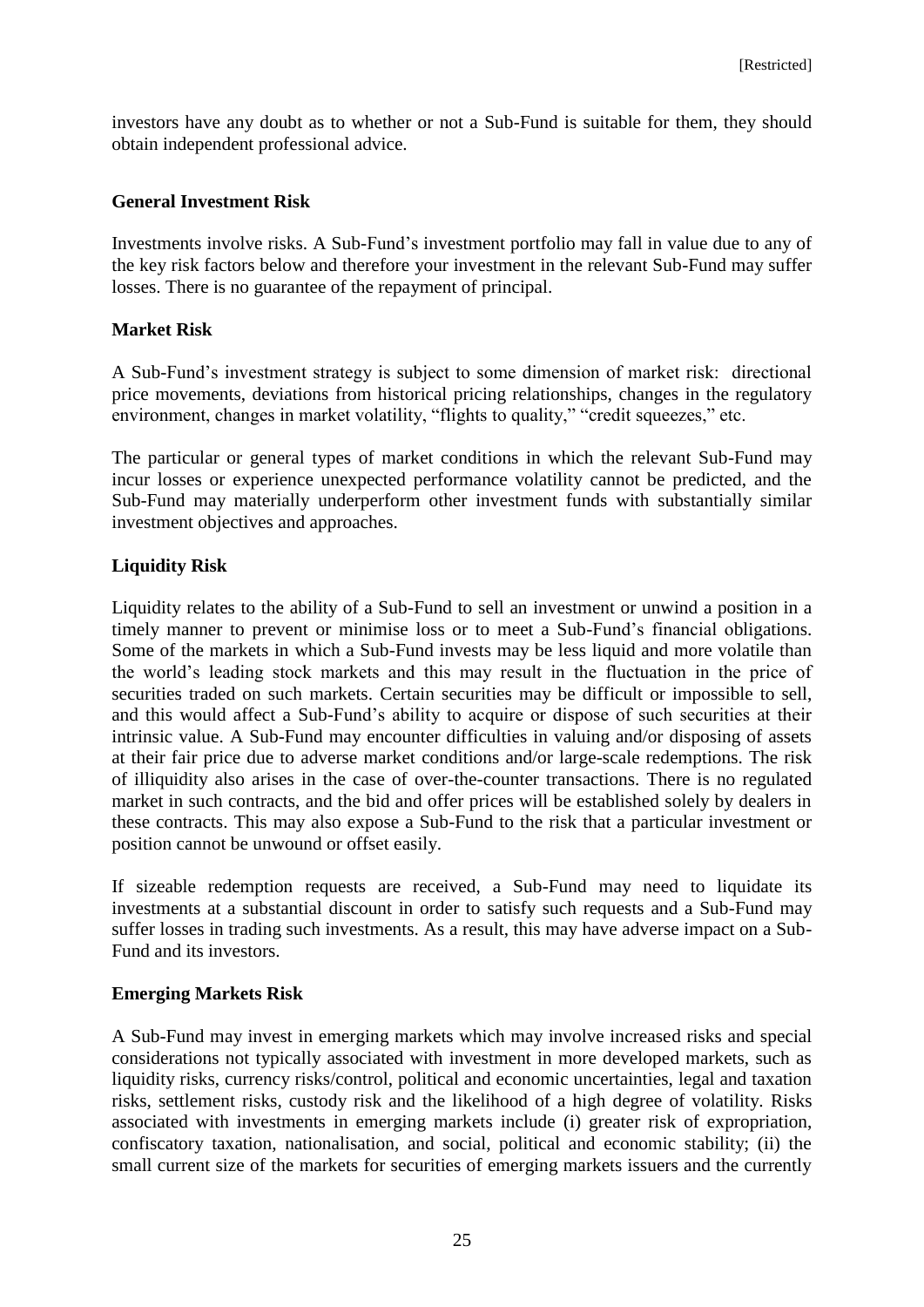low or non-existent volume of trading, resulting in lack of liquidity and in price volatility, (iii) certain national policies which may restrict the Sub-Fund's investment opportunities including restrictions on investing in issuers or industries deemed sensitive to relevant national interests and repatriation of capital; and (iv) the absence of developed legal structures governing private or foreign investment. These risks may adversely affect the Net Asset Value of the Sub-Fund and thus the Sub-Fund's performance.

#### **Concentration Risk**

A Sub-Fund's investments may be concentrated in a specific country/region/sector/asset class. The value of the relevant Sub-Fund may be more volatile than that of a fund having a more diverse portfolio of investments.

For a Sub-Fund which is concentrated in a particular country/region, the value of the Sub-Fund may be more susceptible to adverse economic, political, policy, foreign exchange, liquidity, tax, legal or regulatory event affecting the market in the relevant country/region.

## **Foreign Exchange/Currency Risk**

The underlying investments of a Sub-Fund may be denominated in currencies other than the Base Currency of the relevant Sub-Fund. The Net Asset Value of a Sub-Fund may be affected unfavorably by fluctuations in the exchange rates between these currencies and the Base Currency and by changes in exchange rate controls.

It may not be possible or practicable to hedge against the consequent foreign exchange/ currency risk exposure. As a result, a Sub-Fund may suffer losses.

#### **Settlement Risk**

Settlement procedures in emerging countries are frequently less developed and less reliable and may involve the relevant Sub-Fund's delivery of securities, or transfer of title to securities, before receipt of payment for their sale. A Sub-Fund may be subject to a risk of substantial loss if a securities firm defaults in the performance of its responsibilities. A Sub-Fund may incur substantial losses if its counterparty fails to pay for securities such Sub-Fund has delivered, or for any reason fails to complete its contractual obligations owed to such Sub-Fund. On the other hand, significant delays in settlement may occur in certain markets in registering the transfer of securities. Such delays could result in substantial losses for a Sub-Fund if investment opportunities are missed or if a Sub-Fund is unable to acquire or dispose of a security as a result.

#### **Custodial Risk**

Custodians or sub-custodians may be appointed in local markets for purpose of safekeeping assets in those markets. Where a Sub-Fund invests in markets where custodial and/or settlement systems are not fully developed, the assets of the Sub-Fund may be exposed to custodial risk. In case of liquidation, bankruptcy or insolvency of a custodian or subcustodian, the Sub-Fund may take a longer time to recover its assets. In extreme circumstances such as the retroactive application of legislation and fraud or improper registration of title, the Sub-Fund may even be unable to recover all of its assets. The costs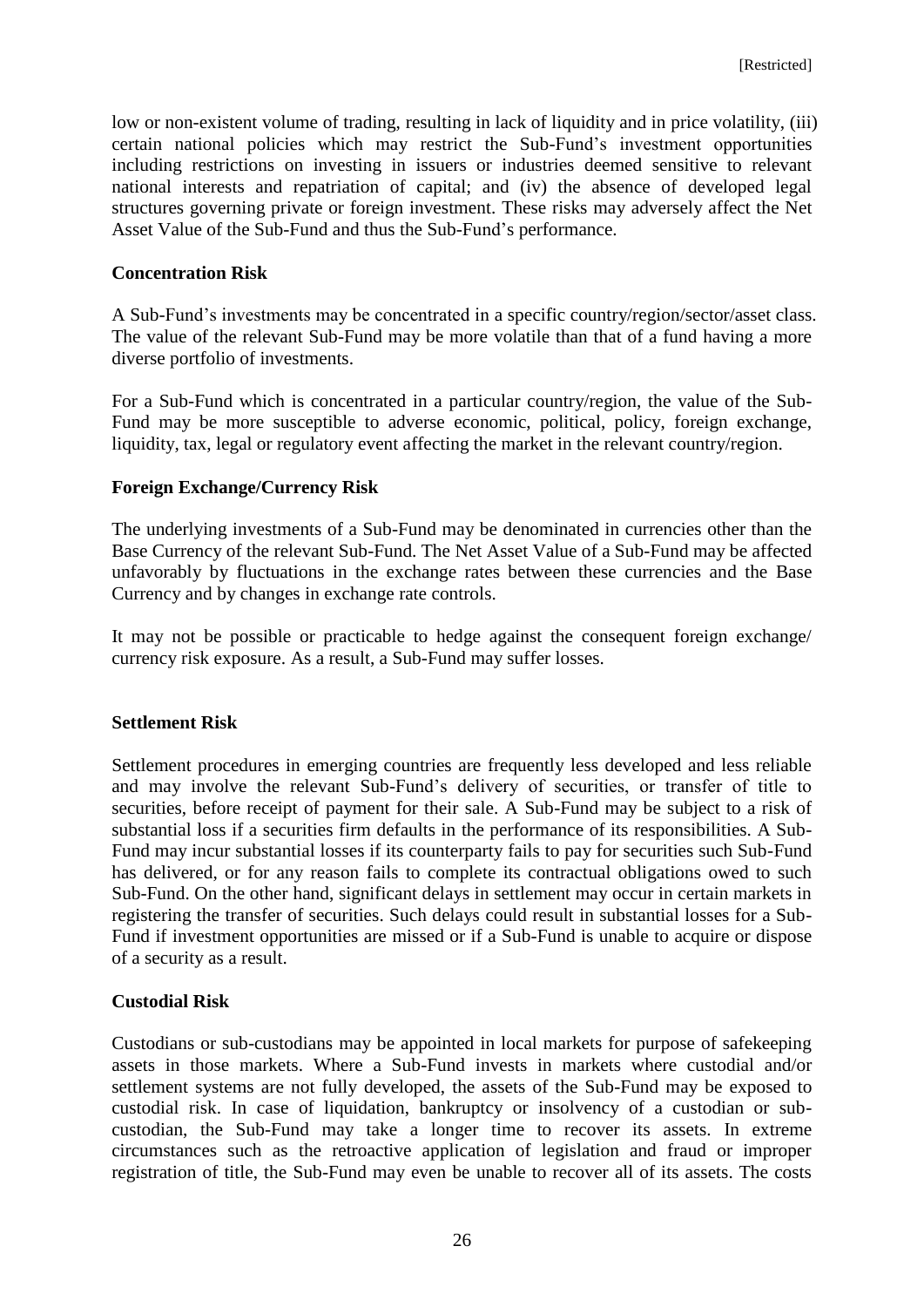borne by a Sub-Fund in investing and holding investments in such markets will be generally higher than in organised securities markets.

# **Counterparty Risk**

Counterparty risk involves the risk that a counterparty or third party will not fulfil its obligations to a Sub-Fund. A Sub-Fund may be exposed to the risk of a counterparty through investments such as bonds, futures and options. To the extent that a counterparty defaults on its obligations and a Sub-Fund is prevented from exercising its rights with respect to the investment in its portfolio, a Sub-Fund may experience a decline in the value and incur costs associated with its rights attached to the security. The Sub-Fund may sustain substantial losses as a result.

## **Political and/or Regulatory Risks**

The value of a Sub-Fund's investments may be affected by uncertainties such as international political developments, changes in government policies, changes in taxation, restrictions on foreign investment and currency repatriation, currency fluctuations and other developments in the laws and regulations of countries in which investment may be made. Furthermore, the legal infrastructure and accounting, auditing and reporting standards in certain countries in which investment may be made may not provide the same degree of investor protection or information to investors as would generally apply in major securities markets. Foreign ownership restrictions in some markets may mean that corporate actions entitlements in relation to any collective investment schemes or other investments a Sub-Fund is invested into may not always be secured or may be restricted.

# **Market Disruptions; Governmental Intervention**

The global financial markets are currently undergoing pervasive and fundamental disruptions which have led to extensive and unprecedented governmental intervention. Such intervention has in certain cases been implemented on an "emergency" basis, suddenly and substantially eliminating market participants' ability to continue to implement certain strategies or manage the risk of their outstanding positions. In addition — as one would expect given the complexities of the financial markets and the limited time frame within which governments have felt compelled to take action — these interventions have typically been unclear in scope and application, resulting in confusion and uncertainty which in itself has been materially detrimental to the efficient functioning of the markets as well as previously successful investment strategies.

Confusion and uncertainty have also resulted from the apparent inconsistency which has characterized recent governmental actions. Such inconsistency has caused both severe losses for a number of market participants — who assumed either no intervention or intervention consistent with past precedent — and contributed to the general uncertainty and resulting illiquidity of the markets.

# **Hedging Risk**

The Manager does not, in general, attempt to hedge all market or other risks inherent in a Sub-Fund's positions, and hedges certain risks, if at all, only partially. Specifically, the Manager may choose not, or may determine that it is economically unattractive, to hedge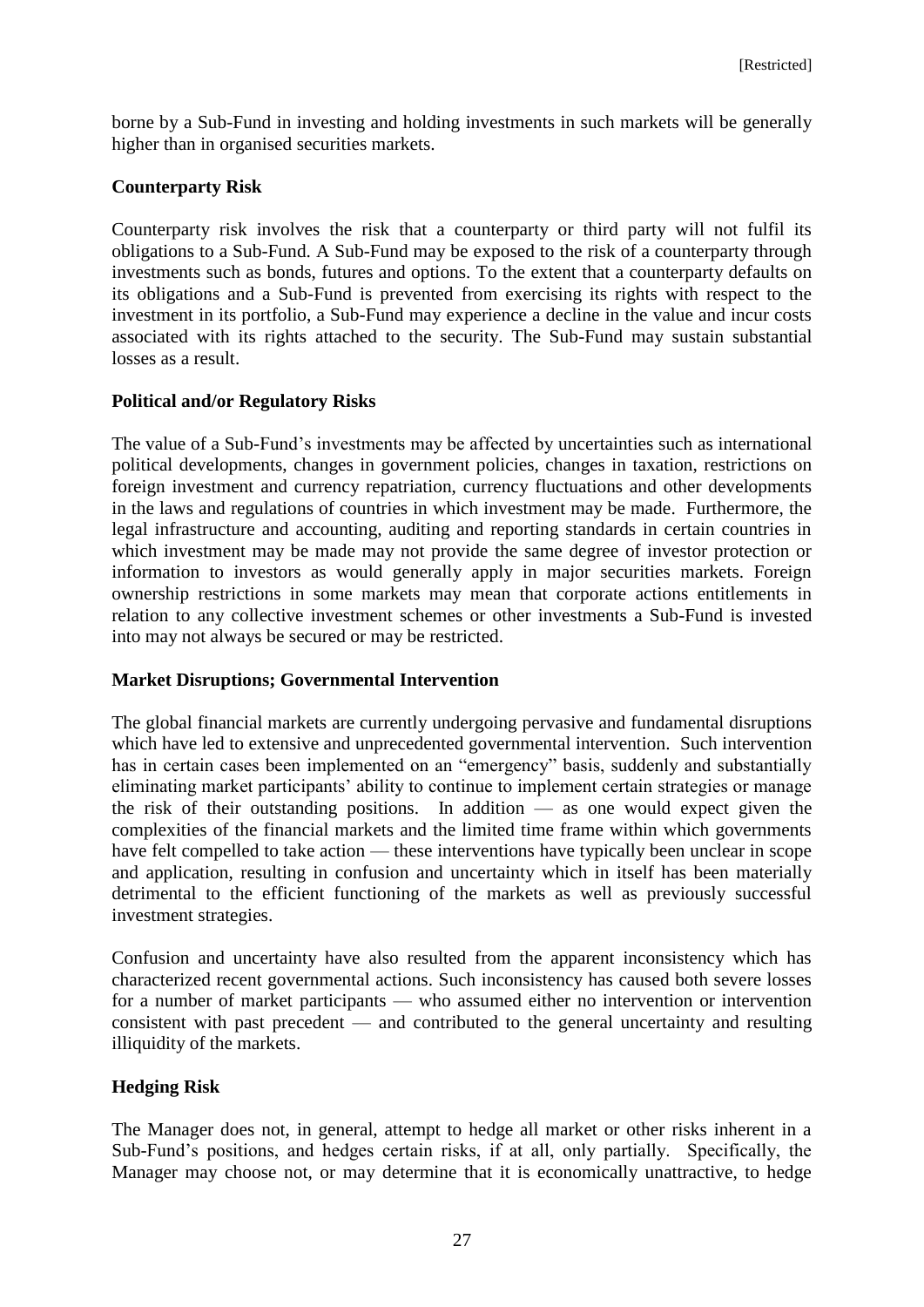certain risks, either in respect of particular positions or in respect of the relevant Sub-Fund's overall portfolio. The Sub-Fund's portfolio composition may result in various directional market risks remaining unhedged, although the Manager may rely on diversification to control such risks to the extent that the Manager believes it is desirable to do so. In adverse situation, a Sub-Fund's hedging strategy may become ineffective and the Sub-Fund may suffer significant losses.

#### **Volatility Risk**

The prices of the instruments that will be traded by a Sub-Fund may be subject to periods of excessive volatility. Price movements are influenced by many unpredictable factors, such as market sentiment, inflation rates, interest rate movements and general economic and political conditions.

While volatility can create profit opportunities for the Manager and the relevant Sub-Fund, it can also create the specific risk that historical or theoretical pricing relationships will be disrupted, causing what should otherwise be comparatively low risk positions to incur significant losses. On the other hand, the lack of volatility can also result in losses for certain of the Sub-Fund's positions that profit from price movements.

## **Importance of the Manager**

A Sub-Fund must rely on the ability of the Manager to manage the Sub-Fund's trading and investment program and the continued availability of the Manager's services to it. The Manager, in turn, is dependent on the services of certain key personnel, and the loss of the services of one or more such professionals could impair the ability of the Manager to provide services to the Fund and the Sub-Fund and be material and adverse to the Fund and each of the Sub-Fund.

#### **Competitive Nature for Investments**

The Manager competes with a large number of firms, many of which have substantially greater financial resources as well as larger research and trading staffs than are available to the Manager. Competitive investment activity by other firms may reduce a Sub-Fund's opportunity for profit by reducing the magnitude as well as the duration of the market inefficiencies which it seeks to exploit.

# **Reliance on Corporate Management and Financial Reporting**

The investment strategy implemented by a Sub-Fund may rely on the financial information made available by issuers in which the relevant Sub-Fund invests and such issuers' trustees or managers. The Manager has no ability to independently verify the financial information disseminated by these third parties and is dependent upon the integrity of both the management of these third parties and the financial reporting process in general. Recent events have demonstrated the material losses that investors such as a Sub-Fund can incur as a result of corporate mismanagement, fraud and accounting irregularities.

# **Cross Liability between Sub-Funds**

Each Sub-Fund will represent a separate account and will be maintained with separate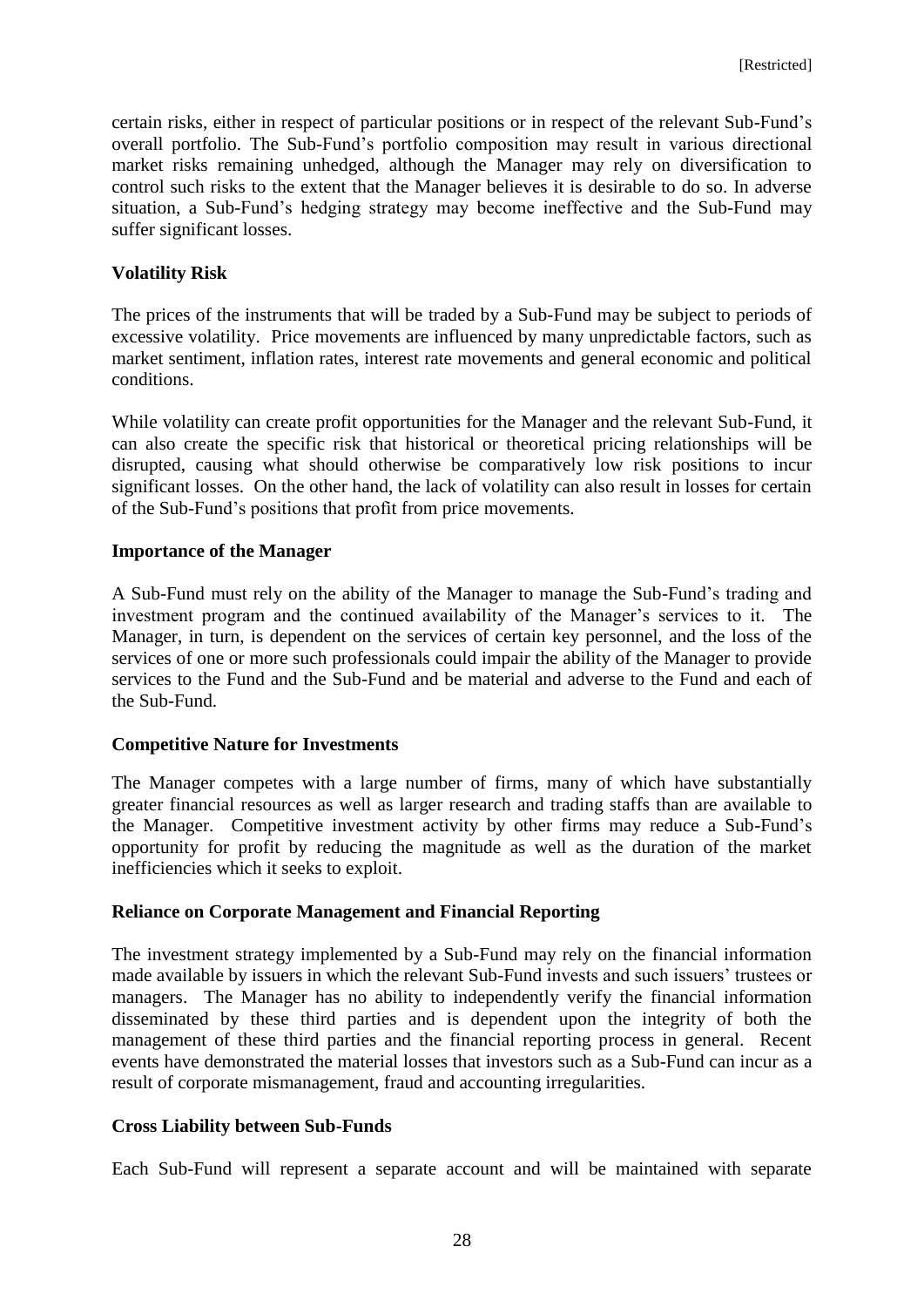accounting records. However, the Fund may, in certain jurisdictions, be treated as one entity despite the separation of assets of Sub-Funds provided for in the Trust Deed. In such case, any of the assets of the Fund attributable to one Sub-Fund may be available to meet the liabilities of other Sub-Funds or of the Fund generally, regardless of the separate portfolio or account of the relevant Sub-Fund to which the assets or liabilities are attributable. In practice the risk of cross class liability is notable where one Sub-Fund holds investments which are more leveraged than another less or unleveraged Sub-Fund, and can arise where any Sub-Fund becomes insolvent or exhausts its assets and is therefore unable to meet all its liabilities. As at the date of this Explanatory Memorandum, the Manager is not aware of any such existing or contingent liability.

#### **Risk of Loss; Past Performance**

Investors may lose all or substantially all of their investment in the Fund and the Sub-Fund. There can be no assurance the relevant Sub-Fund will achieve its objective. Past performance of each Sub-Fund is available upon request but is not necessarily indicative of future results. The markets in which the Fund operates have been severely disrupted over the past year or more, so results observed in earlier periods may have little relevance to the results observable in the current environment.

## **Possible Adverse Tax Consequences**

The Manager's investment decisions will be based primarily upon economic, not tax, considerations, and could result, from time to time, in adverse tax consequences to some or all investors.

# **Risk relating to Foreign Account Tax Compliance Act**

The amendments to the Internal Revenue Code made pursuant to the US Hiring Incentives to Restore Employment Act ("i.e., **FATCA**") provides that a 30% withholding tax will be imposed on certain payments to foreign financial institutions ("**FFIs**"), such as the Fund and the Sub-Funds, unless they comply with the terms of the FFI Agreement, including disclosing the name, address and taxpayer identification number of certain US persons that own, directly or indirectly, an interest in the Fund/Sub-Fund, as well as certain other information relating to any such interest.

Although the Fund and the Sub-Funds will attempt to satisfy any obligations imposed on them and to avoid the imposition of any FATCA withholding, no assurance that the Fund or the Sub-Fund will be able to achieve this and/or satisfy such FATCA obligations can be given. If the Fund or a Sub-Fund becomes subject to a 30% FATCA withholding on most types of income from US investments (further described under the sub-heading "**FATCA**" in the section of "**Taxation**" of this Explanatory Memorandum) as a result of the FATCA regime, the value of the Units held by Unitholders in the relevant Sub-Fund may suffer material losses.

#### **Possibility of Additional Government or Market Regulation**

There have recently been certain well-publicized incidents of regulators unexpectedly announcing regulatory changes or interpretations that prohibited strategies that had been implemented in a variety of formats for many years. For instance, in September 2008 various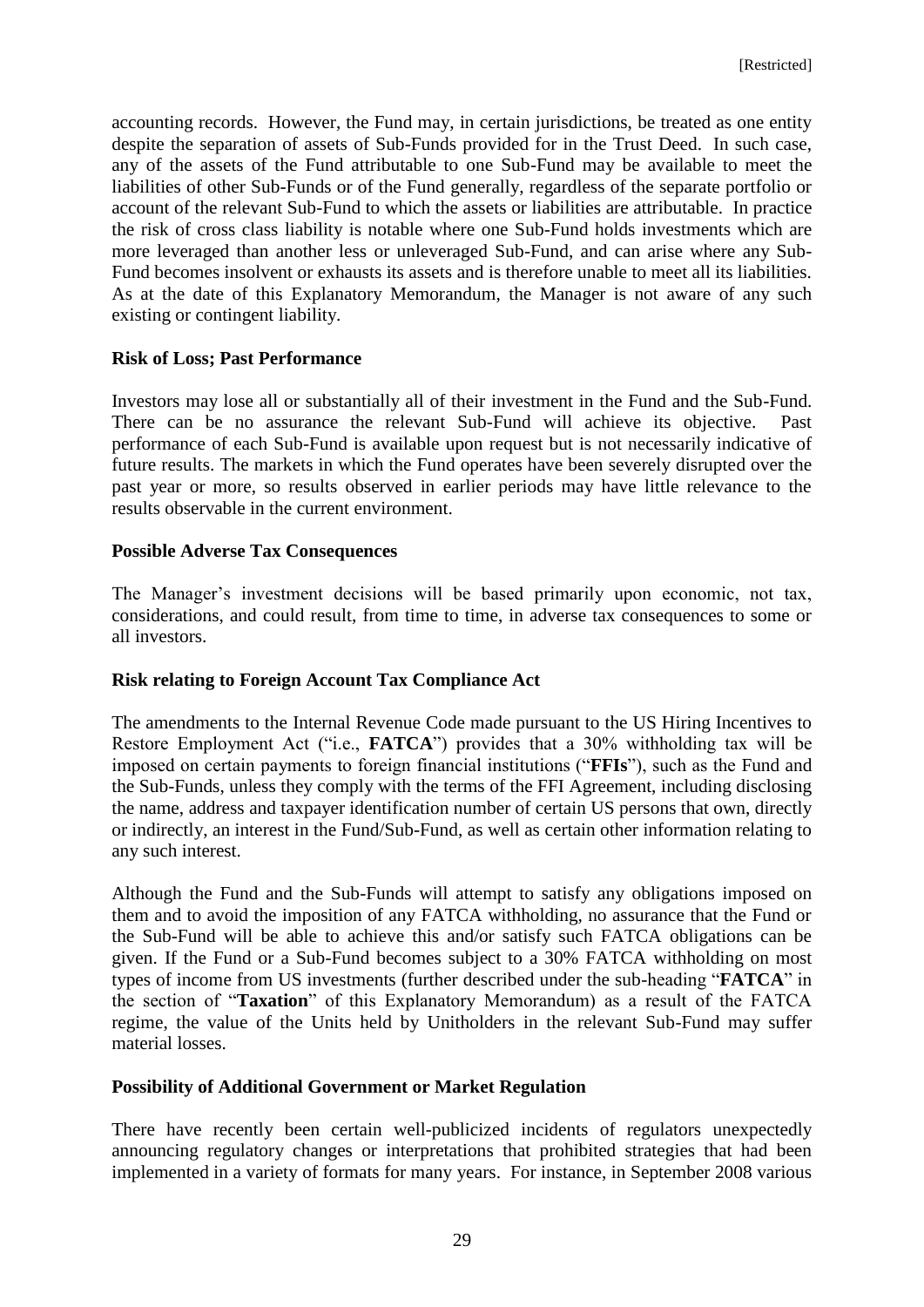regulatory bodies imposed temporary bans on short-selling in a variety of stocks, and adopted permanent regulations that may have the effect of making short-selling more difficult or costly. These actions were generally regarded as disrupting market fundamentals and causing unexpected and volatile increases in the stock prices of a variety of issuers, as short sellers closed out their positions by buying securities. Market disruptions like those experienced in the credit-driven equity market collapse in 2008 has led to increased governmental scrutiny of the investment fund industry in general. Increased governmental as well as self-regulatory scrutiny of mutual and other forms of retail funds cannot be discounted.

## **Risk of Early Termination**

The Fund and/or any of its Sub-Fund may be terminated early upon the occurrence of certain events as set out in the section headed "**Termination of the Fund or any Sub-Fund**" of this Explanatory Memorandum. In particular, the Manager may, in its absolute discretion, decide to terminate a Sub-Fund at any time if any of the following circumstances occur: (i) the average Net Asset Value of a Sub-Fund falls under HK\$39,000,000 or the equivalent in US dollars or other currencies over 12 consecutive calendar months; (ii) it becomes illegal or in the opinion of the Manager impracticable or inadvisable to continue the Sub-Fund; or (iii) the Sub-Fund ceases to be authorised or otherwise officially approved by the SFC. If the Manager decides to terminate a Sub-Fund, the Manager will give not less than 3 months' notice to the Trustee and the Unitholders outlining the reasons for the termination, alternatives available to Unitholders and the expected costs involved in terminating the Sub-Fund.

#### **Risk of Litigation**

In the ordinary course of its business, the Fund may be subject to litigation from time to time. The outcome of litigation, which may materially adversely affect the value of the Fund, may be impossible to anticipate, and such proceedings may continue without resolution for long periods of time. Any litigation may consume substantial amounts of the Manager's time and attention, and that time and the devotion of these resources to litigation may, at times, be disproportionate to the amounts at stake in the litigation.

#### **Risks associated with Stock Connect**

The Sub-Fund, by investing through Shanghai-Hong Kong Stock Connect and Shenzhen-Hong Kong Stock Connect (together, "**Stock Connect**"), will be subject to the following additional risks:

#### *Quota limitations*

The Stock Connect is subject to quota limitations. In particular Stock Connect is subject to a daily quota which does not belong to the Fund and can only be utilised on a first-come-first serve-basis. Once the daily quota is exceeded, buy orders will be rejected (although investors will be permitted to sell their cross-boundary securities regardless of the quota balance). Therefore, quota limitations may restrict the relevant Sub-Fund's ability to invest in China A-Shares through Stock Connect on a timely basis, and the relevant Sub-Fund may not be able to effectively pursue its investment strategies.

#### *Suspension risk*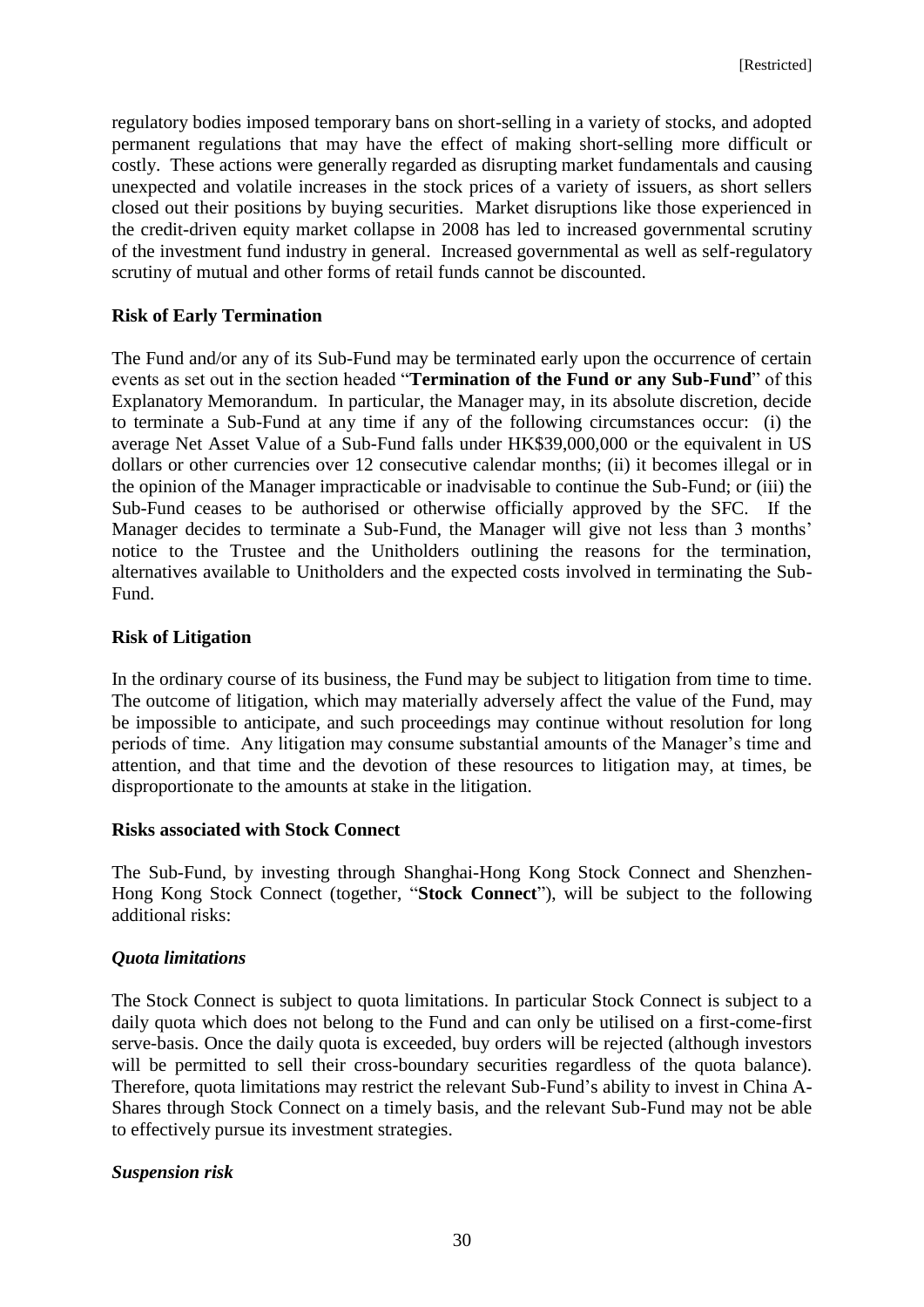It is contemplated that both SEHK and SSE and/or SZSE would reserve the right to suspend Northbound and/or Southbound trading if necessary for ensuring an orderly and fair market and that risks are managed prudently. Consent from the relevant regulator would be sought before a suspension is triggered. Where a suspension in the Northbound trading through Stock Connect is effected, the relevant Sub-Fund's ability to access the Mainland China market (and hence its ability to pursue its investment strategy) will be adversely affected.

#### *Differences in trading day*

Stock Connect will only operate on days when both the Mainland China and Hong Kong markets are open for trading and when banks in both markets are open on the corresponding settlement days. So it is possible that there are occasions when it is a normal trading day for the Mainland China market but Hong Kong investors (such as the Sub-Fund) cannot carry out any China A-Shares trading. The Sub-Fund may be subject to a risk of price fluctuations in China A-Shares during the time when the Mainland China markets are open for trading but the Hong Kong stock market is closed, and the Stock Connect is not trading as a result.

## *Operational risk*

The Stock Connect provides a channel for investors from Hong Kong and overseas to access the Mainland China stock market directly.

The Stock Connect is premised on the functioning of the operational systems of the relevant market participants. Market participants are able to participate in this program subject to meeting certain information technology capability, risk management and other requirements as may be specified by the relevant exchange and/or clearing house.

It should be appreciated that the securities regimes and legal systems of the two markets differ significantly and in order for the program to operate, market participants may need to address issues arising from the differences on an on-going basis.

Further, the "connectivity" in Stock Connect program requires routing of orders across the border. SEHK has set up an order routing system ("**China Stock Connect System**") to capture, consolidate and route the cross boundary orders input by exchange participants. There is no assurance that the systems of the SEHK and market participants will function properly or will continue to be adapted to changes and developments in both markets. In the event that the relevant systems fail to function properly, trading in both markets through the program could be disrupted. The relevant Sub-Fund's ability to access the China A-Share market (and hence to pursue its investment strategy) will be adversely affected.

#### *Restrictions on selling imposed by front-end monitoring*

Mainland China regulations require that before an investor sells any share, there should be sufficient shares in the account; otherwise SSE or SZSE will reject the sell order concerned. SEHK will carry out pre-trade checking on China A-Shares sell orders of its participants (i.e. the stock brokers) to ensure there is no over-selling.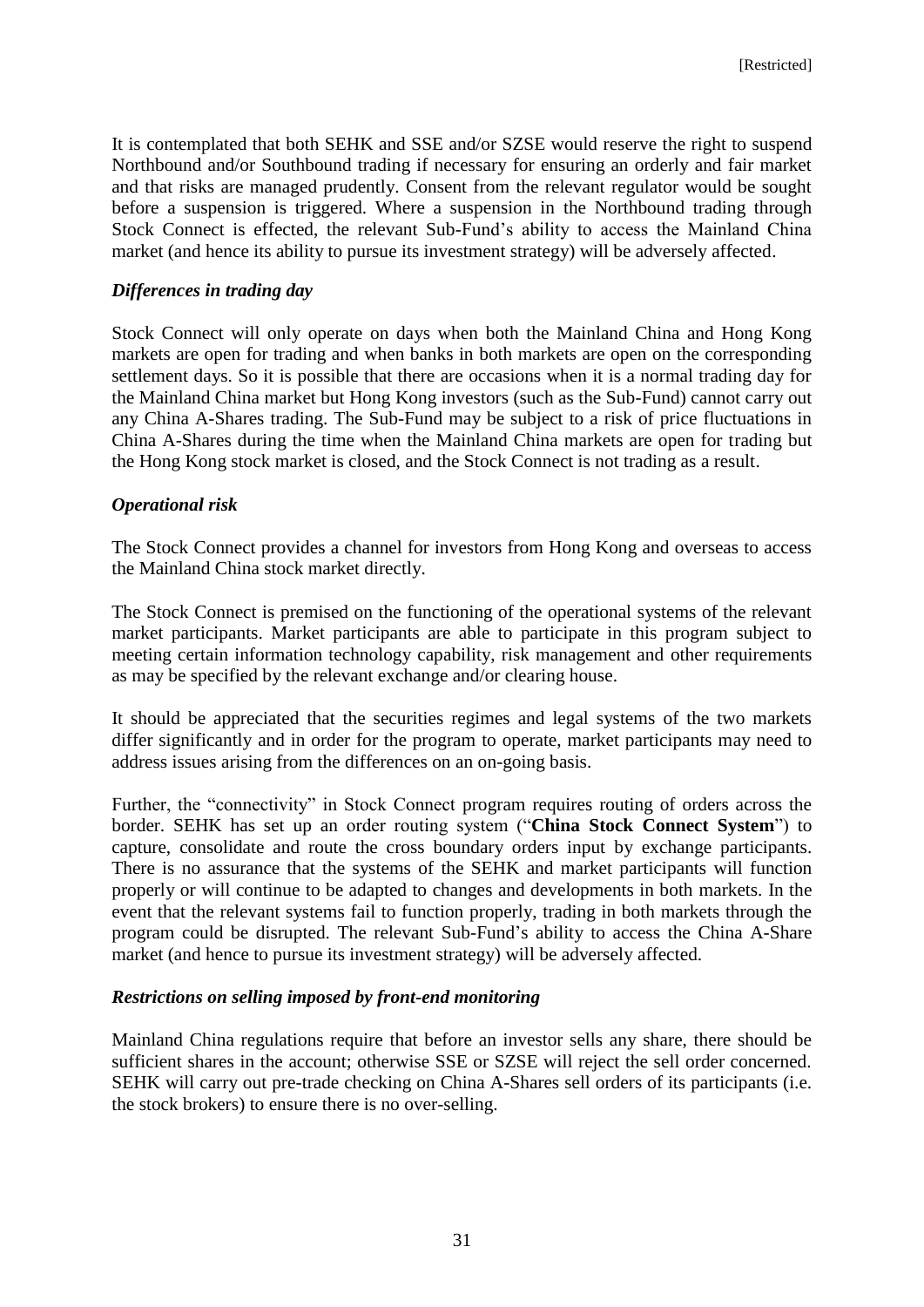However, the Sub-Fund may request a custodian to open a special segregated account ("**SPSA**") in CCASS to maintain its holdings in China A-Shares under the enhanced pre-trade checking model. Each SPSA will be assigned a unique "Investor ID" by CCASS for the purpose of facilitating China Stock Connect System to verify the holdings of an investor such as the relevant Sub-Fund. Provided that there is sufficient holding in the SPSA when a broker inputs the relevant Sub-Fund's sell order, the Sub-Fund will be able to dispose of its holdings of China A-Shares (as opposed to the practice of transferring China A-Shares to the broker's account under the current pre-trade checking model for non-SPSA accounts). Opening of the SPSA accounts for the relevant Sub-Fund will enable it to dispose of its holdings of China A-Shares in a timely manner.

# *Foreign shareholding restrictions on A Shares*

Investments in A Shares through Stock Connect are subject to the following shareholding restrictions:

- Single foreign investors' shareholding by any Hong Kong or overseas investor (such as the Sub-Fund) in an A Share must not exceed 10% of the total issued shares; and
- Aggregate foreign investors' shareholding by all Hong Kong and overseas investors (such as the Sub-Fund) in an A Share must not exceed 30% of the total issue shares.

When Hong Kong and overseas investors carry out strategic investments in listed companies in accordance with the "Measures for the Administration of Strategic Investment of Foreign Investors in Listed Companies", the shareholding of the strategic investments is not capped by the above-mentioned percentages.

Should the shareholding of a single investor in an A Share listed company exceed the above restriction, the investor would be required to unwind his position on the excessive shareholding according to a last-in-first-out basis within a specific period. The SSE, SZSE and the SEHK will issue warnings or restrict the buy orders for the related A Shares if the percentage of total shareholding is approaching the upper limit.

As there are limits on the total shares held by all underlying foreign investors in one listed company in the PRC, the capacity of the Sub-Fund to make investments in A Shares will be affected by the activities of all underlying foreign investors investing through Stock Connect.

# *Short swing profit rule*

According to the PRC Securities Law, a shareholder of 5% or more of the total issued shares of a PRC listed company ("**major shareholder**") has to return any profits obtained from the purchase and sale of shares of such PRC listed company if both transactions occur within a six-month period. In the event that the Fund or the Sub-Fund becomes a major shareholder of a PRC listed company by investing in A Shares via Stock Connect, the profits that the Sub-Fund may derive from such investments may be limited.

# *Recalling of eligible stocks*

When a stock is recalled from the scope of eligible stocks for trading via Stock Connect, the stock can only be sold but will be restricted from being bought. This may affect the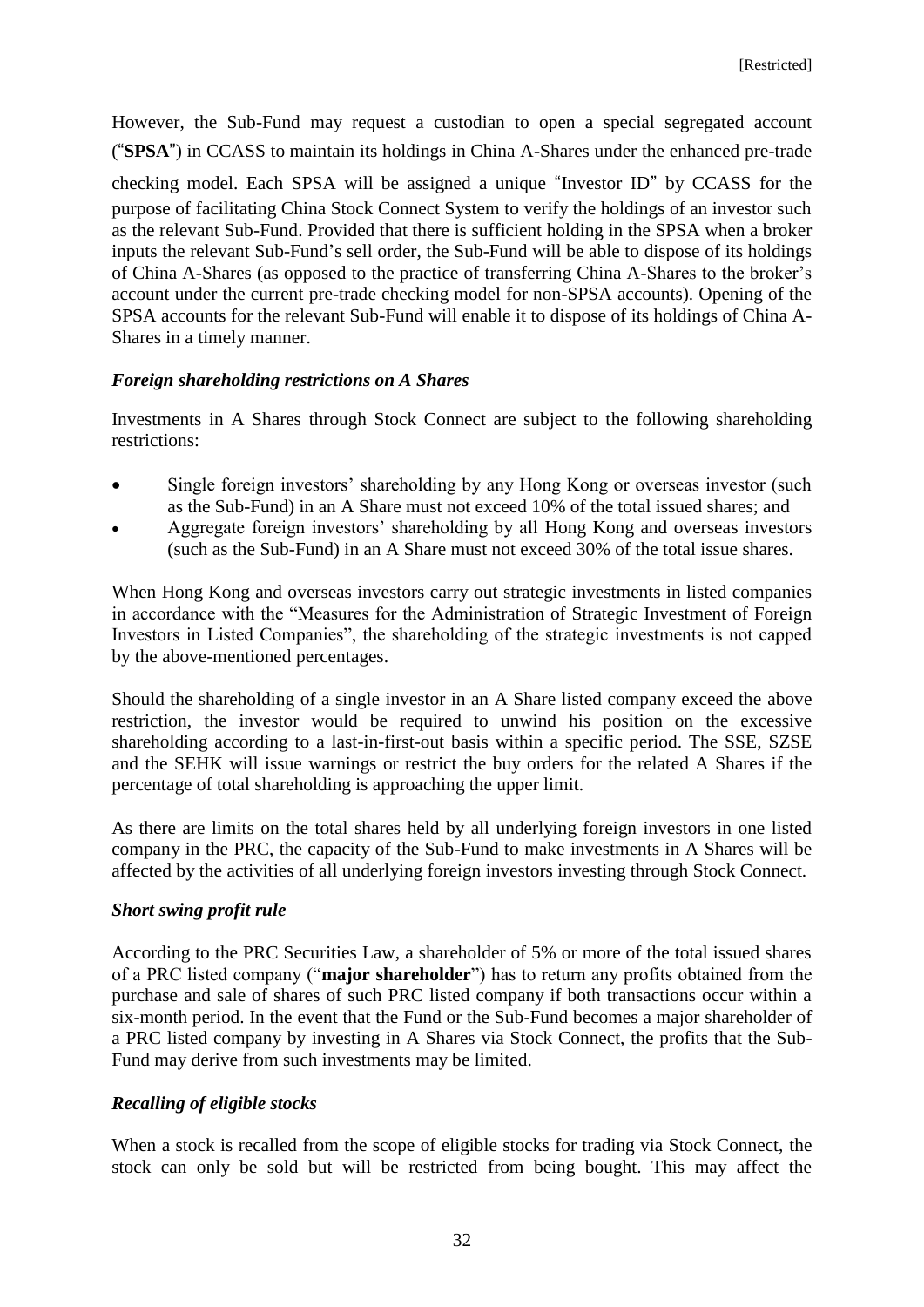investment portfolio or strategies of the Sub-Fund, for example, when the Investment Manager wishes to purchase a stock which is recalled from the scope of eligible stocks.

## *Clearing and settlement risk*

The HKSCC and ChinaClear have established the clearing links and each becomes a participant of each other to facilitate clearing and settlement of cross-border trades. For crossborder trades initiated in a market, the clearing house of that market will on one hand clear and settle with its own clearing participants, and on the other hand undertake to fulfil the clearing and settlement obligations of its clearing participants with the counterparty clearing house.

Should the remote event of ChinaClear default occur and ChinaClear be declared as a defaulter, HKSCC's liabilities in Northbound trades under its market contracts with clearing participants will be limited to assisting clearing participants in pursuing their claims against ChinaClear. HKSCC will in good faith, seek recovery of the outstanding stocks and monies from ChinaClear through available legal channels or through ChinaClear's liquidation. In that event, the Sub-Fund may suffer delay in the recovery process or may not be able to fully recover its losses from ChinaClear.

## *Participation in corporate actions and shareholders' meetings*

HKSCC will keep CCASS participants informed of corporate actions of SSE and SZSE Securities. Hong Kong and overseas investors (including the Sub-Fund) will need to comply with the arrangement and deadline specified by their respective brokers or custodians (i.e. CCASS participants). The time for them to take actions for some types of corporate actions of SSE Securities may be as short as one business day only. Therefore, the Sub-Fund may not be able to participate in some corporate actions in a timely manner.

Hong Kong and overseas investors (including the Sub-Fund) may hold SSE and SZSE Securities traded via the Stock Connect program through their brokers or custodians. According to existing PRC practice, multiple proxies are not available. Therefore, the Sub-Fund may not be able to appoint proxies to attend or participate in shareholders' meetings in respect of the SSE and SZSE Securities.

#### Investor Compensation

Investment through the Stock Connect program is conducted through broker(s), and is subject to the risks of default by such brokers' in their obligations.

For defaults occurring on or after 1 January 2020, Hong Kong's Investor Compensation Fund also covers investors' losses in relation to securities traded on a stock market operated by the SSE or the SZSE and in respect of which an order for sale or purchase is permitted to be routed through the northbound link of a Stock Connect arrangement.

On the other hand, since the Sub-Fund is carrying out Northbound trading through securities brokers in Hong Kong but not Mainland Chinese brokers, they are not protected by the China Securities Investor Protection Fund (中國證券投資者保護基金) in Mainland China.

# *Regulatory risk*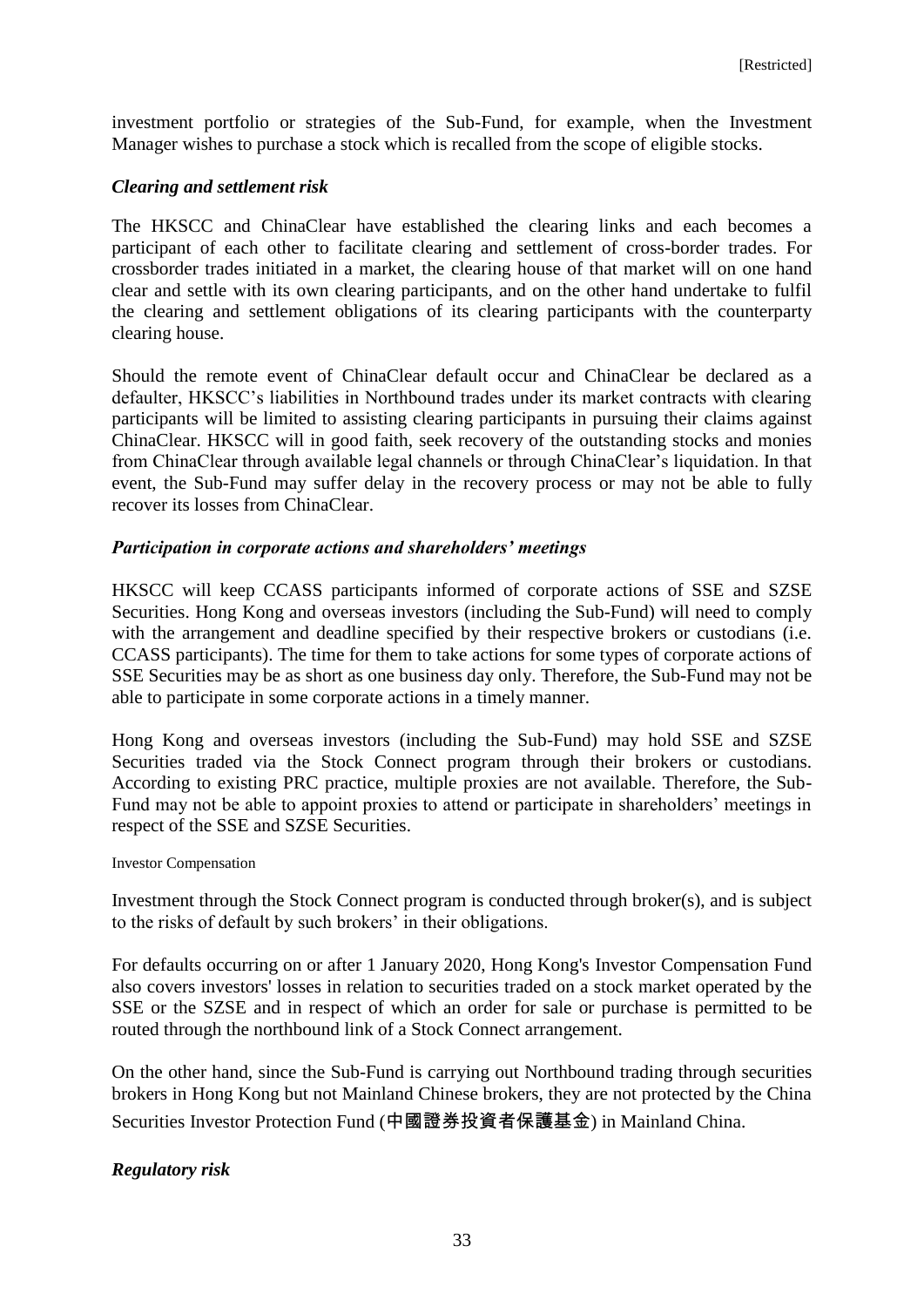Stock Connect is novel in nature and will be subject to regulations promulgated by regulatory authorities and implementation rules made by the stock exchanges in the PRC and Hong Kong. Further, new regulations may be promulgated from time to time by the regulators in connection with operations and cross-border legal enforcement in connection with crossborder trades under Stock Connect.

It should be noted that the regulations are untested and there is no certainty as to how they will be applied. Moreover, the current regulations are subject to change. There can be no assurance that Stock Connect will not be abolished. The Sub-Fund, which may invest in the PRC markets through Stock Connect, may be adversely affected as a result of such changes.

## *Taxation risk*

According to a circular of Caishui [2014] no. 81 jointly issued by PRC Ministry of Finance ("**MOF**"), State Taxation Administration **(**"**STA**") and China Securities Regulatory Commission ("**CSRC**") on 14 November 2014, the capital gains realised by the Sub-Fund from trading of eligible A Shares on the SSE and SZSE under Stock Connect currently enjoy a temporary exemption from PRC income tax and PRC business tax (replaced by Valueadded Tax). However, it is uncertain when such exemption will expire and whether other PRC taxes will be applicable to trading of SSE and SZSE Securities under Stock Connect in the future. The dividends derived from SSE Securities are subject to a 10% PRC withholding tax, except that investors who are tax residents of other countries which have entered into tax treaties with the PRC whereunder the applicable tax rate for dividends is lower than 10% may apply to the competent tax authority for applying the lower tax rate under the treaty. PRC stamp duty is also payable for transactions in SSE and SZSE Securities under Stock Connect. Given that the relevant tax guidance concerning Stock Connect was issued on 14 November 2014 and is yet to be established in the administrative practice of the PRC tax authorities, there are uncertainties as to how the guidance would be implemented in practice. In addition, the PRC tax authorities may issue further guidance on the tax consequences relating to SSE and SZSE Securities at any time and, as a result, the PRC tax positions of the Sub-Fund may change accordingly.

According to the above, the Sub-Fund will not make any PRC income tax or business tax (replaced by Value-added Tax) provision for realised and unrealised gains derived from trading SSE and SZSE Securities under Stock Connect until and unless a tax provision is required by any further guidance issued by PRC tax authorities.

### **Risks associated with ChiNext market and/or STAR Board**

The Sub-Fund may invest in ChiNext market of the SZSE and/or the Science and Technology Innovation Board ("**STAR Board**") via the Stock Connect. Investments in ChiNext market and/or STAR Board may result in significant losses for the Sub-Fund and their investors. The following additional risks apply:

# *Higher fluctuation on stock prices*

Listed companies on ChiNext market and/or STAR Board are usually of emerging nature with smaller operating scale. Listed companies on ChiNext market and STAR Board are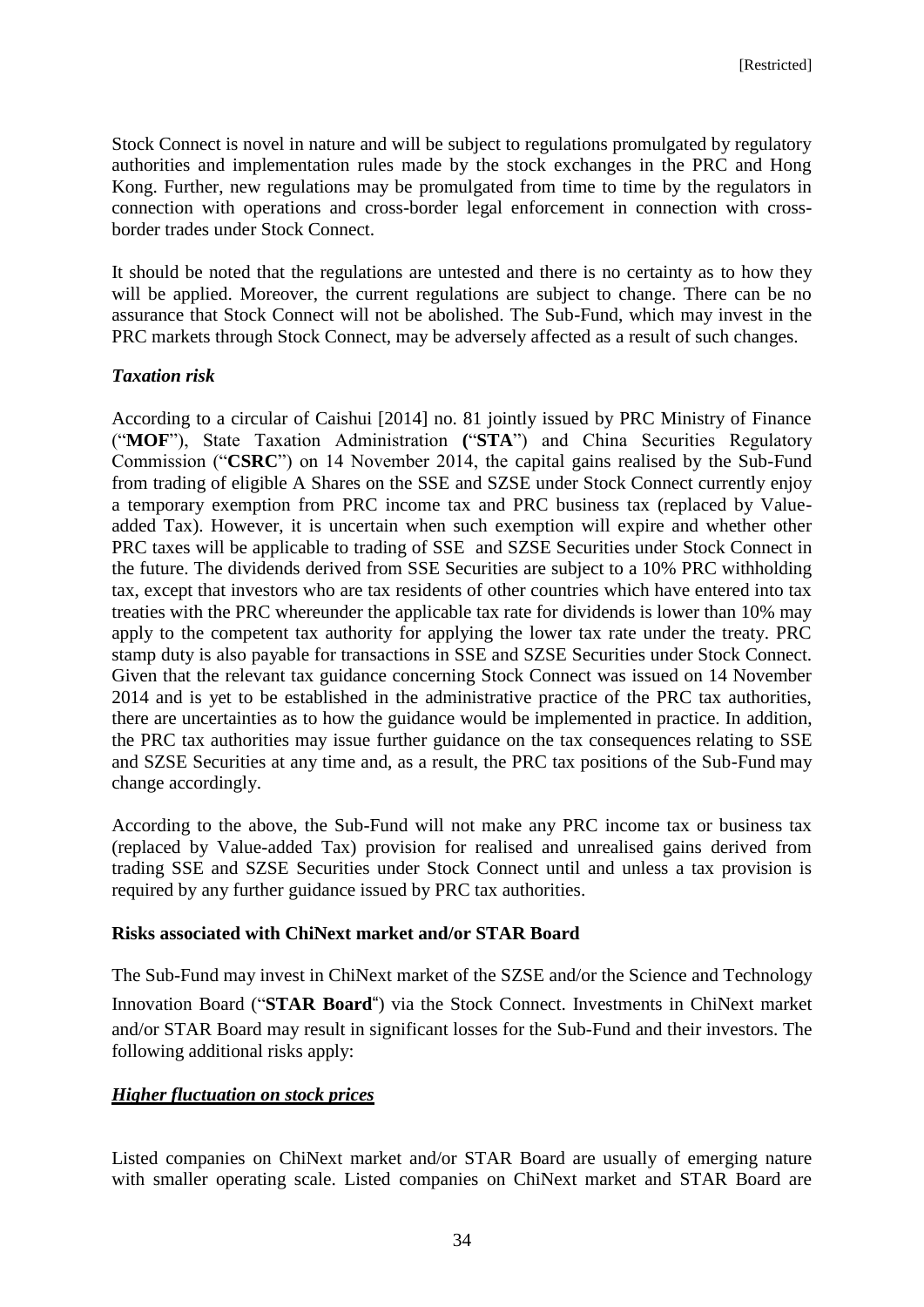subject to wider price fluctuation limits, and due to higher entry thresholds for investors may have limited liquidity, compared to other boards. Hence, companies listed on these boards are subject to higher fluctuation in stock prices and liquidity risks and have higher risks and turnover ratios than companies listed on the main board.

## *Over-valuation risk*

Stocks listed on ChiNext market and/or STAR Board may be overvalued and such exceptionally high valuation may not be sustainable. Stock price may be more susceptible to manipulation due to fewer circulating shares.

## *Differences in regulations*

The rules and regulations regarding companies listed on ChiNext market and STAR Board are less stringent in terms of profitability and share capital than those in the main boards.

## *Delisting risk*

It may be more common and faster for companies listed on the ChiNext market and/or STAR Board to delist. This may have an adverse impact on the Sub-Fund if the companies that it invests in are delisted.

## *Concentration risk*

STAR Board is a newly established board and may have a limited number of listed companies during the initial stage. Investments in STAR Board may be concentrated in a small number of stocks and subject the f und to higher concentration risk.

### *Risk associated with investment made through QI regime*

The Sub-Fund's ability to make the relevant investments or to fully implement or pursue its investment objective and strategy is subject to the applicable laws, rules and regulations (including restrictions on investments and repatriation of principal and profits) in the PRC, which are subject to change and such change may have potential retrospective effect. Qualified Investors ("**QI**") refers to qualified foreign institutional investors who have been approved by the CSRC to invest in the PRC securities and futures markets.

The Sub-Fund's may suffer substantial losses if the approval of the QI status is being revoked/terminated or otherwise invalidated as the fund may be prohibited from trading of relevant securities and repatriation of the fund's monies, or if any of the key operators or parties (including QI custodian/brokers) is bankrupt/in default and/or is disqualified from performing its obligations (including execution or settlement of any transaction or transfer of monies or securities).

### **Risks associated with investments in financial derivative instruments**

Risks associated with financial derivative instruments ("**FDI**") include counterparty/credit risk, liquidity risk, valuation risk, volatility risk and over-the-counter transaction risk. The leverage element/component of an FDI can result in a loss significantly greater than the amount invested in the FDI by the Sub-Fund. Exposure to FDI may lead to a high risk of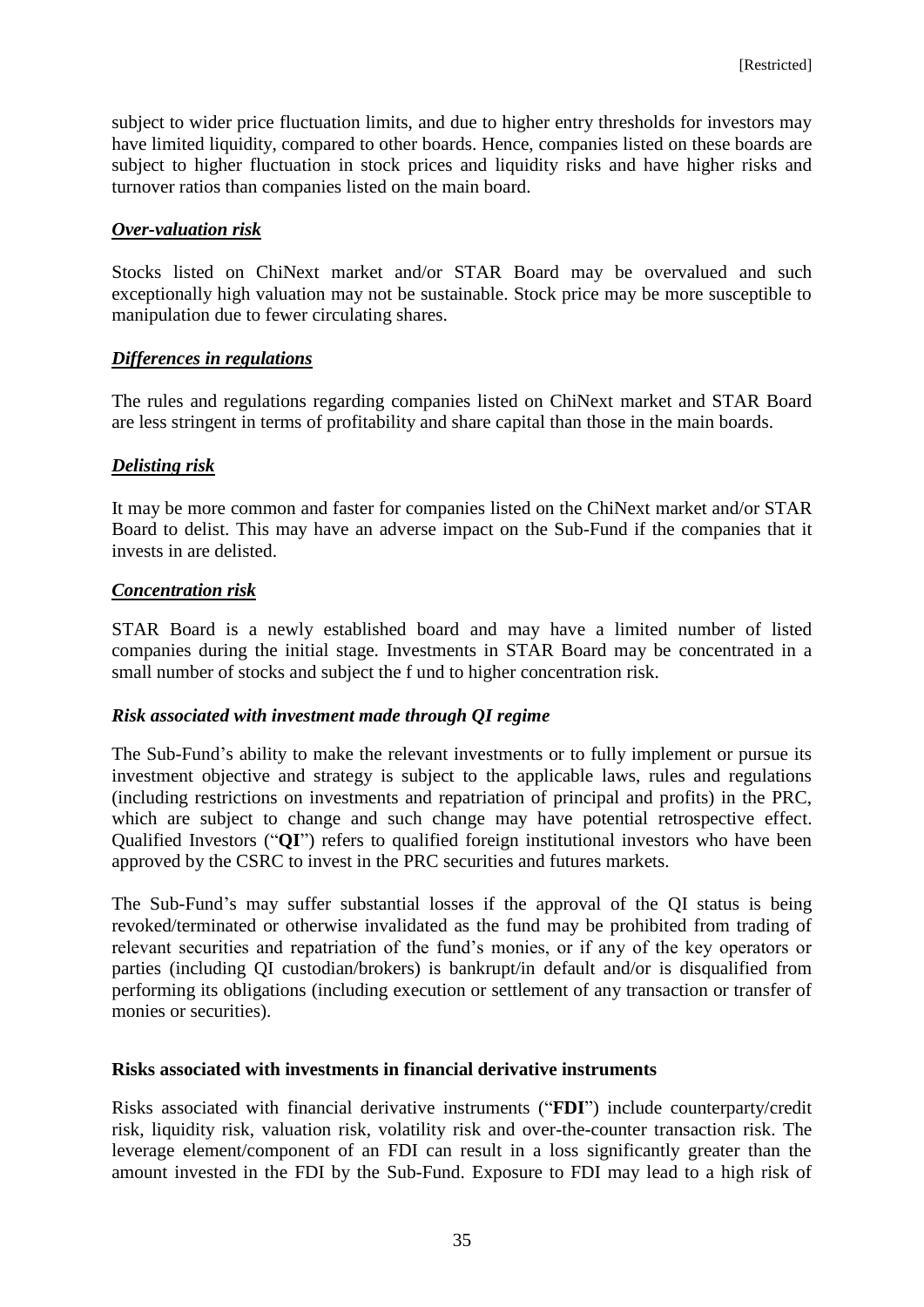significant loss by the Sub-Fund.

## **LIQUIDITY RISK MANAGEMENT**

The Manager has established a liquidity risk management policy which enables it to identify, monitor and manage the liquidity risks of a Sub-Fund and to ensure that the liquidity profile of the investments of a Sub-Fund will facilitate compliance with its obligation to meet redemption requests. Such policy, combined with the liquidity management tools of the Manager, also seeks to achieve fair treatment of Unitholders and safeguard the interests of remaining Unitholders in case of sizeable redemptions.

The day-to-day liquidity risk management of the Sub-Fund is carried out by the Manager's risk management function which is functionally independent from the portfolio investment function. The oversight of the liquidity risk management function will be performed by a investment committee consisting of responsible officers and senior staff such as the chief investment officer, chief risk officer, head of investment, head of risk & compliance management. The committee generally meets on a quarterly basis. A comprehensive risk report (including liquidity risk) of each Sub-Fund will be generated by the Manager's risk team at the end of each month and will be submitted to the risk management function. Exceptions on liquidity risk related issues will be escalated to the chief investment office and chief risk officer, and the investment committee.

The Manager would regularly assess the liquidity of each Sub-Fund's assets under the current and likely future market conditions. The Manager may also set an internal limit as to each individual investment that may be held by a Sub-Fund.

The Manager may also be in regular communication with distributors and substantial investors of the relevant Sub-Fund in order to receive updates on investor profile and their historical and expected redemption patterns. Through such communication, the Manager can make better assessment as to the expected redemptions (especially substantial redemptions) from the relevant Sub-Fund in the future.

The Manager may use a range of quantitative metrics and qualitative factors in assessing the liquidity of a Sub-Fund's assets including the following:

- the volume and turnover in the security;
- (where the price is determined by the market) the size of the issue and the portion of the issue that the Manager plans to invest in;
- the cost and timeframe to acquire or sell the securities:
- an independent analysis of historic bid and offer prices which may indicate the relative liquidity and marketability of the security; and
- the quality and number of intermediaries and market makers dealing in the security concerned.

The Manager's liquidity policy takes into account the investment strategy, the liquidity profile, the redemption policy, the dealing frequency, the ability to enforce redemption limitations and the fair valuation policies of a Sub-Fund. These measures seek to ensure fair treatment and transparency for all investors.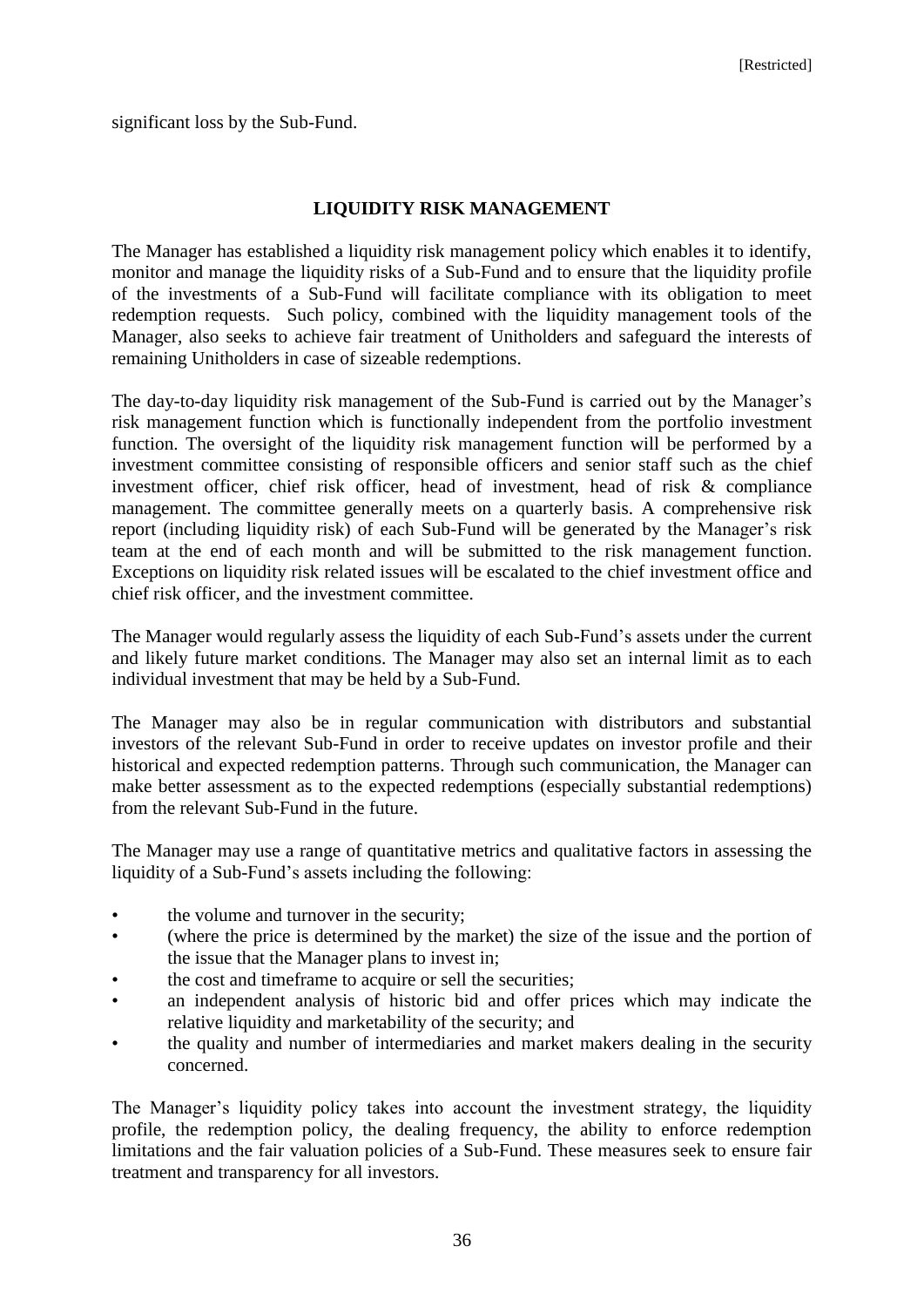The liquidity management policy involves monitoring the profile of investments held by the Fund on an on-going basis to ensure that such investments are appropriate to the redemption policy as stated under the section headed "REDEMPTION OF UNITS", and will facilitate compliance with the Fund's obligation to meet redemption requests. Further, the liquidity management policy includes details on periodic stress testing carried out by the Manager to manage the liquidity risk of the Fund under normal and exceptional market conditions.

As liquidity risk management tools, the Manager may:

- (i) limit the number of Units of any Sub-Fund redeemed on any Dealing Day to 10% of the total number of Units of the relevant Sub-Fund in issue, as detailed in sub-section headed "Restrictions on Redemption" under the section headed "REDEMPTION OF UNITS";
- (ii) suspend the calculation of Net Asset Value of a Sub-Fund subject to the conditions set out in sub-section headed "Suspension of Calculation of Net Asset Value" under the section headed "VALUATION", which in turn allows the Manager to suspend a redemption request, or delay the payment of any monies in respect of redemption of Units; and
- (iii) borrow up to 10% of the latest available Net Asset Value of each Sub-Fund for the purpose of meeting redemption requests or defraying operating expenses, as detailed in the section headed "INVESTMENT AND BORROWING RESTRICTIONS" and Schedule 1 of this Explanatory Memorandum.

In practice, the Manager will consult the Trustee before the use of any liquidity risk management tools. Investors should note that there is a risk that the tools may be ineffective to manage liquidity and redemption risk.

# **TAXATION**

This summary of certain tax considerations is considered to be a correct interpretation of existing laws and regulations in force on the date of this Explanatory Memorandum. No assurance can be given that changes in existing laws or regulations or their interpretation will not occur after the date of this Explanatory Memorandum.

Each prospective Unitholder should inform himself of, and where appropriate take advice on, the taxes applicable to the acquisition, holding and redemption of Units by him under the laws of the places of his citizenship, residence and domicile.

### **Hong Kong**

### *Taxation of the Fund*

The Fund will be exempted from profits tax in Hong Kong upon authorization by the SFC as a collective investment scheme under Section 104 of the SFO for offer to the retail public in Hong Kong.

### *Taxation of Unitholders*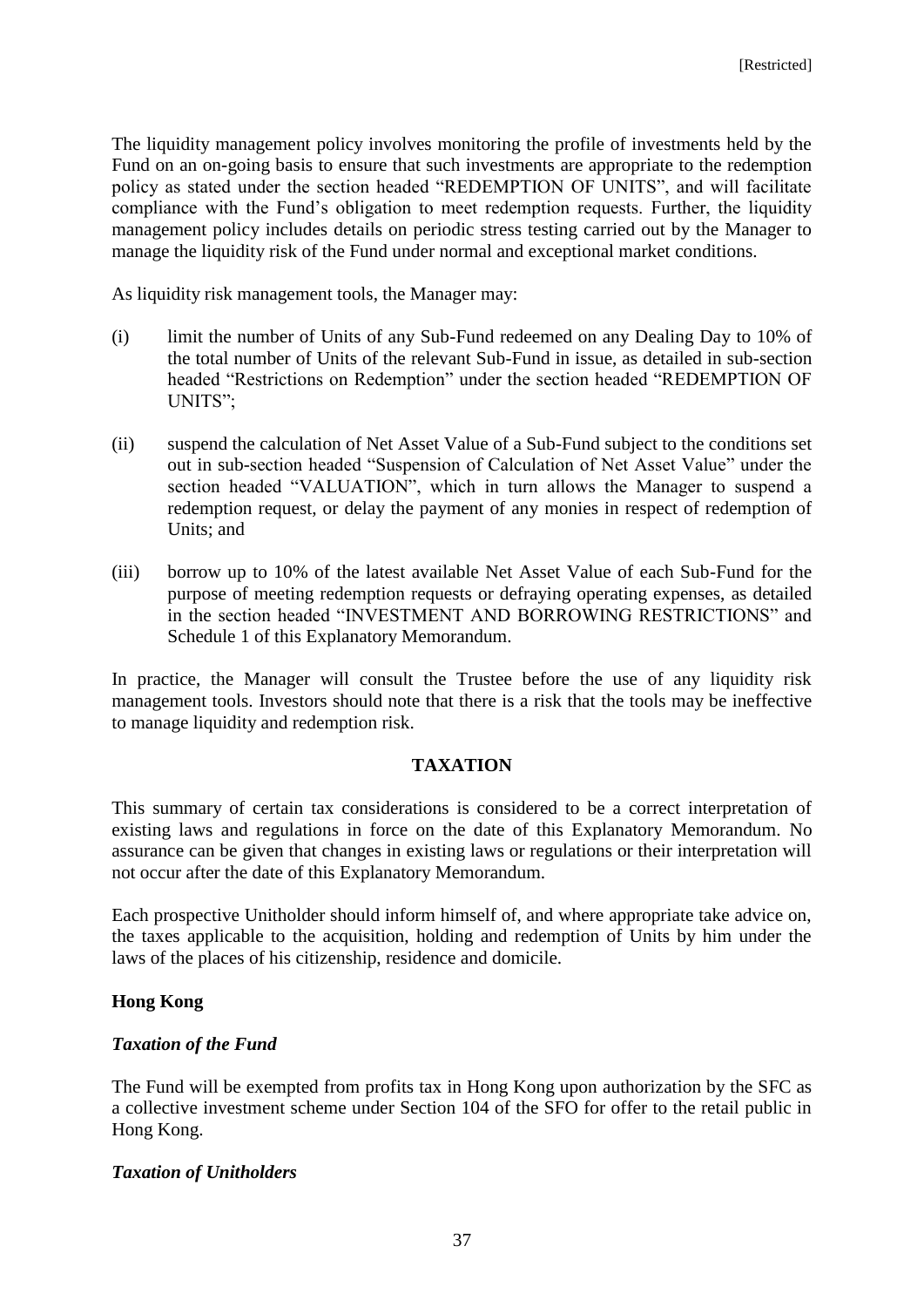Profits arising on the transfer or redemption of an investment in the Units should only be subject to profits tax for Unitholders who carry on a trade or business in Hong Kong of trading in investments (for example, dealers in securities, financial institutions or insurance companies), where the profits, not being regarded as capital in nature, arise in or derived from such trade or business carried on in Hong Kong (that is, such profits are sourced in Hong Kong).

Profits tax is currently imposed at a rate of 16.5% for corporations and 15% for all other persons.

Distributions received by Unitholders that do not carry on a trade or business of trading in investments from their investments in the Units should generally not be chargeable to tax in Hong Kong (whether by way of withholding or otherwise) under current law and practice.

## *Stamp Duty*

No Hong Kong stamp duty is payable in relation to the issuance or redemption of Units.

No Hong Kong stamp duty is payable where the sale or transfer of the Units is effected by selling the relevant Units back to the Manager, who then either extinguishes the Units or resells the Units to another person within two months thereof.

Other types of sales and purchases or transfers of the Units by the Unitholders should be liable to Hong Kong stamp duty at 0.2% (normally borne by the buyer and seller in equal share) on the higher of the consideration amount or market value.

# **PRC**

### *The Fund and Sub-Fund are not operated as PRC tax-resident enterprises*

The PRC Corporate Income Tax ("**CIT**") Law, which came into effect on 1 January 2008, introduced the concept of tax resident enterprises, whereby a foreign company, even though established outside of the PRC, will be considered a resident enterprise ("**TRE**") and thus be subject to PRC CIT at the rate of 25% on its worldwide income, if such company's "place of effective management" is located in the PRC. The implementation regulations define the "place of effective management" as the place where the exercise, in substance, of the overall management and control of the production and business operation, personnel, accounting, properties, etc. of a foreign company is located. In 2009, the State Taxation Administration ("**STA**") has issued interpretative guidelines on the "place of effective management" for foreign companies substantially owned by PRC investors, however, it is uncertain how this rule would be applied to foreign companies which do not fall within this category.

Non-TRE which has an "establishment or place" in the PRC shall pay CIT on the income that is derived by such "establishment or place" in the PRC from sources inside the PRC as well as on the income that, although derived from sources outside the PRC, is effectively connected with such "establishment or place" in the PRC. Under the PRC CIT Law and its implementation rules, income derived from the PRC by a non-TRE which has no establishment or place in the PRC should be subject to withholding income tax at 10%, unless being otherwise reduced or exempted by an applicable double tax treaty.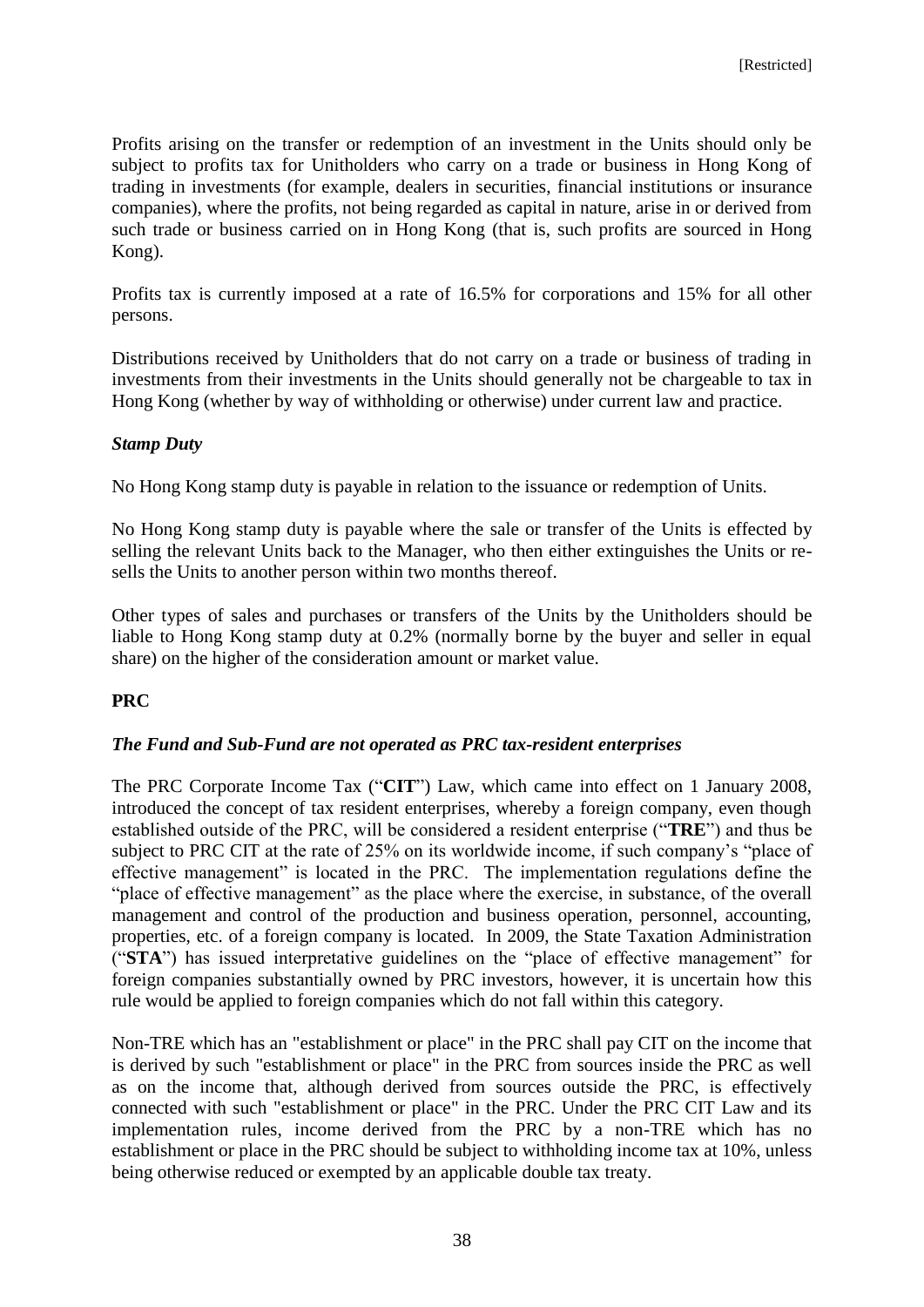The Manager and the Trustee intend to manage and operate the Fund and the Sub-Fund in such a manner that the Fund and the Sub-Fund would not be treated as tax resident enterprises of the PRC or non-tax resident enterprises with an establishment or place of business in the PRC for CIT purposes. As such, it is expected that the Fund and the Sub-Fund should not be subject to CIT at 25% on an assessment basis. However, there is no assurance that such objective will be achieved.

## *PRC tax arising from indirect equity disposal of PRC taxable properties*

The STA issued the STA Announcement [2015] No. 7 ("**Announcement 7**") on 3 February 2015, but also applies to transactions that took place before that date but which are still open or have not yet been assessed by the Chinese tax authorities. Announcement 7 applies to an indirect disposal of an equity interest in PRC resident entities, assets of a PRC establishment or place of business and immovable properties in the PRC. Further, Announcement 7 clarifies that targeted transactions include any transaction involving the offshore transfer of equity or other similar (equity-like) interest in the foreign resident enterprise which results in the same or similar transactional outcome as a direct transfer of the Chinese taxable property.

Pursuant to Announcement 7, the Chinese tax authorities may invoke PRC's general antiavoidance rules ("**GAAR**") to disregard the existence of the offshore holding company if the organizational structure serves no reasonable commercial purpose and the intention is to avoid tax obligations in the PRC. The Fund or vehicles through which it invests may be required to file tax returns and pay 10% WHT on gains for such indirect disposal of the PRC investee companies to the PRC tax authorities.

### *Tax obligations of the Unitholders*

**Individual Income Tax:** Non-PRC national individual Unitholders should not be subject to Individual Income Tax ("**IIT**") as a result of their investment in the Sub-Fund. There should be no PRC withholding taxes applicable to investment distributions from or gains realised on disposal of Units in the Sub-Fund as such distributions and gains should not be considered to be PRC-sourced (because it is expected that the Sub-Fund will not be operated as a tax resident enterprise of the PRC).

Individual Unitholders who are domiciled in the PRC or non-PRC national individual Unitholders who have resided in the PRC for six consecutive full years will be subject to IIT on investment distributions derived from the Sub-Fund on a receipts basis regardless of the status of the Sub-Fund. PRC tax resident Unitholders should anyhow seek their own tax advice on their tax position with regard to their investment in the Sub-Fund.

**Corporate Income Tax:** Corporate Unitholders who are considered to be non-tax resident enterprises without an establishment or place of business in the PRC should not be subject to CIT as a result of their investment in the Sub-Fund. There should also be no PRC withholding income tax applicable to investment distributions from the Sub-Fund to such Unitholders as such distributions would not be considered to be PRC-sourced (because it is expected that the Sub-Fund will not be a tax resident enterprise of the PRC).

Corporate Unitholders who are considered to be: (i) tax resident enterprises of the PRC; or (ii) non-PRC tax resident enterprises who have an establishment or place of business in the PRC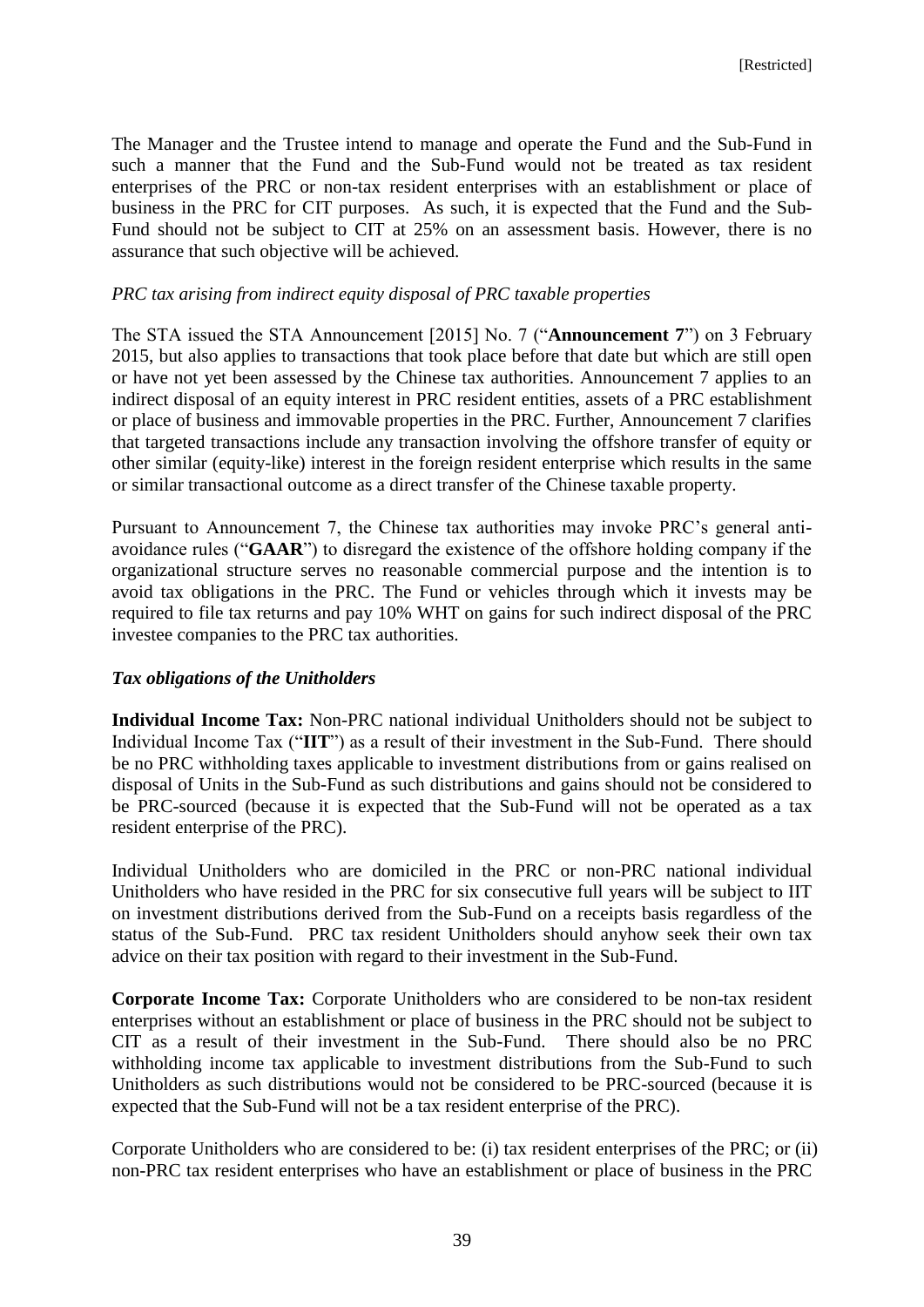(and where such establishment holds the Units in the Sub-Fund as part of its business) would likely be subject to CIT on investment distributions derived from the Sub-Fund on an accrual basis. PRC tax resident enterprise Unitholders should anyhow seek their own tax advice on their tax position with regard to their investment in the Sub-Fund.

# **FATCA**

## *General Information*

Sections 1471-1474 of the United States Internal Revenue Code of 1986, as amended ("**IRS Code**", commonly known as the Foreign Account Tax Compliance Act or "**FATCA**") imposes a 30% withholding tax on certain payments to an FFI if that FFI is not compliant with FATCA. The Fund and/or its Sub-Fund are likely to be FFIs and thus, subject to FATCA and generally be required to enter into an agreement (an "**FFI Agreement**") with the US Internal Revenue Service ("**US IRS**") under which it will agree to identify its direct or indirect owners who are United States persons ("**US persons**") and report certain information concerning such owners who are US persons to the US IRS.

Beginning on 1 July 2014, the aforementioned withholding tax applies to "withholdable payments" to FFIs. "Withholdable payments" include interest, dividends and other types of income from US sources (such as dividends paid by a US corporation). Beginning on 1 January 2019, this withholding tax is extended to the payment of gross proceeds such as the proceeds received from the sale or disposal of assets that give rise to US sourced dividend or interest payments. It is expected that certain non-US sourced payments attributable to amounts that would be subject to FATCA withholding (referred to as "foreign passthru payments") may also be subject to FATCA withholding starting no earlier than 1 January 2019, though the definition of "foreign passthru payment" in the US Treasury Regulations is currently pending.

These FATCA withholding taxes may be imposed on payments to the Fund and/or Sub-Fund unless the Fund and/or Sub-Fund becomes FATCA compliant pursuant to (i) the provisions of FATCA and the relevant regulations, notices and announcements issued thereunder; and/or (ii) where the Fund and/or Sub-Fund is subject to an appropriate Intergovernmental Agreement to improve international tax compliance and to implement FATCA ("**IGA**"). If an IGA is in place between the US and the jurisdiction where the FFI is domiciled, the FFI will generally be able to apply simpler, less burdensome due diligence and tax information sharing requirements, with generally no FATCA tax withholding if the requirements of that IGA are satisfied.

The Hong Kong government signed an IGA with the US on 13 November 2014 for the implementation of FATCA, adopting a "Model 2" IGA arrangement. Under this "Model 2" IGA arrangement, FFIs in Hong Kong (such as the Sub-Fund) would be required to enter into an FFI Agreement with the US IRS, and register with the US IRS and comply with the terms of an FFI Agreement, as discussed above. Otherwise FFIs will be subject to a 30% withholding tax on relevant US-sourced payments and other "withholdable payments" paid to them. The Hong Kong and the US IGA established a framework of enabling relevant financial institutions in Hong Kong to seek consent for disclosure from US investors, and to report relevant tax information of such investors to the US IRS. This model of IGA will be supplemented by the operation of a tax information exchange agreement. Thus, the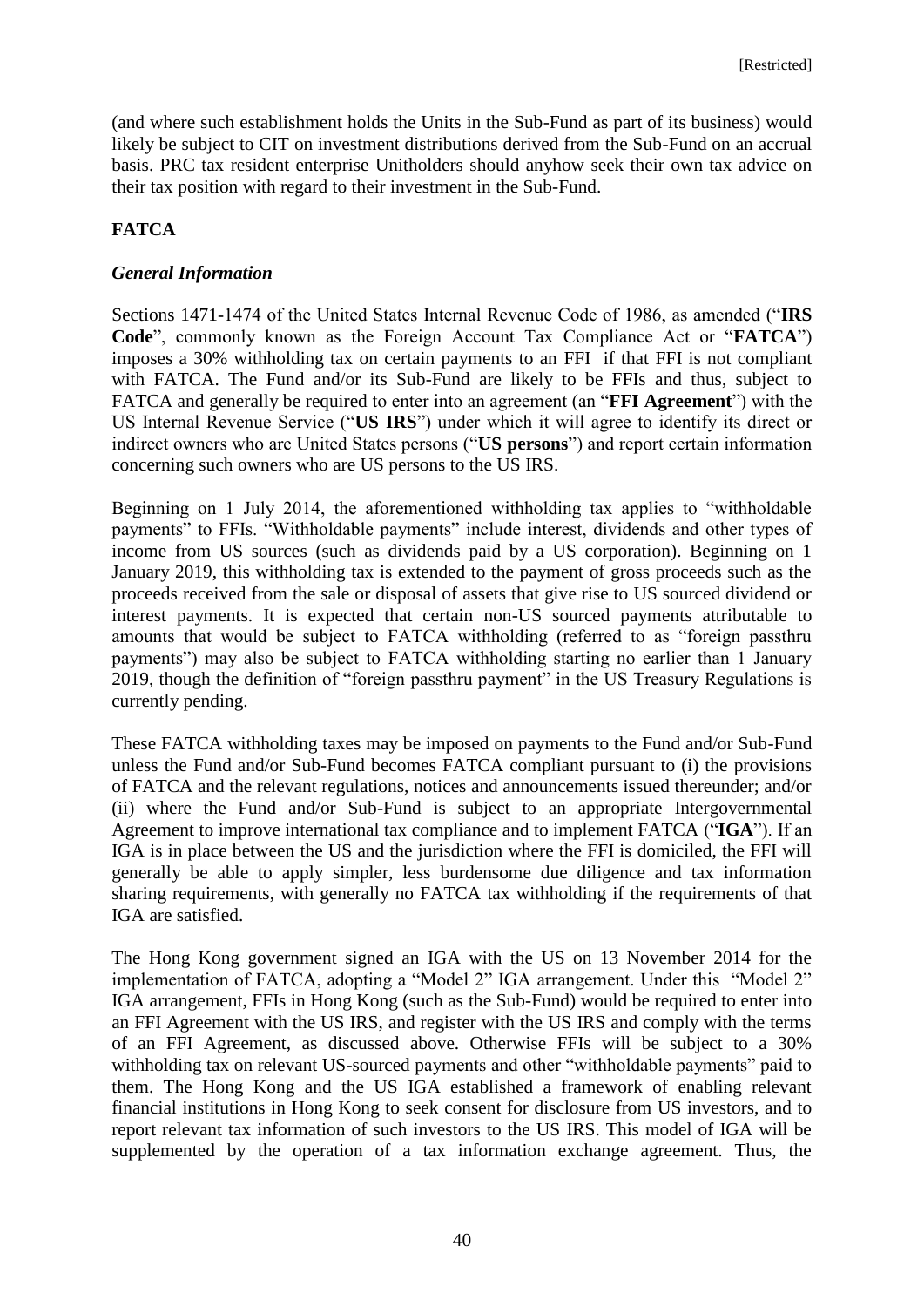application of the withholding rules and the information that may be required to be reported and disclosed are subject to change.

However, it is expected that FFIs in Hong Kong (such as the Sub-Fund) complying with the terms of an FFI Agreement (i) will generally not be subject to the above described 30% withholding tax; and (ii) will generally not be required to withhold tax on payments to "nonconsenting US accounts" (i.e. certain accounts of which the Unitholders do not consent to FATCA reporting and disclosure to the US IRS), but may be required to withhold tax on withholdable payments made to non-compliant FFIs.

# *FATCA Registration Status*

As of the date hereof, the Sub-Fund established as at the date hereof (i.e. Taiping Investment Fund - Taiping Greater China New Momentum Equity Fund) has registered with the US IRS as a reporting FFI and has obtained a global intermediary identification number.

## *Impact on the Sub-Fund and Unitholders*

Unitholders will be required to furnish appropriate documentation certifying as to their US or non-US tax status, together with such additional tax information as the Manager or its agents may from time to time request.

Each Unitholder shall also be required to: (a) inform the Fund, the Sub-Fund, the Manager or its agents as soon as possible of any change in any information provided in relation to its US or non-US tax status (including any circumstances that would result in a change in the taxpayer status of such Unitholder); and (b) subject to the Unitholder's express consent, waive any and all rights of such Unitholder under any relevant law or regulation in any applicable jurisdiction that would prevent the Fund, the Sub-Fund, the Manager or its agents from meeting applicable regulatory and legal requirements.

In the event a Unitholder does not provide the requested information and/or documentation, whether or not that actually leads to compliance failures by the Fund and/or the relevant Sub-Fund, or a risk of the Fund and/or the relevant Sub-Fund being subject to withholding tax under FATCA, the Fund, the Sub-Fund, the Manager or its agents may, and acting in good faith and on reasonable grounds as permitted under applicable laws and regulations (i) report the relevant information of such Unitholder to the US IRS (subject to applicable laws or regulations in Hong Kong); (ii) exercise its right to request a transfer of Units to another person or to compulsorily redeem the Units held by such Unitholder; and/or (iii) bring legal action against such Unitholder for losses suffered by the Fund and/or the relevant Sub-Fund, if such Unitholder is certified with respect to its US tax status or fails to provide any information requested.

Nothing in this section constitutes or purports to constitute tax advice and a Unitholder should not rely on any information set out in this section for the purposes of making any investment decision, tax decision or otherwise. Investors should consult their own tax advisors regarding the FATCA requirements, possible implications and related tax consequences with respect to their own situation. In particular, investors who hold their Units through intermediaries should confirm the FATCA compliance status of those intermediaries to ensure that they do not suffer FATCA withholding tax on their investment returns.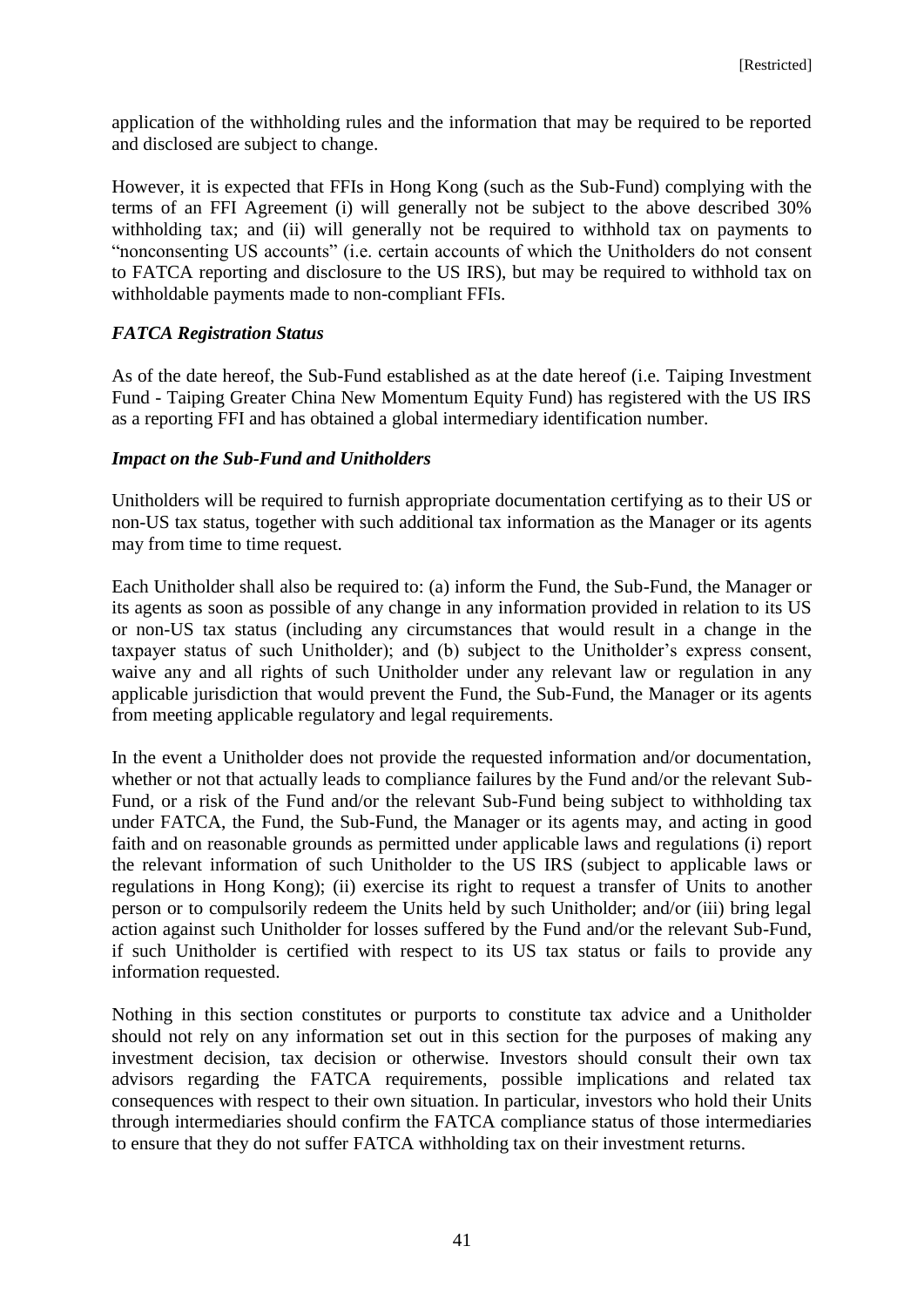Although the Fund and the Sub-Fund will attempt to satisfy any obligations imposed on them to avoid the imposition of the FATCA withholding tax, no assurance can be given that the Fund and the Sub-Fund will be able to satisfy these obligations. If the Fund or any Sub-Fund becomes subject to a withholding tax as a result of the FATCA regime, the value of the Units held by Unitholders may suffer material losses.

### **Automatic Exchange of Financial Account Information**

The Inland Revenue (Amendment) (No.3) Ordinance 2016 (the "**Ordinance**") came into force on 30 June 2016. This is the legislative framework for the implementation in Hong Kong of the Automatic Exchange of Financial Account Information in Tax Matters ("**AEOI**"). The AEOI requires financial institutions ("**FI**") in Hong Kong to collect information relating to non-Hong Kong tax residents holding accounts with the FIs, and report such information to the Hong Kong Inland Revenue Department ("**IRD**"). The information will be further exchanged with the jurisdiction(s) in which that account holder is a tax resident. Generally, tax information will be exchanged only with jurisdictions with which Hong Kong has a Competent Authority Agreement ("**CAA**"); however, the Fund, the Sub-Fund and/or their agents may further collect information relating to residents of other jurisdictions.

The Fund and the Sub-Fund are required to comply with the requirements of AEOI as implemented by Hong Kong, which means that the Fund, each Sub-Fund and/or its agents shall collect and provide to the Hong Kong Inland Revenue Department ("**IRD**") tax information relating to Unitholders and prospective investors.

The AEOI rules as implemented by Hong Kong require the Fund to, amongst other things: (i) register the Fund's status as a "Reporting Financial Institution" with the IRD; (ii) conduct due diligence on its accounts (i.e., Unitholders) to identify whether any such accounts are considered "Reportable Accounts" for AEOI purposes"; and (iii) report to the IRD information on such Reportable Accounts. The IRD is expected on an annual basis to transmit the information reported to it to the government authorities of the relevant jurisdictions with which Hong Kong has signed a CAA. Broadly, AEOI contemplates that Hong Kong FIs should report on: (i) individuals or entities that are tax resident in a jurisdiction with which Hong Kong has signed a CAA; and (ii) certain entities controlled by individuals who are tax resident in such other jurisdiction. Under the Ordinance, details of Unitholders, including but not limited to their name, place of birth, address, jurisdiction of residence, tax identification number or its functional equivalent, account details, account balance/value, and income or sale or redemption proceeds, may be reported to the IRD and subsequently exchanged with government authorities in the relevant jurisdictions of tax residence.

By investing in the Fund and the Sub-Fund and/or continuing to invest in the Fund and the Sub-Fund, Unitholders acknowledge that they may be required to provide additional information to the Fund, the Sub-Fund, the Manager and/or agents of the Fund and the Sub-Fund in order for the Fund and the Sub-Fund to comply with AEOI. The Unitholder's information (and information on beneficial owners, beneficiaries, direct or indirect shareholders or other persons associated with such Unitholders that are not natural persons), may be communicated by the IRD to government authorities in other jurisdictions.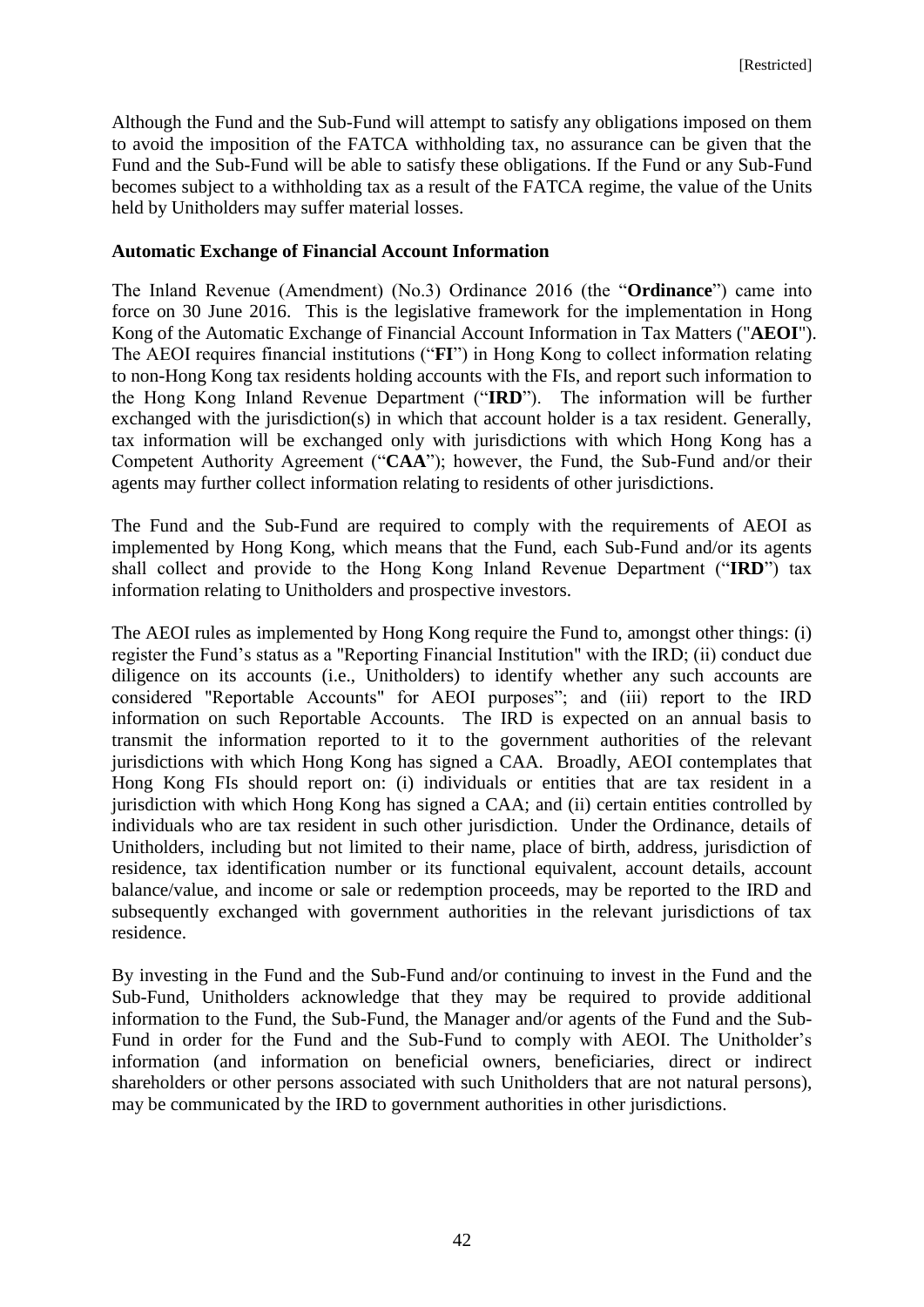Each Unitholder and prospective investor should consult its own professional advisor(s) on the administrative and substantive implications of AEOI on its current or proposed investment in the Fund and the Sub-Fund.

**The foregoing is a summary of some of the important tax rules and considerations affecting the Unitholders, the Fund and/or the Sub-Fund and the Fund and/or the Sub-Fund's proposed operations and does not purport to be a complete analysis of all relevant tax rules and considerations, nor does it purport to be a comprehensive coverage of all potential tax risks inherent in purchasing or holding Units in the Fund and/or the Sub-Fund. Prospective investors in the Fund and/or the Sub-Fund are urged to consult their own tax advisers on the tax consequences to them of acquiring, holding, realising, transferring or redeeming Units in the Fund and/or the Sub-Fund under the relevant laws of the jurisdictions to which they are subject, including any exchange control requirements. These consequences, including the availability of, and the value of, tax relief to Unitholders will vary with the law and practice of the Unitholders' country of citizenship, residence, domicile or incorporation and their personal circumstances.**

## **FINANCIAL REPORTS**

The Fund's and each Sub-Fund's financial year end is on the Accounting Date in each year. The audited annual report of the Fund should also cover the following:

- (i) the auditor's opinion as to whether the financial reports prepared for the relevant Accounting Period have been properly prepared in accordance with the relevant provisions of the Trust Deed and the Code;
- (ii) the auditor's opinion as to whether a true and fair view is given of the disposition of the Fund and of the transactions of the Fund as at the end of the relevant Accounting Period;
- (iii) the fact that, in the auditor's opinion, proper books and records have not been kept by the Fund and/or the financial reports prepared are not in agreement with the Fund's books and records (if applicable);
- (iv) the fact that the auditor has failed to obtain all the information and explanations which, to the best of the auditor's knowledge and belief, are necessary for the purposes of the audit (if applicable); and
- (v) a description of the amount reserved on account of taxes (which may be payable by a Sub-Fund to any tax authorities (including, for the avoidance of doubt, the PRC tax authorities) in respect of a Sub-Fund's investments) from assets of the relevant Sub-Fund.

English audited annual report will be available to Unitholders as soon as possible, and in any event within four months, after the end of the financial year.

Unaudited interim reports will also be available to Unitholders within two months after 30 June in each year. Such reports contain a statement of the Net Asset Value of the Sub-Fund and of the investments comprising its portfolio.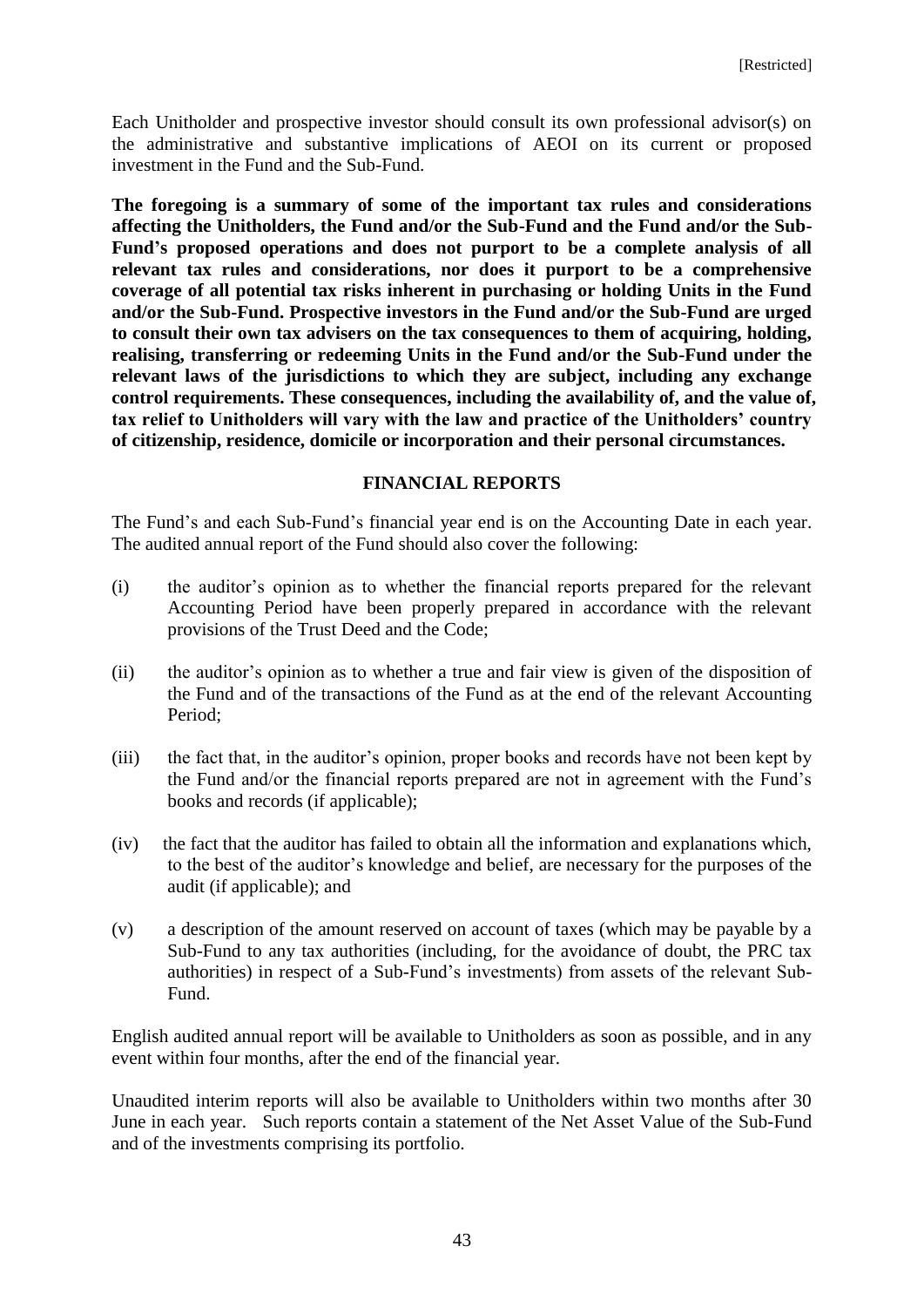As an alternative to the distribution of printed audited annual reports and unaudited interim reports, the Manager will notify Unitholders where the audited annual reports and unaudited interim reports (in English only) can be obtained (in printed and electronic forms) within the aforesaid time frame. Once issued, the English audited annual reports and unaudited interim reports will be available for inspection at the Manager's office free of charge during normal working hours.

To the extent the Fund's valuation policy deviates from IFRS, the Manager may make necessary adjustments in the accounts of the Fund for the accounts to be in compliance with IFRS and will include in the Fund's annual accounts a reconciliation note to reconcile values arrived at by applying the Fund's valuation rules.

### **PUBLICATION OF PRICES**

The Net Asset Value per Unit of the Sub-Fund will be published on each Dealing Day on the website http://www.tpahk.cntaiping.com. This website has not been reviewed by the SFC. The prices will be expressed exclusive of any subscription fee or redemption fee which may be payable on subscription or redemption.

## **VOTING RIGHTS**

Either the Manager or the Trustee may convene meetings of Unitholders. In addition, Unitholders of 10% or more in value of the Units in issue may require a meeting to be convened. Unitholders will be given not less than 21 days' notice of any meeting. If a situation gives rise to potential conflicts of interest between different classes of Unitholders, class meetings will be held in accordance with the provisions of the Trust Deed.

The quorum for all meetings is Unitholders present in person or by proxy representing 10% of the Units for the time being in issue except for the purpose of passing an Extraordinary Resolution. At any meeting an Ordinary Resolution or an Extraordinary Resolution put to the vote of the meeting shall be decided on a show of hands unless a poll is (before or on the declaration of the result of the show of hands) demanded by the chairman or by one or more Unitholders present in person or by proxy. Unless a poll is demanded, a declaration by the chairman that the resolution has been carried or carried unanimously or by a particular majority or lost shall be conclusive evidence of the fact without proof of the number or proportion of the votes recorded in favour of or against such resolution.

The quorum for passing an Extraordinary Resolution is Unitholders present in person or by proxy representing 25% or more of the Units in issue. If a quorum is not present within half an hour from the appointed meeting time, the meeting will be adjourned for not less than 15 days. In the case of an adjourned meeting of which separate notice will be given, such Unitholders as are present in person or by proxy will form a quorum. Every individual Unitholder present in person, by proxy or by representative has one vote for every Unit of which he is the holder. In the case of joint Unitholders the senior of those who tenders a vote (in person or by proxy) will be accepted and seniority is determined by the order in which the names appear on the register of Unitholders.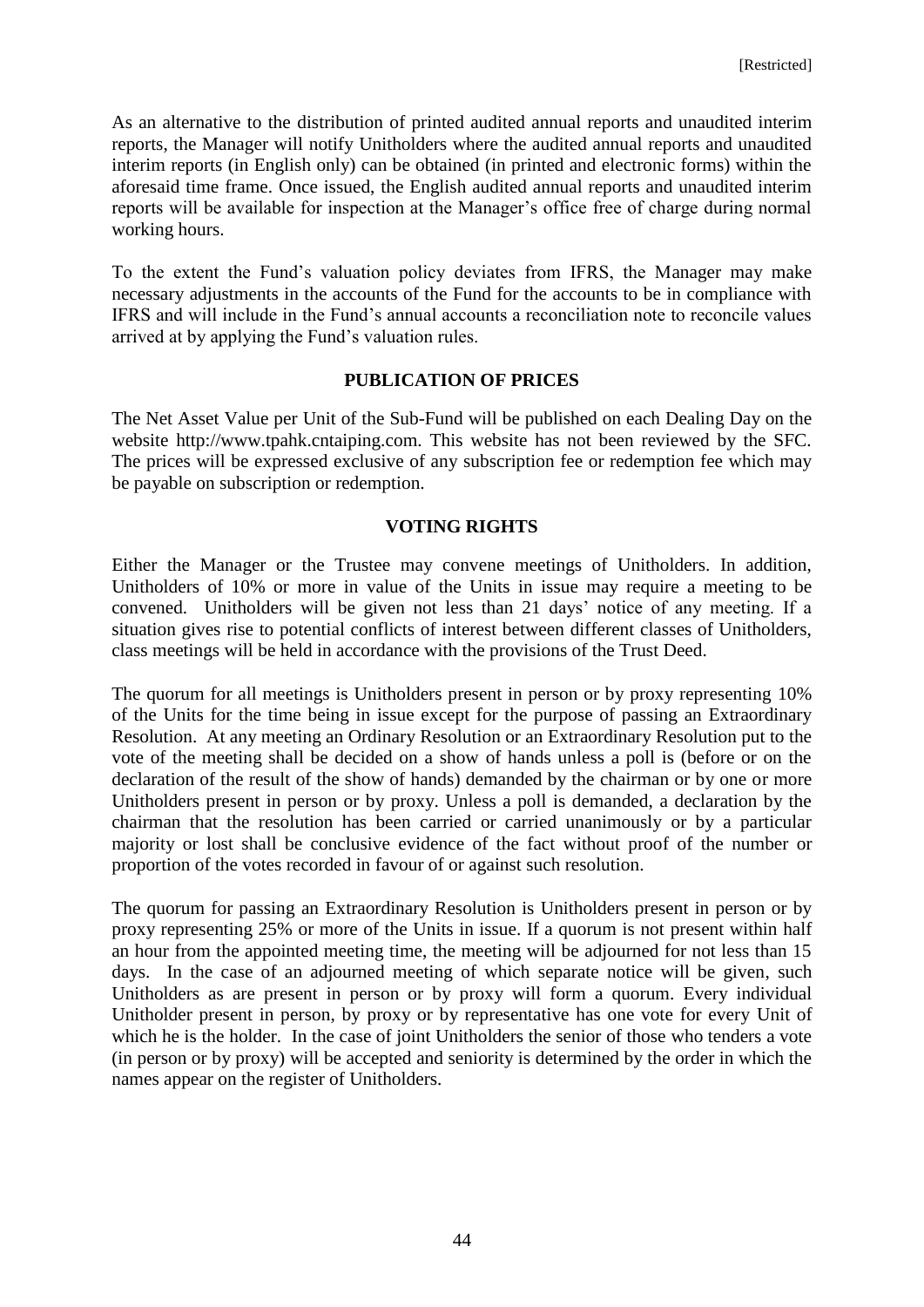An Extraordinary General Meeting should be called for the following purposes:

- (i) to modify, alter or add to the Trust Deed;
- (ii) to terminate the Fund in accordance with the Trust Deed;
- (iii) to increase the maximum fees paid to the Manager and/or the Trustee; or
- (iv) to impose other types of fees.

The Trustee, the Manager and their connected persons are prohibited from voting their beneficially owned Units at, or counted in the quorum for, a meeting at which they have a material interest in the business to be contracted by the Fund and/or the Sub-Fund.

#### **TRANSFER OF UNITS**

Subject as provided below, Units may be transferred by an instrument in writing in common form signed by (or, in the case of a body corporate, signed on behalf of or sealed by) the transferor and the transferee. The duly stamped, with adequate stamp duty affixed, instrument of transfer, any necessary declarations, other documents that may be required by the Manager, the Trustee or the Registrar or in consequence of any legislation (including any anti-money laundering legislation) shall be left with the Registrar for registration. The transferor will be deemed to remain the holder of the Units transferred until the name of the transferee is entered in the register of Unitholders in respect of such Units.

#### **TRUST DEED**

The Fund was established by a Trust Deed dated 17 March 2009 made between Hai Tong Asset Management (HK) Limited as the manager and HSBC Trustee (Cayman) Limited as the trustee and as amended from time to time. With effect from 15 December 2014, Hai Tong Asset Management (HK) Limited retired from its role as manager and has been replaced by Taiping Assets Management (HK) Company Limited as the Manager. With effect from 30 April 2016, HSBC Trustee (Cayman) Limited retired from its role as trustee and has been replaced by HSBC Institutional Trust Services (Asia) Limited as the trustee. With effect from 1 January 2017, the Trustee was appointed as trustee in place of HSBC Institutional Trust Services (Asia) Limited.

The Trust Deed contains provisions for:

- the indemnification of the Manager and the Trustee in certain circumstances in the absence of any fraud, bad faith, negligence, default or breach of duty or trust on the part of the Manager or the Trustee (as the case may be);
- the exculpation of liability of the Manager and the Trustee in certain circumstances, and generally for anything done in good faith under the provisions of the Trust Deed in the absence of fraud, bad faith, willful default or negligence on the part of the Manager or the Trustee (as the case may be); and
- the circumstances as to when the removal and retirement of the Trustee and Manager may be effected.

Although the Trust Deed contains provisions for the indemnification of the Manager and the Trustee in certain circumstances, nothing in the Trust Deed may provide that the Trustee, the Manager and the directors of the Trustee and the Manager can be exempted from any liability to Unitholders imposed under the laws of Hong Kong for breaches of trust through fraud or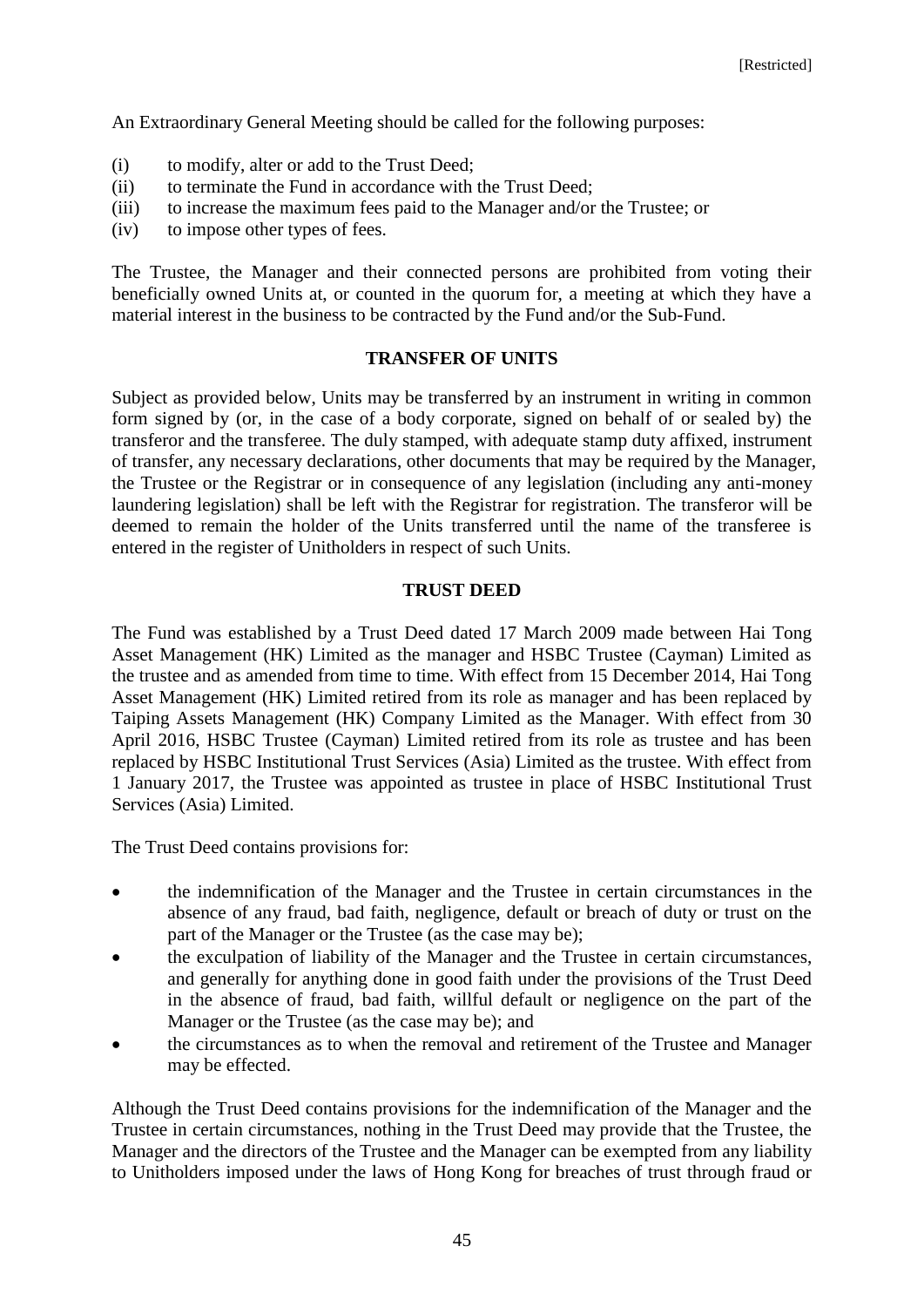negligence, nor may they be indemnified against such liability by Unitholders or at Unitholders' expense.

Unitholders and applicants are advised to consult the terms of the Trust Deed. If there is a conflict between any of the provisions of this Explanatory Memorandum and the Trust Deed, the provisions of the Trust Deed will prevail.

Copies of the current Trust Deed may be obtained from the Manager at a cost of HK\$300 each and may be inspected during normal working hours at the offices of the Manager free of charge.

# **REMOVAL AND RETIREMENT OF THE TRUSTEE AND THE MANAGER**

## **The Trustee**

Subject to the prior approval of the SFC:

- 1. The Trustee may retire voluntarily if a new trustee has been appointed by the Manager and adequate arrangements have been made for the new trustee to assume the responsibility for administration of the Fund and for the Trustee's interest in the Fund (if any) to be transferred to the new trustee; and
- 2. The Manager may remove the Trustee by giving not less than 3 months' prior notice in writing to the Trustee and appoint any other qualified company to act as the trustee of the Fund.

# **The Manager**

Subject to the prior approval of the SFC, the Manager may, by written notice, be subject to removal by the Trustee if:

- 1. the Manager commences liquidation or has gone into receivership; or
- 2. the Trustee gives not less than 6 months' prior written notice to the Manager stating that for good and sufficient reason a change of the Manager is in the interest of the Unitholders; or
- 3. the Unitholders representing at least 50% in value of the Units outstanding (excluding those held or deemed to be held by the Manager) deliver to the Trustee a written request to dismiss the Manager and the Trustee provides not less than 6 months' prior written notice to the Manager.

If the SFC withdraws the authorisation of the Manager to act as investment manager of the Fund, the Manager's appointment under the Fund will terminate as at the date on which the SFC's withdrawal becomes effective.

Apart from the above, if the Manager considers that it is in the best interests of investors, it may also retire voluntarily in favour of some other qualified company approved by the Trustee and the SFC.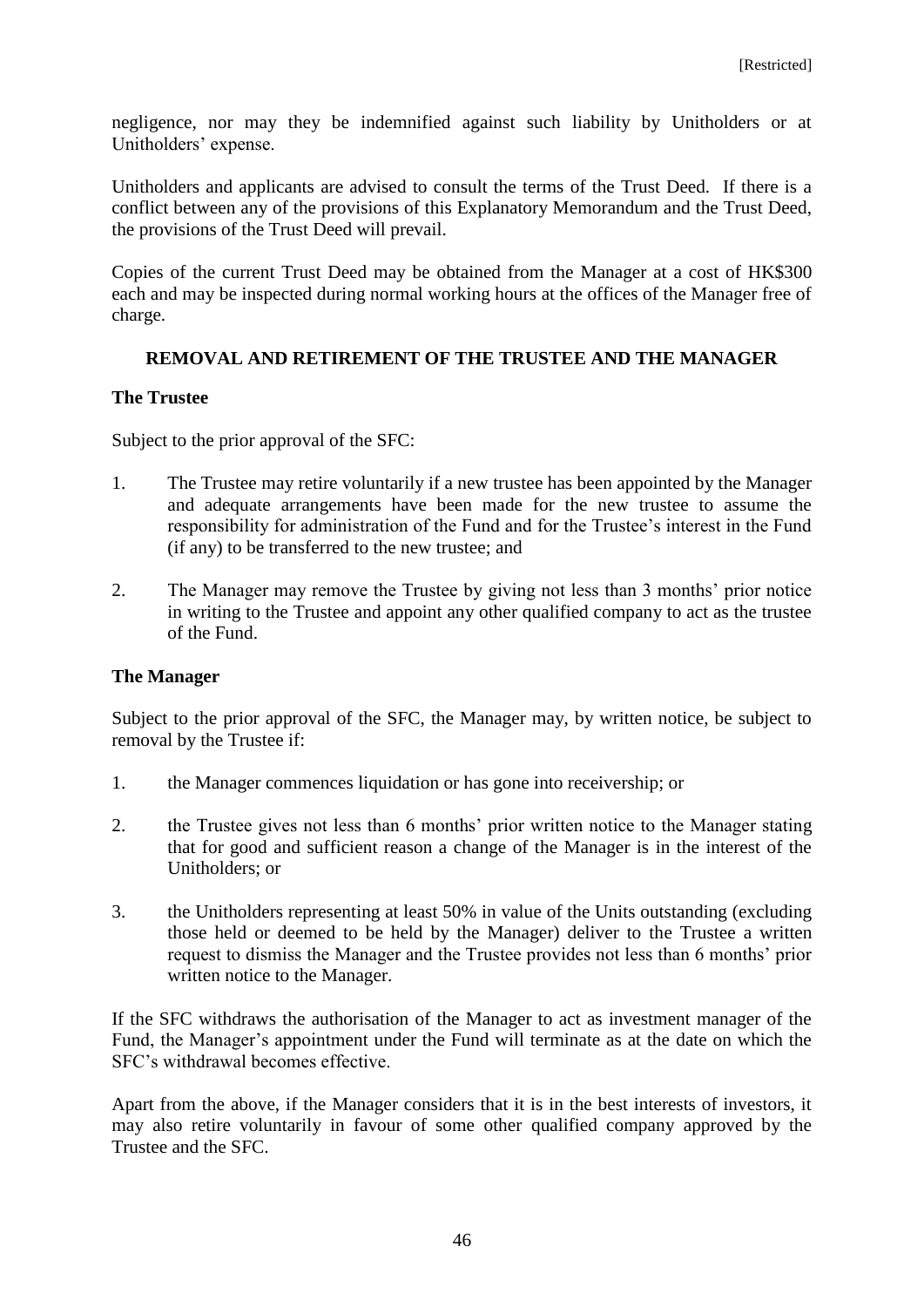### **MODIFICATION OF TRUST DEED**

Subject to the prior approval of the SFC, the Trustee and the Manager may agree to modify the Trust Deed by supplemental deed provided that in the opinion of the Trustee such modification:

- (i) is not materially prejudicial to the interests of Unitholders, does not operate to release to any material extent, the Trustee, the Manager or any other person from any responsibility to the Unitholders and (with the exception of the costs of preparing and executing the relevant supplemental deed) does not increase the costs and charges payable out of the assets of the Fund; or
- (ii) is necessary or desirable in order to comply with any fiscal or other statutory or regulatory or official requirements; or
- (iii) is made to correct a manifest error.

Unitholders must approve by Extraordinary Resolution all other modifications to the Trust Deed involving any material changes.

For the avoidance of doubt, and notwithstanding the above, the approval of an Extraordinary Resolution is not required when a new Sub-Fund is established by the Trustee and the Manager.

#### **TERMINATION OF THE FUND OR ANY SUB-FUND**

The Fund will continue for a period of 80 years from the date of the Trust Deed or until it is terminated in one of the ways set out below.

The Trustee may terminate the Fund by notice in writing to the Manager in the following events, namely if:

- (a) within 30 days of the Manager leaving office and no new manager is appointed; or
- (b) if in the opinion of the Trustee, the Manager is incapable of performing or fails to perform its duties satisfactorily; or
- (c) if the Manager goes into liquidation (except a voluntary liquidation for the purposes of reconstruction or amalgamation when so approved in writing by the Trustee) or if a receiver is appointed over any of the assets of the Manager and not discharged within 60 days; or
- (d) if the Trustee desires to retire and the Manager fails to find a new trustee qualified to act as trustee in the place of the retiring Trustee within 3 months from the date of retirement of the Trustee; or
- (e) if it becomes illegal or, in the opinion of the Trustee, impracticable or inadvisable to continue the Fund.

The Trustee may also terminate the Fund if any law is passed that makes it illegal, or in the opinion of the Trustee, impracticable or inadvisable to continue the Fund.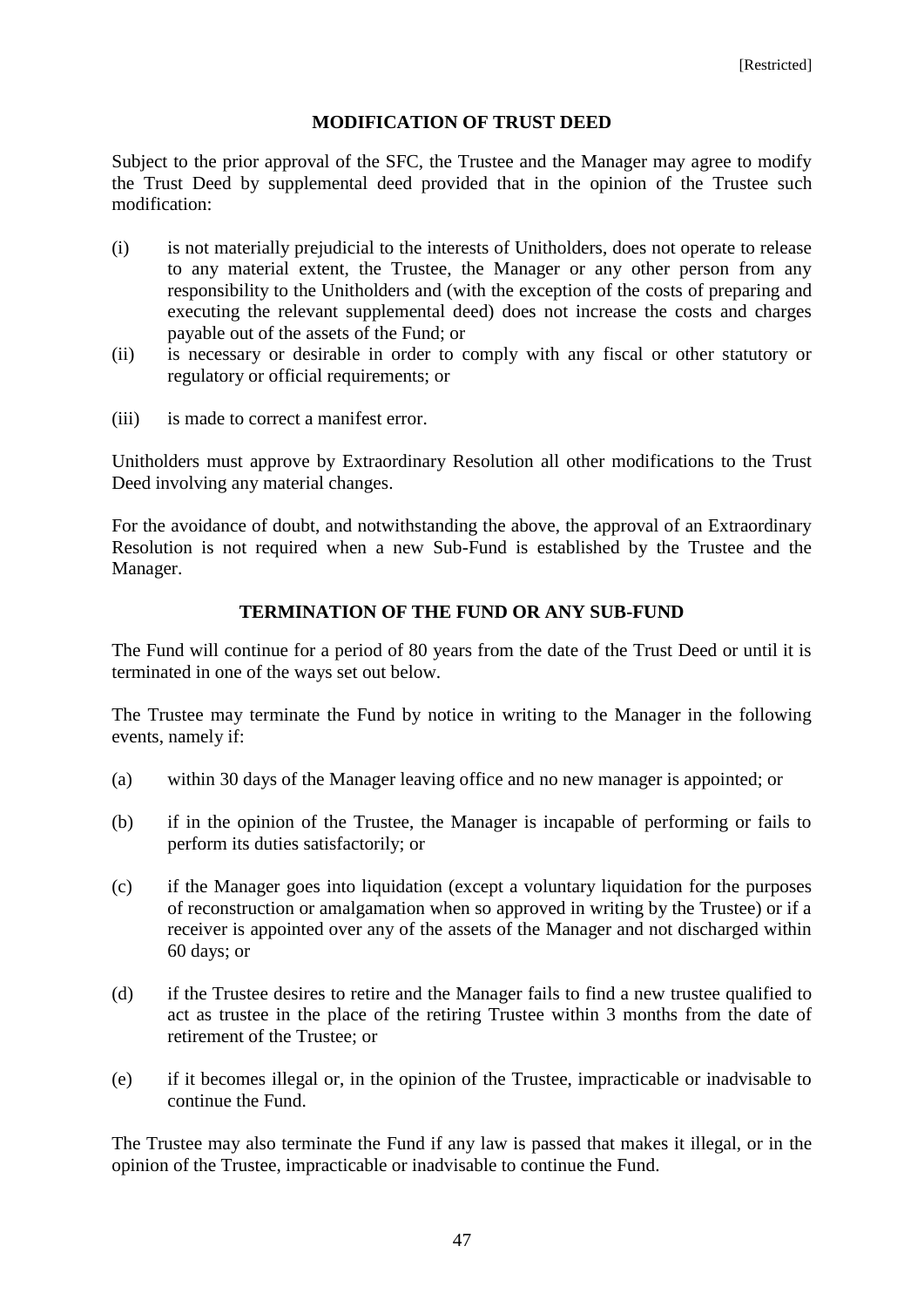The Manager may terminate the Fund or any Sub-Fund:

- (a) if, in relation to the Fund, the Net Asset Value of the Fund is less than HK\$39,000,000 or the equivalent in US dollars or other currencies over 12 consecutive calendar months, and Unitholders of the Fund pass an Extraordinary Resolution approving the termination of the Fund in such circumstances; or
- (b) if, in relation to any Sub-Fund, the average Net Asset Value of the Units outstanding in respect of such Sub-Fund is less than HK\$39,000,000 or the equivalent in US dollars or other currencies over 12 consecutive calendar months; or
- (c) if any law is passed that makes it illegal or, in the opinion of the Manager, impracticable or inadvisable, in consultation with the SFC to continue the Fund or such Sub-Fund; or
- (d) if the Fund and/or any Sub-Fund (as the case may be) ceases to be authorised or otherwise officially approved by the SFC.

Not less than three months' notice of any termination will be given to the Trustee and the Unitholders. Such notice will be submitted to the SFC for prior approval and will contain the reasons for the termination, alternatives available to Unitholders and the expected costs involved.

Further, at any time the Unitholders of any Sub-Fund may authorise termination of such Sub-Fund by Extraordinary Resolution.

Upon termination of a Sub-Fund, the Manager shall redeem all the assets then comprised in the Sub-Fund or such part of the Sub-Fund as the Manager thinks fit. The Trustee shall from time to time, in relation to such Sub-Fund, distribute to the Unitholders of the Sub-Fund in proportion to their respective holdings of such Units, all net cash proceeds derived from the redemption of Units in the Sub-Fund in an orderly manner, in accordance with the provisions set out in the Trust Deed.

Any unclaimed proceeds or other cash held by the Trustee upon termination of a Sub-Fund may at the expiration of twelve months from the date upon which the same were payable be paid into court subject to the right of the Trustee to deduct therefrom any expenses it may incur in making such payment.

## **CERTIFICATION FOR COMPLIANCE WITH FATCA OR OTHER APPLICABLE LAWS**

Each investor (i) shall be required to, upon demand by the Trustee or the Manager, provide any form, certification or other information reasonably requested by and acceptable to the Trustee or the Manager that is necessary for the Fund or a Sub-Fund (A) to prevent withholding (including, without limitation, any withholding taxes required under FATCA) or qualify for a reduced rate of withholding or backup withholding in any jurisdiction from or through which the Fund or the relevant Sub-Fund receives payments and/or (B) to satisfy reporting or other obligations under the IRS Code and the United States Treasury Regulations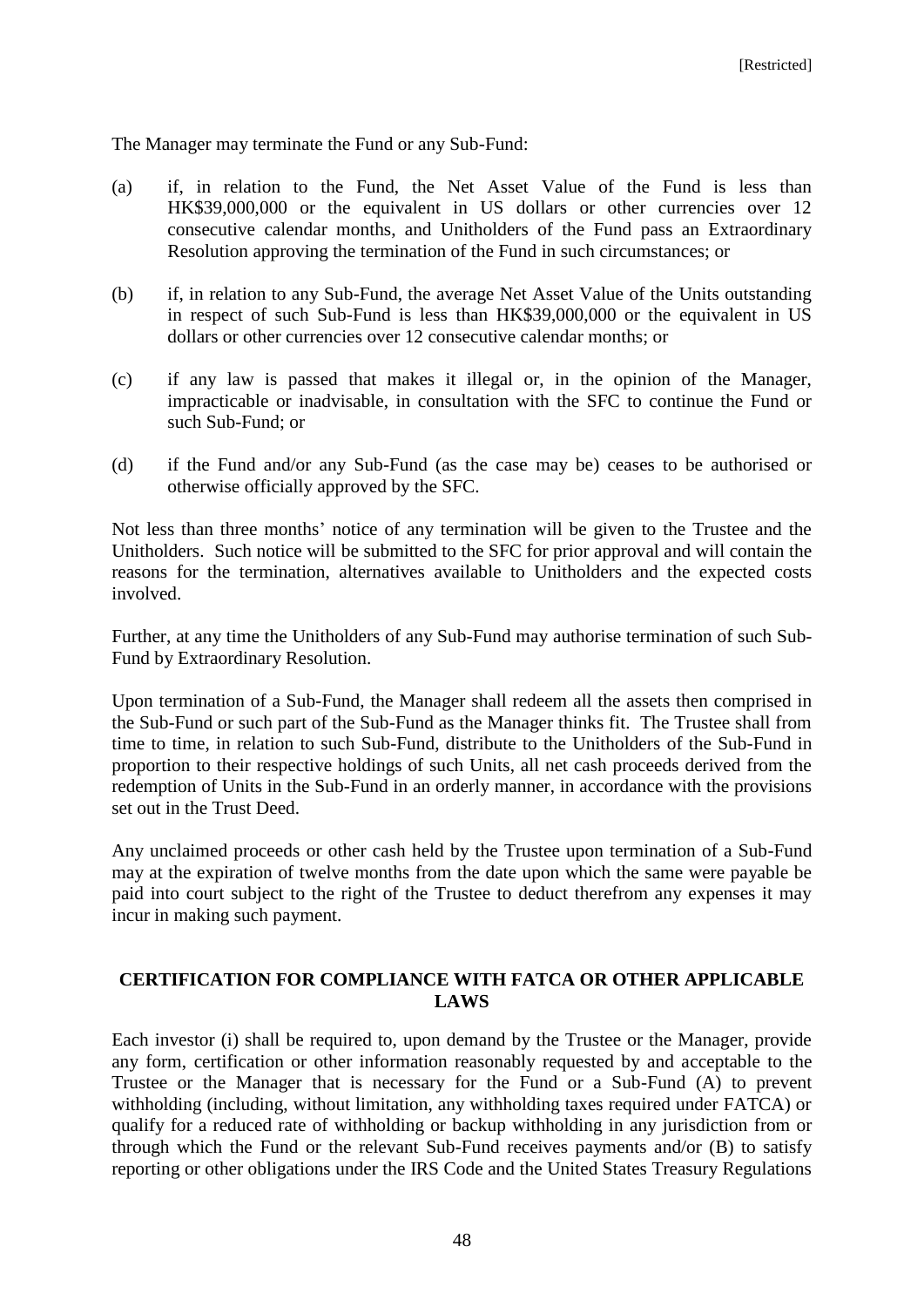promulgated under the IRS Code, or to satisfy any obligations relating to any applicable law, regulation or any agreement with any tax or fiscal authority in any jurisdiction (ii) will update or replace such form, certification or other information in accordance with its terms or subsequent amendments or when such form, certificate or other information is no longer accurate, and (iii) will otherwise comply with any reporting obligations imposed by the United States, Hong Kong or any other jurisdiction (including under AEOI), including reporting obligations that may be imposed by future legislation.

For the purposes herein, "**AEOI**" means:

- (a) FATCA;
- (b) the OECD Standard for Automatic Exchange of Financial Account Information in Tax Matters – the Common Reporting Standard (the "**CRS**") and any associated guidance;
- (c) any intergovernmental agreement, treaty, regulation, guidance, standard or other agreement between the Hong Kong government (or any government body in Hong Kong) and any other jurisdiction (including any government bodies in such jurisdiction), entered into in order to comply with, facilitate, supplement or implement the legislation, regulations, guidance or standards described in sub-clauses (a) and (b) above; and
- (d) any legislation, regulations or guidance in Hong Kong that give effect to the matters outlined in the preceding sub-clauses (a) to (c) above.

### **DOCUMENTS AVAILABLE FOR INSPECTION**

Copies of the Trust Deed and the latest annual and interim reports (if any) are available for inspection free of charge at any time during normal business hours on any day (excluding Saturdays, Sundays and public holidays) at the offices of the Manager at Unit 1-2, 19th Floor, No. 18 King Wah Road, Hong Kong. Copies of the Trust Deed can be purchased from the Manager on payment of a reasonable fee.

# **ANTI-MONEY LAUNDERING REGULATIONS**

As part of the Trustee and the Manager's responsibility for the prevention of money laundering, the Trustee and/or the Manager (including its affiliates, subsidiaries or associates) require a detailed verification of an investor's identity and the source of payment of application monies. Depending on the circumstances of each application, a detailed verification might not be required where:

- (a) the applicant makes the payment from an account held in the applicant's name at recognised financial institution; or
- (b) the application is made through a recognised intermediary.

These exceptions will only apply if the financial institution or intermediary referred to above is within a country recognised as having sufficient anti-money laundering regulations. The Trustee and the Manager nevertheless reserve the right to request such information as is necessary to verify the identity of an applicant and the source of payment. In the event of delay or failure by the applicant to produce any information required for verification purposes,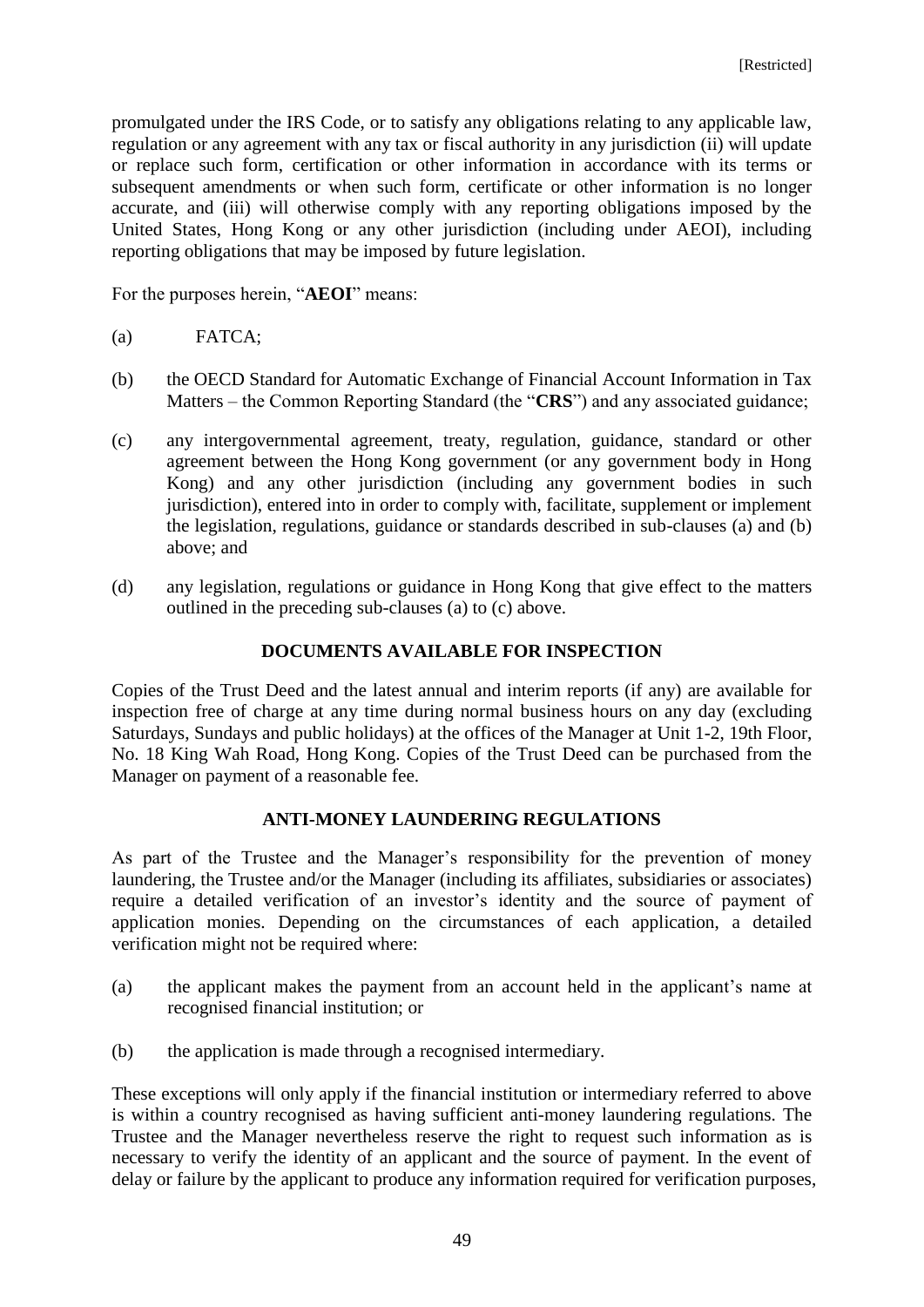the Manager or the Trustee may refuse to accept the application and the subscription monies relating thereto and refuse to pay any redemption proceeds if an applicant for Units delays in producing or fails to produce any information required for the purposes of verification of identity or source of fund.

### **CONFLICTS OF INTEREST**

The Manager and the Trustee may from time to time act as trustee, administrator, registrar, manager, custodian, investment manager or investment adviser, representative or otherwise as may be required from time to time in relation to, or be otherwise involved in or with, other funds and clients that have similar investment objectives to those of any Sub-Fund. It is, therefore, possible that any of them may, in the course of business, have potential conflicts of interest with the Fund. Each will, at all times, have regard in such event to its obligations to the Fund and will endeavour to ensure that such conflicts are resolved fairly. In any event, the Manager will ensure that all investment opportunities will be fairly allocated.

## **FACSIMILE OR ELECTRONIC INSTRUCTIONS**

If investors choose to send the instructions for an application or a request for subscription, redemption or conversion by facsimile or such other electronic means, investors may be required first to provide to the Manager and the Registrar an original indemnity relating to fax or transmission via such other electronic means in the application or request.

The Manager or the Registrar will generally act on faxed or any other electronic instructions for an application or a request for subscription, redemption or conversion but may require signed original instructions. However, the Manager or the Registrar may refuse to act on faxed or any other electronic instructions until the written instructions are received. The Manager or the Registrar may, in its absolute discretion, determine whether or not original instructions are also required in respect of any subsequent applications or requests for subscription, redemption or conversion sent by facsimile or any other electronic means by an investor.

Investors should be reminded that if they choose to send an application or a request for subscription, redemption or conversion by facsimile or any other electronic means, they bear their own risk of such applications or requests for subscription, redemption or conversion not being received. Investors should note that the Fund, the Sub-Fund, the Manager, the Trustee, the Registrar and their respective agents and delegates accept no responsibility for any loss caused as a result of non-receipt or illegibility of any such applications or requests sent by facsimile or any other electronic means or any amendment of such applications or requests, or for any loss caused in respect of any action taken as a consequence of such faxed or any other electronic instructions believed in good faith to have originated from properly authorised persons. This is notwithstanding the fact that a facsimile or any other electronic transmission report produced by the originator of such transmission discloses that such transmission was sent. Investors should therefore for their own benefit confirm with the Manager or the Registrar safe receipt of an application or a request.

### **PERSONAL DATA**

Personal data provided by the Unitholder on the application form, and details of transactions or dealings between Unitholder and the Fund will be used, stored, disclosed and transferred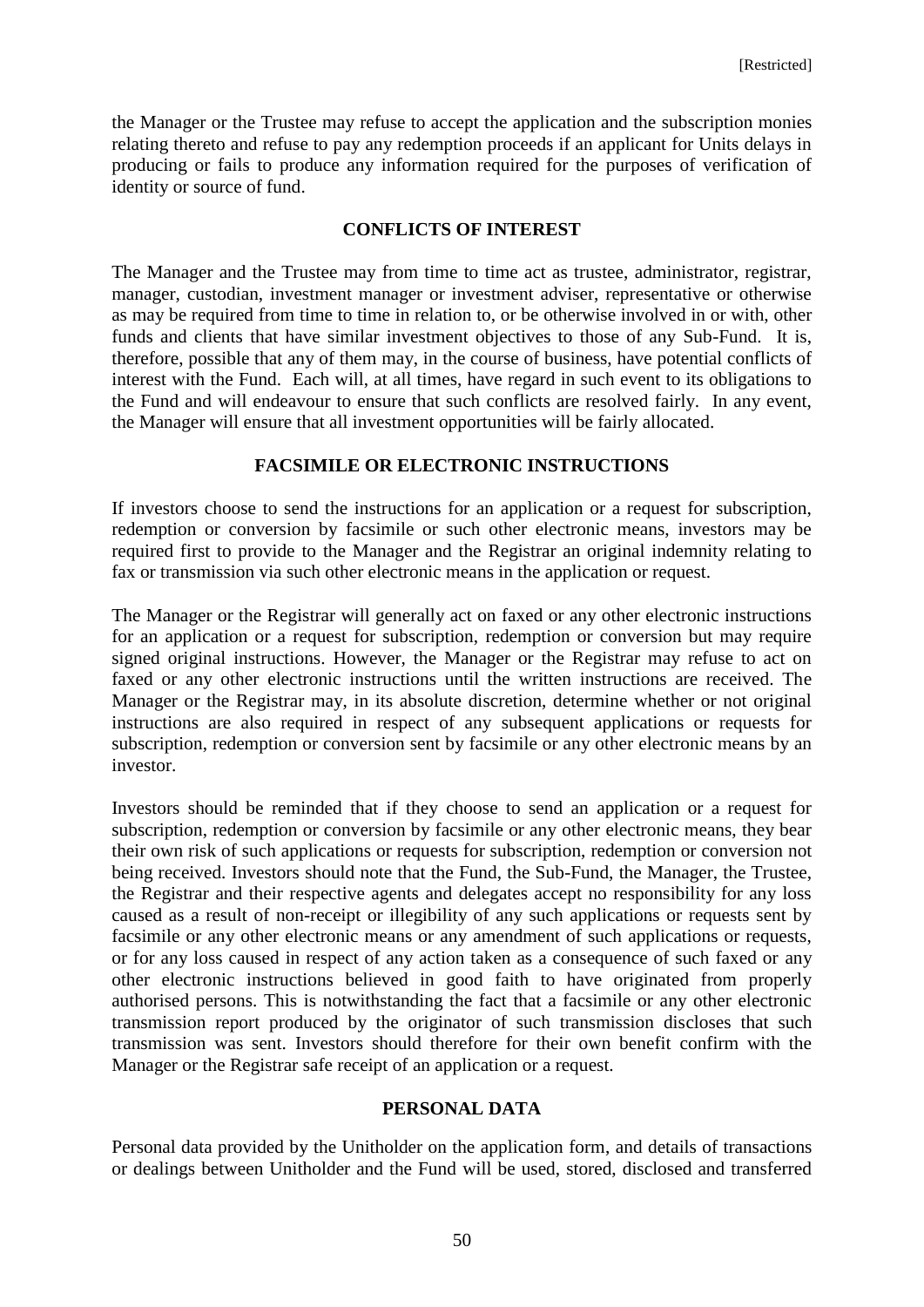(in and outside Hong Kong) to such persons as the Fund considers necessary for any purpose in connection with the services the Fund may provide to a Unitholder and/or in connection with verifying the identity of the Unitholder.

A Unitholder has the right to request access to and correction of any personal data.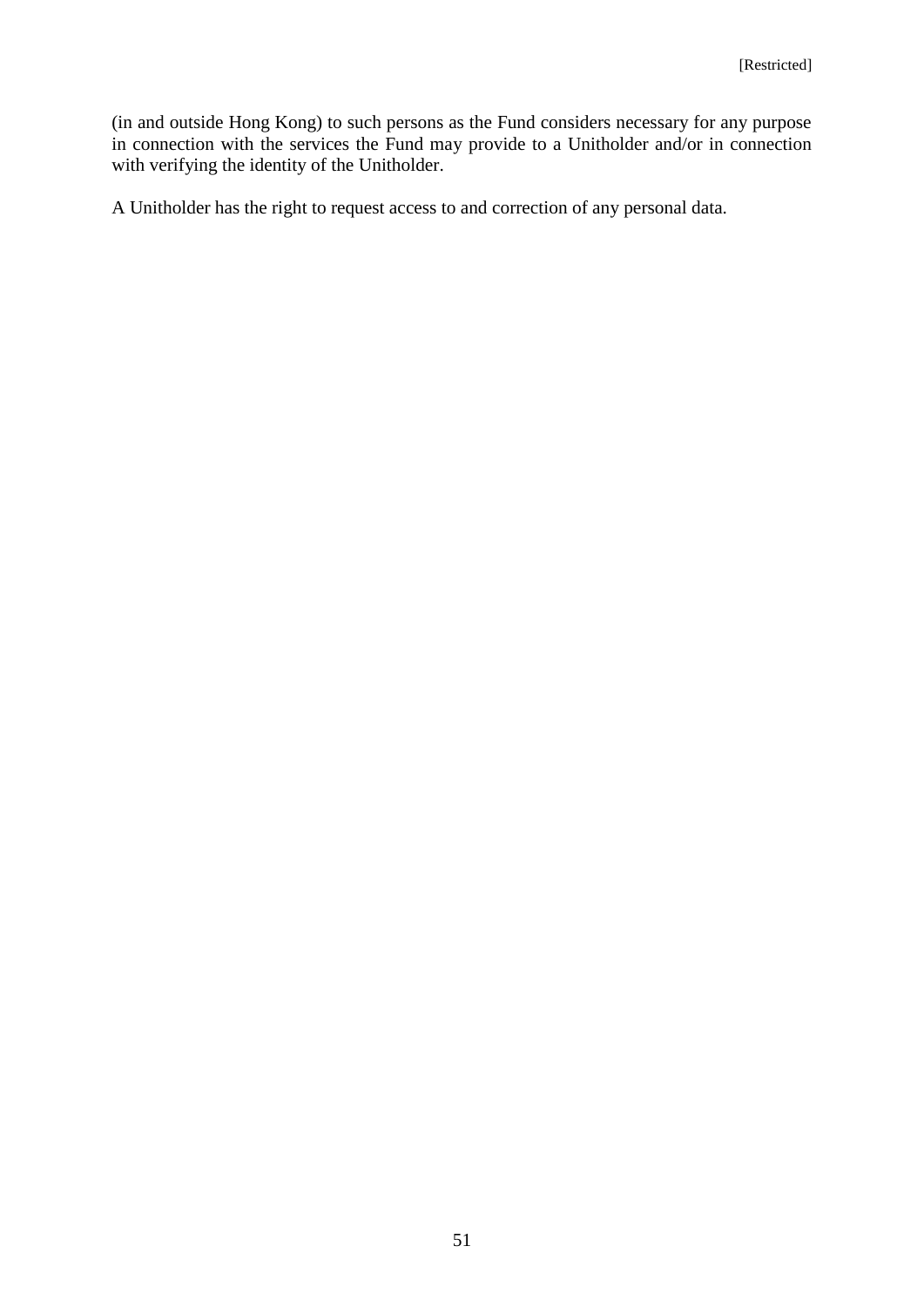## **SCHEDULE 1 - INVESTMENT AND BORROWING RESTRICTIONS**

#### **1. Investment limitations applicable to each Sub-Fund**

No holding of any security may be acquired for or added to a Sub-Fund which would be inconsistent with achieving the investment objective of the Sub-Fund or which would result in:-

- (a) the aggregate value of the Sub-Fund's investments in, or exposure to, any single entity (other than Government and other public securities) through the following exceeding 10% of the latest available Net Asset Value of the relevant Sub-Fund:
	- (i) investments in securities issued by that entity;
	- (ii) exposure to that entity through underlying assets of financial derivative instruments; and
	- (iii) net counterparty exposure to that entity arising from transactions of over-the-counter financial derivative instruments.

For the avoidance of doubt, restrictions and limitations on counterparty as set out in sub-paragraphs  $1(a)$ ,  $1(b)$  and  $4.4(c)$  of this Schedule 1 will not apply to financial derivative instruments that are:

- (A) transacted on an exchange where the clearing house performs a central counterparty role; and
- (B) marked-to-market daily in the valuation of their financial derivative instrument positions and subject to margining requirements at least on a daily basis.

The requirements under this sub-paragraph 1(a) will also apply in the case of subparagraphs 6(e) and (j) of this Schedule 1.

- (b) subject to sub-paragraphs 1(a) and 4.4(c) of this Schedule 1, the aggregate value of the Sub-Fund's investments in, or exposure to, entities within the same group through the following exceeding 20% of the latest available Net Asset Value of the relevant Sub-Fund:
	- (i) investments in securities issued by those entities;
	- (ii) exposure to those entities through underlying assets of financial derivative instruments; and
	- (iii) net counterparty exposure to those entities arising from transactions of over-the-counter financial derivative instruments.

For the purposes of sub-paragraphs  $1(b)$  and  $1(c)$  of this Schedule 1, "entities within the same group" means entities which are included in the same group for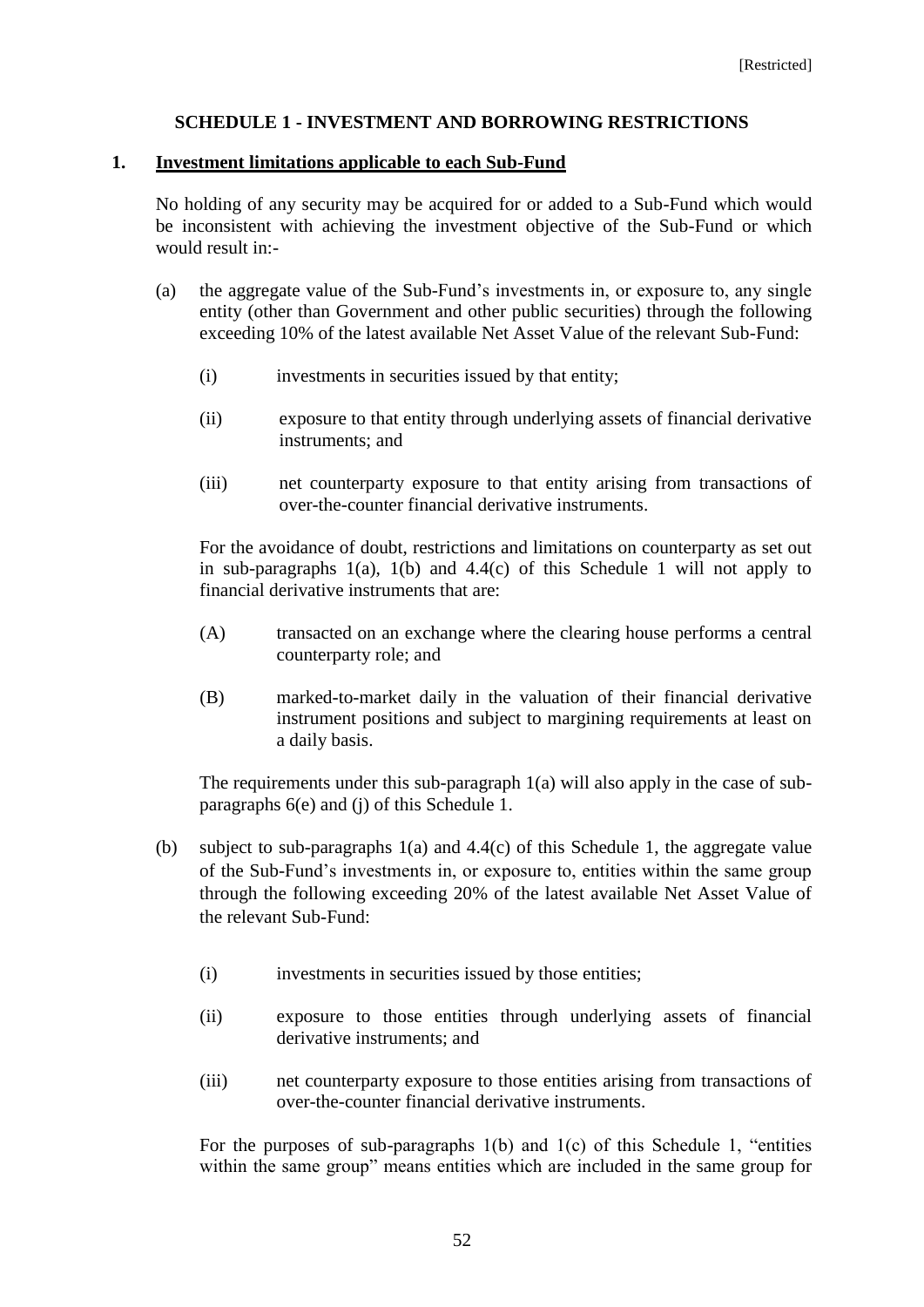the purposes of consolidated financial statements prepared in accordance with internationally recognized accounting standards.

The requirements under this sub-paragraph 1(b) will also apply in the case of subparagraphs 6(e) and (j) of this Schedule 1.

- (c) the value of the Sub-Fund's cash deposits made with the same entity or entities within the same group exceeding 20% of the latest available Net Asset Value of the relevant Sub-Fund provided that the 20% limit may be exceeded in the following circumstances:
	- (i) cash held before the launch of the Sub-Fund and for a reasonable period thereafter prior to the initial subscription proceeds being fully invested; or
	- (ii) cash proceeds from liquidation of investments prior to the merger or termination of the Sub-Fund, whereby the placing of cash deposits with various financial institutions would not be in the best interests of investors; or
	- (iii) cash proceeds received from subscriptions pending investments and cash held for the settlement of redemption and other payment obligations, whereby the placing of cash deposits with various financial institutions would be unduly burdensome and the cash deposits arrangement would not compromise investors' interests.

For the purposes of this sub-paragraph 1(c), "cash deposits" generally refer to those that are repayable on demand or have the right to be withdrawn by the Sub-Fund and not referable to provision of property or services.

- (d) the Sub-Fund's holding of any ordinary shares (when aggregated with all other Sub-Fund's holdings of such ordinary shares) exceeding 10% of any ordinary shares issued by any single entity.
- (e) the value of the Sub-Fund's investment in securities and other financial products or instruments that are neither listed, quoted nor dealt in on a Market, exceeding 15% of the latest available Net Asset Value of such Sub-Fund.
- (f) the value of the Sub-Fund's total holding of Government and other public securities of the same issue exceeding 30% of the latest available Net Asset Value of such Sub-Fund (save that the Sub-Fund may invest all of its assets in Government and other public securities in at least six different issues). For the avoidance of doubt, Government and other public securities will be regarded as being of a different issue if, even though they are issued by the same person, they are issued on different terms whether as to repayment dates, interest rates, the identity of the guarantor, or otherwise.
- (g) (i) the value of the Sub-Fund's investment in units or shares in other collective investment schemes (namely "**underlying schemes**") which are non-eligible schemes (the list of "eligible schemes" is as specified by the SFC from time to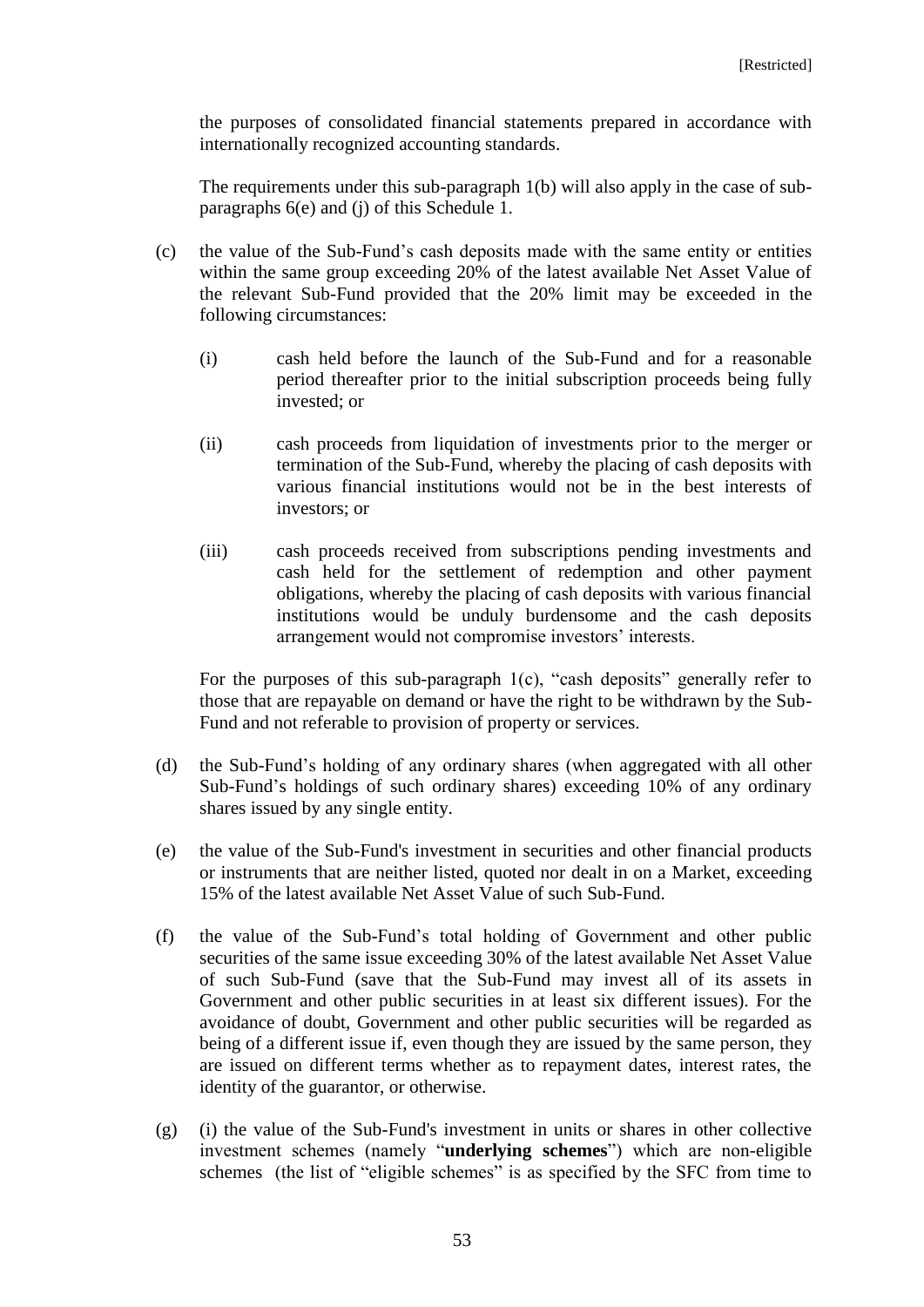time) and not authorized by the SFC in aggregate exceeding 10% of its latest available Net Asset Value; and

(ii) the value of the Sub-Fund's investment in units or shares in each underlying scheme which is either an eligible scheme (the list of "eligible schemes" is as specified by the SFC from time to time) or a scheme authorized by the SFC exceeding 30% of its latest available Net Asset Value unless the underlying scheme is authorized by the SFC, and the name and key investment information of the underlying scheme are disclosed in the Offering Document of that Sub-Fund,

provided that:

- (A) no investment may be made in any underlying scheme the investment objective of which is to invest primarily in any investment prohibited by Chapter 7 of the Code;
- (B) where an underlying scheme's objective is to invest primarily in investments restricted by Chapter 7 of the Code, such investments may not be in contravention of the relevant limitation. For the avoidance of doubt, a Sub-Fund may invest in underlying scheme(s) authorized by the SFC under Chapter 8 of the Code (except for hedge funds under 8.7 of the Code), eligible scheme(s) of which the net derivative exposure does not exceed 100% of its total net asset value, and Qualified Exchange Traded Funds in compliance with sub-paragraphs  $1(g)(i)$  and (ii) of this Schedule 1;
- (C) the underlying scheme's objective may not be to invest primarily in other collective investment scheme(s);
- (D) all initial charges and redemption charges on the underlying scheme(s) must be waived if the underlying scheme is managed by the Manager or its connected persons; and
- (E) the Manager or any person acting on behalf of the Sub-Fund or the Manager may not obtain a rebate on any fees or charges levied by an underlying scheme or its management company, or any quantifiable monetary benefits in connection with investments in any underlying scheme.

For the avoidance of doubt:

- (aa) unless otherwise provided under the Code, the spread requirements under sub-paragraphs  $1(a)$ ,  $(b)$ ,  $(d)$  and  $(e)$  of this Schedule 1 do not apply to investments in other collective investment schemes by a Sub-Fund;
- (bb) unless otherwise disclosed in the Appendix of a Sub-Fund, the investment by a Sub-Fund in a Qualified Exchange Traded Fund will be considered and treated as listed securities for the purposes of and subject to the requirements in sub-paragraphs 1(a), (b) and (d) of this Schedule 1. Notwithstanding the aforesaid, the investments by a Sub-Fund in Qualified Exchange Traded Funds shall be subject to sub-paragraph 1(e) of this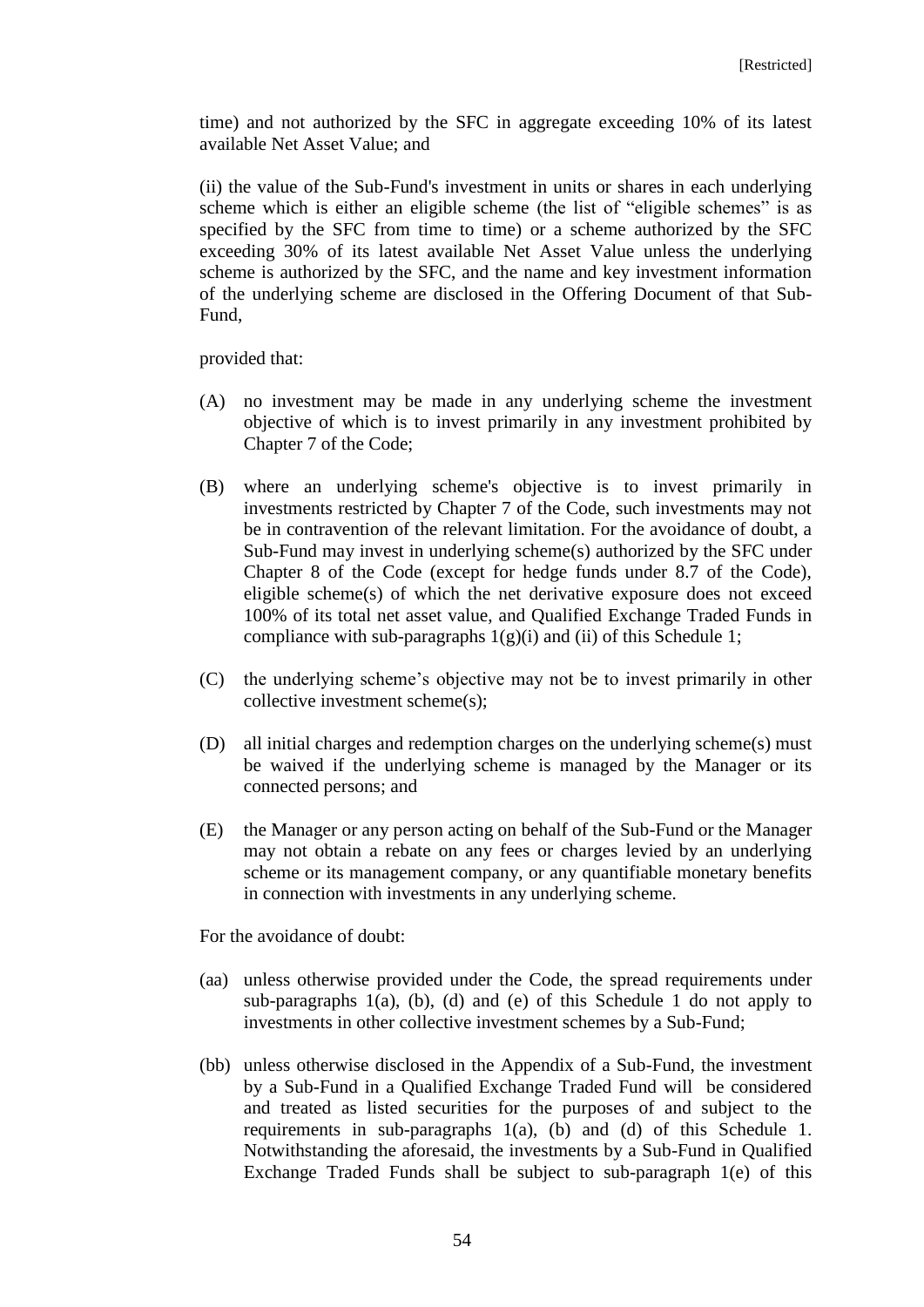Schedule 1 and the relevant investment limits in Qualified Exchange Traded Funds by a Sub-Fund shall be consistently applied;

- (cc) where investments are made in listed REITs, the requirements under subparagraphs 1(a), (b) and (d) of this Schedule 1 apply and where investments are made in unlisted REITs, which are either companies or collective investment schemes, then the requirements under sub-paragraphs 1(e) and  $(g)(i)$  of this Schedule 1 apply respectively; and
- (dd) where a Sub-Fund invests in index-based financial derivative instruments, the underlying assets of such financial derivative instruments are not required to be aggregated for the purposes of the investment restrictions or limitations set out in sub-paragraphs  $1(a)$ ,  $(b)$ ,  $(c)$  and  $(f)$  of this Schedule 1 provided that the index is in compliance with the requirements under 8.6(e) of the Code.

#### **2. Investment prohibitions applicable to each Sub-Fund**

The Manager shall not, unless otherwise specifically provided for in the Code, on behalf of any Sub-Fund:-

- (a) invest in physical commodities unless otherwise approved by the SFC on a case-by-case basis taking into account the liquidity of the physical commodities concerned and availability of sufficient and appropriate additional safeguards where necessary;
- (b) invest in any type of real estate (including buildings) or interests in real estate (including any options or rights but excluding shares in real estate companies and interests in REITs);
- (c) make short sales unless (i) the liability of the relevant Sub-Fund to deliver securities does not exceed 10% of its latest available Net Asset Value; (ii) the security which is to be sold short is actively traded on a Market where short selling activity is permitted; and (iii) the short sales are carried out in accordance with all applicable laws and regulations;
- (d) carry out any naked or uncovered short sale of securities;
- (e) subject to sub-paragraph 1(e) of this Schedule 1, lend, assume, guarantee, endorse or otherwise become directly or contingently liable for or in connection with any obligation or indebtedness of any person. For the avoidance of doubt, reverse repurchase transactions in compliance with the requirements as set out in sub-paragraphs 5.1 to 5.4 of this Schedule 1 are not subject to the limitations in this sub-paragraph 2(e);
- (f) acquire any asset or engage in any transaction which involves the assumption of any liability by the relevant Sub-Fund which is unlimited. For the avoidance of doubt, the liability of Unitholders of a Sub-Fund is limited to their investments in that Sub-Fund;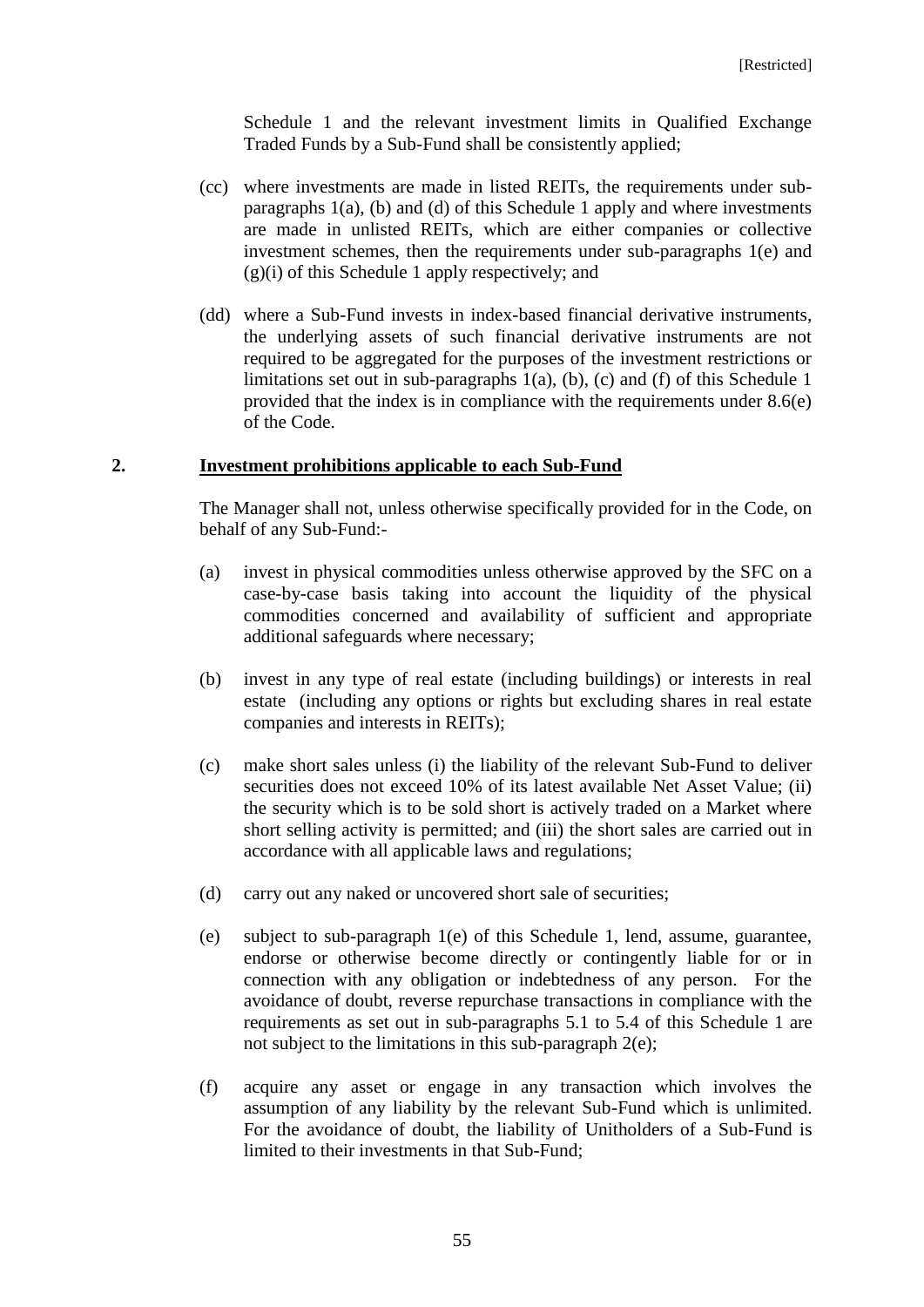- (g) invest in any security of any class in any company or body if any director or officer of the Manager individually owns more than 0.5%, or collectively they own more than 5%, of the total nominal amount of all the issued securities of that class;
- (h) invest in any security where a call is to be made for any sum unpaid on that security, unless the call could be met in full out of cash or near cash from the Sub-Fund's portfolio whereby such amount of cash or near cash has not been segregated to cover a future or contingent commitment arising from transaction in financial derivative instruments for the purposes of subparagraphs 4.5 and 4.6 of this Schedule 1;
- (i) enter into any underwriting or sub-underwriting contracts without the prior consent of the Trustee and unless the Manager provides in writing that all commissions and fees payable and investments acquired pursuant to such contracts form part of the Sub-Fund's assets.

# **3. Feeder funds**

A Sub-Fund which is a feeder fund may invest 90% or more of its total Net Asset Value in a single collective investment scheme ("**underlying scheme**") in accordance with the following provisions –

- (a) such underlying scheme ("**master fund**") must be authorized by the SFC;
- (b) no increase in the overall total of initial charges, redemption charges, management fees, or any other costs and charges payable to the Manager or any of its connected persons borne by the Unitholders or by the feeder fund may result, if the master fund in which the feeder fund invests is managed by the Manager or by a connected person of the Manager;
- (c) notwithstanding proviso (C) to sub-paragraph  $1(g)$  of this Schedule 1, the master fund may invest in other collective investment scheme(s) subject to the investment restrictions as set out in sub-paragraphs  $1(g)(i)$  and (ii) and proviso (A), (B) and (C) to sub-paragraph  $1(g)$  of this Schedule 1.

# **4. Use of financial derivative instruments**

- 4.1 A Sub-Fund may acquire financial derivative instruments for hedging purposes. For the purposes of this sub-paragraph 4.1, financial derivative instruments are generally considered as being acquired for hedging purposes if they meet all the following criteria:
	- (a) they are not aimed at generating any investment return;
	- (b) they are solely intended for the purpose of limiting, offsetting or eliminating the probability of loss or risks arising from the investments being hedged;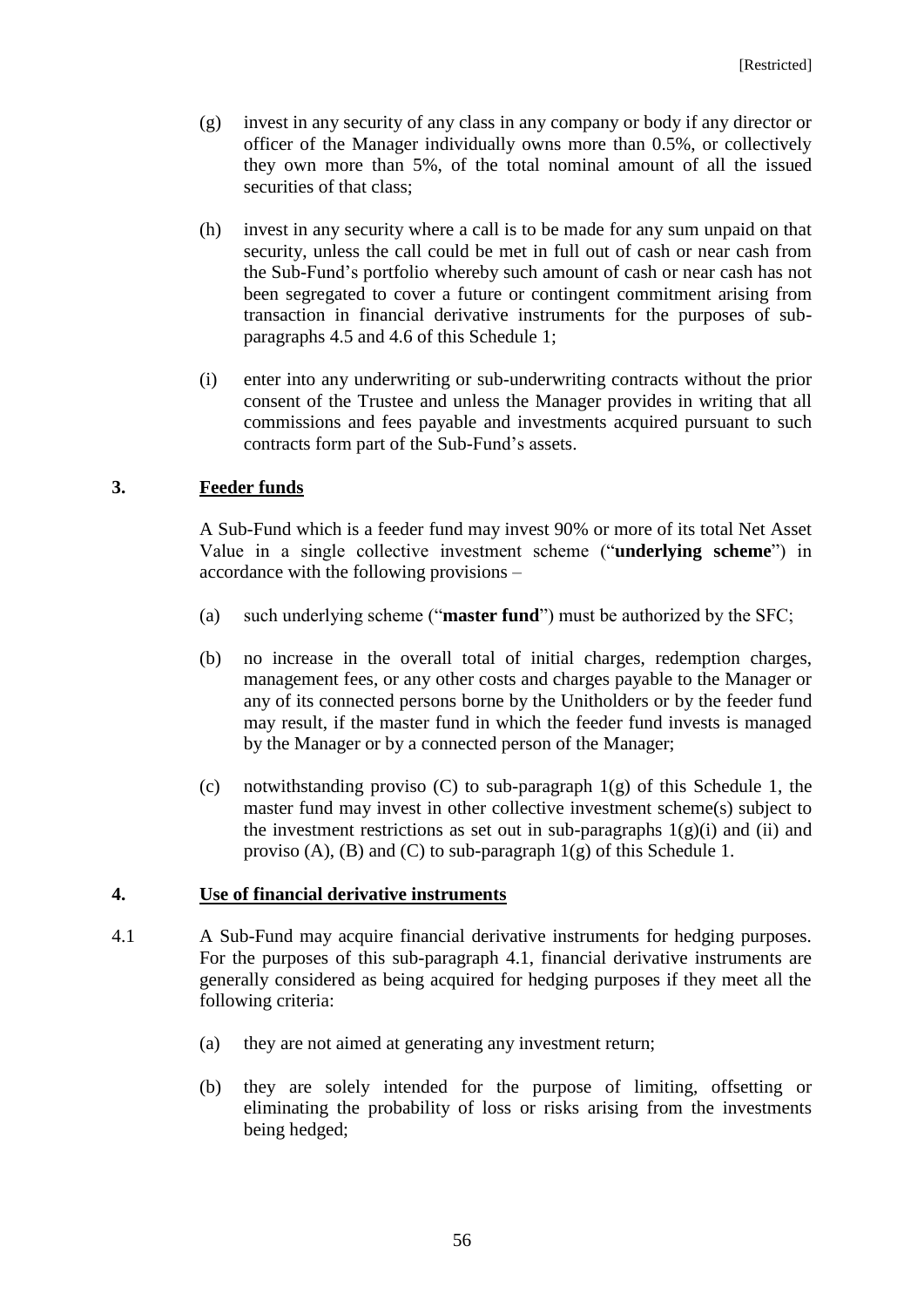- (c) although they may not necessarily reference to the same underlying assets, they should relate to the same asset class with high correlation in terms of risks and return, and involve taking opposite positions, in respect of the investments being hedged; and
- (d) they exhibit price movements with high negative correlation with the investments being hedged under normal market conditions.

The Manager, where it deems necessary, shall cause hedging arrangement to be adjusted or re-positioned, with due consideration on the fees, expenses and costs, to enable the relevant Sub-Fund to meet its hedging objective in stressed or extreme market conditions.

- 4.2 A Sub-Fund may also acquire financial derivative instruments for non-hedging purposes ("**investment purposes**") subject to the limit that such Sub-Fund's net exposure relating to these financial derivative instruments ("**net derivative exposure**") does not exceed 50% of its latest available Net Asset Value provided that such limit may be exceeded in such circumstances as permitted under the Code, handbook, code and/or guideline issued by the SFC from time to time or permitted by the SFC from time to time. For the avoidance of doubt, financial derivative instruments acquired for hedging purposes under sub-paragraph 4.1 of this Schedule 1 will not be counted towards the 50% limit referred to in this subparagraph 4.2 so long as there is no residual derivative exposure arising from such hedging arrangement. Net derivative exposure shall be calculated in accordance with the Code and the requirements and guidance issued by the SFC which may be updated from time to time.
- 4.3 Subject to sub-paragraphs 4.2 and 4.4 of this Schedule 1, a Sub-Fund may invest in financial derivative instruments provided that the exposure to the underlying assets of the financial derivative instruments, together with the other investments of the Sub-Fund, may not in aggregate exceed the corresponding investment restrictions or limitations applicable to such underlying assets and investments as set out in sub-paragraphs  $1(a)$ ,  $(b)$ ,  $(c)$ ,  $(f)$ ,  $(g)(i)$  and  $(ii)$ , proviso  $(A)$  to  $(C)$  to sub-paragraph  $1(g)$  and sub-paragraph  $2(b)$  of this Schedule 1.
- 4.4 The financial derivative instruments invested by a Sub-Fund shall be either listed/quoted on a stock exchange or dealt in over-the-counter market and comply with the following provisions:
	- (a) the underlying assets consist solely of shares in companies, debt securities, money market instruments, units/shares of collective investment schemes, deposits with substantial financial institutions, Government and other public securities, highly-liquid physical commodities (including gold, silver, platinum and crude oil), financial indices, interest rates, foreign exchange rates, currencies, or other asset classes acceptable to the SFC, in which the Sub-Fund may invest according to its investment objectives and policies;
	- (b) the counterparties to transactions of over-the-counter financial derivative instruments or their guarantors are substantial financial institutions or such other entity acceptable to the SFC;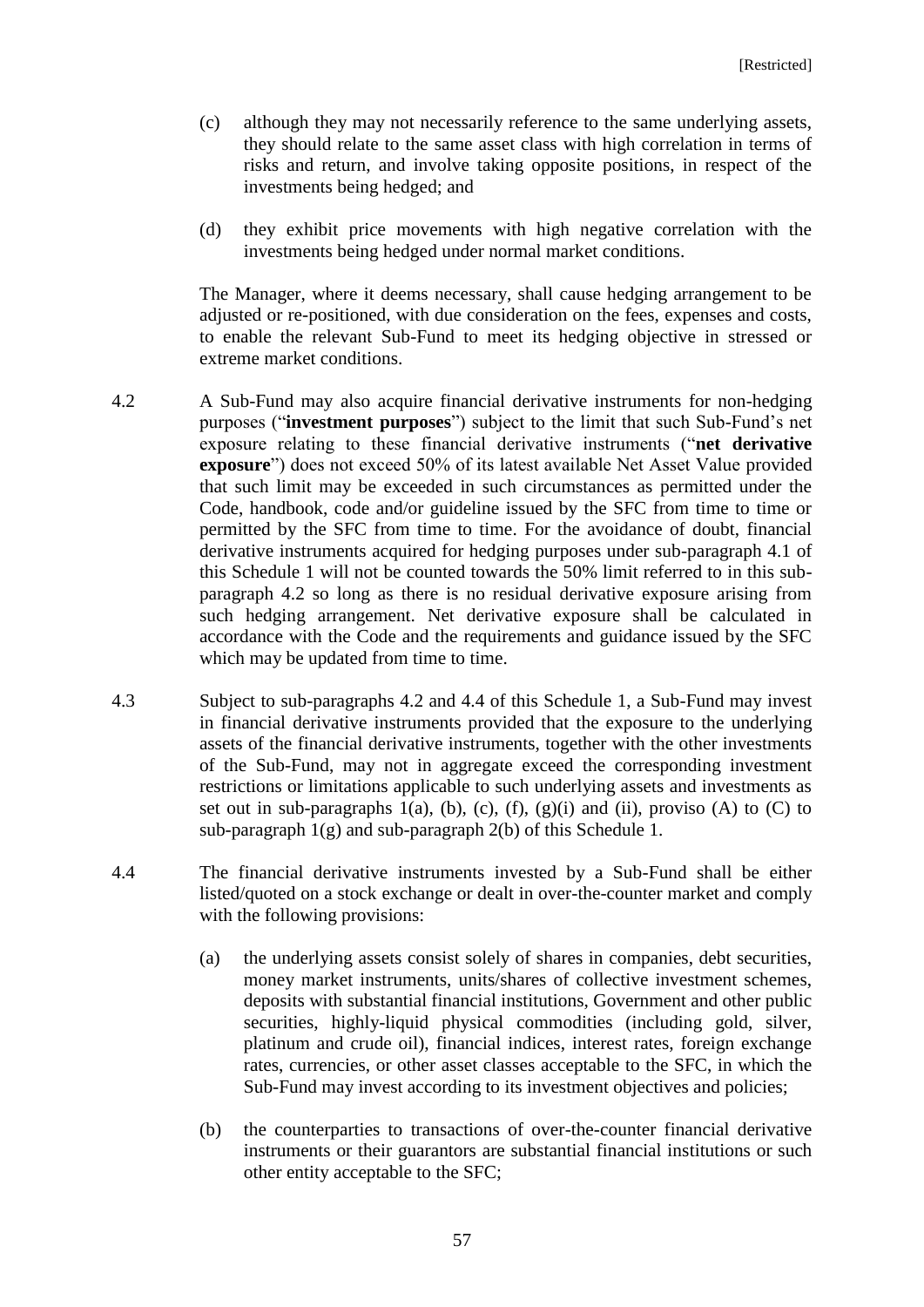- (c) subject to sub-paragraphs 1(a) and (b) of this Schedule 1, a Sub-Fund's net counterparty exposure to a single entity arising from transactions of overthe-counter financial derivative instruments may not exceed 10% of its latest available Net Asset Value provided that the exposure of the Sub-Fund to a counterparty of over-the-counter financial derivative instruments may be lowered by the collateral received (if applicable) by the Sub-Fund and shall be calculated with reference to the value of collateral and positive mark to market value of the over-the-counter financial derivative instruments with that counterparty, if applicable; and
- (d) the valuation of the financial derivative instruments is marked-to-market daily, subject to regular, reliable and verifiable valuation conducted by the Manager or the Trustee or their nominee(s), agent(s) or delegate(s) (as the case may be) independent of the issuer of the financial derivative instruments through measures such as the establishment of a valuation committee or engagement of third party service. The financial derivative instruments can be sold, liquidated or closed by an offsetting transaction at any time at their fair value at the Sub-Fund's initiative. Further, the Manager or the Trustee or their nominee(s), agent(s) or delegate(s) should be adequately equipped with the necessary resources to conduct independent marked-to-market valuation and to verify the valuation of the financial derivative instruments on a regular basis.
- 4.5 A Sub-Fund should at all times be capable of meeting all its payment and delivery obligations incurred under transactions in financial derivative instruments (whether for hedging or for investment purposes). The Manager shall, as part of its risk management process, monitor to ensure that the transactions in financial derivative instruments in respect of a Sub-Fund are adequately covered on an ongoing basis. For the purposes of this sub-paragraph 4.5, assets that are used to cover the Sub-Fund's payment and delivery obligations incurred under transactions in financial derivative instruments shall be free from any liens and encumbrances, exclude any cash or near cash for the purpose of meeting a call on any sum unpaid on a security, and cannot be applied for any other purposes.
- 4.6 Subject to sub-paragraph 4.5 of this Schedule 1, a transaction in financial derivative instruments which gives rise to a future commitment or contingent commitment of a Sub-Fund shall be covered as follows:
	- (a) in the case of financial derivative instruments transactions which will, or may at the Sub-Fund's discretion, be cash settled, the Sub-Fund shall at all times hold sufficient assets that can be liquidated within a short timeframe to meet the payment obligation; and
	- (b) in the case of financial derivative instruments transactions which will, or may at the counterparty's discretion, require physical delivery of the underlying assets, the Sub-Fund shall hold the underlying assets in sufficient quantity at all times to meet the delivery obligation. If the Manager considers the underlying assets to be liquid and tradable, the Sub-Fund may hold other alternative assets in sufficient quantity as cover,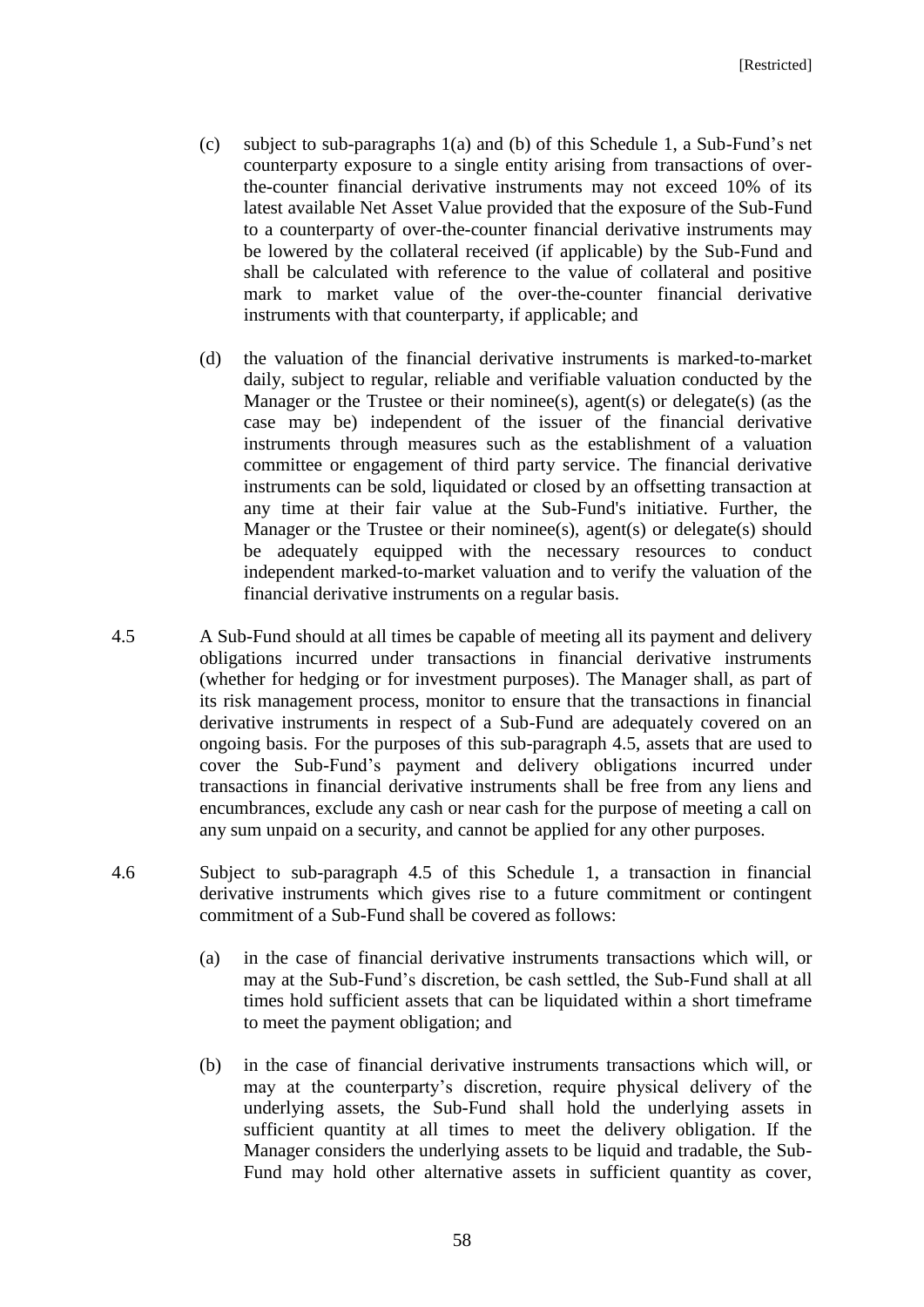provided that such assets may be readily converted into the underlying assets at any time to meet the delivery obligation provided further that the Sub-Fund shall apply safeguard measures such as to apply haircut where appropriate to ensure that such alternative assets held are sufficient to meet its future obligations.

4.7 The requirements under sub-paragraphs 4.1 to 4.6 of this Schedule 1 shall apply to embedded financial derivative. For the purposes of this Explanatory Memorandum, an "**embedded financial derivative**" is a financial derivative instrument that is embedded in another security.

## **5. Securities financing transactions**

- 5.1 A Sub-Fund may engage in securities financing transactions, provided that they are in the best interests of Unitholders of such Sub-Fund to do so and the associated risks have been properly mitigated and addressed, and provided further that the counterparties to the securities financing transactions are financial institutions which are subject to ongoing prudential regulation and supervision.
- 5.2 A Sub-Fund shall have at least 100% collateralization in respect of the securities financing transaction(s) into which it enters to ensure there is no uncollateralized counterparty risk exposure arising from these transactions.
- 5.3 All the revenues arising from securities financing transactions, net of direct and indirect expenses as reasonable and normal compensation for the services rendered in the context of the securities financing transactions shall be returned to the Sub-Fund.
- 5.4 A Sub-Fund shall only enter into a securities financing transaction if the terms of such securities financing transaction include the power for the Sub-Fund at any time to recall the securities or the full amount of cash (as the case may be) subject to the securities financing transaction or terminate the securities financing transaction(s) into which it has entered.

# **6. Collateral**

In order to limit the exposure to each counterparty as set out in sub-paragraphs 4.4(c) and 5.2 of this Schedule 1, a Sub-Fund may receive collateral from such counterparty, provided that the collateral complies with the requirements set out below:

- (a) Liquidity the collateral is sufficiently liquid and tradable in order that it can be sold quickly at a robust price that is close to pre-sale valuation. Collateral should normally trade in a deep and liquid marketplace with transparent pricing;
- (b) Valuation the collateral is marked-to-market daily by using independent pricing sources;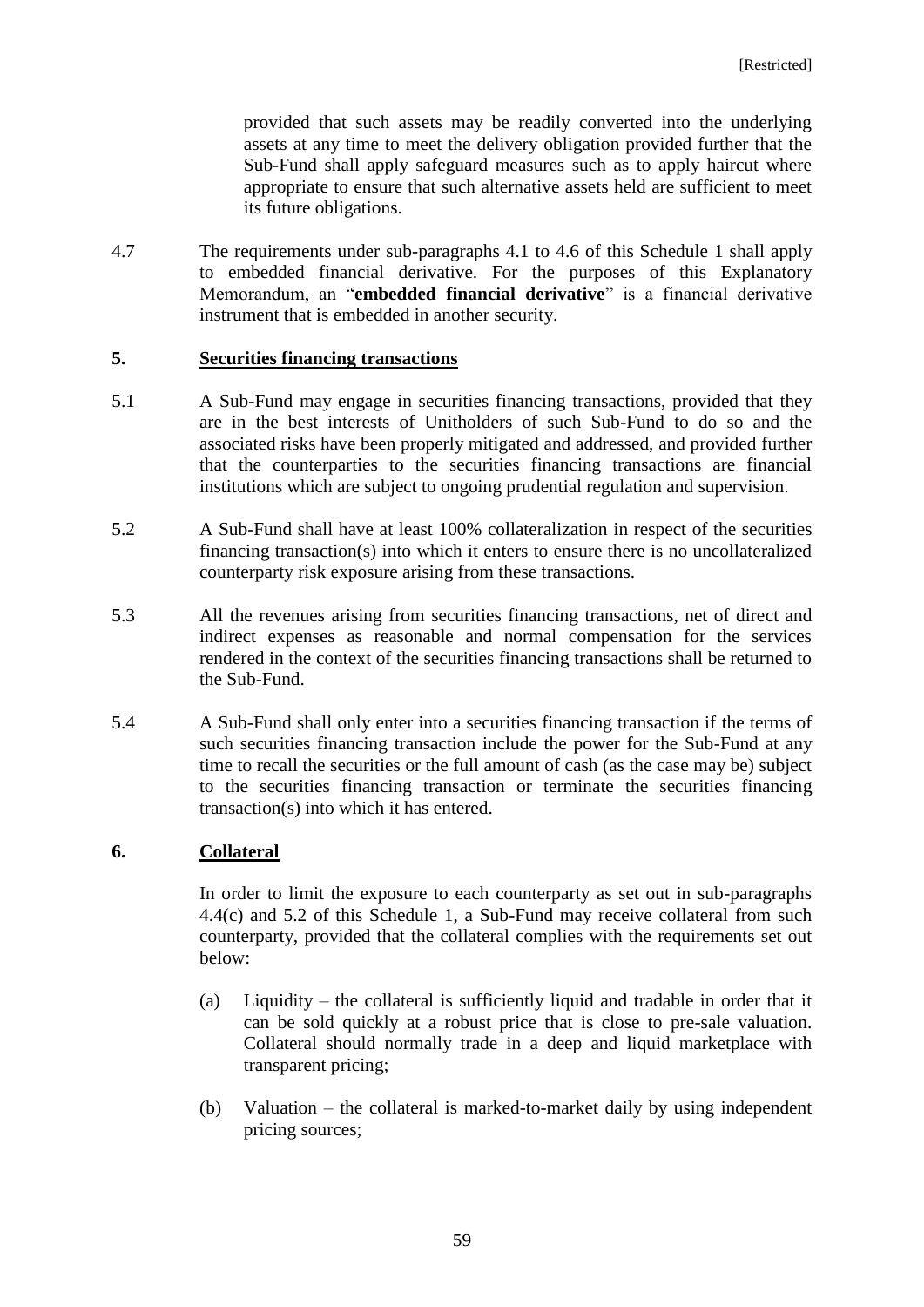- (c) Credit quality the collateral is of high credit quality provided that, in the event the credit quality of the collateral or the issuer of the asset being used as collateral has deteriorated to such a degree that it would undermine the effectiveness of the collateral, such collateral shall be replaced immediately;
- (d) Haircut the collateral is subject to a prudent haircut policy;
- (e) Diversification the collateral is appropriately diversified so as to avoid concentrated exposure to any single entity and/or entities within the same group. A Sub-Fund's exposure to the issuer(s) of the collateral should be taken into account in compliance with the investment restrictions and limitations set out in sub-paragraphs 1(a), 1(b), 1(c), 1(f), 1(g)(i) and (ii) and provisos (A) to (C) of sub-paragraph  $1(g)$  and sub-paragraph  $2(b)$  of this Schedule 1;
- (f) Correlation the value of the collateral should not have any significant correlation with the creditworthiness of the counterparty or the issuer of the financial derivative instruments, or the counterparty of securities financing transactions in such a way that would undermine the effectiveness of the collateral. For this purpose, securities issued by the counterparty or the issuer of the financial derivative instruments, or the counterparty of securities financing transactions or any of their related entities should not be used as collateral;
- (g) Management of operational and legal risks the Manager has appropriate systems, operational capabilities and legal expertise for proper collateral management;
- (h) Independent custody the collateral is held by the Trustee or by duly appointed nominee, agent or delegate;
- (i) Enforceability the collateral is readily accessible or enforceable by the Trustee without further recourse to the issuer of the financial derivative instruments, or the counterparty of the securities financing transactions;
- (j) Re-investment of collateral any re-investment of collateral received for the account of the relevant Sub-Fund shall be subject to the following requirements:
	- (i) cash collateral received may only be reinvested in short-term deposits, high quality money market instruments and money market funds authorized under 8.2 of the Code or regulated in a manner generally comparable with the requirements of the SFC and acceptable to the SFC, and subject to corresponding investment restrictions or limitations applicable to such investments or exposure as set out in Chapter 7 of the Code. For this purpose, money market instruments refer to securities normally dealt in on the money markets, including government bills, certificates of deposit, commercial papers, short-term notes and bankers' acceptances, etc. In assessing whether a money market instrument is of high quality, at a minimum, the credit quality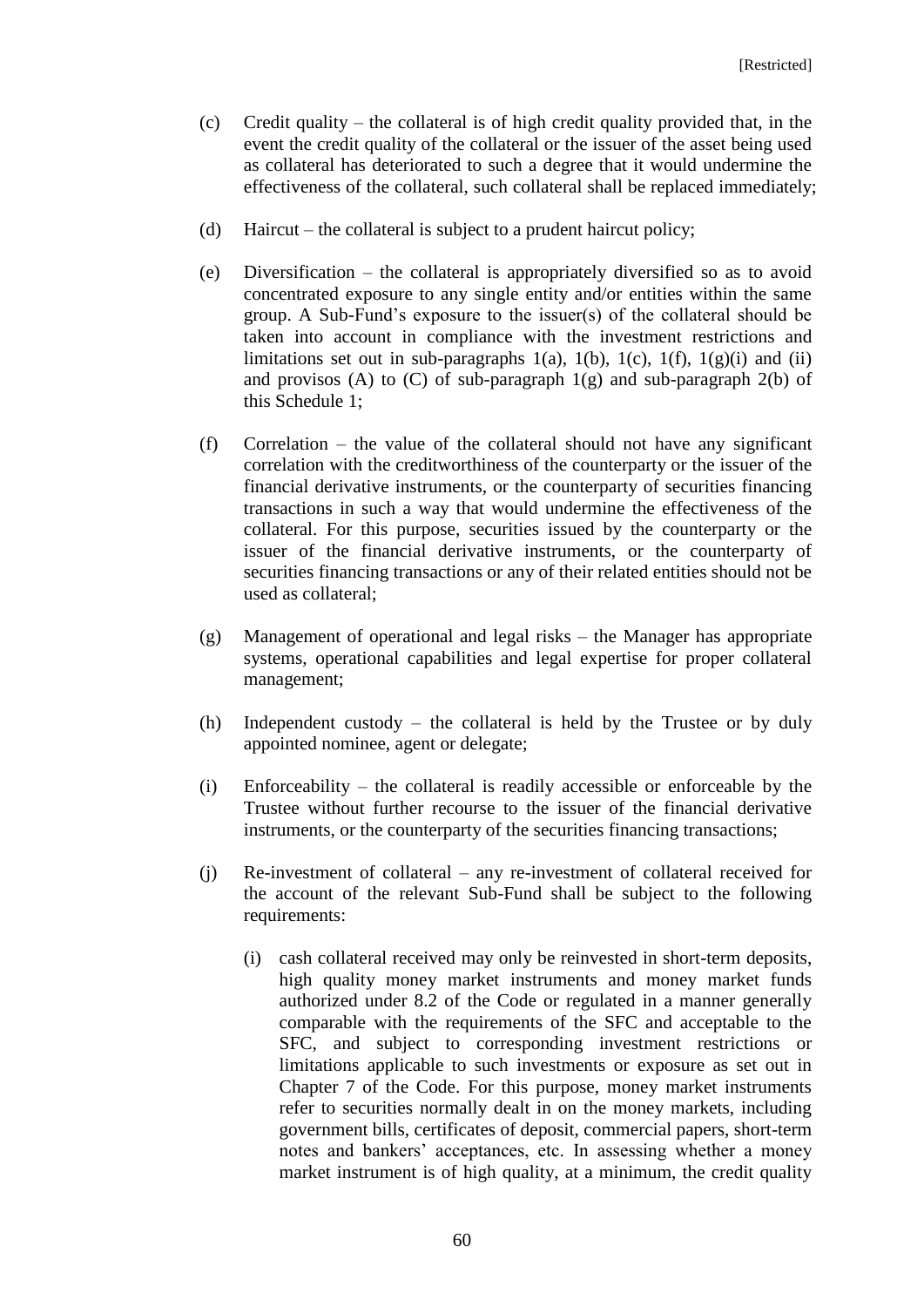and the liquidity profile of the money market instruments must be taken into account;

- (ii) non-cash collateral received may not be sold, re-invested or pledged;
- (iii) the portfolio of assets from re-investment of cash collateral shall comply with the requirements as set out in sub-paragraphs 7(b) and 7(j) of this Schedule 1;
- (iv) cash collateral received is not allowed to be further engaged in any securities financing transactions;
- (v) when the cash collateral received is reinvested into other investment(s), such investment(s) is/are not allowed to be engaged in any securities financing transactions;
- (k) the collateral is free of prior encumbrances; and
- (l) the collateral generally does not include (i) structured products whose payouts rely on embedded financial derivatives or synthetic instruments; (ii) securities issued by special purpose vehicles, special investment vehicles or similar entities; (iii) securitized products; or (iv) unlisted collective investment schemes.

### **7. Money Market Funds**

In the exercise of its investment powers in relation to a Sub-Fund which is a money market fund ("**Money Market Fund**") authorised by the SFC under 8.2 of the Code, the Manager shall ensure that the core requirements as set out in paragraphs 1, 2, 4, 5, 6, 8, 9.1 and 9.2 of this Schedule 1 shall apply with the following modifications, exemptions or additional requirements:-

- (a) subject to the provisions set out below, a Money Market Fund may only invest in short-term deposits and high quality money market instruments (i.e. securities normally dealt in on the money markets including government bills, certificates of deposit, commercial papers, short-term notes, bankers' acceptances, asset-backed securities such as asset-backed commercial papers), and money market funds that are authorised by the SFC under Chapter 8.2 of the Code or regulated in a manner generally comparable with the requirements of the SFC and acceptable to the SFC;
- (b) a Money Market Fund shall maintain a portfolio with weighted average maturity not exceeding 60 days and a weighted average life not exceeding 120 days and must not purchase an instrument with a remaining maturity of more than 397 days (or two years in the case of Government and other public securities). For the purposes herein;
	- (i) "**weighted average maturity**" is a measure of the average length of time to maturity of all the underlying securities in a Money Market Fund weighted to reflect the relative holdings in each instrument; and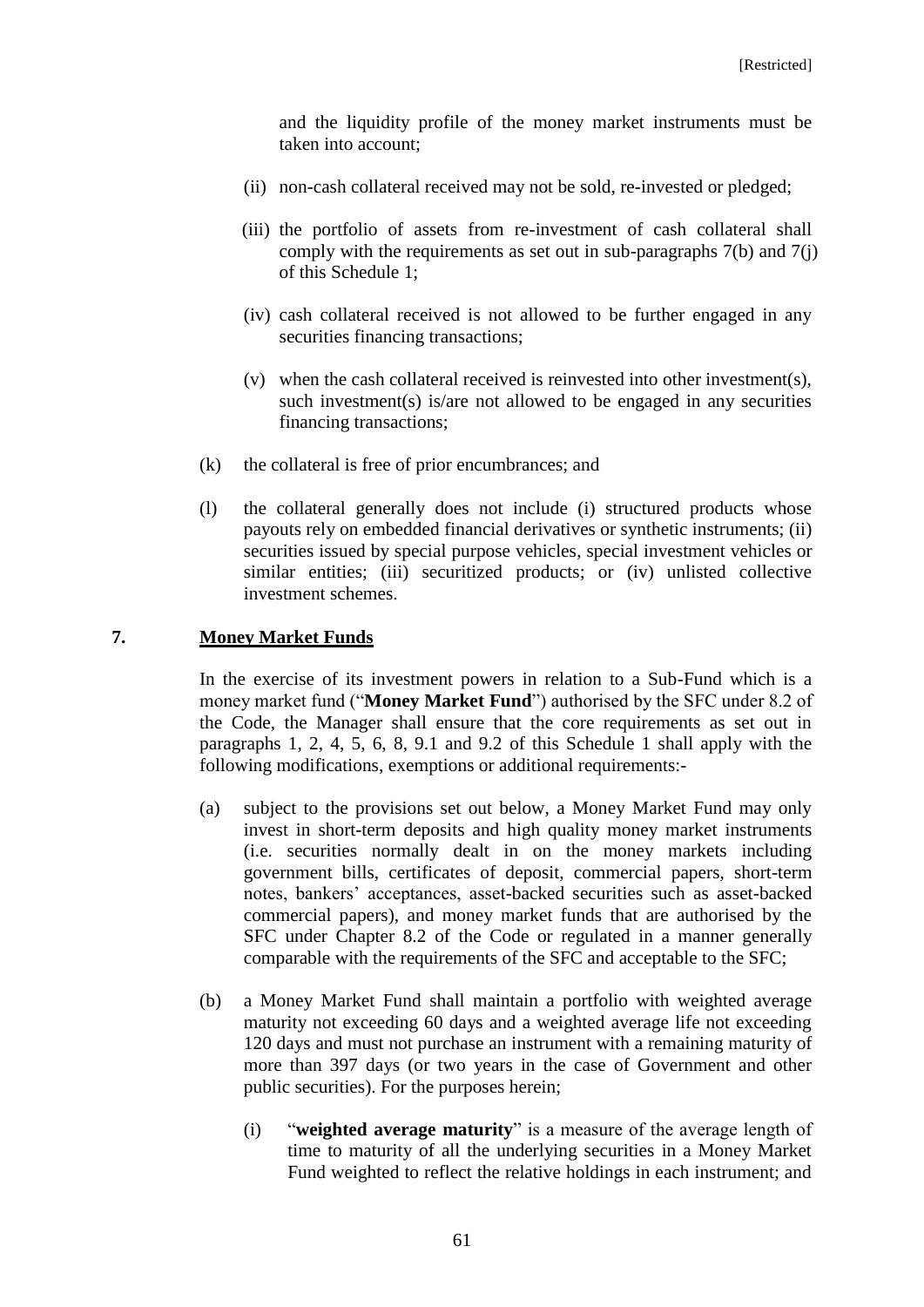is used to measure the sensitivity of the Money Market Fund to changing money market interest rates; and

(ii) "**weighted average life**" is the weighted average of the remaining life of each security held in a Money Market Fund; and is used to measure the credit risk, as well as the liquidity risk,

provided that the use of interest rate resets in variable-notes or variable-rate notes generally should not be permitted to shorten the maturity of a security for the purpose of calculating weighted average life, but may be permitted for the purpose of calculating weighted average maturity;

- (c) notwithstanding sub-paragraphs 1(a) and 1(c) of this Schedule 1, the aggregate value of a Money Market Fund's holding of instruments issued by a single entity, together with any deposits held with that same issuer may not exceed 10% of the latest available Net Asset Value of such Money Market Fund except:-
	- (i) the value of a Money Market Fund's holding of instruments and deposits issued by a single entity may be increased to 25% of the latest available Net Asset Value of such Money Market Fund if the entity is a substantial financial institution, provided that the total value of such holding does not exceed 10% of the entity's share capital and non-distributable capital reserves; or
	- (ii) up to 30% of a Money Market Fund's latest available Net Asset Value may be invested in Government and other public securities of the same issue; or
	- (iii) in respect of any deposit of less than US\$1,000,000 or its equivalent in the Base Currency of the relevant Money Market Fund where such Money Market Fund cannot otherwise diversify as a result of its size;
- (d) notwithstanding sub-paragraphs 1(b) and 1(c) of this Schedule 1, the aggregate value of a Money Market Fund's investments in entities within the same group through instruments and deposits may not exceed 20% of its latest available Net Asset Value provided that:
	- (i) the aforesaid limit will not apply in respect of cash deposit of less than US\$ 1,000,000 or its equivalent in the Base Currency of such Money Market Fund, where it cannot otherwise diversify as a result of its size;
	- (ii) where the entity is a substantial financial institution and the total amount does not exceed 10% of the entity's share capital and nondistributable capital reserves, the limit may be increased to 25%;
- (e) the value of a Money Market Fund's holding of money market funds that are authorised under Chapter 8.2 of the Code or regulated in a manner generally comparable with the requirements of the SFC and acceptable to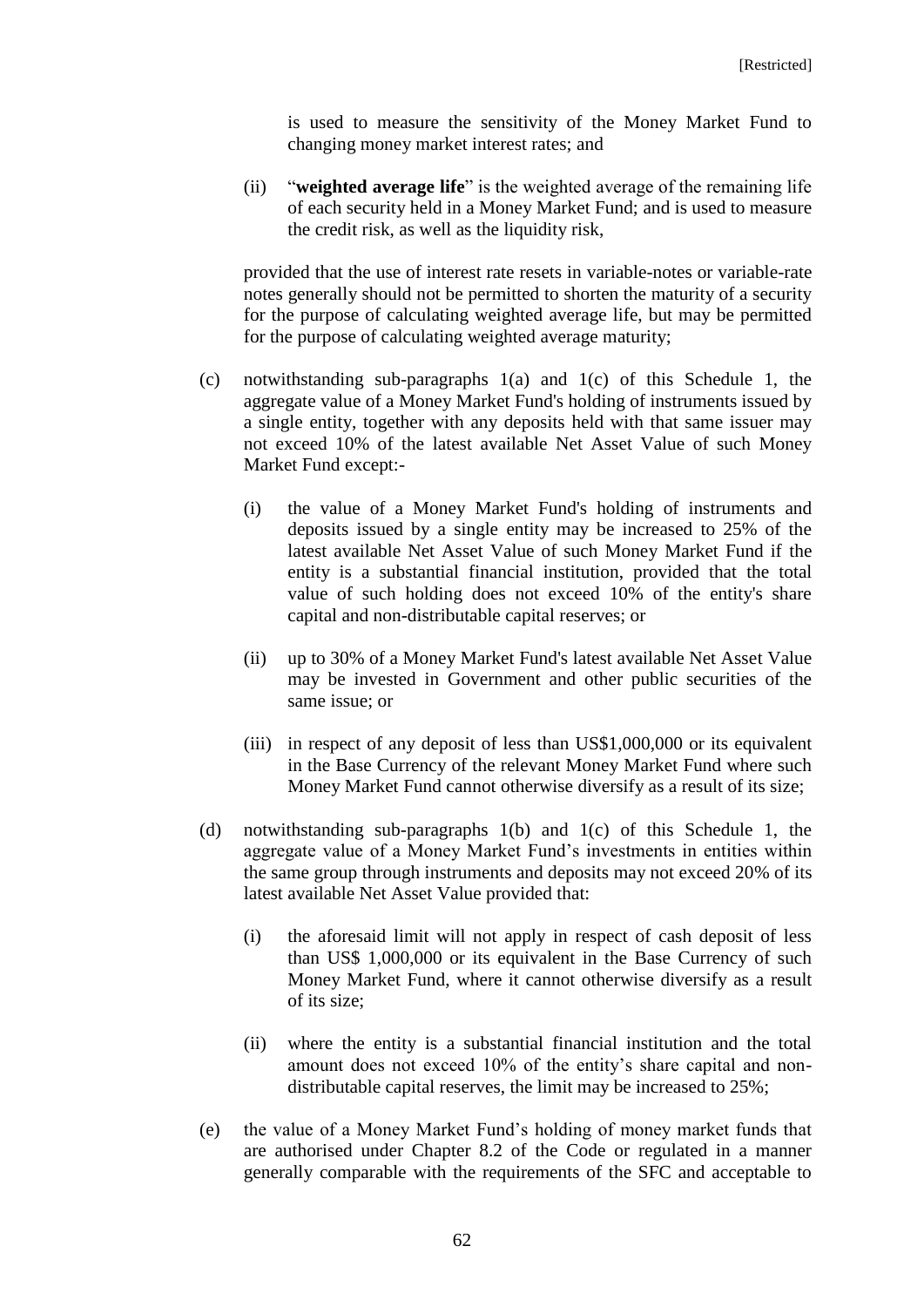the SFC may not in aggregate exceed 10% of its latest available Net Asset Value;

- (f) the value of a Money Market Fund's holding of investments in the form of asset-backed securities may not exceed 15% of its latest available Net Asset Value;
- (g) subject to paragraphs 5 and 6 of this Schedule 1, a Money Market Fund may engage in sale and repurchase transactions, and reverse repurchase transactions in compliance with the following additional requirements:
	- (i) the amount of cash received by the Money Market Fund under sale and repurchase transactions may not in aggregate exceed 10% of its latest available Net Asset Value;
	- (ii) the aggregate amount of cash provided to the same counterparty in reverse repurchase agreements may not exceed 15% of the latest available Net Asset Value of the Money Market Fund;
	- (iii) collateral received may only be cash, high quality money market instruments and may also include, in the case of reverse repurchase transactions, government securities receiving a favourable assessment on credit quality; and
	- (iv) the holding of collateral, together with other investments of the Money Market Fund, must not contravene the investment limitations and requirements set out in the other provisions of this paragraph 7 of this Schedule 1;
- (h) a Money Market Fund may use financial derivative instruments for hedging purposes only;
- (i) the currency risk of an Money Market Fund should be appropriately managed and any material currency risk that arises from investments of the Money Market Fund that are not denominated in its Base Currency shall be appropriately hedged;
- (j) a Money Market Fund must hold at least 7.5% of its latest available Net Asset Value in daily liquid assets and at least 15% of its latest available Net Asset Value in weekly liquid assets. For the purposes herein:
	- (i) daily liquid assets refers to (i) cash; (ii) instruments or securities convertible into cash (whether by maturity or through exercise of a demand feature) within one Business Day; and (iii) amount receivable and due unconditionally within one Business Day on pending sales of portfolio securities; and
	- (ii) weekly liquid assets refers to (i) cash; (ii) instruments or securities convertible into cash (whether by maturity or through exercise of a demand feature) within five Business Days; and (iii) amount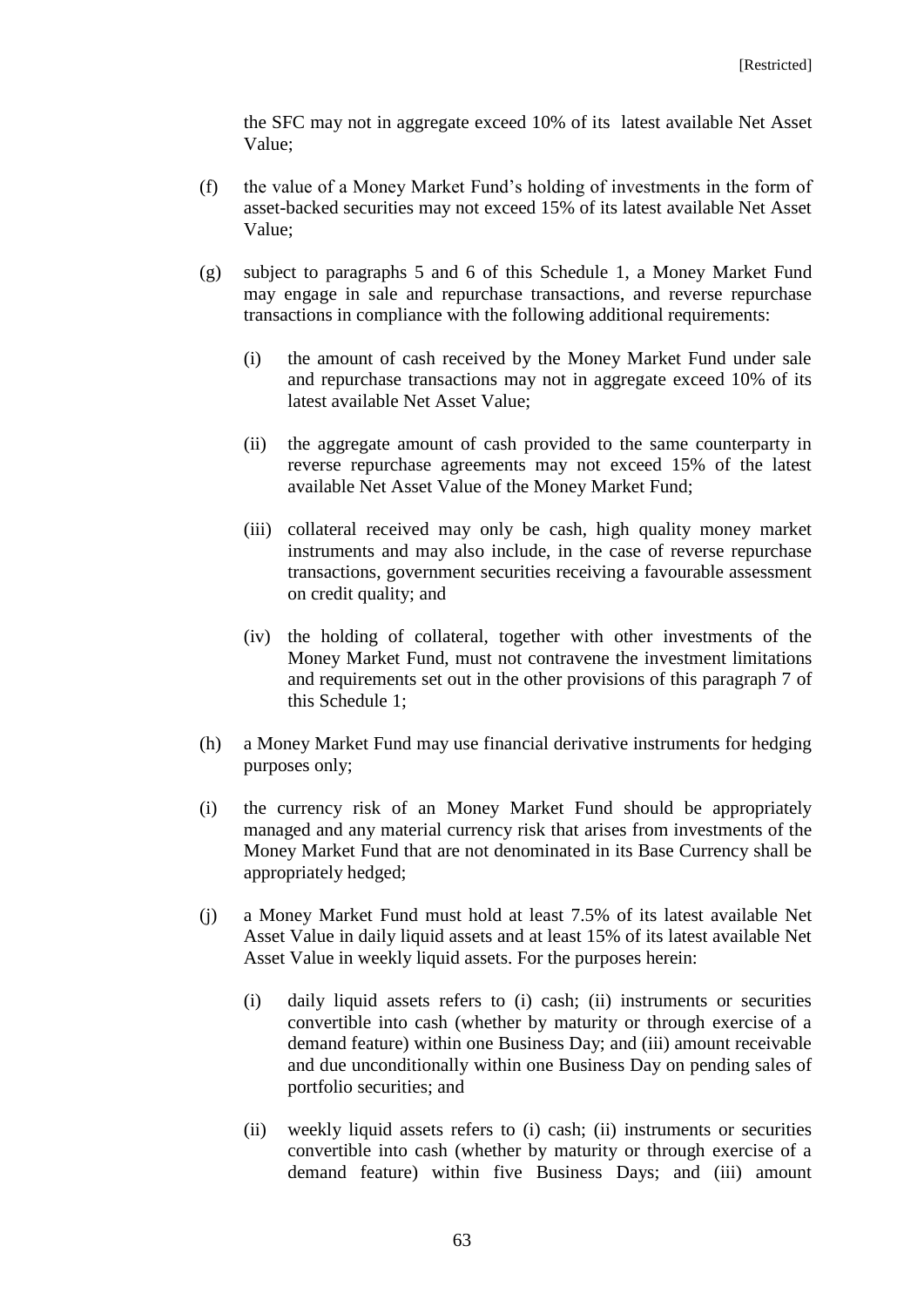receivable and due unconditionally within five Business Days on pending sales of portfolio securities.

### **8. Borrowing and leverage**

The expected maximum level of leverage of each Sub-Fund is as follows:

### Cash borrowing

- 8.1 No borrowing shall be made in respect of a Sub-Fund which would result in the principal amount for the time being of all borrowings made for the account of the relevant Sub-Fund exceeding an amount equal to 10% of the latest available Net Asset Value of the relevant Sub-Fund provided always that back-to-back loans do not count as borrowing. For the avoidance of doubt, securities lending transactions and sale and repurchase transactions in compliance with the requirements as set out in sub-paragraphs 5.1 to 5.4 of this Schedule 1 are not borrowings for the purpose of, and are not subject to the limitations in this subparagraph 8.1.
- 8.2 Notwithstanding sub-paragraph 8.1 of this Schedule 1, a Money Market Fund may borrow only on a temporary basis for the purposes of meeting redemption requests or defraying operating expenses.

## Leverage from the use of financial derivative instruments

- 8.3 A Sub-Fund may also be leveraged through the use of financial derivative instruments and its expected maximum level of leverage through the use of financial derivative instruments (i.e. expected maximum net derivative exposure) is set out in the relevant Appendix.
- 8.4 In calculating the net derivative exposure, derivatives acquired for investment purposes that would generate incremental leverage at the portfolio level of the relevant Sub-Fund are converted into their equivalent positions in their underlying assets. The net derivative exposure is calculated in accordance with the requirements and guidance by the SFC which may be updated from time to time.
- 8.5 The actual level of leverage may be higher than such expected level in exceptional circumstances, for example when there are sudden movements in markets and/or investment prices.

### **9. Name of Sub-Fund**

9.1 If the name of a Sub-Fund indicates a particular objective, investment strategy, geographic region or market, the Sub-Fund must, under normal market circumstances, invest at least 70% of its Net Asset Value in securities and other investments to reflect the particular objective, investment strategy or geographic region or market which the Sub-Fund represents.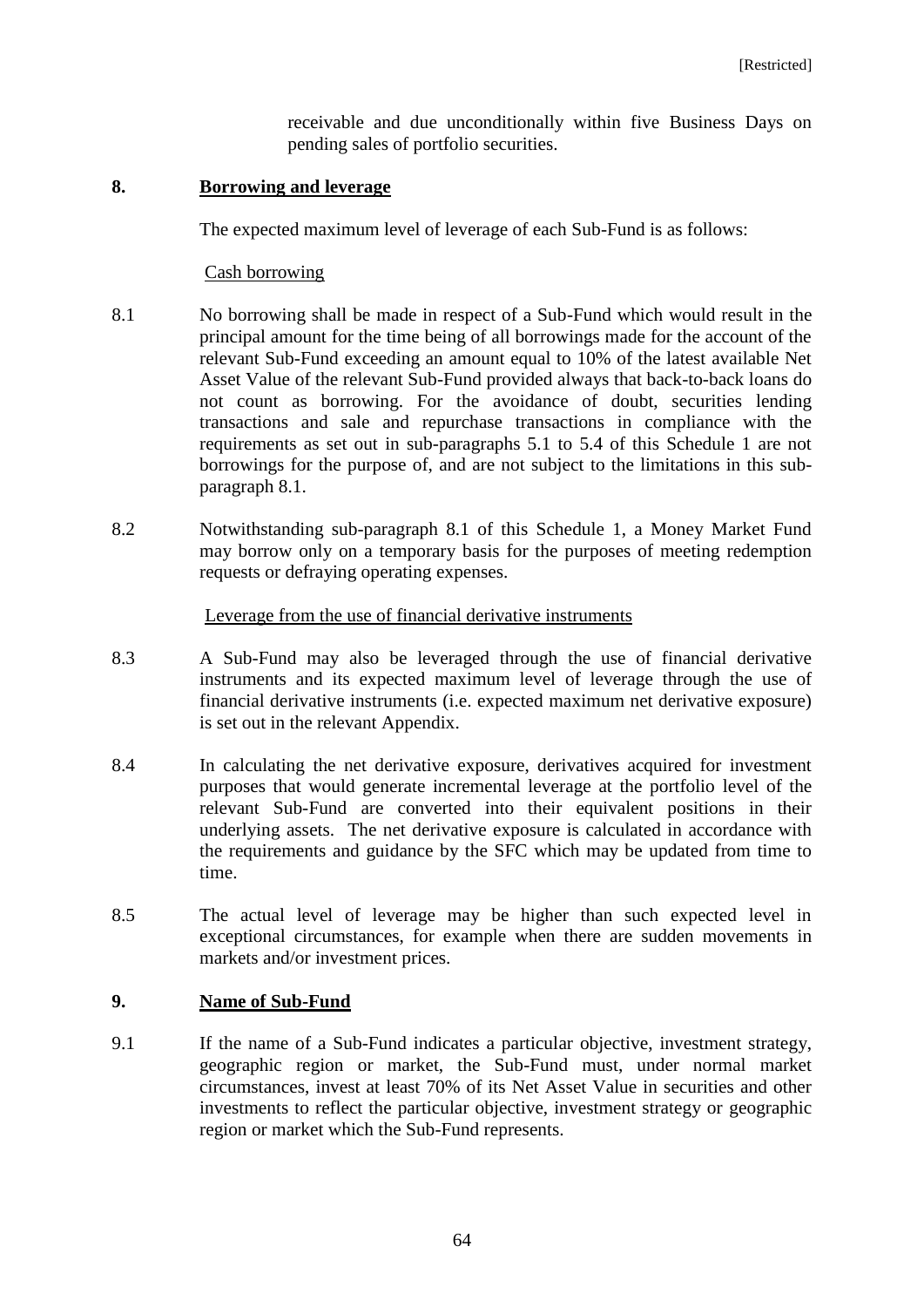9.2 The name of a Money Market Fund must not appear to draw a parallel between the Money Market Fund and the placement of cash on deposit.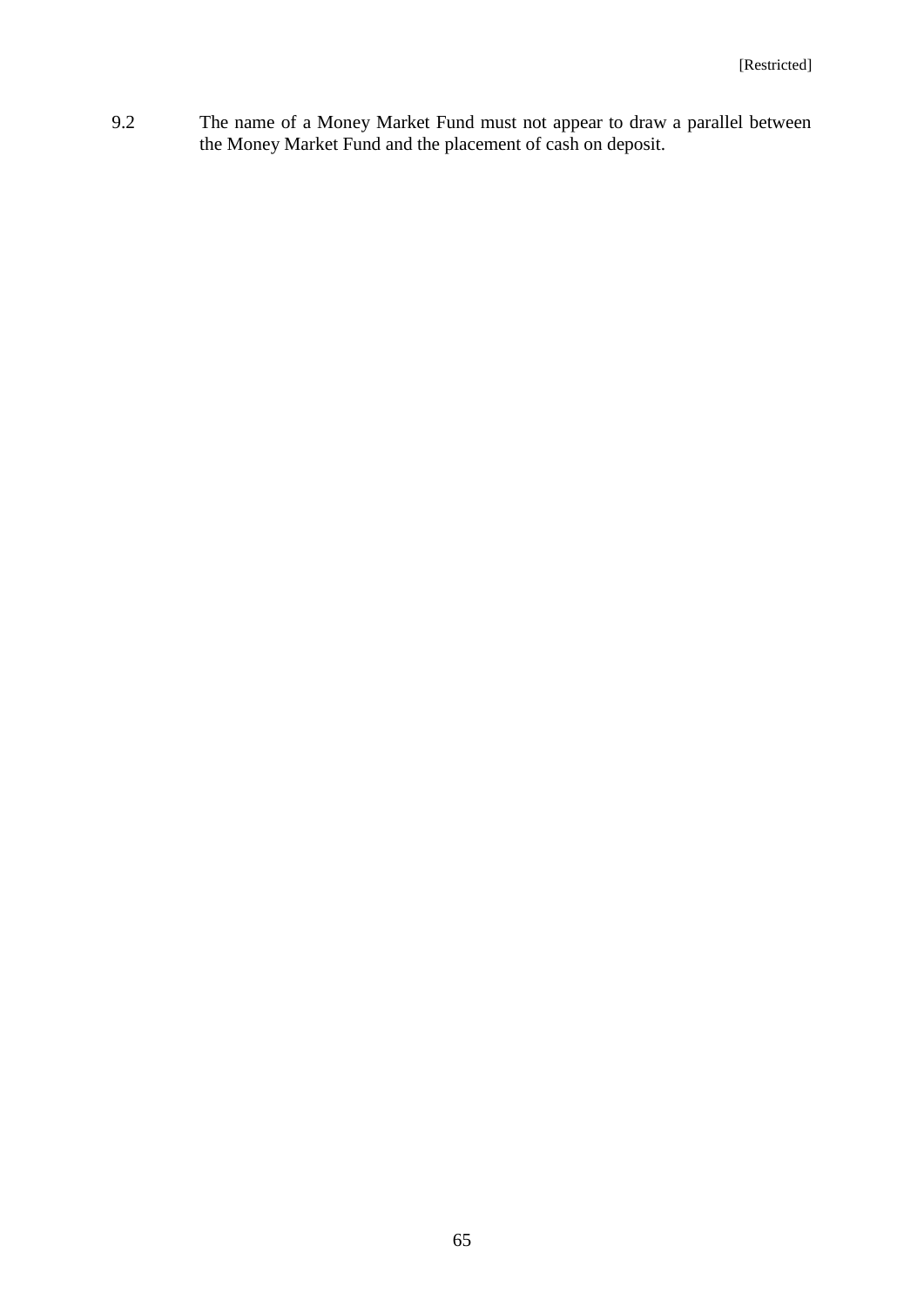## **APPENDIX A**

### **TAIPING GREATER CHINA NEW MOMENTUM EQUITY FUND**

### **DEFINITIONS**

Save as provided below, the defined terms used in the Explanatory Memorandum have the same meaning in this Appendix A. In addition, the following expressions shall have the following meanings in this Appendix A:

| "Base Currency"    | Hong Kong Dollar or HK\$                                                                                                      |
|--------------------|-------------------------------------------------------------------------------------------------------------------------------|
| "Dealing Day"      | each Business Day                                                                                                             |
| "Dealing Deadline" | 4:00 p.m. (Hong Kong time) on the relevant Dealing<br>Day                                                                     |
| "Greater China"    | includes the PRC, the Special Administrative Region of<br>Hong Kong, the Special Administrative Region of<br>Macau and Taiwan |
| "Issue Price"      | HK\$100 per Unit net of subscription fee                                                                                      |
| "Sub-Fund"         | Taiping Greater China New Momentum Equity Fund                                                                                |
| "Valuation Day"    | each Dealing Day                                                                                                              |

# **INTRODUCTION**

This Appendix contained in this Explanatory Memorandum relates solely to Taiping Greater China New Momentum Equity Fund.

# **INVESTMENT OBJECTIVE AND STRATEGY**

### **Investment Objective**

Taiping Greater China New Momentum Equity Fund is an equity fund which seeks to provide investors with medium to long term capital appreciation over time.

### **Investment Strategy**

The Manager intends to make investments (at least 70% of the Sub-Fund's NAV) through a portfolio consisting of listed equity securities (which may include (but are not limited to) shares listed on the stock exchanges of Mainland China, Hong Kong and other China related stocks \*\*) of companies that derive or are expected to derive a significant portion of their revenues from goods produced or sold, investments made or services performed in Greater China (which includes the PRC, the Special Administrative Regions of Hong Kong and Macau), in particular the listed equity securities of companies in Hong Kong that are expected to achieve stable and high dividend returns. The Manager believes that the value of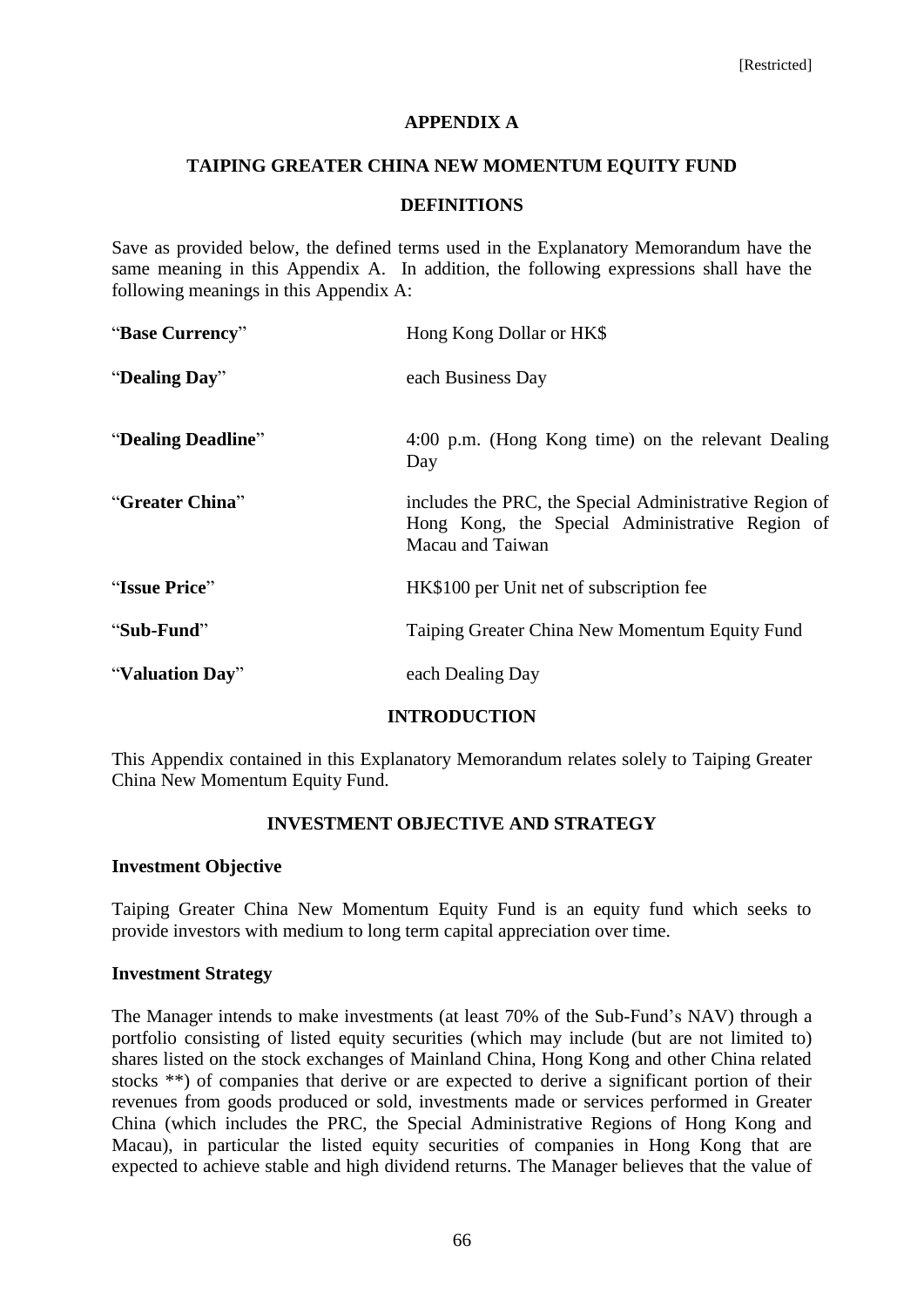these companies should increase through their participation in the economic growth of the Greater China region.

The Sub-Fund may invest up to 50% of its NAV in China A-Shares through Stock Connect or via Qualified Investors ("**QI**") status. The Sub-Fund may also invest up to 30% of its NAV in ChiNext market and STAR Board in total.

The Sub-Fund may also invest less than 30% of its NAV in listed equity securities of companies which may have no connection with the Greater China region. Such equity securities are listed on exchanges worldwide including but not limited to the United States.

The Sub-Fund will be managed based on a value-oriented investment strategy, which means that the Manager will invest in assets which are considered to be undervalued, compared to their intrinsic value. The Sub-Fund will have no particular focus on market capitalisation, industry or sector.

The Sub-Fund may also invest in financial derivative instruments for hedging purposes only but not for investment purposes, subject to the investment restrictions set out in this Explanatory Memorandum. The Sub-Fund's net derivative exposure may be up to 50% of the Sub-Fund's latest available Net Asset Value.

The Manager currently does not intend to enter into any securities financing transactions or other similar over-the-counter transactions in respect of the Sub-Fund. The Sub-Fund will not receive any collateral.

## *Investment Portfolio*

The investment portfolio of the Sub-Fund may include listed equity securities of companies described above. In addition, the Sub-Fund may invest in these companies through Global Depository Receipts ("**GDRs**"), American Depository Receipts ("**ADRs**"), Chinese Depository Receipts, equity linked notes, or indirectly through other derivative instruments or may invest in derivative instruments for hedging purposes only, subject to the investment restrictions set out in this Explanatory Memorandum.

| <b>Type of instruments</b>                                    | Fund's percentage allocation* |
|---------------------------------------------------------------|-------------------------------|
| Listed equity securities are expected to derive a significant | 70%-100%                      |
| portion of their revenues from goods produced or sold,        |                               |
| investments made or services performed in Greater China       |                               |
| (which includes the PRC, the Special Administrative           |                               |
| Regions of Hong Kong and Macau)                               |                               |
| Equities listed on Hong Kong Stock Exchanges                  | 0%-100%                       |
| Equities listed on Stock Exchanges in Mainland China          | $0\% - 50\%$                  |
| (through Stock Connect)                                       |                               |
| Other China Related Stocks <sup>**</sup>                      | $0\% - 50\%$                  |
|                                                               |                               |
| Listed equity securities of companies which may have no       | $0\%$ -less than 30%          |
| connection with the Greater China region                      |                               |

\* Currently, the Manager's policy is to allocate assets in the Sub-Fund in accordance with the table set out above. In light of changes in market conditions, the Manager has absolute discretion to vary the percentage allocation of assets in the Sub-Fund to be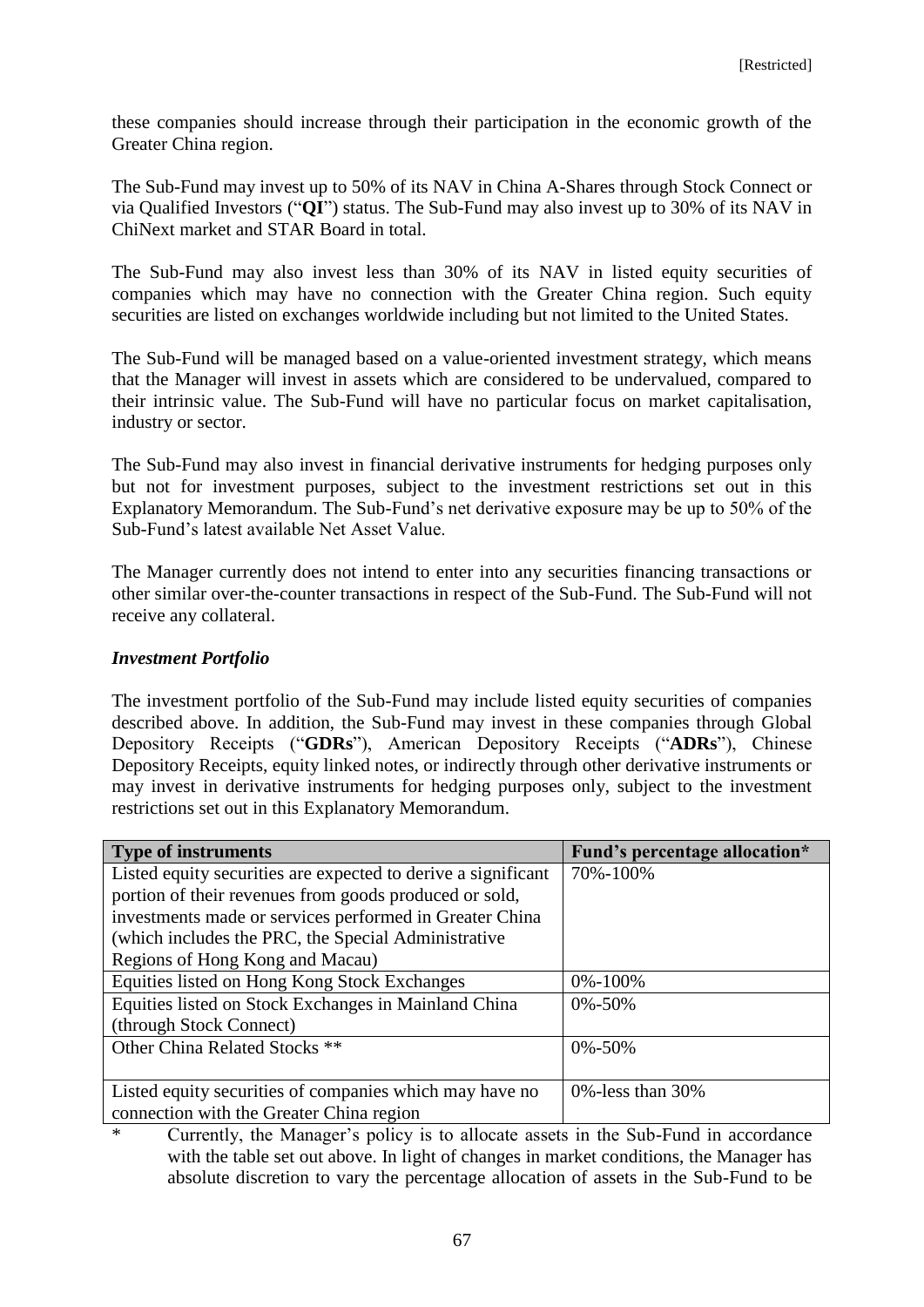invested into different securities market. The latest percentage allocation of the assets in the Sub-Fund will be notified to Unitholders and potential investors by way of publication on the Manager's website (http://www.tpahk.cntaiping.com) as soon as practicable. Please note that the website does not form part of this Explanatory Memorandum and has not been reviewed by the SFC.

\*\* "**Other China Related Stocks**" refer to the shares of companies which are not domiciled in Greater China, but have direct and significant operations in Greater China.

## *Geographical Concentration*

The Sub-Fund will focus primarily on investment into the Greater China region and at least 70% of the Sub-Fund's NAV will be invested into Greater China-related financial instruments and companies. However, this will not preclude the Sub-Fund from investing in other markets where opportunities can be identified.

Subject to the investment restrictions set out in the Explanatory Memorandum, the Manager may apply any investment strategy (including hedging, leveraging, and other strategies) it deems appropriate under the prevailing economic and market conditions in order to achieve the investment objective and strategy of the Sub-Fund.

In addition, the Manager may hold cash, deposits, short-term papers such as treasury bills, certificates of deposit, bankers' acceptances, short-term commercial papers and other fixed income instruments for the account of the Sub-Fund. In times of extreme volatility of the markets or during severe adverse market conditions, the Manager may hold a substantial portion of the Sub-Fund's assets in cash or cash equivalents, or invest in short-term money market instruments to preserve the value of the assets in the investment portfolio of the Sub-Fund.

### **Stock Connect**

The Shanghai-Hong Kong Stock Connect is a securities trading and clearing linked program developed by Hong Kong Exchanges and Clearing Limited ("**HKEx**"), Shanghai Stock Exchange ("**SSE**") and China Securities Depository and Clearing Corporation Limited ("**ChinaClear**") and the Shenzhen-Hong Kong Stock Connect is a securities trading and clearing links programme developed by the HKEx, the Shenzhen Stock Exchange ("**SZSE**") and ChinaClear. The aim of both programs are to achieve mutual stock market access between Mainland China and Hong Kong.

Both the Shanghai-Hong Kong Stock Connect and the Shenzhen-Hong Kong Stock Connect comprise of a Northbound Trading Link (for investment in Mainland Chinese shares) and a Southbound Trading Link (for investment in Hong Kong shares). Under the Northbound Trading Link, investors, through their Hong Kong brokers and a securities trading service company established by Stock Exchange of Hong Kong Limited ("**SEHK**"), may be able to place orders to trade eligible shares listed on SSE and SZSE by routing orders to SSE and/or SZSE. Under the Southbound Trading Link, eligible investors, may be able to place orders to trade eligible shares listed on SEHK by routing orders to SEHK.

### *Eligible Securities*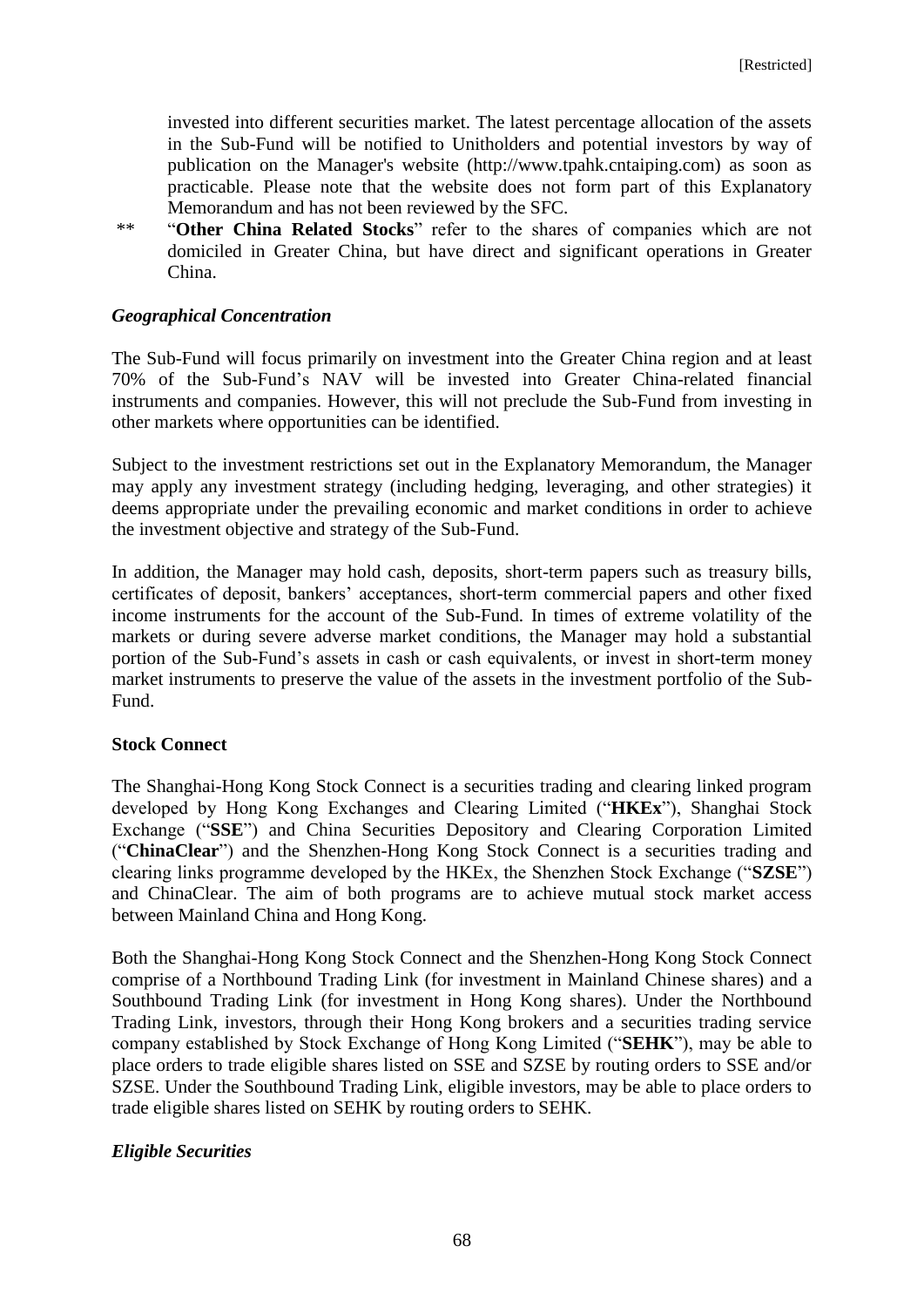Hong Kong and overseas investors will be able to trade certain stocks listed on the SSE market (i.e. "**SSE Securities**"). These include all the constituent stocks from time to time of the SSE 180 Index and SSE 380 Index, and all the SSE-listed China A-Shares that are not included as constituent stocks of the relevant indices but which have corresponding H-Shares listed on SEHK, except the following:

- (a) SSE-listed shares which are not traded in RMB; and
- (b) SSE-listed shares which are under risk alert.

The list of eligible SSE Securities is subject to review from time to time.

Under the Shenzhen-Hong Kong Stock Connect, Hong Kong and overseas investors will be able to trade certain stocks listed on the SZSE market (i.e. "**SZSE Securities**"). These include all the constituent stocks of the SZSE Component Index, SZSE Small/Mid Cap Innovation Index which have a market capitalization of RMB 6 billion or above and all SZSE-listed shares of companies which have issued both China A-Shares and H Shares, except the following:

- (a) SZSE-listed shares which are not traded in RMB; and
- (b) SZSE-listed shares which are under risk alert or under delisting arrangement.

At the initial stage of the Shenzhen-Hong Kong Stock Connect, investors eligible to trade shares that are listed on the ChiNext board of SZSE under the Northbound Shenzhen Trading Link will be limited to institutional professional investors as defined in the relevant Hong Kong rules and regulations.

It is expected that the list of eligible securities will be subject to review.

# *Trading day*

Investors (including the Sub-Fund) will only be allowed to trade on the SSE market and the SZSE market on days where both the Mainland China and Hong Kong stock markets are open for trading, and banking services are available in both markets on the corresponding settlement days.

# *Trading Quota*

Trading under Stock Connect will be subject to rules and regulations issued from time to time.

Trading under Stock Connect is subject to a daily quota ("**Daily Quota**"). Northbound Shanghai Trading Link, Northbound Shenzhen Trading Link, Southbound Shanghai Trading Link and Southbound Shenzhen Trading Link will be subject to a separate set of Daily Quota. The Daily Quota limits the maximum net buy value of cross-boundary trades under Stock Connect each day. The quotas do not belong to any of the Sub-Funds and are utilized on a first-come first-served basis.

# *Settlement and Custody*

The Hong Kong Securities Clearing Company Limited ("**HKSCC**"), also a wholly-owned subsidiary of HKEx, and ChinaClear will be responsible for the clearing, settlement and the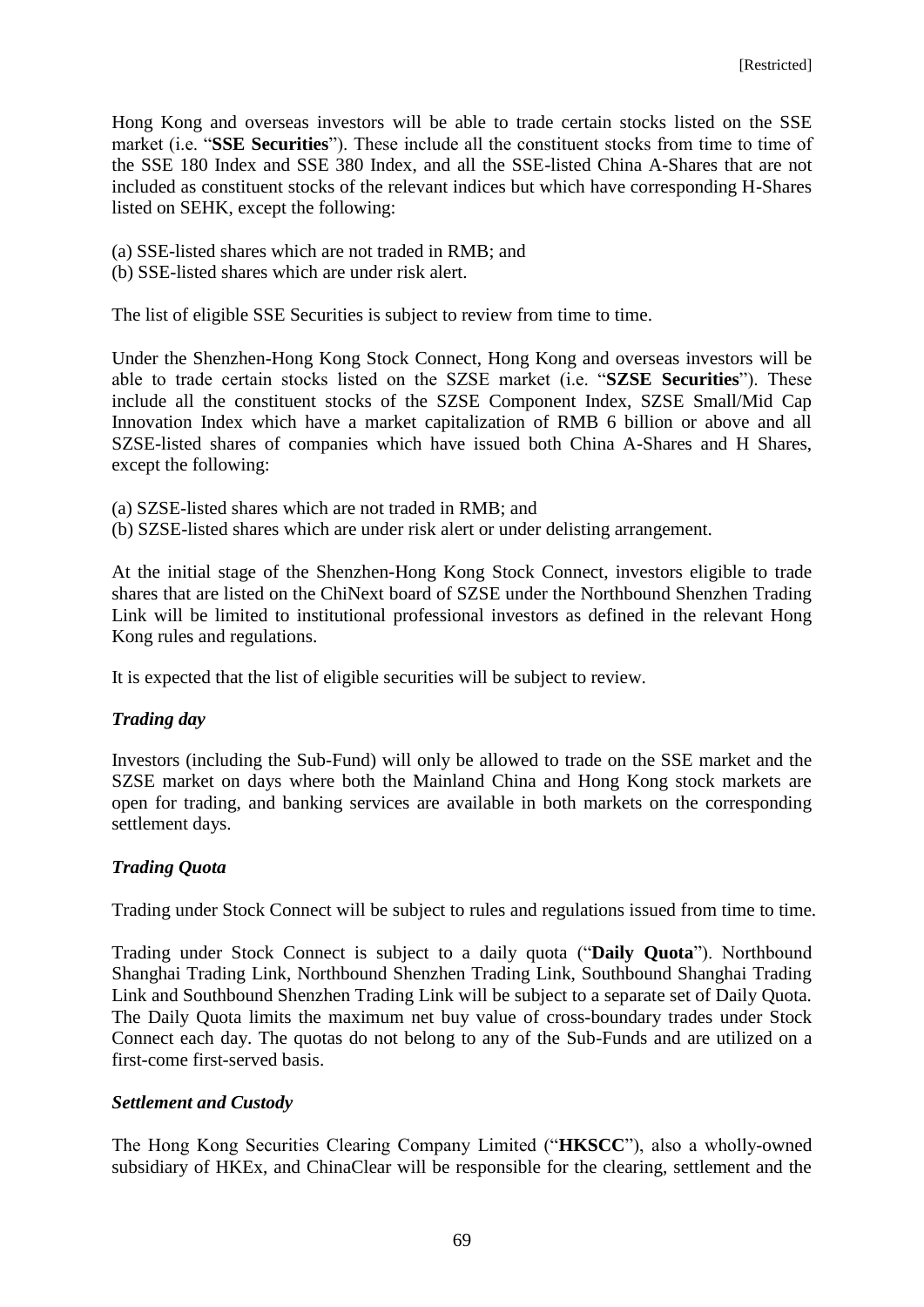provision of depository, nominee and other related services of the trades executed by their respective market participants and investors.

The SSE Securities and SZSE Securities traded through Stock Connect are issued in scripless form, so investors will not hold any SSE Securities and SZSE Securities in physical form.

Hong Kong and overseas investors can only hold SSE and SZSE Securities through their brokers/custodians. Their ownership of such is reflected in their brokers/custodians' own records such as client statements.

### *Corporate Actions and Shareholders' Meetings*

Notwithstanding the fact that HKSCC does not claim proprietary interests in the SSE Securities and SZSE Securities held in its omnibus stock account in ChinaClear, ChinaClear as the share registrar for SSE and SZSE listed companies will still treat HKSCC as one of the shareholders when it handles corporate actions in respect of such SSE Securities and SZSE **Securities** 

HKSCC will monitor the corporate actions affecting SSE Securities and SZSE Securities and keep the relevant brokers or custodians participating in CCASS (the Central Clearing and Settlement System operated by HKSCC for the clearing securities listed or traded on SEHK) ("**CCASS participants**") informed of all such corporate actions that require CCASS participants to take steps in order to participate in them.

SSE-/SZSE-listed companies usually announce their annual general meeting / extraordinary general meeting information about two to three weeks before the meeting date. A poll is called on all resolutions for all votes. HKSCC will advise CCASS participants of all general meeting details such as meeting date, time, venue and the number of resolutions.

# *Foreign shareholding restrictions*

Pursuant to relevant rules and regulations, when holding China A-Shares through Stock Connect, Hong Kong and overseas investors are subject to the following shareholding restrictions:

- Single foreign investors' shareholding by any Hong Kong or overseas investor in a China A-Share must not exceed 10% of the total issued shares; and
- Aggregate foreign investors' shareholding by all Hong Kong and overseas investors in a China A-Share must not exceed 30% of the total issued shares.

When aggregate foreign shareholding of an individual China A-Share exceeds the 30% threshold, the foreign investors concerned will be requested to sell the relevant China A-Shares on a last-in-first-out basis within 5 trading days. If the 30% threshold is exceeded due to trading via Stock Connect, SEHK will identify the exchange participant(s) concerned and require a force-sell. As a result, it is possible that the Sub-Fund may be required to unwind his position where it has invested in a China A-Share listed company in respect of which the aggregate foreign shareholding threshold has been exceeded.

The SSE, SZSE and the SEHK will issue notices or warnings as the aggregate foreign shareholding of an SSE or SZSE Security approaches 30%. Northbound Trading buying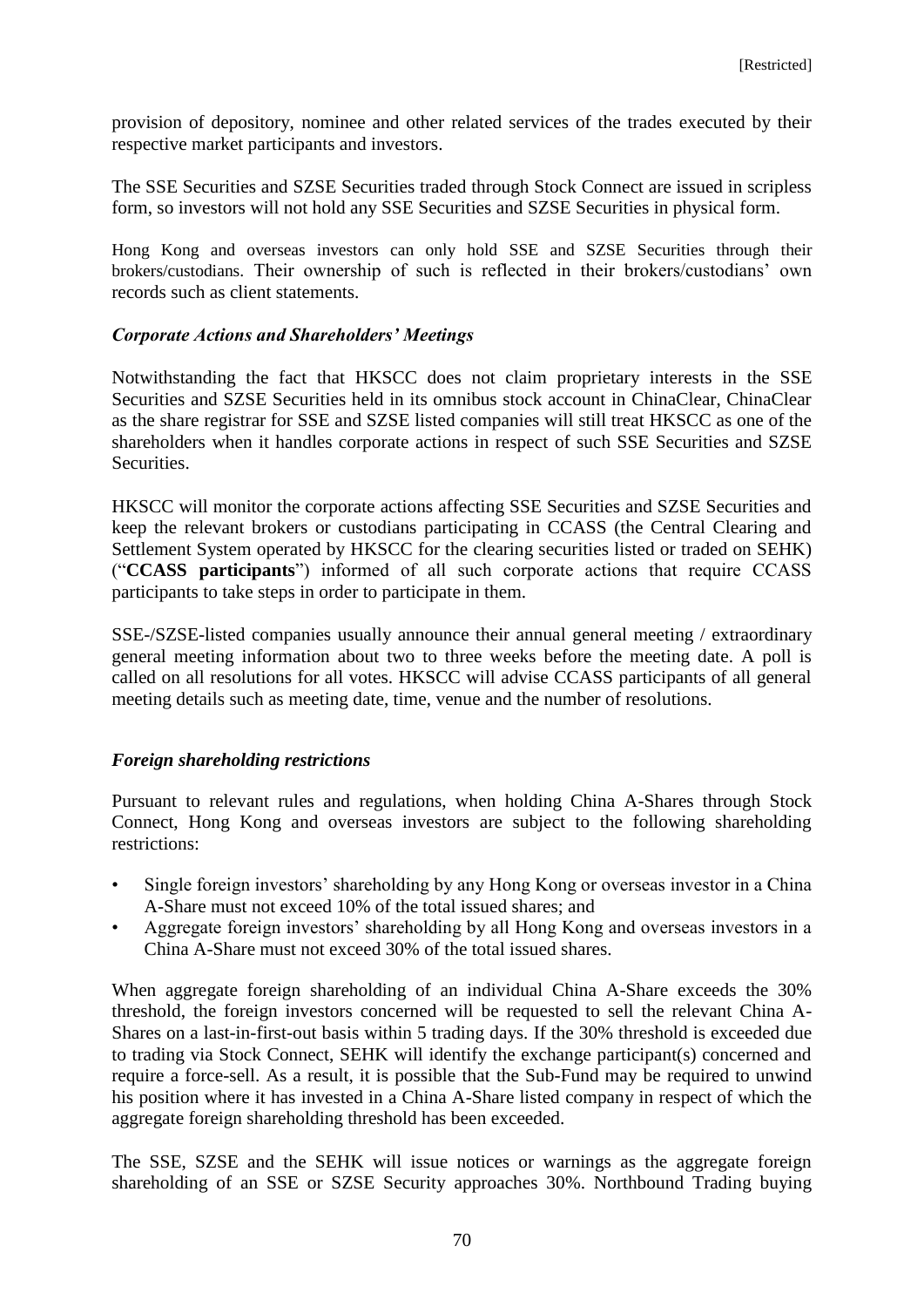orders will be suspended once the aggregate foreign shareholding reaches 28% and will only resume when it drops to less than 26%. Northbound Trading sell orders will not be affected.

## *Currency*

Hong Kong and overseas investors will trade and settle SSE and SZSE Securities in RMB only. Hence, the Sub-Fund will need to use its RMB funds to trade and settle SSE and SZSE Securities.

### *Investor Compensation*

Hong Kong's Investor Compensation Fund is established to pay compensation to investors of any nationality who suffer pecuniary losses as a result of default of a licensed intermediary or authorised financial institution in relation to exchange-traded products in Hong Kong. Examples of default are insolvency, in bankruptcy or winding up, breach of trust, defalcation, fraud, or misfeasance.

For defaults occurring on or after 1 January 2020, the Investor Compensation Fund also covers investors' losses in relation to securities traded on a stock market operated by the SSE or the SZSE and of a Stock Connect arrangement.

On the other hand, according to the Measures for the Administration of Securities Investor Protection Fund 《證券投資者保護基金管理辦法》, the functions of China Securities Investor Protection Fund ("CSIPF", 中國投資者保護基金) include "indemnifying creditors as required by Mainland China's relevant policies in case a securities company is subjected to compulsory regulatory measures including dissolution, closure, bankruptcy and administrative takeover by the CSRC and custodian operation" or "other functions approved by the State Council". As far as the Sub-Fundis concerned, since they are carrying out Northbound trading through securities brokers in Hong Kong and these brokers are not brokers in Mainland China, therefore they are not protected by CSIPF in Mainland China. .

Further information about the Stock Connect is available online at the website:

http://www.hkex.com.hk/Mutual-Market/Stock-Connect (this website has not been reviewed by the SFC)

# **EXPENSES AND CHARGES**

#### **Subscription Fee**

The Manager may charge Unitholders a subscription fee of up to 5% of the total value of the Units subscribed for by the investor or Unitholder. Subject to the maximum 5%, the Manager may change the subscription fee from time to time.

The current Subscription Fee is 5% on the Issue Price of each Unit. For example, assuming that an investor subscribes for HK\$105,000.00 with Issue Price per Unit at HK\$100.00, the amount of Subscription Fee payable would be HK\$5,000.00, i.e. HK\$105,000.00 – HK\$105,000.00 /  $(1 + 5\%)$ , and the investor will subscribe for 1,000.00 Units at the Issue Price of HK\$100.00 per Unit after the deduction of the Subscription Fee.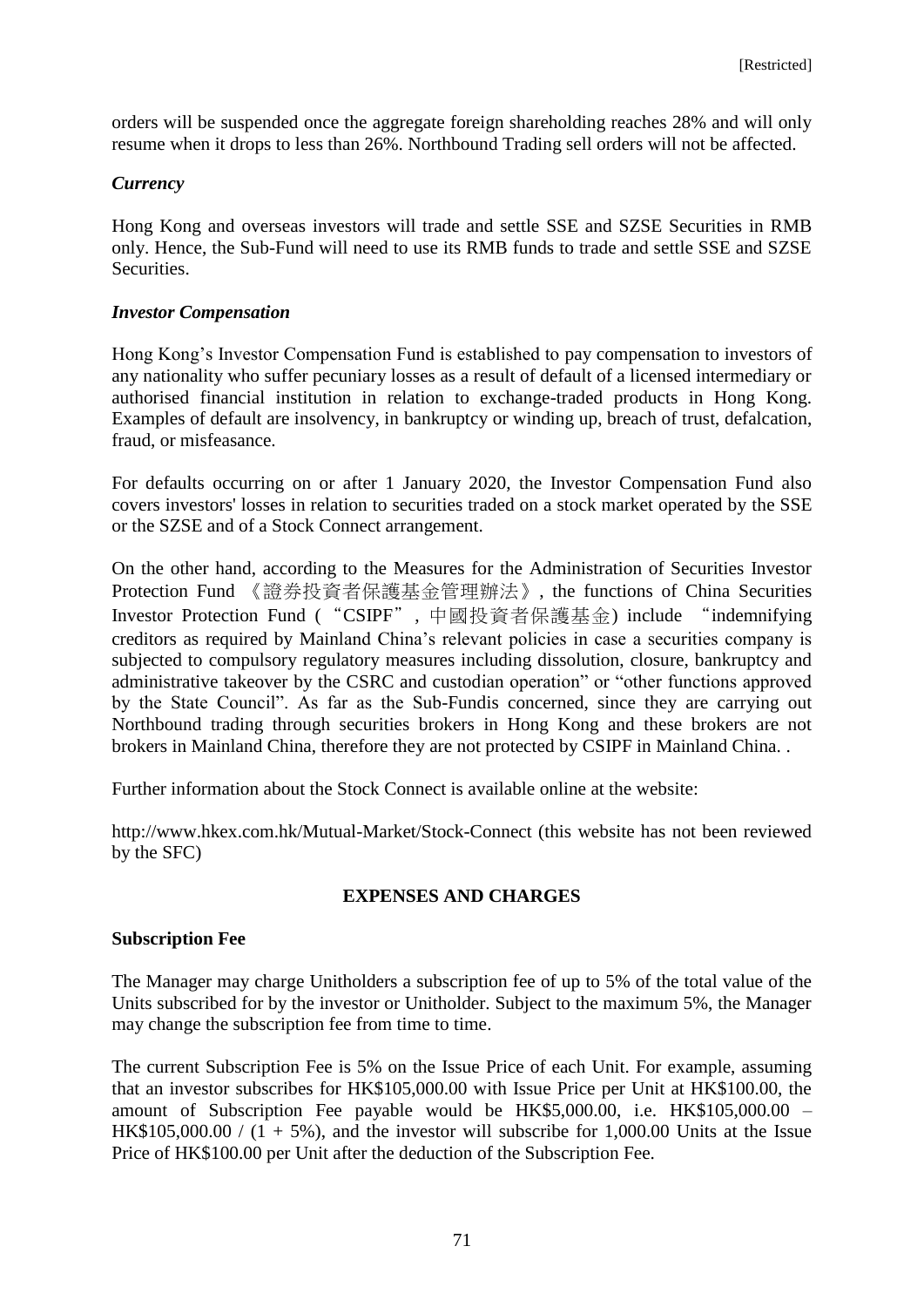The Manager may share its fees with any persons who distribute Units or otherwise procure subscriptions to the Sub-Fund.

### **Redemption Fee**

The Manager may charge redeeming Unitholders a redemption fee of up to 4% of the Redemption Price per Unit. Subject to the maximum 4%, the Manager may change the redemption fee from time to time.

Currently, no Redemption Fee will be charged for redemption of Units in the Sub-Fund.

### **Conversion Fee**

The Manager may charge a Unitholder wishing to convert its Units of a class into Units of another class ("**New Class**") a conversion fee of up to 3% of the Issue Price per Unit of the New Class. Subject to the maximum 3%, the Manager may change the conversion fee from time to time. No subscription fees payable upon subscription for Units in a class and redemption fees charged upon redeeming Units from a class will be payable by a Unitholder wishing to convert its units into a New Class.

### **Management Fee**

The Manager will be paid a management fee by the Fund equal to 1.5% per annum of the Net Asset Value calculated on a daily basis and accrued as at the relevant Valuation Point on each Valuation Day and payable monthly in arrears

# **Trustee Fee**

The Trustee is entitled to receive from the Sub-Fund a trustee fee of 0.15% per annum for the first HK\$250 million of the Net Asset Value of the Sub-Fund, 0.125% per annum for the next HK\$250 million of the Net Asset Value of the Sub-Fund and 0.11% per annum for the remaining balance of the Net Asset Value of the Sub-Fund as at the relevant Valuation Point, and subject to a minimum monthly fee of HK\$40,000 in relation to the Sub-Fund.

This fee will be calculated and accrued on each Valuation Day and be paid monthly in arrears. The Trustee fee described above represent the current fee rates applicable to the Sub-Fund and does not include the fees payable for the services of any custodians or sub-custodians appointed by the Trustee.

The Trustee is also entitled to receive transaction, processing and valuation fees and be paid or reimbursed with other applicable fees as agreed with the Manager and for all out-of-pocket expenses incurred by it in the course of its duties. The fee payable to the Registrar is included in the trustee fee.

#### **Custodian Fee**

The Custodian is entitled to, among others, transaction charges at customary market rates and Custody Fees at different rates, largely depending on the markets where the Custodian is required to hold the Sub-Fund's assets. Prior to 1 January 2017, the Sub-Fund was subject to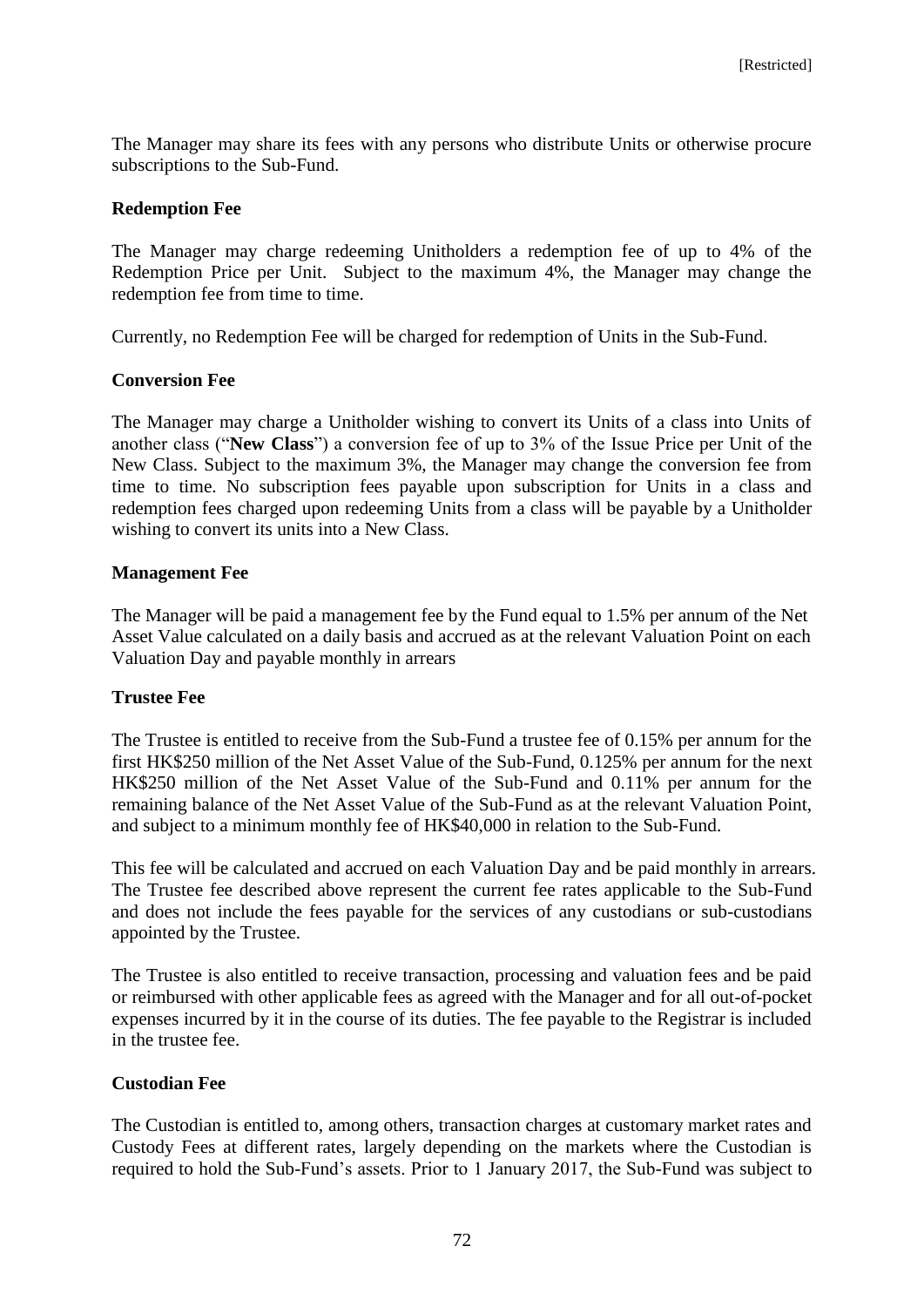custody fees at the rates in the range of 0.01% to 0.09% per annum of the Net Asset Value of the Sub-Fund, depending on the markets where the former custodian is required to hold the Sub-Fund's assets. With effect from 1 January 2017, the current rate of the Custody Fees is up to 0.045% per annum of the Net Asset Value of the Sub-Fund.

The Custodian's fees and charges are accrued daily and are payable monthly in arrears. The Custodian will also be entitled to reimbursement by the Sub-Fund for any out-of-pocket expenses incurred in the course of its duties.

### **SUBSCRIPTION DETAILS**

| <b>Minimum Subscription Amount</b> | HK\$50,000 |
|------------------------------------|------------|
| Minimum Holding Amount             | HK\$10,000 |

Except as otherwise provided, Units in the Sub-Fund will be issued on the Dealing Day for applications, together with cleared application monies received by the Trustee prior to the Dealing Deadline. Investors should confirm the relevant cut-off times with their distributor.

For details regarding the procedure for the subscriptions, please refer to the section headed "**Purchase of Units**" in the Explanatory Memorandum.

### **SUBSCRIPTION OF UNITS**

Units are issued by the Trustee at the direction of the Manager who has the exclusive right to offer and issue Units and has complete discretion to accept or reject any subscription for Units.

Applications for subscription of Units may be made on each Dealing Day at the Subscription Price per Unit of the Sub-Fund, subject to a subscription fee is disclosed under the section headed "**Expenses and Charges**" above.

Written applications for subscription of Units must be forwarded to, and received by, the Trustee (via distributors) by no later than the Dealing Deadline. Applications received after this deadline will be processed for subscription on the next Dealing Day.

The Subscription Price on any Dealing Day is the price per Unit ascertained by dividing the Net Asset Value of the relevant class of Units of the Sub-Fund as at the Valuation Point in respect of the relevant Dealing Day by the number of such class of Units in issue rounded up to the nearest 2 decimal places or in such manner and to such other number of decimal places as the Manager may from time to time determine after consulting the Trustee and such amount of fiscal and purchase charges determined by the Manager.

The subscription amount payable for the number of Unit subscribed by a subscriber, in respect of any Dealing Day, is due and payable no later than the Dealing Deadline.

#### **Minimum Subscription**

The minimum subscription per investor that must be subscribed for in relation to Units is HK\$50,000.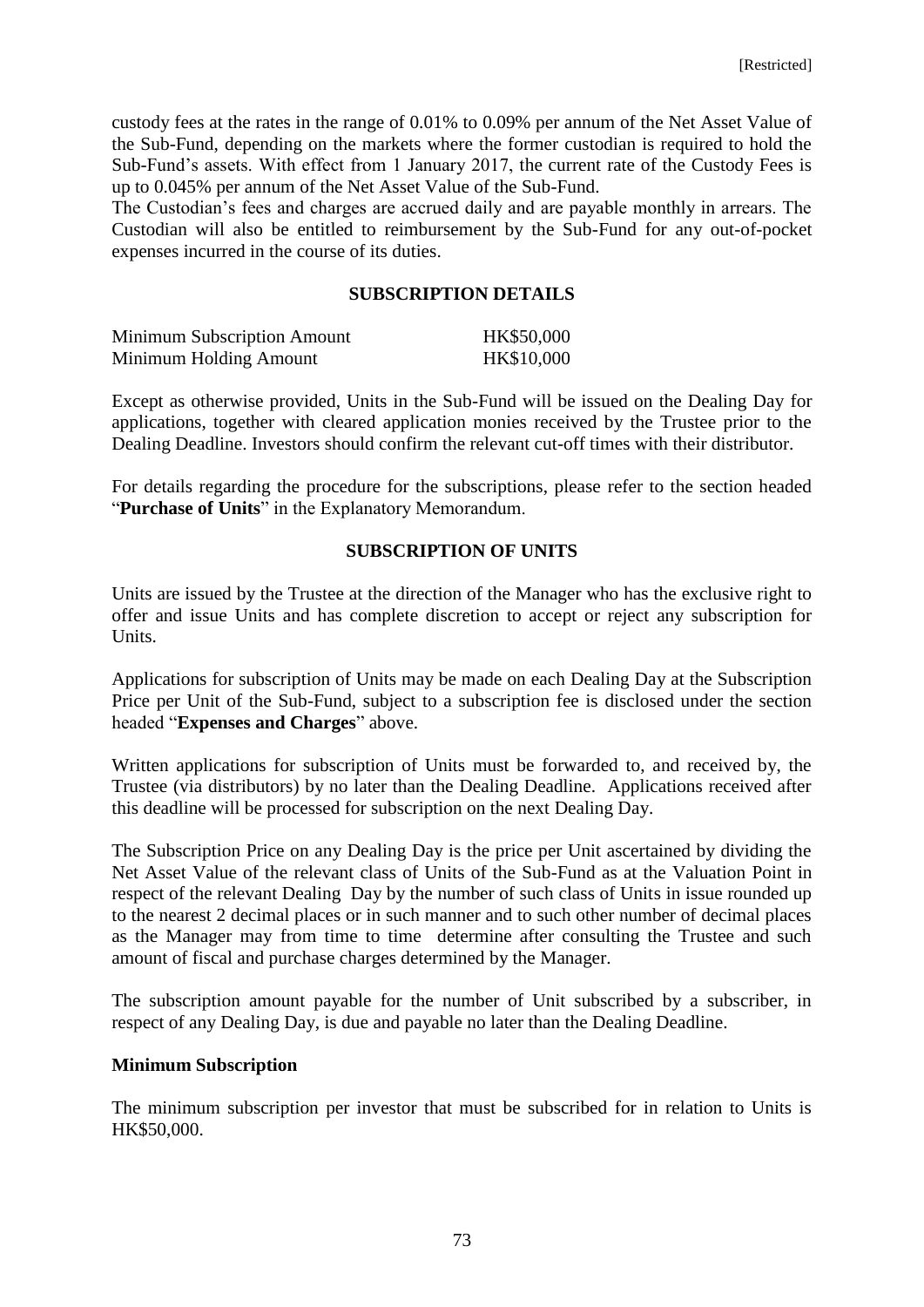The Manager has absolute discretion to determine the number of applications for Units that will be accepted and whether to accept applications from any subscriber for less than the minimum subscription.

The Trustee will send a contract note confirming to each subscriber no later than 2 Business Days after the relevant Dealing Day, and as to whether the subscriber's application for Unit has been successful, either in whole or in part.

#### **Confirmation of Subscription**

If the relevant application form and/or subscription monies is/are not received by the times stated above, the application will be held over to the next Dealing Day and Units will be issued at the relevant Subscription Price on that Dealing Day.

The Manager reserves the right to reject any application in whole or in part at its absolute discretion, in which event the amount paid on application or the balance thereof (as the case may be) will be returned (without interest) as soon as practicable in HK Dollar at the risk and cost of the applicant.

Applications for Units will not be dealt with and Units will not be issued until receipt of confirmation that an applicant's funds have been cleared in the full amount of the applicable subscription amount. Units are deemed to be issued on the relevant Dealing Day.

In order to be dealt with on a particular Dealing Day, an application form and cleared monies must be received by the Trustee (via distributors) before the Dealing Deadline. Investors should confirm the relevant cut-off times with their distributor. Application forms and cleared monies received after such time will be deemed to have been received on the next Dealing Day and will be dealt with accordingly, unless specifically approved by the Manager.

#### **REDEMPTION OF UNITS**

The procedures regarding the redemption of Units are described under the section headed "**Redemption of Units**" in the Explanatory Memorandum.

To be dealt with on a particular Dealing Day, the Trustee must receive a redemption request before the Dealing Deadline. Investors should confirm the relevant cut-off times with their distributor. Redemption requests received after such time will be deemed to have been received on the next Dealing Day and will be dealt with accordingly. Unless the Manager in any particular case or generally otherwise agrees, a Unitholder may not redeem Units in amounts of less than HK\$10,000.

The Redemption Price on any Dealing Day is the price per Unit ascertained by dividing the Net Asset Value of the relevant class of Units of the Sub-Fund as at the Valuation Point in respect of the Dealing Day by the number of such class of Units in respect of such Sub-Fund in issue, rounded down to the nearest 2 decimal places or in such manner and to such other number of decimal places as the Manager may determine from time to time after consulting the Trustee.

Unitholders may redeem their Units on any Dealing Day in whole or in part but the Manager may refuse a request for a partial redemption resulting in the Unitholder's holding in the Sub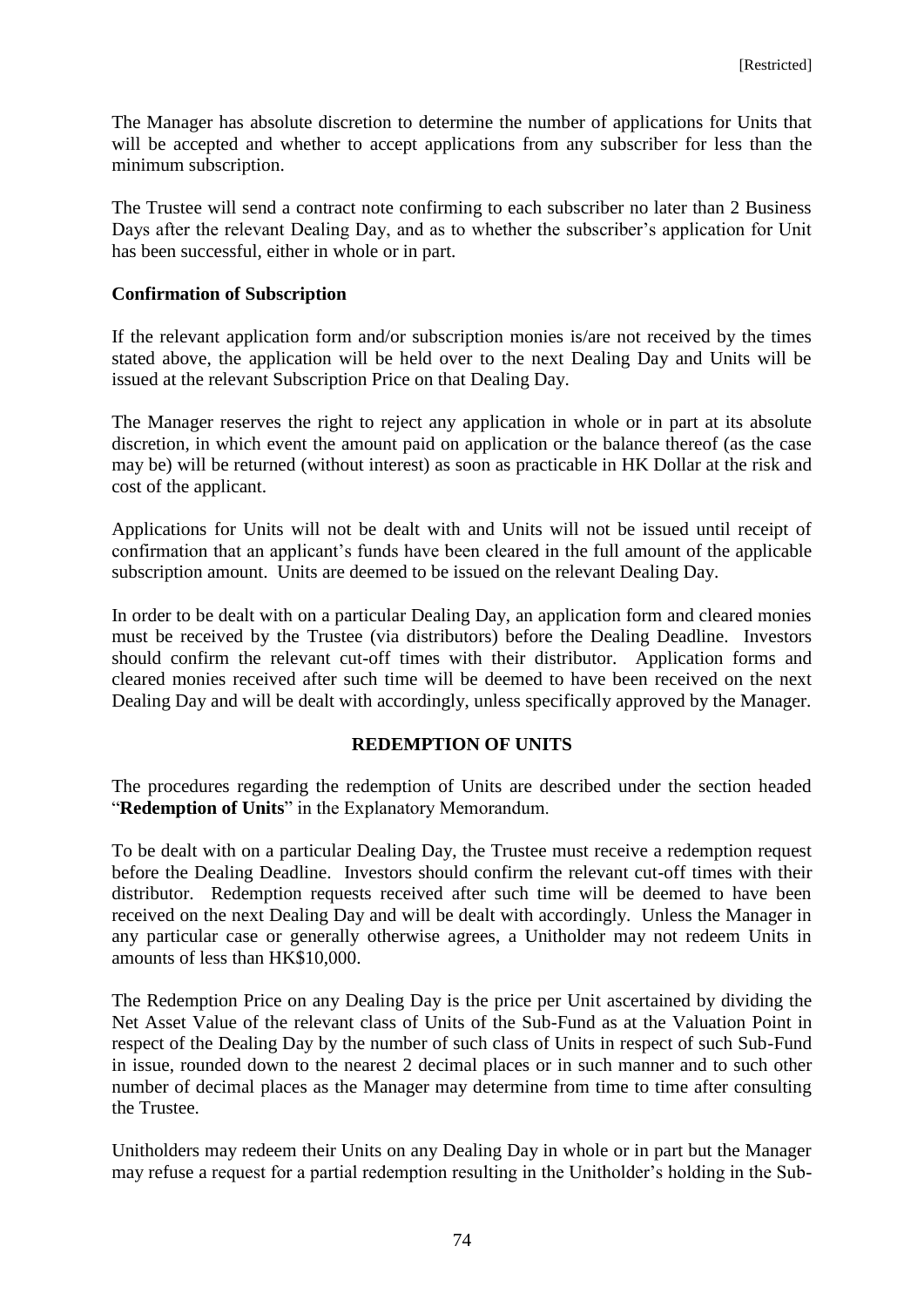Fund falling below the Minimum Holding, and in such a situation, the Manager may require the Unitholder to redeem all its Units. The Trustee will send a contract note to each redeeming Unitholder no later than 2 Business Days after the relevant Dealing Day.

The Manager has the discretion to waive, change or accept an amount lower than the amount of minimum redemption or Minimum Holding from time to time, whether generally or in a particular case.

Redemption proceeds will normally be paid in the Base Currency of the Sub-Fund (unless the Unitholder requests another currency, in which case, the Unitholder will bear any exchange costs) within a maximum period of 7 Business Days from the day a properly documented original request for redemption of Units is accepted by the Trustee and the Manager has not exercised any of its powers described in the section headed "**Suspension of Calculation of**  Net Asset Value<sup>"</sup>. In any event, redemption proceeds will be paid no later than one calendar month from the relevant Dealing Day. Any redemption money unclaimed after six years from the date of payment shall become part of the assets of the Sub-Fund.

All bank charges and costs incurred in the payment of the redemption proceeds to the Unitholder will be borne by the relevant Unitholder and deducted from the redemption proceeds. Any risks arising from delay in clearance of funds by banks will be borne by the relevant Unitholder.

No payments shall be made to a person other than the registered Unitholders.

#### **DISTRIBUTIONS**

The Manager may in its absolute discretion make distributions to Unitholders whose names are entered on the register of Unitholders on the corresponding record dates, of such amounts and at such times as the Manager may determine. Where the Manager determines that a distribution will be made, the Manager will give Unitholders notice prior to any distribution ("**Distribution Notice**").

There is no guarantee that distributions will be made, and, if distribution is made, the amount being distributed.

The distribution policy may be amended subject to the prior approval of the SFC and by giving not less than one month's prior notice to the Unitholders (if applicable).

#### **Distribution from Net income**

Distributions will be derived solely from the net income (after deduction of fees and expenses). No distributions will be paid out of capital or effectively out of capital of the Sub-Fund.

# **Election of Distribution or Reinvestment**

Unitholders may elect to receive cash by way of cheque or other means, or to have their distributions reinvested in further Units of the same class. If no election is made by a Unitholder, the Manager will automatically reinvest the distribution in further Units of the same class.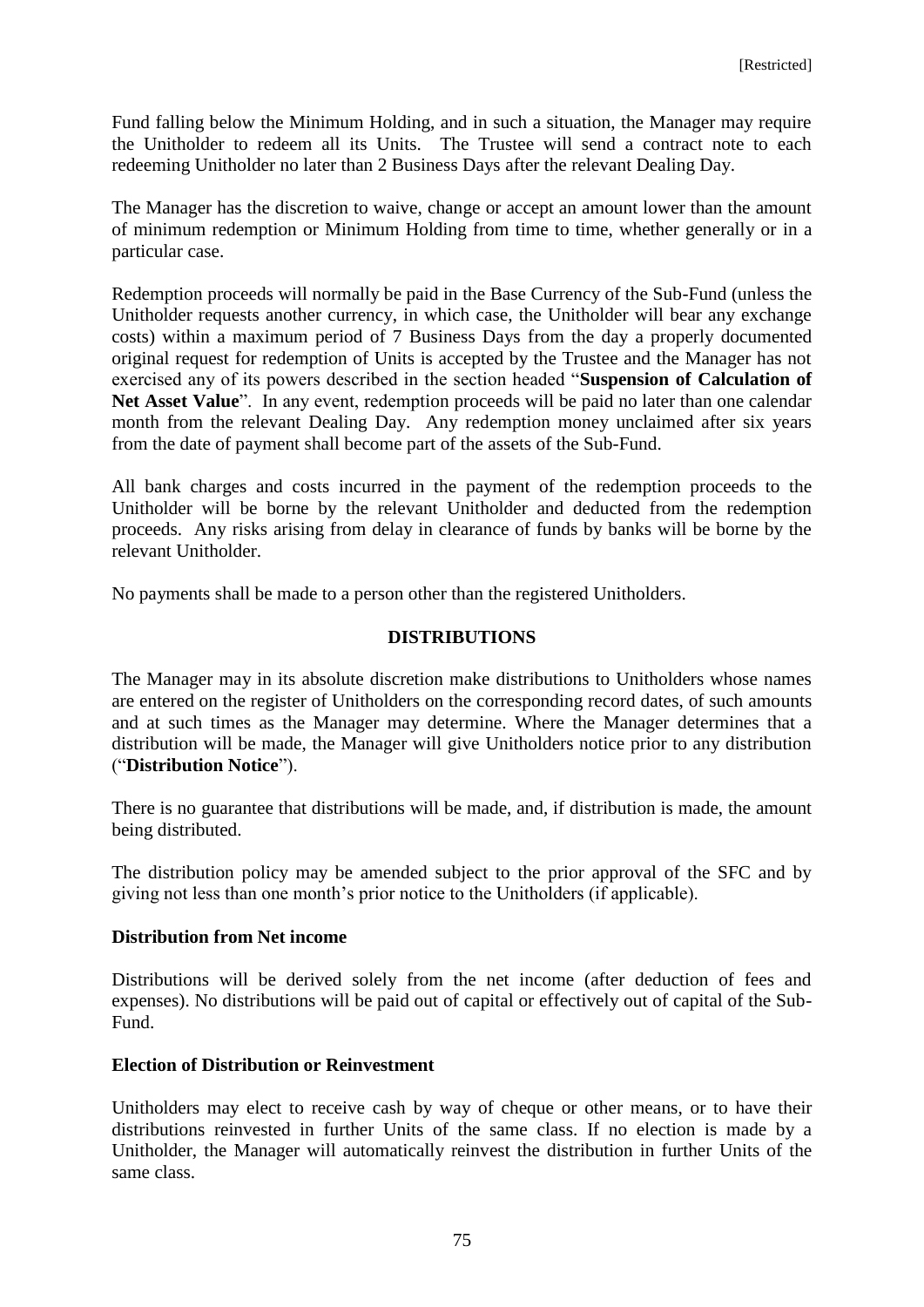The Manager will either make distribution or reinvestment as per the Unitholder's election for all future distributions unless otherwise notified by the Unitholder. Unitholders may change their election at any time by notice to the Manager in writing signed by the Unitholder (or, in the case of joint Unitholders, by each of them), except for the period between the date of a Distribution Notice and the relevant Distribution Date (as defined below). Any election received during the period between the date of a Distribution Notice and the relevant Distribution Date will not be processed and will only take effect from the next distribution.

#### **Timing of Distribution or Reinvestment**

Distributions for reinvestment will be paid to the Manager 15 Business Days after the date of the Distribution Notice ("**Distribution Date**"), and the Manager will reinvest in the purchase of Units at the Subscription Price on the Distribution Date. Subscription fees will not be deducted upon reinvestment of distributions. A statement of reinvestment will be sent to the Unitholder.

Distributions which are not reinvested will be sent by cheque through the post to the registered address of such Unitholder or paid by other means on the Distribution Date. The Fund will not be liable for non-delivery or late delivery of distributions unless the cause of such non-delivery or late delivery is directly attributable to the Fund.

# **RISK FACTORS**

Investment in the Sub-Fund involves risks. In addition to the relevant risks mentioned in the "**RISK FACTORS**" section in the Explanatory Memorandum, investors should also take note of the following risk factors in relation to an investment in the Sub-Fund.

The Sub-Fund may be affected by the following risks, among others:

#### **Risks relating to Equity Securities**

A Sub-Fund's investment in equity securities is subject to general market risks, whose value may fluctuate due to various factors, such as changes in investment sentiment, political and economic conditions and issuer-specific factors. There can be no assurance that the Manager will be able to predict future price levels correctly. The Sub-Fund's Net Asset Value will be adversely affected if the price levels of the equity securities drop substantially.

#### **PRC Market Risk**

Investing in the securities markets in the PRC is subject to the risks of investing in emerging markets generally and the risks specific to the China market in particular.

Investors should be aware that for more than 50 years, the Chinese government has adopted a planned economic system. Since 1978, the Chinese government has implemented economic reform measures which emphasise decentralisation and the utilisation of market forces in the development of the Chinese economy. Such reforms have resulted in significant economic growth and social progress.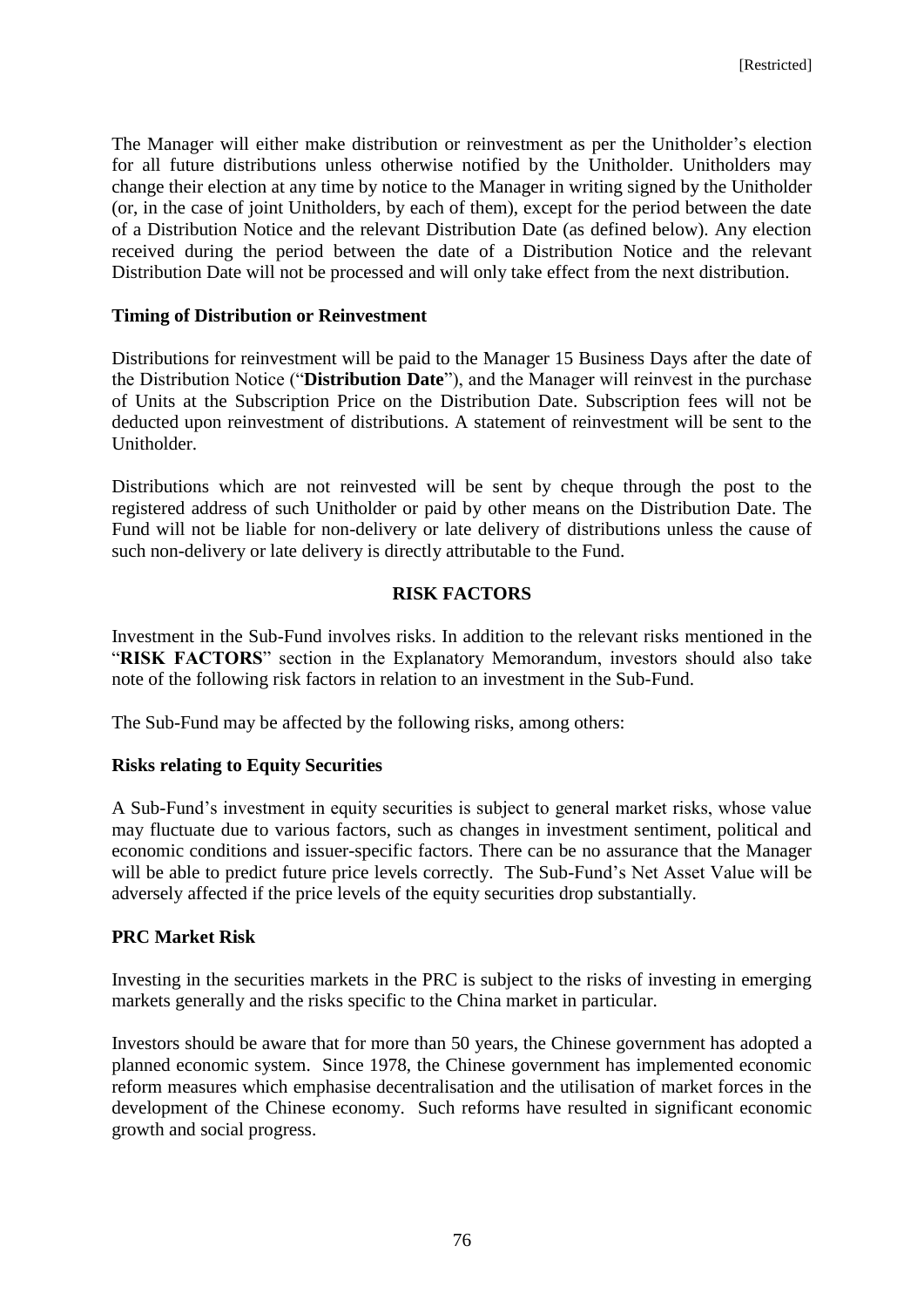Many of the economic reforms in the PRC are unprecedented or experimental and are subject to adjustment and modification, and such adjustment and modification may not always have a positive effect on foreign investment in joint stock limited companies in the PRC or in A-, Band H Shares.

In view of the small yet slowly increasing number of A, B and H Share issues currently available, the choice of investments available to the Manager will be severely limited as compared with the choice available in other markets. There is a low level of liquidity in the A and B Share markets in the PRC, which are relatively small in terms of both combined total market value and the number of A and B Shares which are available for investment. Investors are warned that this could lead to severe price volatility.

The national regulatory and legal framework for capital markets and joint stock companies in the PRC is not well developed when compared with those of developed countries.

Companies in the PRC are required to follow the Chinese accounting standards and practice which, to a certain extent, follow international accounting standards. However, there may be significant differences between financial statements prepared by accountants following the Chinese accounting standards and practice and those prepared in accordance with international accounting standards.

Both the Shanghai and Shenzhen securities markets are in the process of development and change. High market volatility and potential settlement difficulties in the markets may also result in significant fluctuations in the prices of the securities traded on such markets and thereby may adversely affect the value of the Sub-Fund.

Under the prevailing tax policy in the PRC, there are certain tax incentives available to foreign investment. There can be no assurance, however, that the aforesaid tax incentives will not be abolished in the future.

The Sub-Fund's investments are concentrated in specific geographical location. The value of the Sub-Fund may be more volatile than that of a fund having a more diverse portfolio of investments. The value of the Sub-Fund may be more susceptible to adverse social, economic, political, policy, foreign exchange, liquidity, tax, legal or regulatory event affecting the China market, which may adversely affect the capital growth and thus the performance of the Sub-Fund.

Securities exchanges in PRC typically have the right to suspend or limit trading in any security traded on the relevant exchange. The government or the regulators may also implement policies that may affect the financial markets. All these may have a negative impact on the Sub-Fund.

RMB is currently not freely convertible and is subject to exchange controls and restrictions. Non-RMB based investors are exposed to foreign exchange risk and there is no guarantee that the value of RMB against the investors' base currencies (for example HKD) will not depreciate. Any depreciation of RMB could adversely affect the value of investor's investment in the Sub-Fund. The PRC government's control of currency conversion and future movements in exchange rates may adversely affect the operations and financial results of the companies invested in by the Sub-Fund.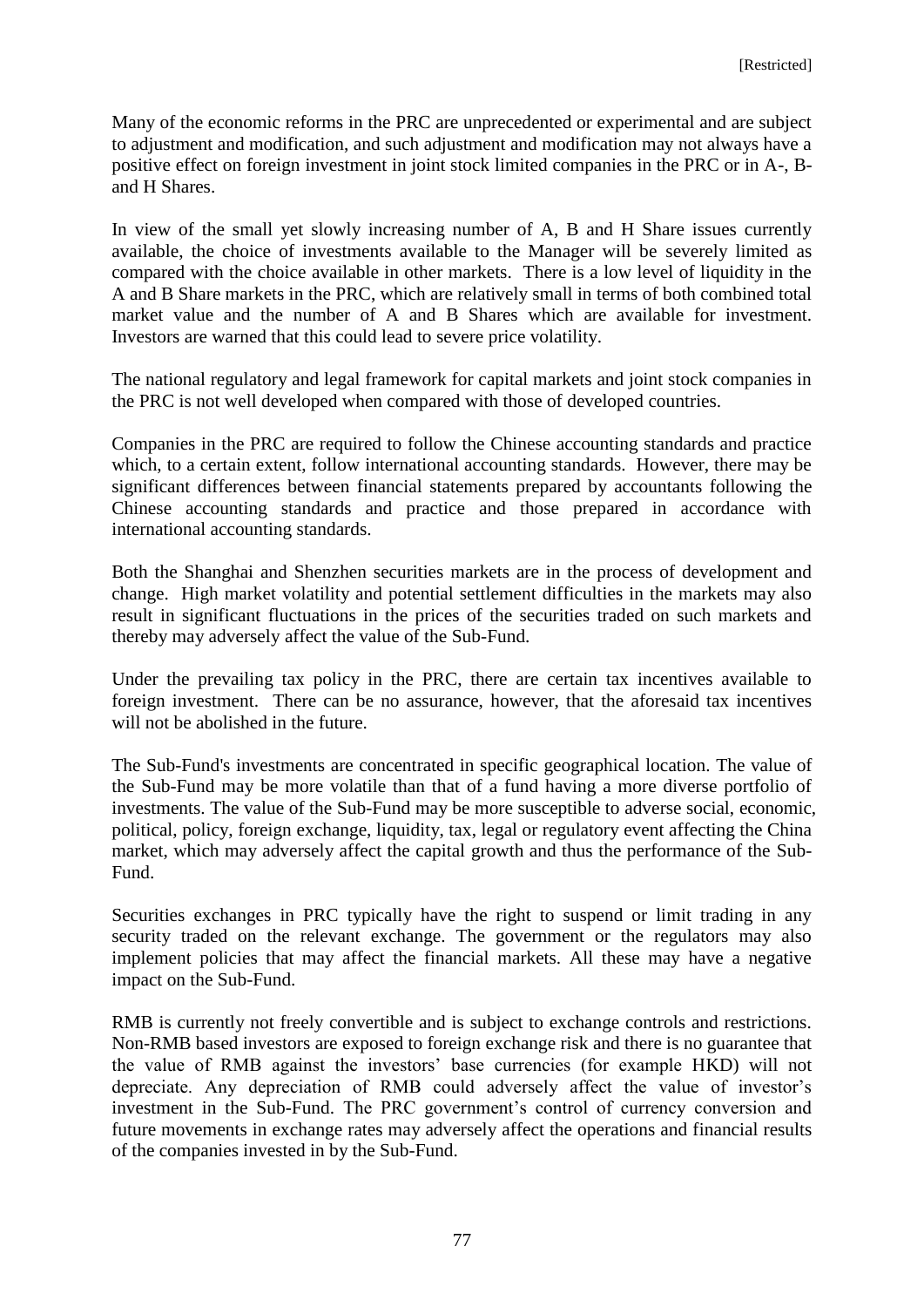Although offshore RMB (CNH) and onshore RMB (CNY) are the same currency, they trade at different rates. Any divergence between CNH and CNY may adversely impact investors.

Under exceptional circumstances, payment of redemptions and/or dividend payment in RMB may be delayed due to the exchange controls and restrictions applicable to RMB.

## **GDRs and ADRs**

The Sub-Fund may invest in GDRs, which are negotiable certificates issued by depositary banks which represent ownership of a given number of an issuer's shares which can be listed and traded independently from the underlying shares. The Sub-Fund may also invest in ADRs, which are receipts issued by an American bank or trust company evidencing ownership of underlying securities issued by a foreign issuer. Such depository receipts may be sponsored by the foreign issuer or may be unsponsored. Unsponsored depository receipts are organised independently and without the cooperation of the foreign issuer of the underlying securities; as a result, available information regarding the issuer may not be as current as for sponsored depository receipts, and the prices of unsponsored depository receipts may be more volatile than if they were sponsored by the issuers of the underlying securities.

### **Futures Contracts and Options**

The Sub-Fund may trade futures and options. Futures markets are highly volatile. In investing in futures, the Sub-Fund must be able to analyze correctly such markets, which are influenced by, among other things, changing supply and demand relationships, weather, governmental, agricultural, commercial and trade programs and policies designed to influence world political and economic events and changes in interest rates. Purchasing options involves the risk that the instruments underlying the option will not change price in the manner expected, so that the investor loses its premium. Selling options involves potentially greater risk because the investor is exposed to the extent of the actual price movement in the underlying security rather than only the premium payment received, which could result in a potentially unlimited loss. Over-the-counter options also involve counterparty solvency risk.

# **Derivatives**

The Sub-Fund may invest in derivative financial instruments, including, without limitation, warrants, options, convertible securities, forward contracts, and futures contracts for hedging purposes only. The use of derivative instruments involves a variety of material risks, including counterparty/credit risk, liquidity risk, valuation risk, volatility risk and over-thecounter transaction risk. The leverage element/component of a financial derivative instrument can result in a loss significantly greater than the amount invested in the financial derivative instrument by the Sub-Fund. In addition, the markets for certain derivatives are frequently characterized by limited liquidity, which can make it difficult as well as costly to the Sub-Fund to close out positions in order either to realize gains or to limit losses.

Some of the derivatives that may be traded by the Sub-Fund will be principal-to-principal or "over-the-counter" contracts between the Sub-Fund and third parties entered into privately, rather than on an established exchange. As a result, the Sub-Fund will not be afforded the regulatory protections of an exchange or its clearinghouse, or of a government regulator that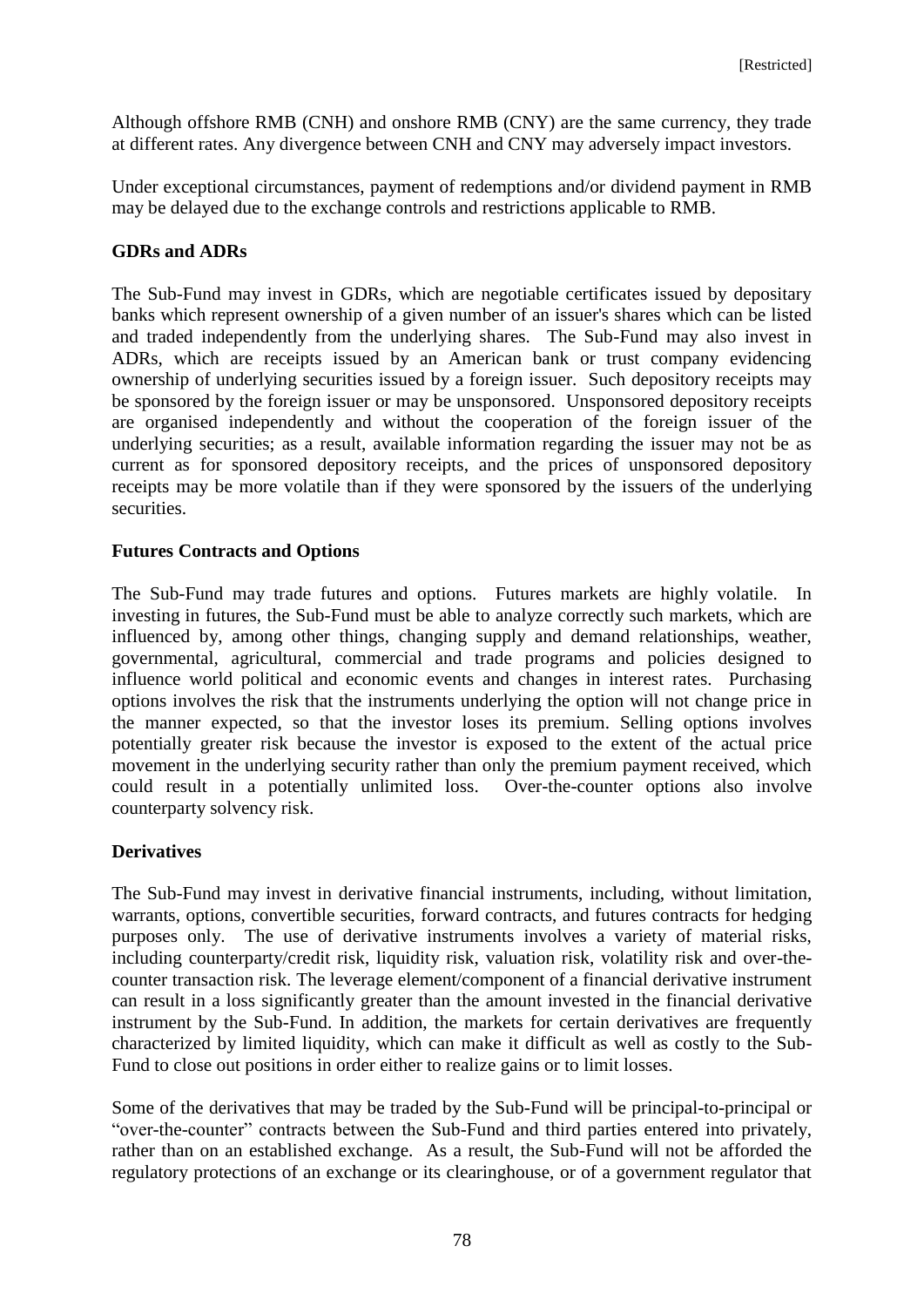oversees the exchange or clearinghouse, if a counterparty fails to perform. In privately negotiated transactions, the risk of the negotiated price deviating materially from fair value is substantial, particularly when there is no active market available from which to derive benchmark prices.

Many derivatives are valued on the basis of dealers' pricing of these instruments. However, the price at which dealers value a particular derivative and the price which the same dealers would actually be willing to pay for such derivative should the Sub-Fund wish or be forced to sell such position may be materially different. Such differences can result in an overstatement of the Sub-Fund's net asset value and may materially adversely affect the Sub-Fund in situations in which the Sub-Fund is required to sell derivative instruments. The Sub-Fund's use of derivatives and other techniques for hedging purposes involves certain additional risks, including: (i) dependence on the ability to predict movements in the price of the asset being hedged; (ii) imperfect correlation between movements in the asset on which the derivative is based and movements in the asset being hedged; and (iii) possible impediments to effective portfolio management or the ability to meet short-term obligations because of the percentage of the Sub-Fund's assets segregated to secure its obligations under derivatives contracts. In addition, by hedging a particular position, the Sub-Fund may limit any potential gain from an increase in value of such position.

In adverse situations, the Sub-Fund's use of derivatives instruments for hedging purpose may be ineffective and the Sub-Fund may suffer significant losses. Exposure to financial derivative instruments may lead to a high risk of significant loss by the Sub-Fund.

### **Credit Analysis and Credit Risk**

The investment strategy to be utilized by the Manager may require accurate and detailed credit analysis of issuers. There can be no assurance that the Manager's analysis will be accurate or complete. The Sub-Fund may be subject to substantial losses in the event of credit deterioration or bankruptcy of one or more issuers in its portfolio.

# **Credit Ratings**

Credit ratings of structured finance products, other debt instruments and investments represent the rating agencies' opinions regarding their credit quality and are not a guarantee of future credit performance of such securities. Rating agencies attempt to evaluate the safety of principal and interest payments and do not evaluate the risks of fluctuations in market value. Therefore, the ratings assigned to securities by rating agencies may not fully reflect the true risks of an investment. Further, in recent years, many highly rated structured securities have been subject to substantial losses.

# **Interest Rate Risk**

The Sub-Fund is subject to interest rate risk. Generally, the value of fixed income securities will change inversely with changes in interest rates. As interest rates rise, the market value of fixed income securities tends to decrease. Conversely, as interest rates fall, the market value of fixed income securities tends to increase. This risk will be greater for long-term securities than for short-term securities. The Manager may attempt to minimize the exposure of its portfolio to interest rate changes through the use of interest rate swaps, interest rate futures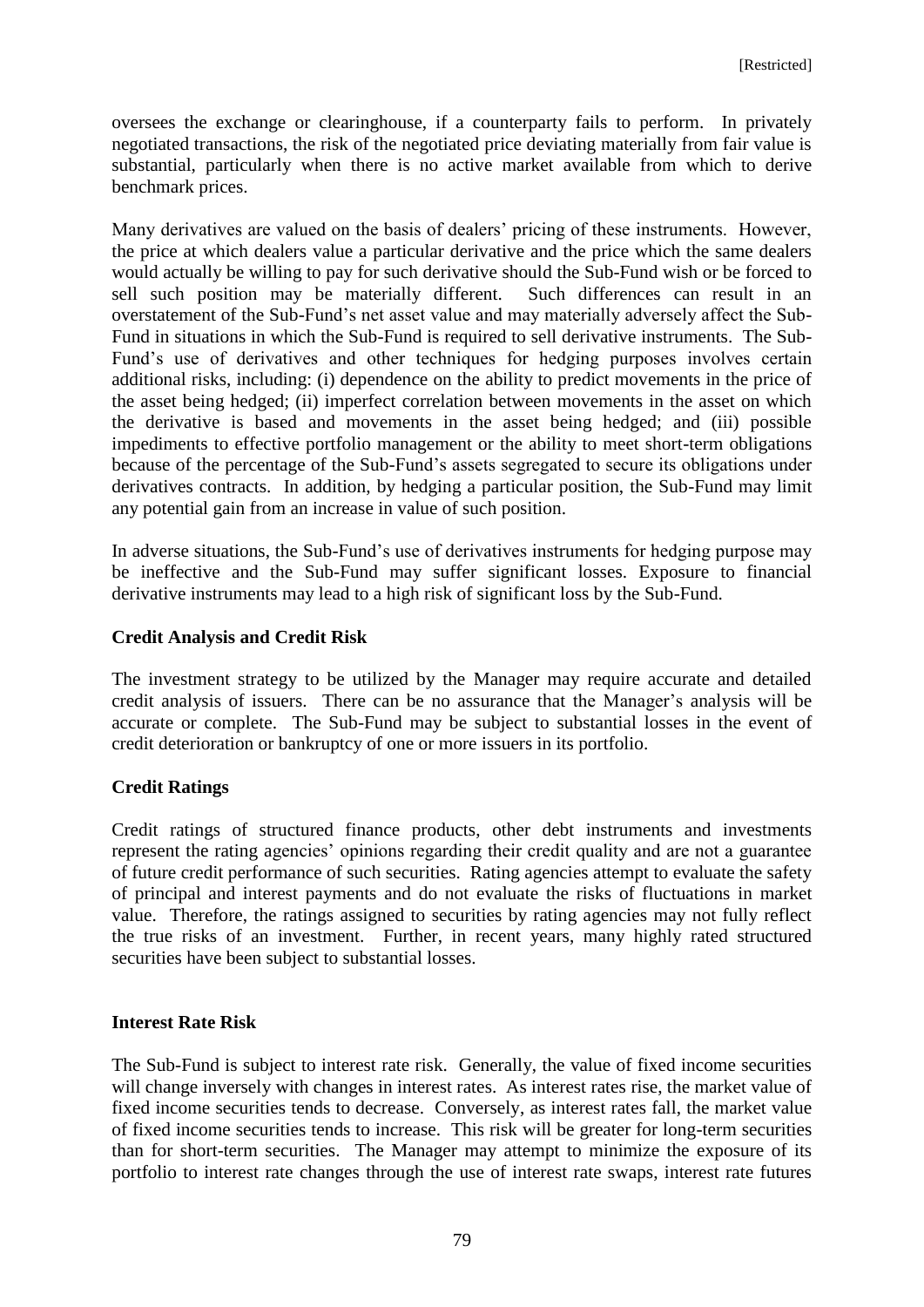and/or interest rate options. However, there can be no guarantee that the Manager will be successful in fully mitigating the impact of interest rate changes on its portfolio.

## **Premium Risk**

Where the Sub-Fund acquires or values securities in the over-the-counter market, there is no guarantee that the Sub-Fund will be able to realise such securities at a premium due to the nature of the over-the-counter market. Subject to the interests of investors and/or the Sub-Fund, the Manager shall make reasonable efforts to reduce the Sub-Fund's exposure to such premium risk.

### **RMB Currency Risk**

RMB is currently not freely convertible and is subject to exchange controls and restrictions. As the exchange rates are influenced by government policy and market forces, the exchange rates for RMB against other currencies, including US dollars and HK dollars, are susceptible to movements based on external factors. Any depreciation of the RMB will decrease the value of RMB-denominated assets the Sub-Fund may hold and of any dividends that the Sub-Fund may receive from such investments, which may have a detrimental impact on the Net Asset Value of the Sub-Fund, and vice versa.

# **PRC Tax Risks**

### *Withholding Income Tax ("WHT")*

Unless a specific exemption or reduction is available under current PRC tax laws and regulations or relevant tax treaties, under the PRC CIT Law and its implementation rules, income derived from the PRC by non-resident enterprises which have no establishment or place in the PRC are subject to CIT on a withholding basis, generally at a rate of 10% currently.

#### *Investing in A Shares*

*a. Dividend income* 

If the Fund is non-tax resident in the PRC and has no permanent establishment in the PRC, the Fund should technically be subject to WHT at the rate of 10% on dividend income derived from investments in A Shares. The A Shares issuers distributing such dividends are required to withhold such tax. The STA issued circulars to clarify that dividends from A Shares distributed from profits of year 2008 and subsequent years should be subject to WHT at 10% or a reduced rate pursuant to any applicable income tax treaty or arrangement.

#### *b. Capital gains*

Caishui [2014] No.81 ("**Notice 81**") deals with the PRC taxation rules in relation to SSE Stock Connect. Under Notice 81, CIT and business tax (replaced by value-added tax; please refer to the sub-section headed "PRC Value-added Tax" for further information) are temporarily exempted on gains realized by foreign Hong Kong market investors (including the Fund and Sub-Fund) on the trading of A Shares through SSE under Stock Connect.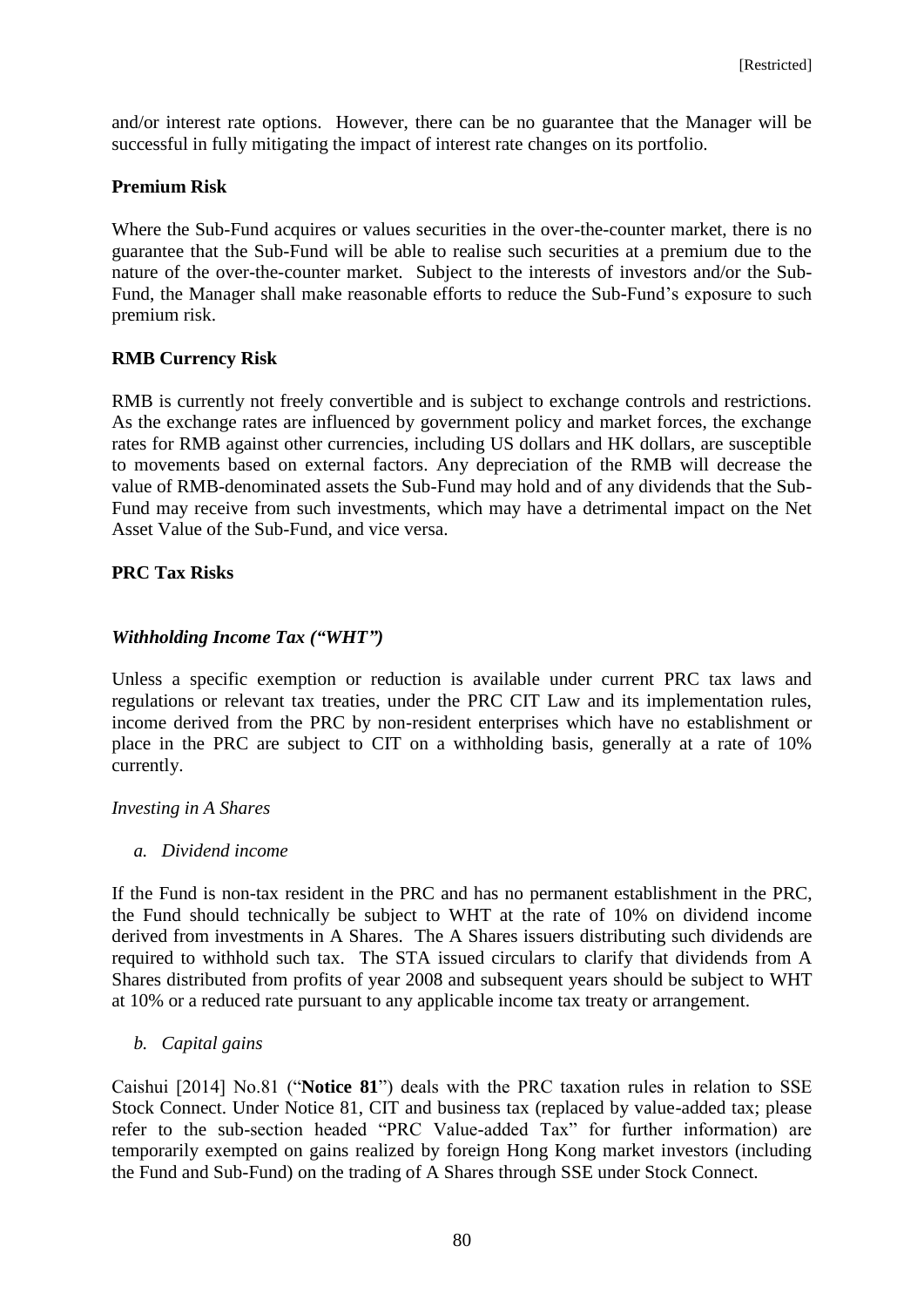## *Investing in B Shares, H Shares and Red Chips*

#### *a. Dividend income*

If the Fund is non-tax resident in the PRC and has no permanent establishment in the PRC, the Fund should technically be subject to WHT at the rate of 10% on dividend income derived from investments in B Shares and H Shares. The B Shares and H Shares issuers distributing such dividends are required to withhold such tax. The STA issued circulars to clarify that dividends from B Shares and H Shares distributed from profits of year 2008 and subsequent years should be subject to WHT at 10% or a reduced rate pursuant to any applicable income tax treaty or arrangement.

Red Chips are generally not subject to WHT on dividend income, unless the companies stated in relevant announcements that they are regarded as a PRC tax resident enterprise by the STA of the PRC.

The Manager reserves the right to make relevant provision on dividends if the WHT is not withheld at source.

#### *a. Capital gains*

After the CIT Law took effect on January 1, 2008, a non-resident enterprise which has no permanent establishment in the PRC should technically be subject to WHT on the gains derived from disposal of B Shares or H Shares. The prevailing WHT rate for both gains on disposal and dividends is 10%, with the possibility of reduction or exemption under an applicable double tax treaty or arrangement between the PRC and the jurisdiction where the non-resident enterprise resides.

For capital gains on trading of H Shares by non-resident enterprises in the stock exchange, no WHT on capital gains is being imposed in practice. However, there are still uncertainties as to whether WHT will be imposed on capital gains derived from trading of B Shares.

In view of the above, any such WHT on gains on trading of B Shares may reduce the income from, and/or adversely affect the performance of the Fund and/or the Sub-Fund. The amount reserved on account for taxes (which may be payable by the Sub-Fund to any tax authorities in respect of the Sub-Fund's investments) will be derived from assets of the Sub-Fund and will be disclosed in the Fund's annual audited accounts and unaudited semi-annual reports.

Capital gains derived by a non-resident from disposal of Red Chips shares would not be subject to WHT unless the listed company is classified by the PRC tax authority as a PRC tax resident enterprise.

Investors should note that the level of provision may be inadequate to meet actual PRC tax liabilities on investments made by the Fund and/or Sub-Fund, or the actual tax liabilities may be lower than the tax provision made. As a result, investors may be disadvantaged depending on the final rules of the relevant PRC tax authorities, the level of provision and when they subscribed and/or redeemed their Units. Upon any future changes to tax law or policies, the Manager will, as soon as practicable, make relevant adjustments to the amount of tax provision as it considers necessary. Unitholders who have already redeemed their Units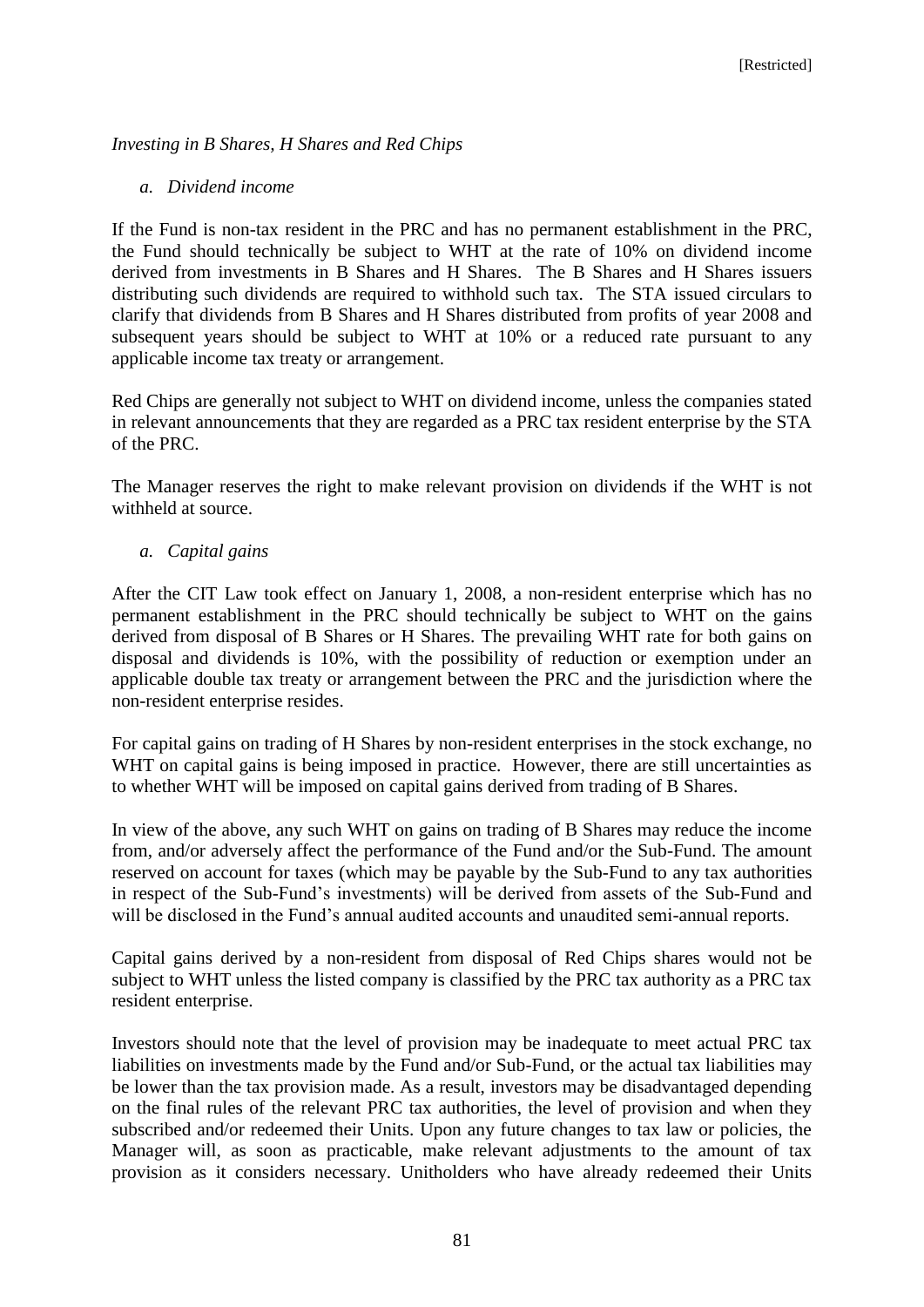before the actual tax liabilities are determined will not be entitled or have any right to claim any part of such overprovision and as such may be disadvantaged.

Notwithstanding the Fund and/or Sub-Fund may invest in securities that are not tightly connected with the PRC, the PRC indirect transfer tax rule under Announcement 7 may still apply if an indirect disposal of an equity interest in PRC resident entities, assets of a PRC establishment or place of business and immovable properties in the PRC are involved, and the Fund and/or Sub-Fund may therefore be subject to PRC tax liabilities.

It should also be noted that the actual applicable tax rates imposed by the STA may be different and may change from time to time. There is a possibility of the rules being changed and taxes being applied retrospectively. As such, any provision for taxation made by the Fund and/or Sub-Fund may be excessive or inadequate to meet final PRC tax liabilities. Consequently, Unitholders may be advantaged or disadvantaged depending upon the final tax liabilities, the level of provision and when they subscribed and/or redeemed their Units.

# *PRC Value-added Tax*

In the PRC, business tax was completely replaced by VAT starting from May 1, 2016. Caishui [2016] No.36 ("**Circular 36"**) stipulates that gains derived by taxpayers from the trading of marketable securities would be subject to VAT at 6%. Meanwhile, Notice 81 stipulates that VAT is temporarily exempt on capital gains derived by Hong Kong market investors (including the Fund and Sub-Fund) on the trading of A Shares through SSE under Stock Connect.

For marketable securities other than those trading through Stock Connect, Circular 36 provides that VAT at 6% should be levied on the difference between the selling and buying prices of those marketable securities. However, capital gains derived from trading of offshore marketable securities, including H-shares and Red Chips, in general are regarded as not subject to VAT as the purchase and disposal are often concluded and completed outside the PRC.

Where VAT is applicable, there are also other surtaxes (which include Urban Construction and Maintenance Tax, Education Surcharge and Local Education Surcharge) that would amount to as high as a sum of surtaxes of approximately 12% of 6% VAT payable (or an additional 0.72%).

For completeness, dividend income on equity investments derived from the PRC are not included in the taxable scope of VAT.

# *PRC Stamp Duty*

Stamp Duty ("**SD**") under the PRC laws generally applies to the execution and receipt of all taxable documents listed in the PRC's Provisional Rules on SD. SD is levied on the execution or receipt in the PRC of certain documents, including contracts for the sale of A Shares and B Shares traded on the PRC stock exchanges. In the case of contracts for sale of A Shares and B Shares, such SD is currently imposed on the seller but not on the purchaser, at the rate of 0.1%.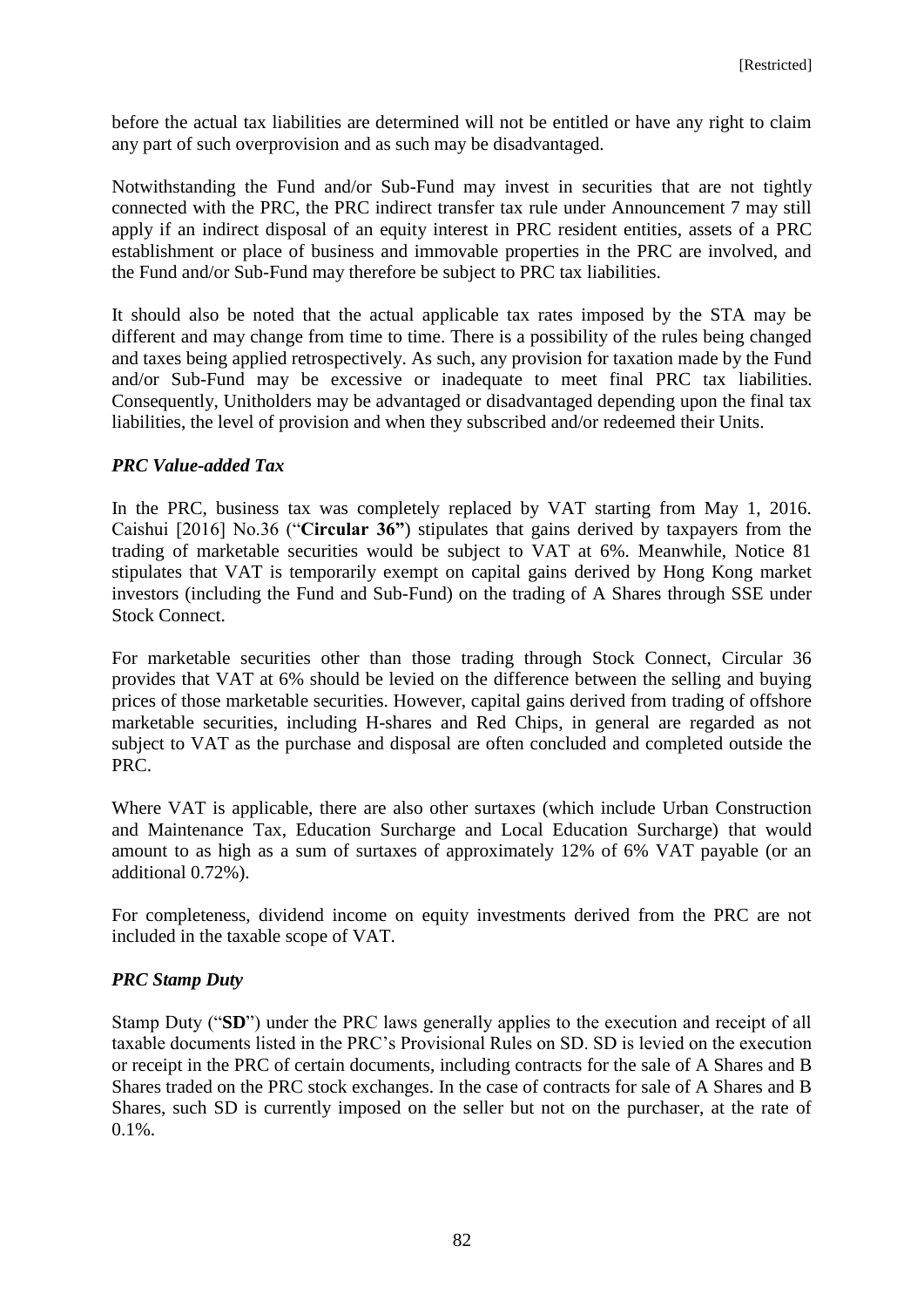It is unclear whether PRC SD that is imposed on the transfer of shares of PRC companies under the Stamp Duty Regulations would similarly apply to the acquisition and disposal of H shares and Red Chips by non-PRC investors outside the PRC. That said, PRC SD is generally not imposed for trading of H shares and Red Chips in practice.

### *Legal and regulatory uncertainties*

There are risks and uncertainties associated with the current PRC tax laws, regulations and practice in respect of capital gains realised via QI status or Stock Connect or access products on the Fund's investments in the PRC (which may have retrospective effect). Any increased tax liabilities on the Fund may adversely affect the Fund's value. Moreover, there is no assurance that tax incentives currently offered to foreign companies, if any, will not be abolished and the existing tax laws and regulations will not be revised or amended in the future. Any of these changes may reduce the income from, and/or value of, the Units.

There can be no guarantee that new tax laws, regulations and practice in the PRC that may be promulgated in the future will not adversely impact the tax exposure of the Sub-Fund and/or its Unitholders.

### *Provision for Taxes*

In light of the legal and regulatory uncertainties, the Manager reserves the right to make any provision for taxes or to deduct or to withhold an amount on account of taxes (which may be payable by the Sub-Fund to the PRC tax authorities in respect of its investments in the above mentioned securities) from assets of the Sub-Fund. While the treatment of WHT by the PRC tax authorities on gains derived from investments in B Shares is still pending, based on professional and independent tax advice, the Fund (and the Sub-Fund) will withhold 10% for tax provisions on any gross, realized or unrealized gains (including capital gains) on B Shares, to provide for possible tax costs to be incurred when a gain is crystalized.

Any provision for taxes made by the Manager may be more than or less than the Sub-Fund's actual PRC tax liabilities. Any shortfall between the provision and the actual tax liabilities, which will be debited from the Sub-Fund's assets, will adversely affect the Sub-Fund's Net Asset Value. The actual tax liabilities may be lower than the tax provision made. Depending on the timing of their subscriptions and/or redemptions, investors may be disadvantaged as a result of any shortfall of tax provision and will not have the right to claim any part of the overprovision (as the case may be).

#### **Duration of Investment Positions**

The Manager may not know, except in the case of certain options or derivatives positions which have pre-established expiration dates, the maximum — or even the expected (as opposed to optimal) — duration of any particular position at the time of initiation. The length of time for which a position is maintained may vary significantly, based on the Manager's subjective judgment of the appropriate point at which to liquidate a position so as to augment gains or reduce losses.

The Sub-Fund's transactions involve acquiring related positions in a variety of different instruments or markets at or about the same time. Frequently, optimizing the probability of